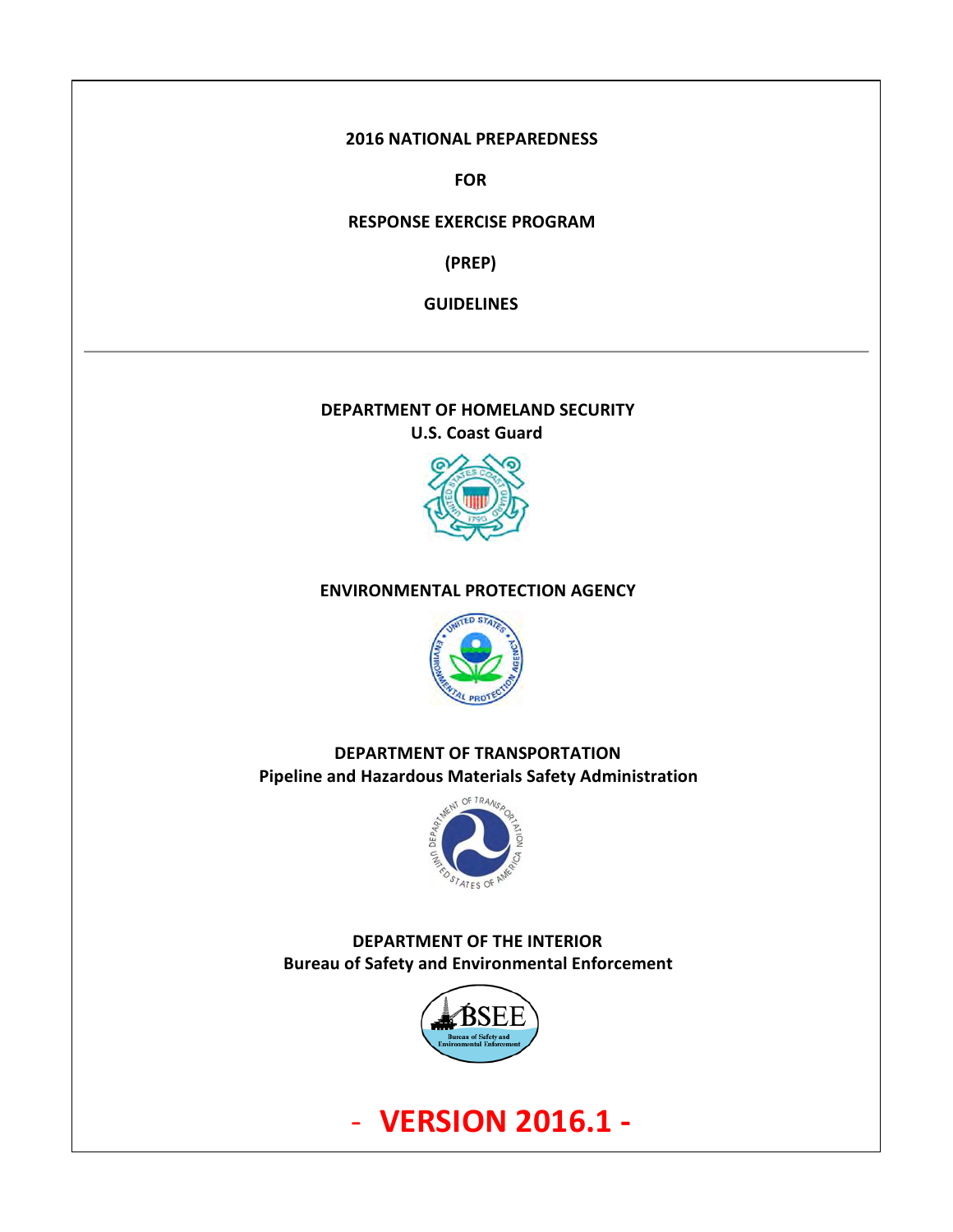*This page intentionally left blank.*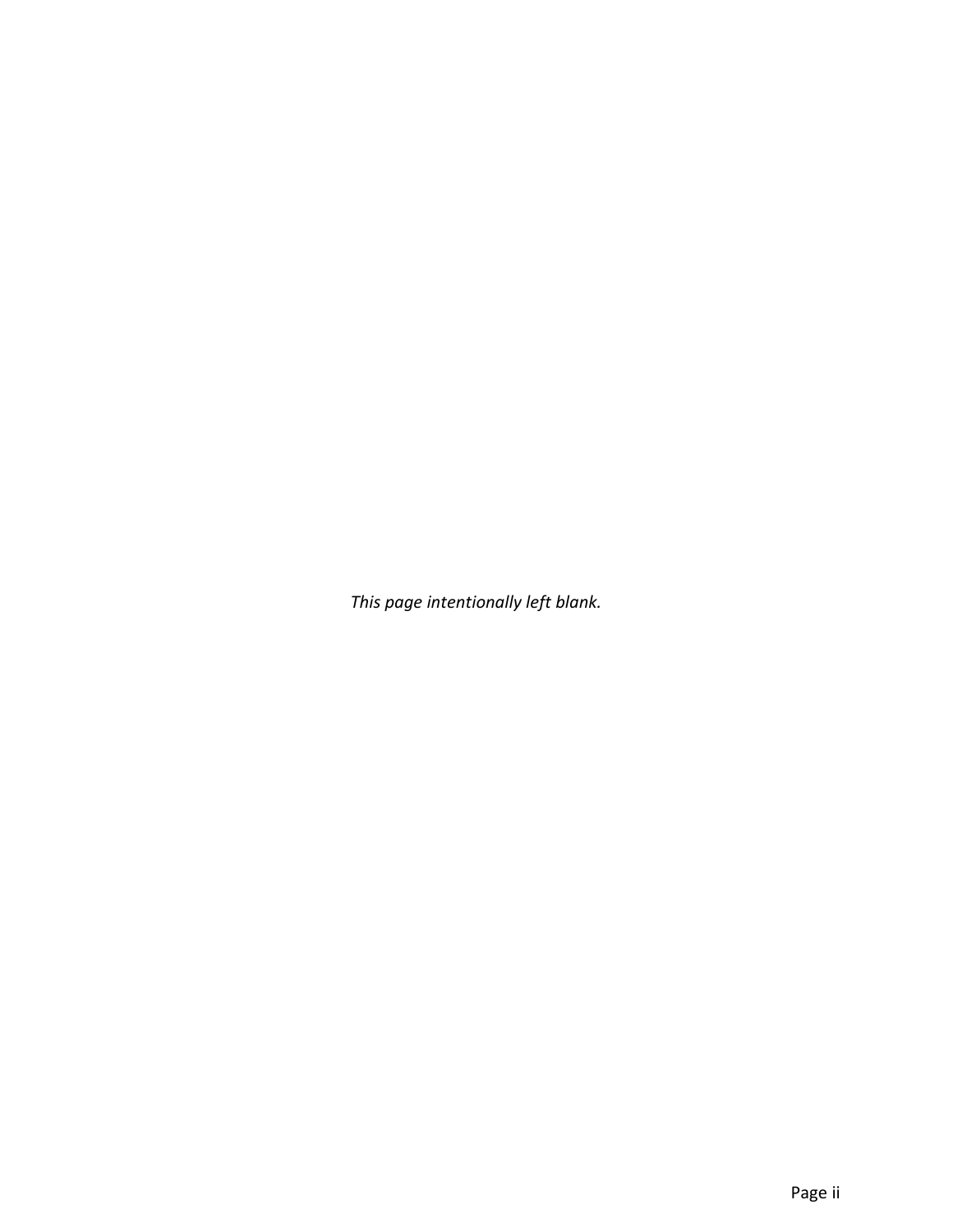

To the "Response Community":

This is the third revision since August 1994 to the Preparedness for Response Exercise Program (PREP), when we set out together to design an effective and coordinated exercise program under the Oil Pollution Act of 1990. As before, the revisions are the result of an open dialogue and the incorporation of lessons learned over the past two decades. We considered issues identified in written comments received by the Department of Homeland Security in response to regulatory docket IDs: USCG-2011-1178 and BSEE-2014-0003, which announced the upcoming revision. The PREP will evolve as government and industry continue to meet the challenges of protecting public health, welfare, and the environment. We look forward to working with all parties as we continue to improve the PREP process.

Tules

Dana S. Tulis Director Incident Management & Preparedness Policy U.S. Coast Guard

Jeffrey D. Wiese Associate Administrator for **Pipeline Safety** Pipeline and Hazardous Materials Safety Administration

**Reggie Cheatham** Director Office of Emergency Management U.S. Environmental Protection Agency

David M. Moore **Chief - Oil Spill Preparedness Division Bureau of Safety & Environmental** Enforcement U.S. Department of the Interior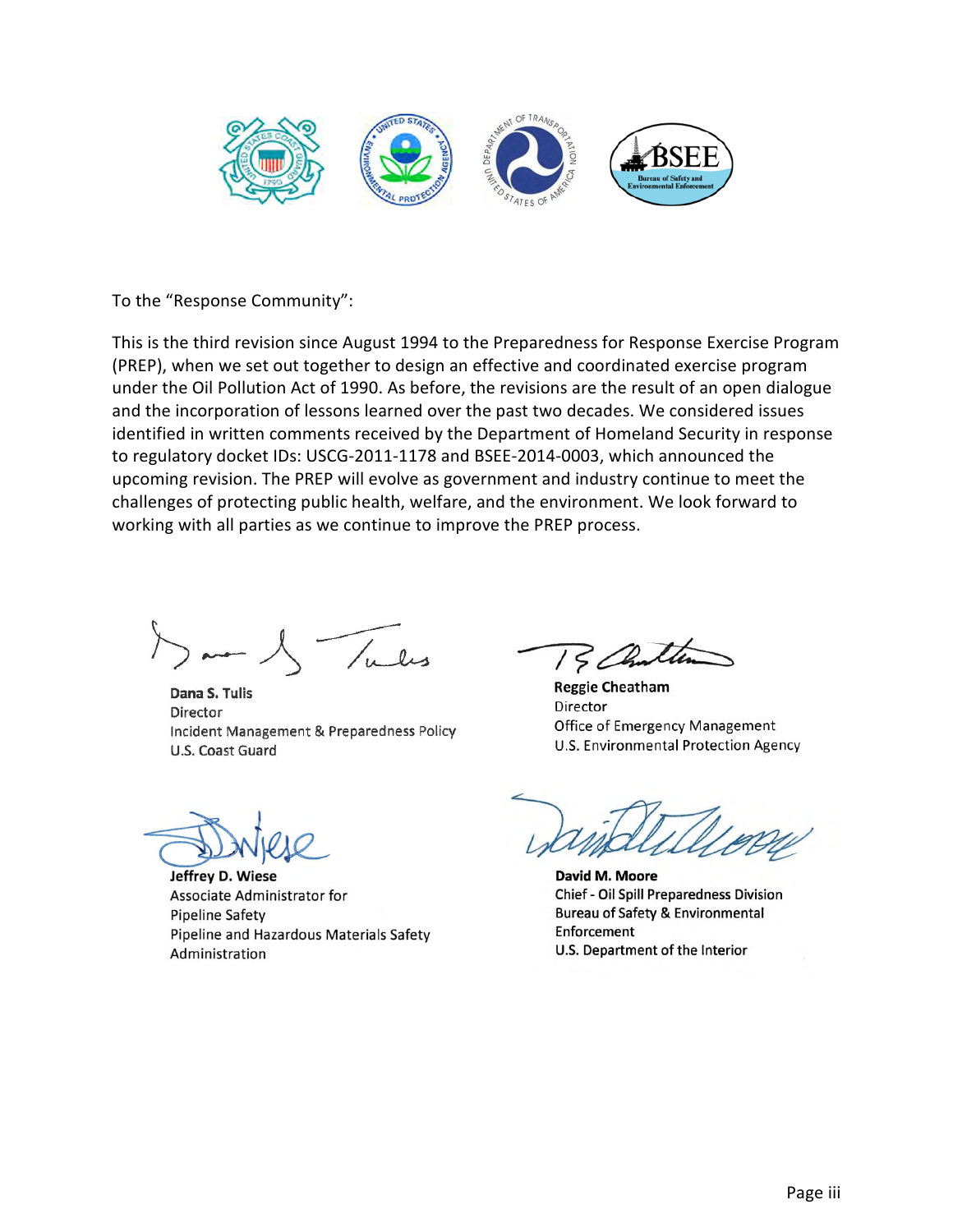Using the PREP Guidelines is voluntary; they are not regulations. Although agency regulations state that compliance with the PREP Guidelines will satisfy certain regulatory requirements, you are not required to use the PREP Guidelines to satisfy those requirements. You may choose an alternative approach if the approach satisfies the requirements of applicable statutes and regulations. Where provisions of the PREP Guidelines state that a plan holder is required to undertake a certain action, for instance the provisions that state a plan holder "must" undertake actions, those provisions presume that the plan holder is voluntarily using the PREP Guidelines to satisfy the existing regulatory requirements for oil spill response plan exercises specified within the relevant agency-specific Code of Federal Regulations.

Some of the regulatory requirements discussed in this document involve collections of information. An agency may not conduct or sponsor, and a person is not required to respond to, an information collection that does not display a currently valid Office of Management and Budget (OMB) control number. OMB control numbers for regulatory requirements can be found in each agency's regulations or *Federal Register* notices. For example:

Coast Guard vessel and facility response planning requirements, including exercise requirements, are covered by OMB control number 1625-0066.

Environmental Protection Agency requirements are covered by OMB control number 2050- 0135.

Pipeline and Hazardous Materials Safety Administration requirements are covered by OMB control number 2137-0589.

Bureau of Safety and Environmental Enforcement oil spill response requirements for facilities located seaward of the coastline are covered by OMB control number 1014-0007.

See www.reginfo.gov for the current approval status of each collection.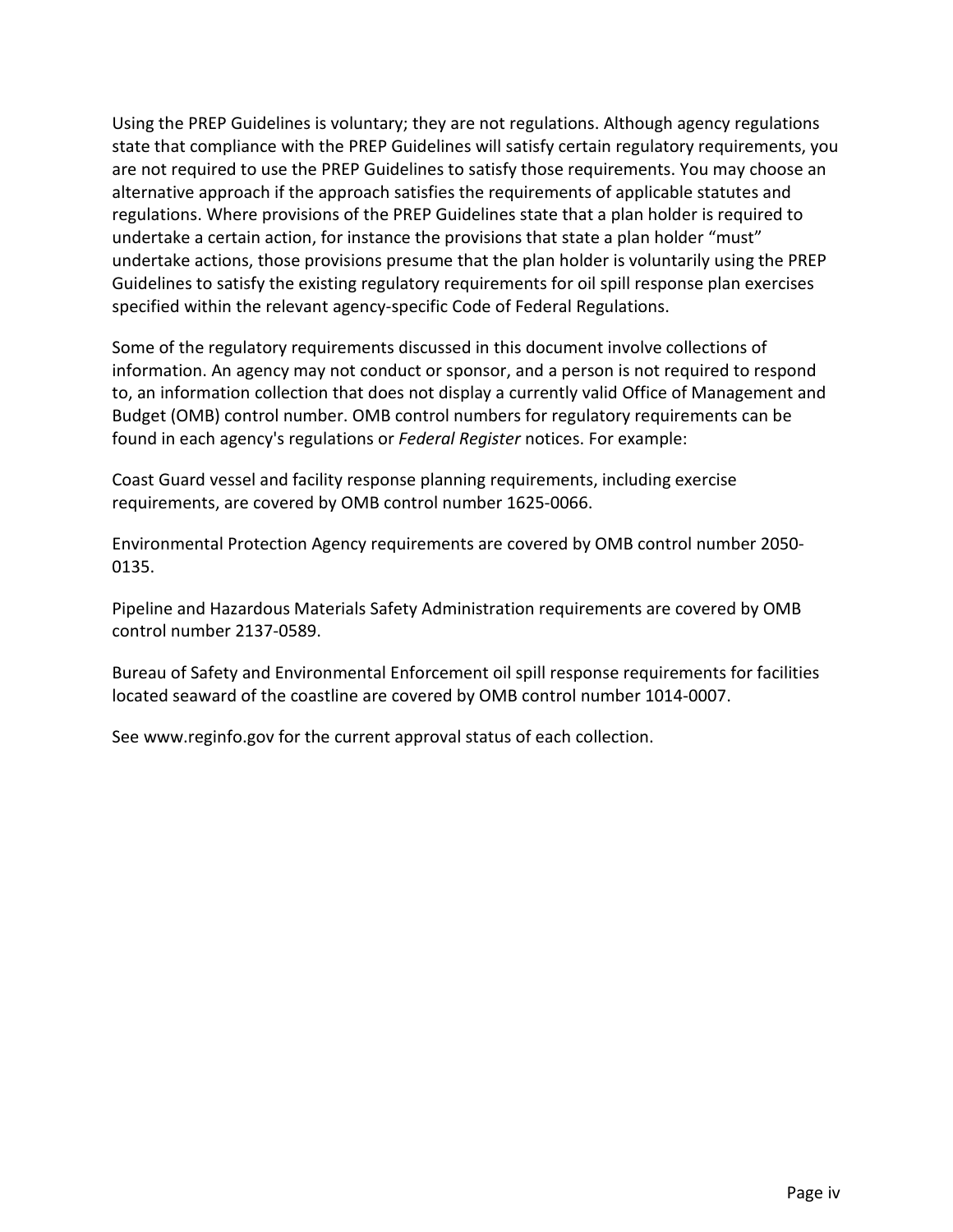|         |                                   |        | <b>RECORD OF CHANGES</b>                                                                                                                                                                                                                                                                                                                                                                                                                                                                                                                                                                                                                                                                                                                                          |
|---------|-----------------------------------|--------|-------------------------------------------------------------------------------------------------------------------------------------------------------------------------------------------------------------------------------------------------------------------------------------------------------------------------------------------------------------------------------------------------------------------------------------------------------------------------------------------------------------------------------------------------------------------------------------------------------------------------------------------------------------------------------------------------------------------------------------------------------------------|
| Version | <b>Affected</b><br><b>Section</b> | Date   | <b>Description of Changes</b>                                                                                                                                                                                                                                                                                                                                                                                                                                                                                                                                                                                                                                                                                                                                     |
| 2016.1  | N/A                               | 7Jun17 | Added Record of Changes section                                                                                                                                                                                                                                                                                                                                                                                                                                                                                                                                                                                                                                                                                                                                   |
| 2016.1  | 1.2                               | 7Jun17 | Removed language referencing the annual, per vessel requirement for a remote assessment and<br>consultation exercise.                                                                                                                                                                                                                                                                                                                                                                                                                                                                                                                                                                                                                                             |
| 2016.1  | 2.3.2                             | 7Jun17 | Changed language requiring annual remote assessment and consultation exercise per vessel to a<br>triennial requirement on a per plan basis<br>Removed language referencing "per vessel per year."<br>Removed redundant language concerning the applicability to vessels operating outside of U.S. waters.<br>Removed language requiring one exercise per year be conducted during non business hours.                                                                                                                                                                                                                                                                                                                                                             |
| 2016.1  | 2.3.2.1                           | 7Jun17 | Modified language to be consistent with parent section 2.3.2. Annual exercise on a per vessel basis<br>changed to triennial requirement on a per plan holder basis. Removed non-amplifying/redundant<br>language.                                                                                                                                                                                                                                                                                                                                                                                                                                                                                                                                                 |
| 2016.1  | 2.3.2.2                           | 7Jun17 | Removed confusing and unnecessary language regarding vessel response plans and barge custodians<br>and inserted language emphasizing the exercise be conducted in accordance with the approved VRP.                                                                                                                                                                                                                                                                                                                                                                                                                                                                                                                                                               |
| 2016.1  | 2.3.8.2                           | 7Jun17 | Removed language specifying annual remote assessment and consultation exercises for vessel or barge<br>fleet. Now reads as triennial requirement.                                                                                                                                                                                                                                                                                                                                                                                                                                                                                                                                                                                                                 |
| 2016.1  | 2.3.7.2.3                         | 1Nov17 | Language was removed from Section 2.3.7.2.3, which addresses Unannounced Exercises for Non-<br>Transportation-Related Facilities Regulated by the EPA. Section 2.3.7.2.3 had indicated that alternative<br>response times may be approved by the EPA Regional Administrator; however, there is no supporting<br>regulatory language in 40 CFR part 112 that specifically provides for this allowance. This change removes<br>the language regarding alternate response times being approved by the Regional Administrator and<br>aligns the PREP Guidelines with the existing regulatory language in 40 CFR part 112.                                                                                                                                             |
| 2016.1  | 2.3.9.1                           | 7Jun17 | Removed language excepting fleet credit for SMFF remote assessment and consultation exercises                                                                                                                                                                                                                                                                                                                                                                                                                                                                                                                                                                                                                                                                     |
| 2016.1  | 2.3.9.5                           | 7Jun17 | Revised language to specify first time foreign vessel entry into U.S. must conduct a remote assessment<br>and consultation exercise ONLY if VRP plan holder has not been subject to such and exercise over the<br>triennial cycle.<br>Language revised to clarify exercises required on a per plan basis over triennial cycle.                                                                                                                                                                                                                                                                                                                                                                                                                                    |
| 2016.1  | 3.4                               | 7Jun17 | Remote Assessment and Consultation exercise frequency changed from annually per vessel to triennially<br>per plan holder.<br>Language revised to require marine fire fighting scenario be required in the triennial exercise. If marine<br>fire fighting and salvage capabilities are managed by different providers, separate exercises must be<br>conducted for each provider.<br>Language revised to specify that the QI and/ or the SMFF provider must be contacted is specified in the<br>plan (versus only the QI).<br>Language revised to allow remote assessment and consultation drills be conducted concurrently with QI<br>notification drills and/or shipboard emergency procedures exercise.<br>Language revised to duplicate changes in Section 3.4 |
| 2016.1  | 3.5                               | 7Jun17 | Language revised to require records be kept on board the barge AND with the VRP                                                                                                                                                                                                                                                                                                                                                                                                                                                                                                                                                                                                                                                                                   |
| 2016.1  | $6.2$                             | 7Jun17 | Added language to BSEE Incident Management Team (IMT) exercise. This includes clarifying IMT roles<br>and responsibilities in the "Participating Elements" section. Additionally, added note to first paragraph<br>of "Objectives" section to limit IMT involvement in exercise design.                                                                                                                                                                                                                                                                                                                                                                                                                                                                           |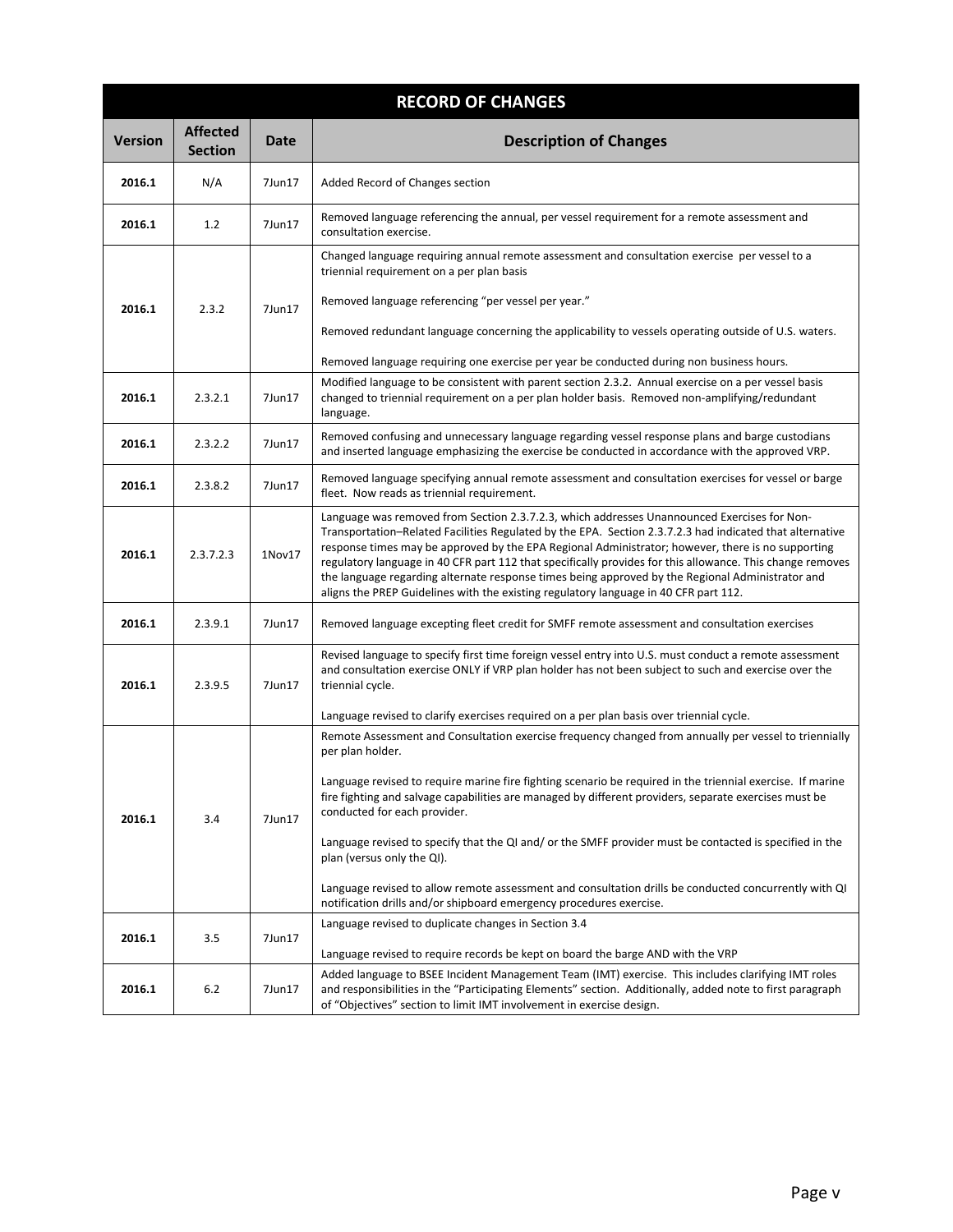| <b>ACP</b>   | Area Contingency Plan                             |
|--------------|---------------------------------------------------|
| AMPD         | Average Most Probable Discharge                   |
| <b>API</b>   | American Petroleum Institute                      |
| <b>BSEE</b>  | Bureau of Safety and Environmental Enforcement    |
| <b>CFR</b>   | Code of Federal Regulations                       |
| $Co-Op$      | Cooperative (aka OSRO)                            |
| <b>COTP</b>  | Captain of the Port                               |
| <b>CPS</b>   | Contingency Preparedness System                   |
| <b>CWA</b>   | Clean Water Act                                   |
| <b>DHS</b>   | U.S. Department of Homeland Security              |
| DOI          | U.S. Department of the Interior                   |
| DOT          | U.S. Department of Transportation                 |
| EEZ          | <b>Exclusive Economic Zone</b>                    |
| EPA          | U.S. Environmental Protection Agency              |
| FE           | <b>Functional Exercise</b>                        |
| <b>FOSC</b>  | Federal On-Scene Coordinator                      |
| <b>FPSO</b>  | Floating Production, Storage, and Offloading      |
| <b>FRP</b>   | <b>Facility Response Plan</b>                     |
| <b>FSE</b>   | <b>Full-Scale Exercise</b>                        |
| <b>FWPCA</b> | <b>Federal Water Pollution Control Act</b>        |
| <b>GIUE</b>  | Government-Initiated Unannounced Exercise         |
| GRP          | Geographic Response Plan                          |
| <b>HSEEP</b> | Homeland Security Exercise and Evaluation Program |
| IAP          | <b>Incident Action Plan</b>                       |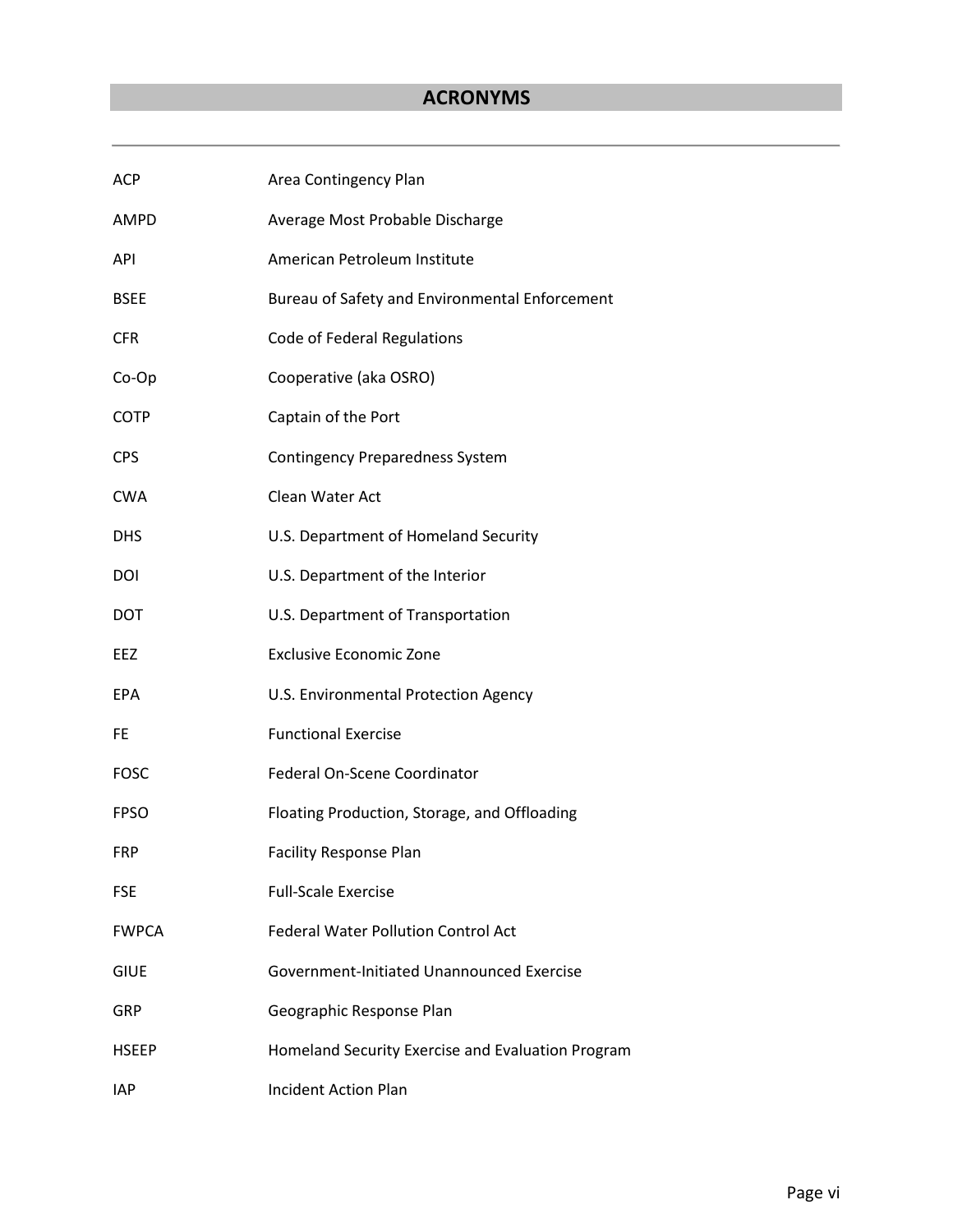| ICS           | <b>Incident Command System</b>                                   |
|---------------|------------------------------------------------------------------|
| IMT           | Incident Management Team                                         |
| <b>ISB</b>    | In-Situ Burn                                                     |
| <b>ITB</b>    | Integrated Tug/Barge Combination                                 |
| <b>JIC</b>    | Joint Information Center                                         |
| <b>MFF</b>    | <b>Marine Firefighting</b>                                       |
| <b>MIDU</b>   | Mobile Inland Drilling Unit                                      |
| <b>MMPD</b>   | Maximum Most Probable Discharge                                  |
| <b>MODU</b>   | Mobile Offshore Drilling Unit                                    |
| <b>MTR</b>    | Marine Transportation-Related                                    |
| <b>NCP</b>    | National Oil and Hazardous Substances Pollution Contingency Plan |
| <b>NIMS</b>   | National Incident Management System                              |
| <b>NRS</b>    | National Response System                                         |
| <b>NRT</b>    | National Response Team                                           |
| <b>NSFCC</b>  | National Strike Force Coordination Center                        |
| <b>NTV</b>    | Nontank Vessel                                                   |
| <b>NTVRP</b>  | Nontank Vessel Response Plan                                     |
| <b>OCONUS</b> | Outside the Continental United States                            |
| <b>OCS</b>    | <b>Outer Continental Shelf</b>                                   |
| OMB           | Office of Management and Budget                                  |
| <b>OPA 90</b> | Oil Pollution Act of 1990                                        |
| <b>OSC</b>    | <b>On-Scene Coordinator</b>                                      |
| <b>OSPD</b>   | Oil Spill Preparedness Division (BSEE)                           |
| <b>OSRO</b>   | Oil Spill Removal Organization                                   |
| <b>OSRP</b>   | Oil Spill Response Plan (BSEE)                                   |
| <b>PHMSA</b>  | Pipeline and Hazardous Materials Safety Administration           |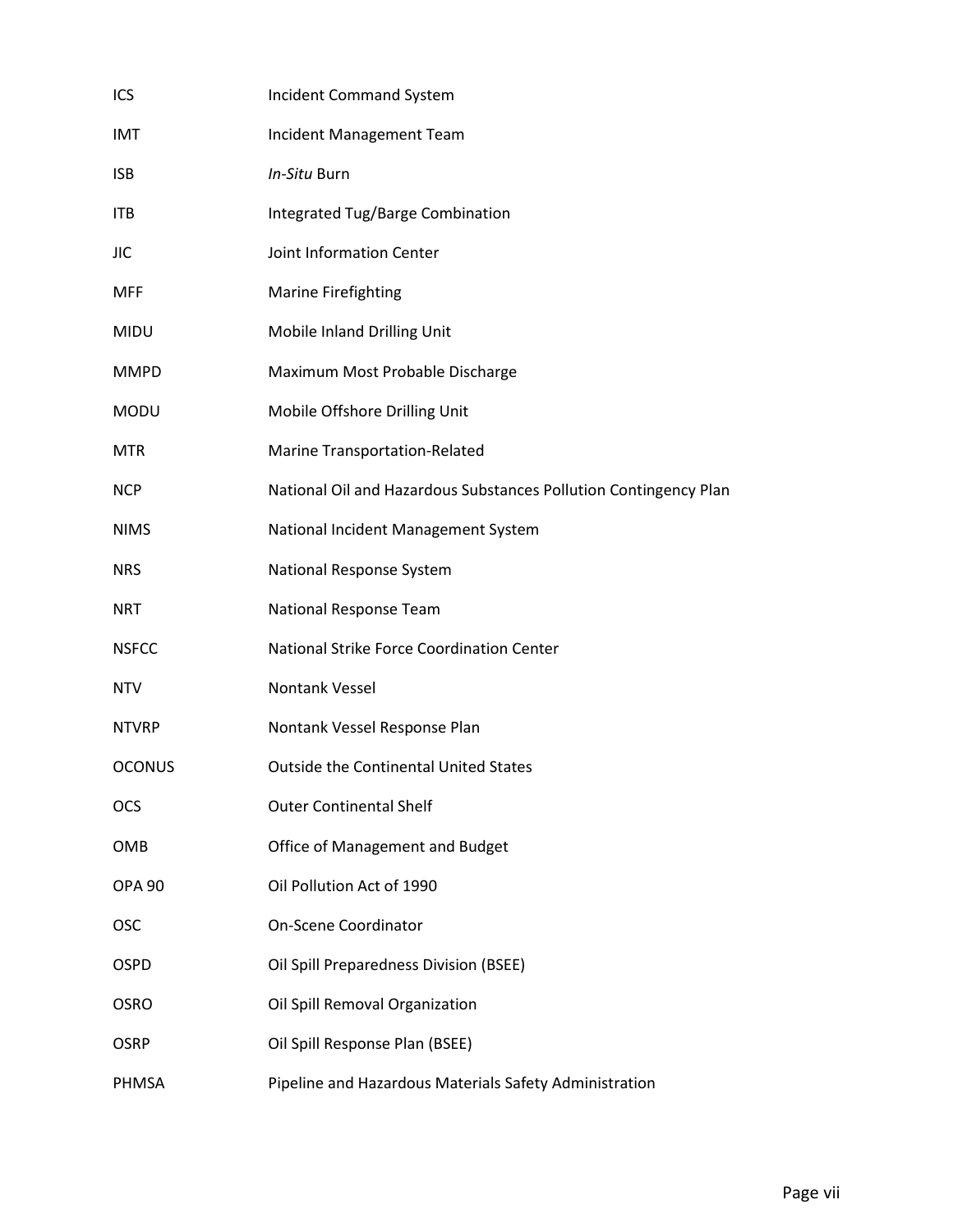| <b>PREP</b>  | Preparedness for Response Exercise Program                                                              |
|--------------|---------------------------------------------------------------------------------------------------------|
| PREP 4C      | Preparedness for Response Exercise Program Compliance, Coordination and<br><b>Consistency Committee</b> |
| QI           | Qualified Individual                                                                                    |
| <b>RCP</b>   | <b>Regional Contingency Plan</b>                                                                        |
| <b>RP</b>    | Responsible Party                                                                                       |
| <b>RRT</b>   | Regional Response Team                                                                                  |
| <b>SMFF</b>  | Salvage and Marine Firefighting                                                                         |
| SORS         | Spilled Oil Recovery Systems                                                                            |
| <b>SROT</b>  | Spill Response Operating Team                                                                           |
| <b>SSDI</b>  | Subsea Dispersant Injection                                                                             |
| <b>TAPAA</b> | Trans-Alaska Pipeline Authorization Act                                                                 |
| <b>TTX</b>   | <b>Tabletop Exercise</b>                                                                                |
| UC           | <b>Unified Command</b>                                                                                  |
| U.S.         | <b>United States</b>                                                                                    |
| <b>USC</b>   | U.S. Code                                                                                               |
| <b>USCG</b>  | <b>United States Coast Guard</b>                                                                        |
| <b>VOSS</b>  | Vessel of Opportunity Skimming System                                                                   |
| <b>VRP</b>   | Vessel Response Plan                                                                                    |
| <b>WCD</b>   | Worst Case Discharge                                                                                    |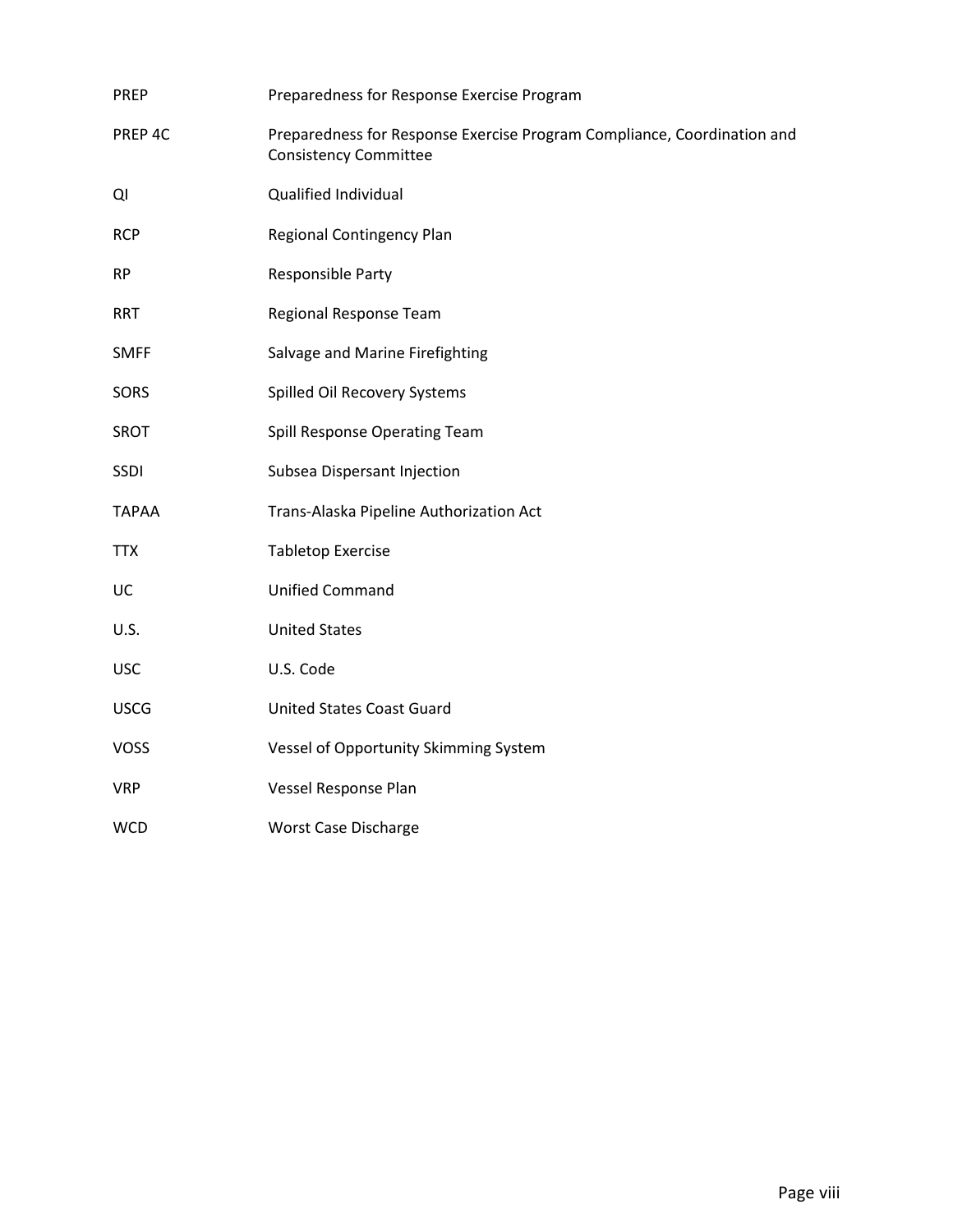*This page intentionally left blank.*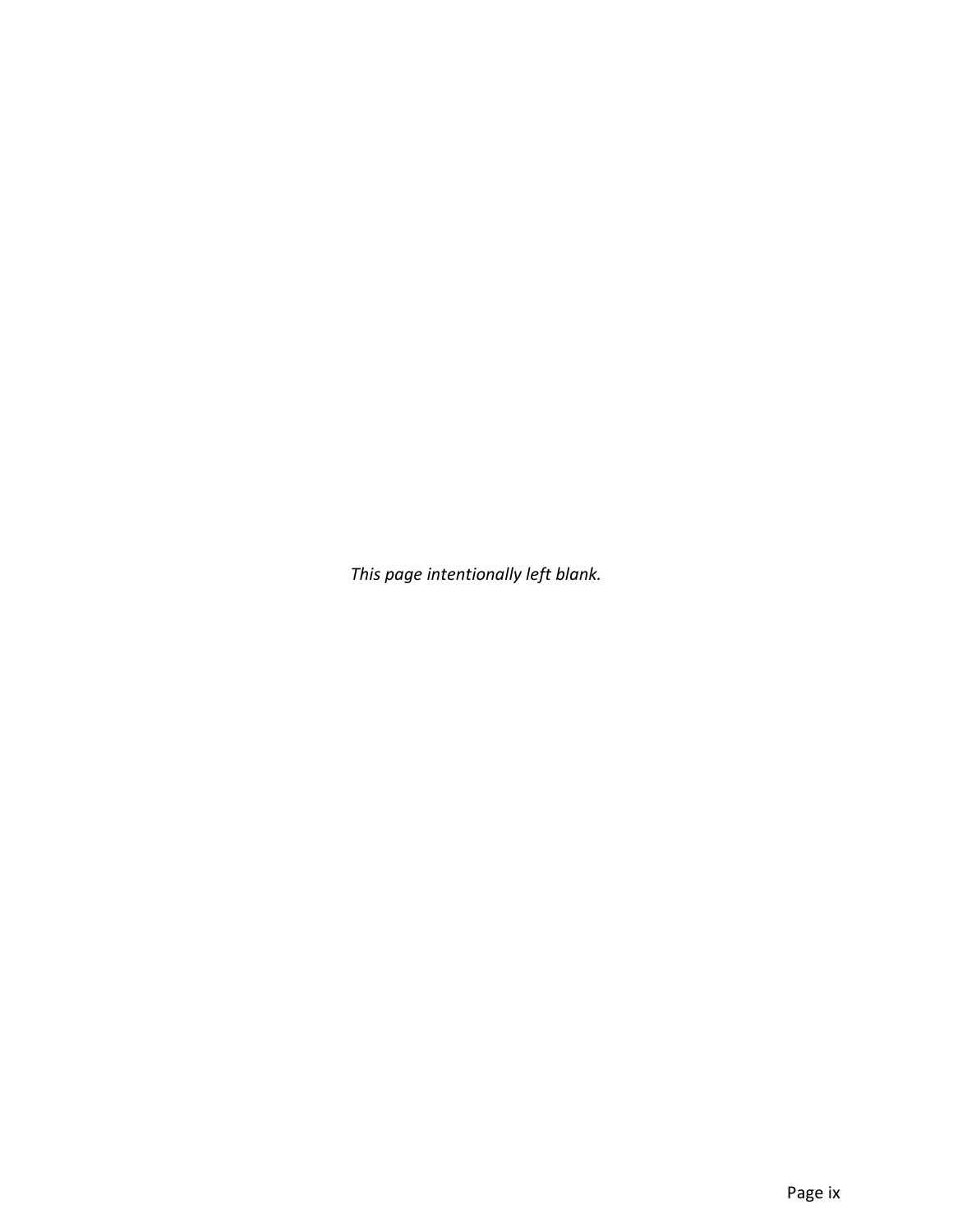# **PREP GUIDELINES**

# **Table of Contents**

|           | <b>Acronyms</b>                                                                 | $\mathbf{v}$ |
|-----------|---------------------------------------------------------------------------------|--------------|
| 1.0       | <b>INTRODUCTION</b>                                                             | $1 - 1$      |
| 1.1       | <b>Purpose</b>                                                                  | $1 - 1$      |
| 1.2       | <b>Applicability and Participation in PREP</b>                                  | $1 - 1$      |
| 1.3       | <b>Effective Date</b>                                                           | $1 - 2$      |
| 1.4       | <b>Definitions</b>                                                              | $1 - 2$      |
| 2.0       | <b>GUIDING PRINCIPLES</b>                                                       | $2 - 1$      |
| 2.1       | Safety                                                                          | $2 - 1$      |
| 2.2       | <b>Core Components for Exercising Response Plans</b>                            | $2 - 1$      |
| 2.3       | <b>Plan Holder Exercises</b>                                                    | $2 - 1$      |
| 2.3.1     | <b>Qualified Individual Notification Exercises</b>                              | $2 - 2$      |
| 2.3.1.1   | Vessels                                                                         | $2 - 2$      |
| 2.3.1.2   | <b>Unmanned Tank Barges</b>                                                     | $2 - 2$      |
| 2.3.2     | <b>Remote Assessment and Consultation Exercise for Vessels</b>                  | $2 - 2$      |
| 2.3.2.1   | Tank and Nontank Vessels Carrying Oil as Cargo or Fuel                          | $2 - 3$      |
| 2.3.2.2   | <b>Tank Barges</b>                                                              | $2 - 3$      |
| 2.3.3     | <b>Emergency Procedures Exercises</b>                                           | $2 - 3$      |
| 2.3.3.1   | Tank and Nontank Vessels Carrying Oil as Cargo or Fuel                          | $2 - 3$      |
| 2.3.3.2   | <b>Unmanned Tank Barges</b>                                                     | $2 - 4$      |
| 2.3.3.3   | USCG and EPA Marine Transportation-Related Facilities (optional)                | $2 - 4$      |
| 2.3.4     | <b>Incident Management Team Exercises</b>                                       | $2 - 4$      |
|           | Shore-Based Salvage and Shore-Based Marine Firefighting Management Team         |              |
| 2.3.5     | <b>Exercises for Vessels</b>                                                    | $2 - 5$      |
| 2.3.6     | <b>Equipment Deployment Exercises</b>                                           | $2 - 5$      |
| 2.3.6.1   | OSRO Involvement in Equipment Deployment Exercises                              | $2 - 6$      |
| 2.3.6.2   | Cooperatives                                                                    | $2 - 7$      |
| 2.3.6.3   | Vessel and Facility Plan Holder Owned and Operated Oil Spill Removal Equipment  | $2 - 7$      |
|           | Plan Holders Using a Combination of OSRO Equipment and Plan Holder Owned and    |              |
| 2.3.6.4   | <b>Operated Equipment</b>                                                       | $2 - 8$      |
| 2.3.6.5   | Shared Credit for OSRO Equipment Deployment Exercises                           | $2 - 8$      |
| 2.3.6.6   | Types of Equipment to Be Deployed in Plan Holder Equipment Deployment Exercises | $2 - 8$      |
| 2.3.6.6.1 | Oil Response Systems                                                            | $2 - 8$      |
| 2.3.6.6.2 | Salvage and Marine Firefighting Equipment Deployment Exercises                  | $2 - 10$     |
| 2.3.7     | <b>Unannounced Exercises</b>                                                    | $2 - 10$     |
| 2.3.7.1   | Plan Holder-Initiated Unannounced Exercises                                     | $2 - 11$     |
| 2.3.7.2   | Government-Initiated Unannounced Exercises                                      | $2 - 11$     |
| 2.3.7.2.1 | Successful Completion of Government-Initiated Unannounced Exercises             | $2 - 12$     |
| 2.3.7.2.2 | Marine Transportation-Related Facilities and Vessels Regulated by the USCG      | $2 - 13$     |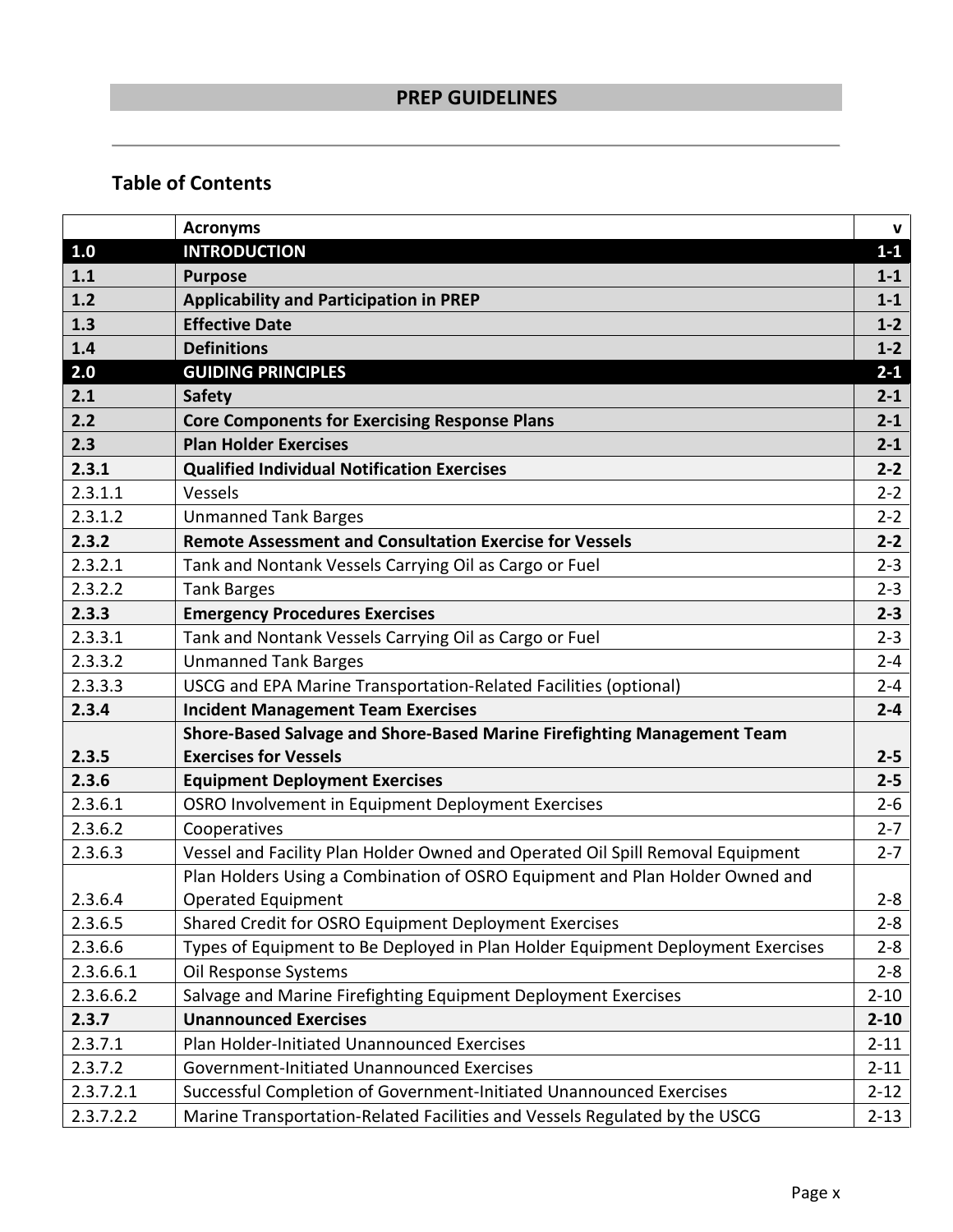| 2.3.7.2.3 | Non-Transportation-Related Facilities Regulated by the EPA                       | $2 - 14$ |
|-----------|----------------------------------------------------------------------------------|----------|
| 2.3.8     | <b>Plan Holder Triennial Exercise Cycle</b>                                      | $2 - 15$ |
| 2.3.8.1   | <b>Exercise Plan Components</b>                                                  | $2 - 15$ |
| 2.3.8.2   | Plan Holder Exercise Cycle                                                       | $2 - 16$ |
| 2.3.9     | <b>Special Considerations</b>                                                    | $2 - 17$ |
| 2.3.9.1   | <b>Fleet Plans</b>                                                               | $2 - 17$ |
| 2.3.9.2   | Complexes                                                                        | $2 - 17$ |
| 2.3.9.3   | Vessels Serving as Secondary Carriers of Oil                                     | $2 - 17$ |
| 2.3.9.4   | Trans-Alaska Pipeline Authorization Act Vessels and Facilities                   | $2 - 17$ |
| 2.3.9.5   | Foreign Vessels Calling Only Occasionally at U.S. Ports                          | $2 - 17$ |
| 2.3.9.6   | <b>Railroad Tank Cars and Motor Vehicle Tank Trucks</b>                          | $2 - 18$ |
|           | Group V Oils or Oils that may Exhibit Similar Qualities When Discharged into the |          |
| 2.3.9.7   | Environment                                                                      | $2 - 18$ |
| 2.3.9.8   | <b>Vessels Serving as Facilities</b>                                             | $2 - 18$ |
| 2.4       | <b>Area-level Exercises</b>                                                      | $2 - 19$ |
| 2.4.1     | <b>Equipment Deployment Drills</b>                                               | $2 - 19$ |
| 2.4.2     | <b>IMT Discussion-Based Exercises</b>                                            | $2 - 19$ |
| 2.4.3     | <b>Operations-Based, Functional or Full Scale Exercises (FE/FSEs)</b>            | $2 - 19$ |
| 2.4.4     | <b>Area Exercise Scheduling</b>                                                  | $2 - 21$ |
| 2.4.5     | PREP Compliance, Coordination and Consistency Committee (PREP 4C)                | $2 - 21$ |
| 2.4.6     | <b>Scheduling Process</b>                                                        | $2 - 21$ |
| 2.4.7     | <b>Other Credit Considerations</b>                                               | $2 - 21$ |
| 2.4.7.1   | <b>Credit for Response</b>                                                       | $2 - 21$ |
| 2.4.7.1.1 | Credit for Plan Holder Response                                                  | $2 - 21$ |
| 2.4.7.1.2 | Area FE/FSE Credit for Response                                                  | $2 - 22$ |
| 2.4.7.2   | Proper Documentation for Self-Certification of Plan Holder Exercises             | $2 - 22$ |
| 3.0       | USCG -REGULATED VESSELS AND MARINE TRANSPORTATION-RELATED FACILITIES             | $3-1$    |
| 3.1       | DRILL: QI Notification - MTR Facility                                            | $3 - 2$  |
| 3.2       | DRILL: QI Notification - Manned Vessel                                           | $3 - 3$  |
| 3.3       | DRILL: QI Notification - Unmanned Tank Barge                                     | $3 - 4$  |
| 3.4       | DRILL: Remote Assessment and Consultation - Manned Vessel                        | $3 - 5$  |
| 3.5       | DRILL: Remote Assessment and Consultation - Unmanned Tank Barge                  | $3-6$    |
| 3.6       | DRILL: On Board Emergency Procedures - Manned Vessels                            | $3 - 7$  |
| 3.7       | DRILL: Emergency Procedures - Tank Barges                                        | $3-8$    |
| 3.8       | DRILL: Emergency Procedures - MTR Facilities (optional)                          | $3 - 9$  |
| 3.9       | TTX: Incident Management Team Exercise - MTR Facilities                          | $3 - 10$ |
| 3.10      | TTX: Incident Management Team Exercise - Tank and Certain NTVs                   | $3 - 11$ |
| 3.11      | TTX: Shore-based Salvage Exercise                                                | $3 - 12$ |
| 3.12      | TTX: Shore-based Marine Firefighting Exercise                                    | $3 - 14$ |
| 3.13      | DRILL: Equipment Deployment - MTR Facilities (Facility-owned equipment)          | $3 - 15$ |
| 3.14      | DRILL: Equipment Deployment - MTR Facilities (OSRO-owned equipment)              | $3 - 16$ |
| 3.15      | DRILL: Equipment Deployment - Vessels (OSRO and SMFF Equipment)                  | $3 - 17$ |
| 3.16      | FE+DRILL: Government-Initiated Unannounced Exercise - MTR Facilities             | $3 - 18$ |
| 3.17      | FE+DRILL: Government-Initiated Unannounced Exercise - Vessels                    | $3 - 19$ |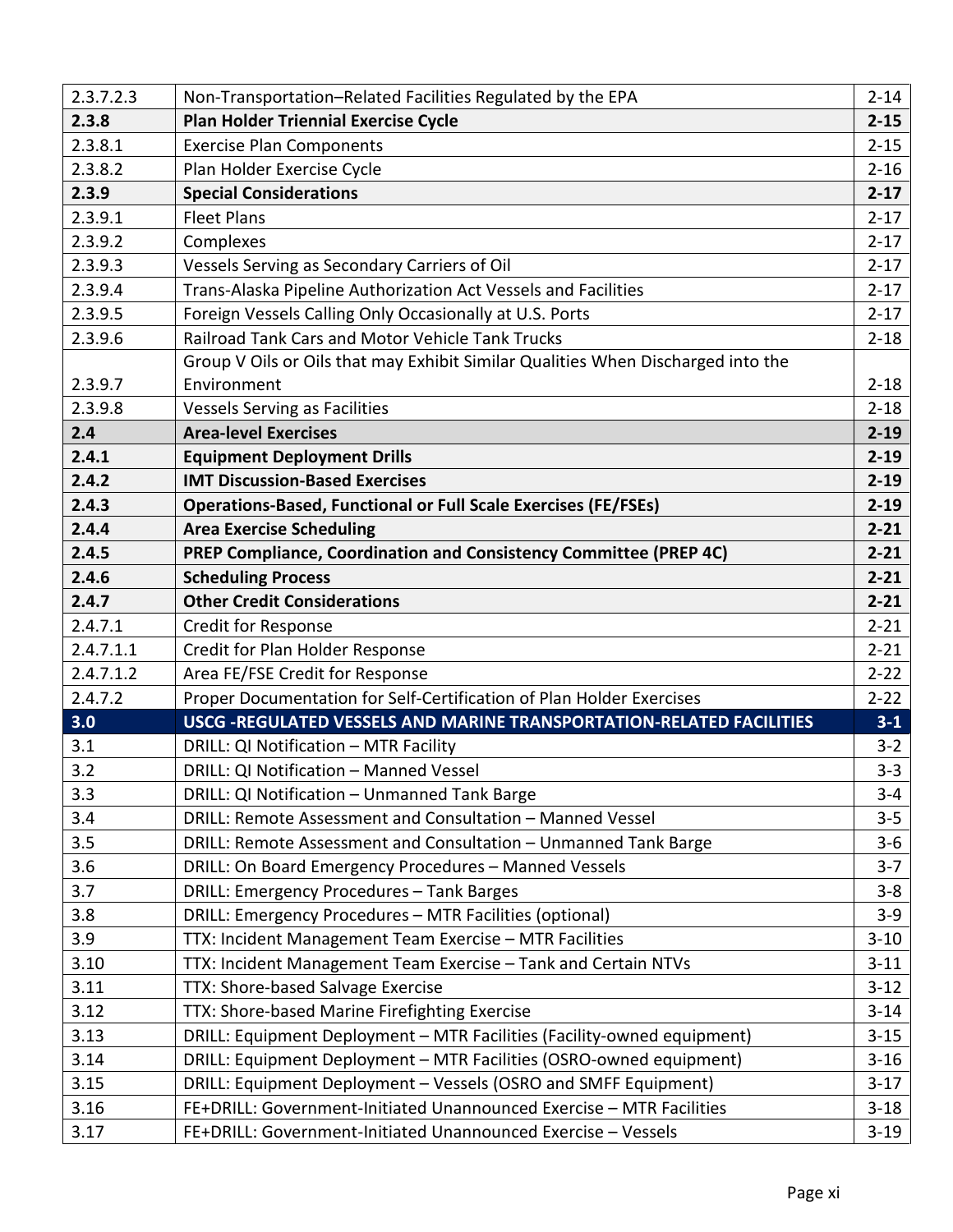|                   | <b>EPA-REGULATED NON-TRANSPORTATION-RELATED ONSHORE AND OFFSHORE</b>                 |         |
|-------------------|--------------------------------------------------------------------------------------|---------|
| 4.0               | <b>FACILITIES LOCATED LANDWARD OF THE COASTLINE</b>                                  | $4 - 1$ |
| 4.1               | DRILL: QI Notification - Inland Facility                                             | $4 - 2$ |
| 4.2               | DRILL: Emergency Procedures - Inland Facilities (optional)                           | $4 - 3$ |
| 4.3               | TTX: Incident Management Team Exercise - Inland Facilities                           | 4-4     |
| 4.4               | DRILL: Equipment Deployment - Inland Facilities (Company-owned equipment)            | $4 - 5$ |
| 4.5               | DRILL: Equipment Deployment - Inland Facilities (OSRO-owned equipment)               | 4-6     |
| 4.6               | FE+DRILL: Government-Initiated Unannounced Exercise - Inland Facilities              | $4 - 7$ |
| 5.0               | DOT/PHMSA-REGULATED FACILTIES AND PIPELINES                                          | $5-1$   |
| 5.1               | <b>DRILL: QI Notification</b>                                                        | $5 - 2$ |
| 5.2               | TTX: Incident Management Team Exercise                                               | $5 - 3$ |
| 5.3               | <b>DRILL: Equipment Deployment</b>                                                   | $5 - 4$ |
| 5.4               | FE+DRILL: Government-Initiated Unannounced Exercise                                  | $5 - 5$ |
| 6.0               | <b>BSEE-REGULATED OFFSHORE FACILITIES</b>                                            | $6-1$   |
| 6.1               | DRILL: QI Notification - Offshore Facility                                           | $6-2$   |
| 6.2               | FE: Incident Management Team Exercise - Offshore Facilities                          | $6-3$   |
| 6.3               | DRILL: Equipment Deployment - Offshore Facility (Equipment staged offshore)          | $6-5$   |
| 6.4               | DRILL: Equipment Deployment - Offshore Facility (Equipment staged onshore)           | $6-6$   |
|                   | DRILL: Equipment Deployment - Offshore Facility (Source control, subsea containment, |         |
| 6.5               | and SSDI equipment)                                                                  | $6 - 7$ |
| 6.6               | Government-Initiated Unannounced Exercise - Offshore Facilities                      | $6-8$   |
| 7.0               | <b>AREA/OSC EXERCISES</b>                                                            | $7-1$   |
| 7.1               | <b>DRILL: Quarterly Area Notification</b>                                            | $7 - 2$ |
| 7.2               | TTX: Incident Management Team Exercise - Area IMT                                    | $7-3$   |
| 7.3               | DRILL: Equipment Deployment-Area Committee                                           | $7 - 4$ |
| 7.4               | FSE: Quadrennial Area Exercise                                                       | $7 - 5$ |
| <b>Appendix A</b> | <b>CORE COMPONENTS FOR EXERCISING RESPONSE PLANS</b>                                 | $A-1$   |
| <b>Appendix B</b> | <b>EXERCISE REFERENCE MATRIX</b>                                                     | $B-1$   |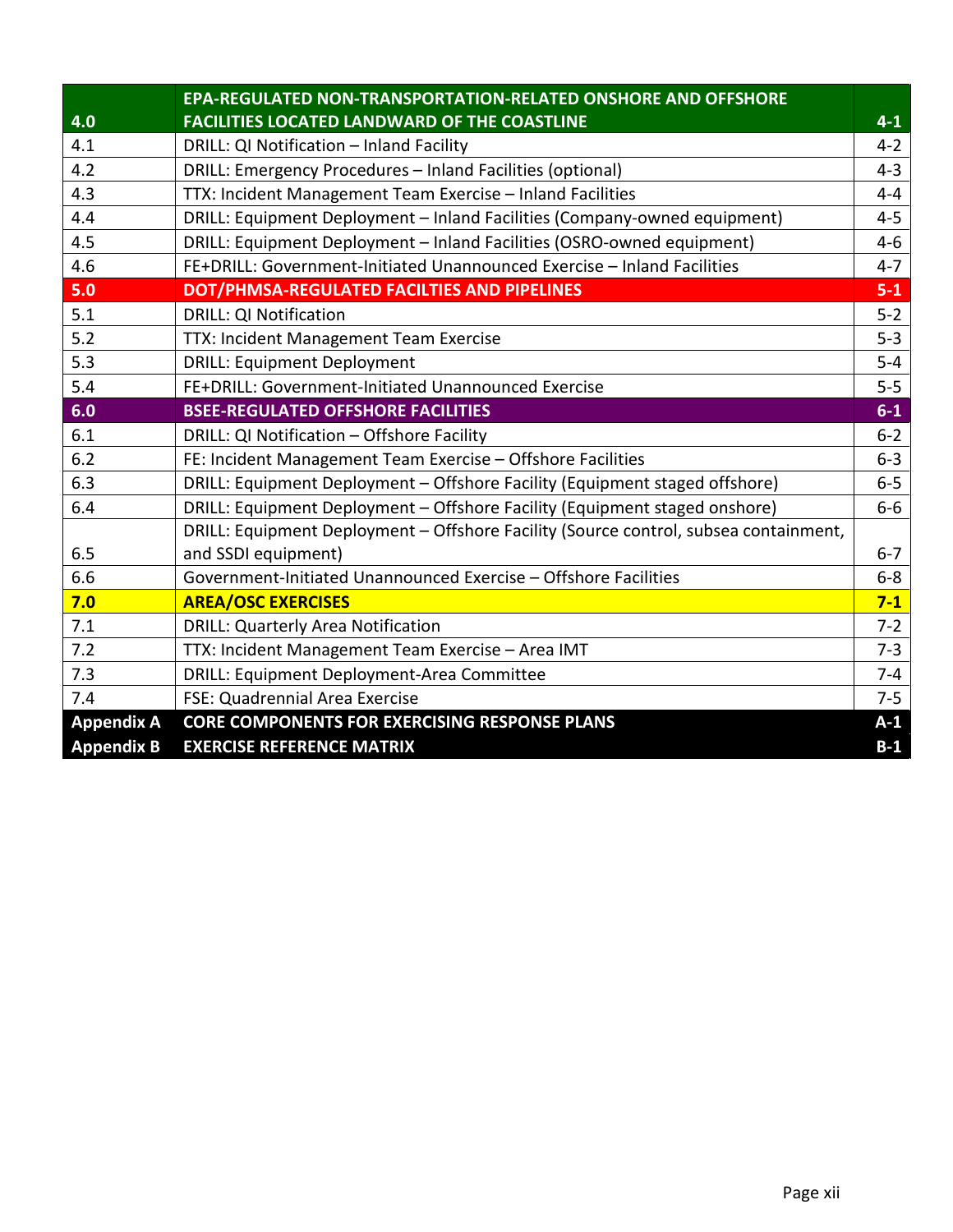*This page intentionally left blank.*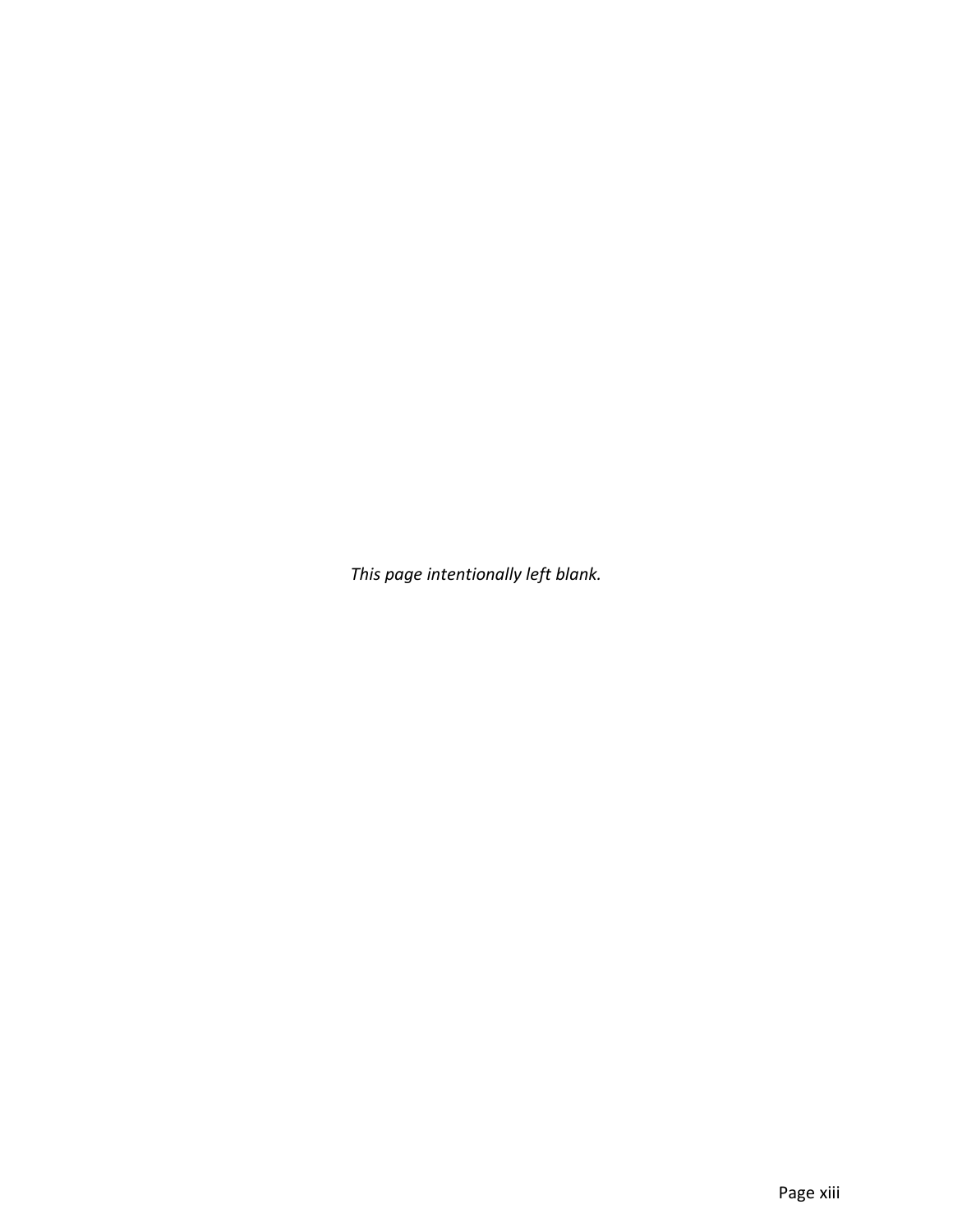## **1.1 Purpose**

The National Preparedness for Response Exercise Program (PREP) was developed to establish a workable exercise program that meets the intent of section 4202(a) of the Oil Pollution Act of 1990 (OPA 90), amending section 311 (j) of the Federal Water Pollution Control Act (FWPCA), by adding subsection (6) and subsection (7) for spill response preparedness (33 United States Code (U.S.C.) § 1321 (j)). PREP was developed to provide a mechanism for compliance with the exercise requirements, while being economically feasible for the U.S. Government and oil industry to adopt and sustain. PREP is a unified federal effort and satisfies the exercise requirements of the U.S. Coast Guard (USCG), the Environmental Protection Agency (EPA), the Pipeline and Hazardous Materials Safety Administration (PHMSA), and the Bureau of Safety and Environmental Enforcement (BSEE). Completion of the exercises described in the PREP Guidelines is one option for maintaining compliance with OPA 90-mandated federal oil pollution response exercise requirements.

PREP addresses the exercise requirements for oil pollution response plans. In this edition, the new Nontank Vessel Response Plan (NTVRP) and Salvage and Marine Firefighting (SMFF) exercise requirements described in Section 3 of these Guidelines apply only to USCG-regulated vessels in accordance with recent changes to Title 33 of the Code of Federal Regulations (CFR), Part 155. There are additional industry planning and exercise requirements contained in other federal statutes that are not addressed in these Guidelines.

PREP helps to clarify OPA 90 exercise objectives and provides a methodology for evaluating compliance with federal regulations. PREP does not mandate a given exercise design process. Plan holders are free to design exercises that meet the PREP objectives as well as their own internal ones. Some plan holders have adopted Homeland Security Exercise and Evaluation Program (HSEEP) exercise design guidance for OPA 90 exercises. The use of HSEEP planning process is acceptable, but not required, for planning PREP exercises.

The PREP Guidelines describe the minimum expectations for ensuring adequate response preparedness. If government, industry, or plan holders desire to expand their exercise programs beyond the PREP Guidelines, they are highly encouraged to do so.

The PREP exercises should be viewed as an opportunity to improve response plans and the response system. **Plan holders are responsible for addressing any issues that arise from evaluation of exercises and making changes to their respective response plans to ensure the highest level of preparedness.**

## **1.2 Applicability and Participation in PREP**

Plan holders are required to meet pollution response exercise requirements. One option to satisfy regulatory exercise requirements is to follow these PREP Guidelines for developing your exercise program. **Using the PREP Guidelines is voluntary.** Plan holders are not required to follow the PREP Guidelines and, if they choose not to, may develop their own exercise program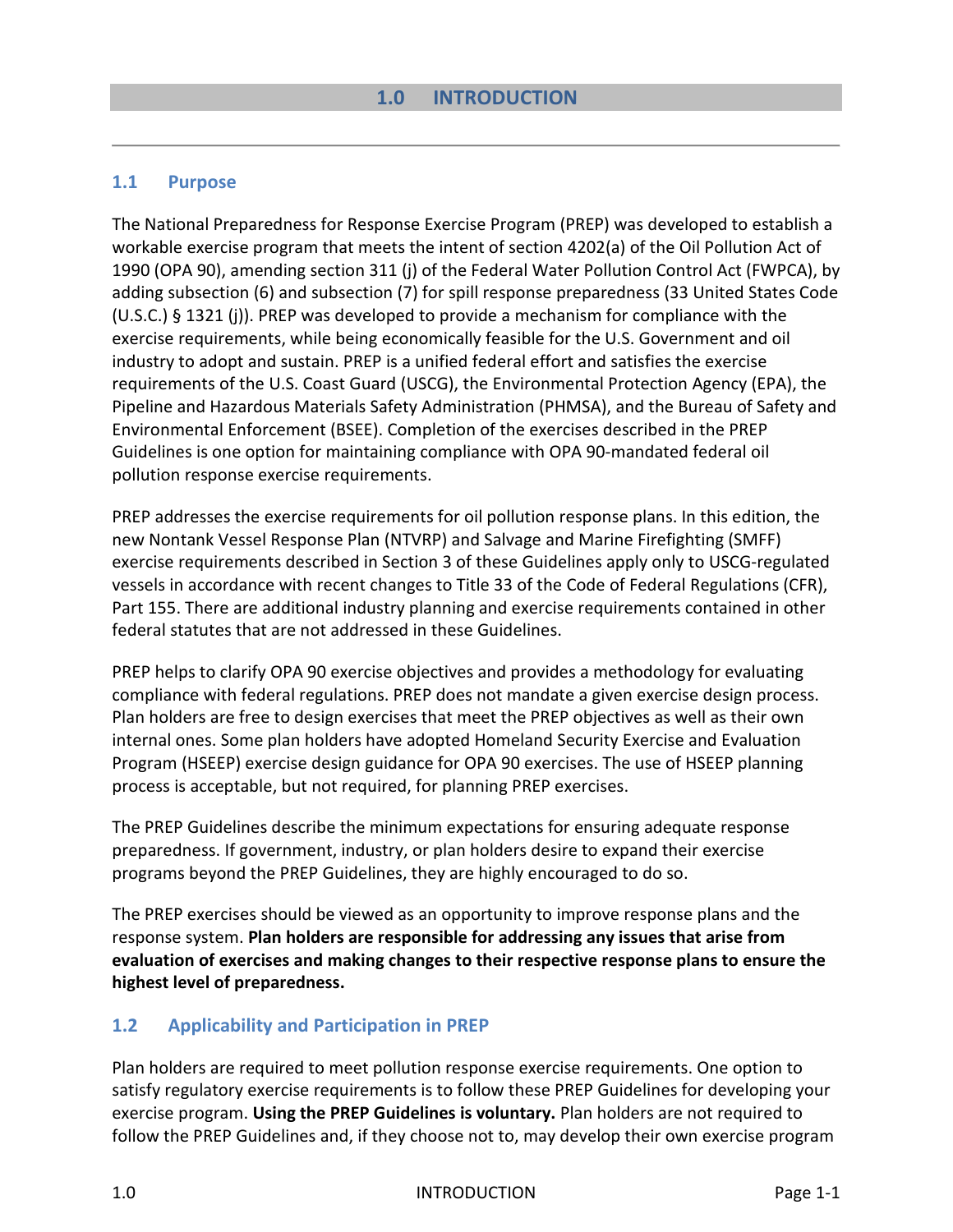that complies with the regulatory exercise requirements of the appropriate federal oversight agency. Plan holders may take credit for exercise requirements that are met by activities conducted in conjunction with other exercises, or during response to an actual incident, as long as the PREP exercise objectives are met, the response was evaluated, and the proper records are maintained.

## **The USCG and the EPA follow the PREP Guidelines in the planning and execution of their Area-level pollution response exercise programs.**

If an industry plan holder has developed one response plan that covers a fleet of vessels, multiple offshore facilities (as defined in 33 CFR § 154.105), or multiple offshore leases or facilities (as described in 30 CFR § 254.3), this plan holder would only be required to conduct one "set" of exercises for the plan, with the exception of the qualified individual (QI) notification exercises and the emergency procedures exercises, which are required for all applicable vessels. Vessel Response Plan (VRP) regulations apply to tank vessels, tank barges, and nontank vessels (NTVs); but exclude nontank barges except when a nontank barge is part of an integrated tug/barge combination (ITB).

Appendix B of these Guidelines provides a Quick Reference Guide to PREP Exercises.

# **1.3 Effective Date**

The PREP Guidelines will become effective 60 days after the date of publication in the *Federal Register*. The PREP Guidelines follow the calendar year (January 1–December 31).

# **1.4 Definitions**

The definitions in this document are intended only to provide information within the context of the PREP Guidelines. Where the language in any of these definitions differs from language contained within any applicable statutes and regulations, the definitions in the statutes and regulations take precedence.

Alternative Training and Exercise Program. An alternative training and exercise program is an exercise program submitted to and approved by the USCG (as specified in 33 CFR § 155.5061) by owners or operators of NTVs with an oil capacity of less than 250 barrels in order to meet their exercise requirements, in lieu of the training and exercise requirements that apply to other NTVs.

Area. An Area is that geographic area for which a separate and distinct Area Contingency Plan (ACP) has been prepared, as described in OPA 90.

Area Committee. Area Committees are those committees comprised of federal, state, and local officials, formed in accordance with section 4202 of OPA 90, whose task includes preparing an ACP for the Area for response to a discharge of oil or hazardous substance (as defined in the Clean Water Act (CWA)).

Area Incident Management Team (Area IMT). The Area IMT is the group of individuals within the USCG or EPA Federal On-Scene Coordinator (FOSC) organization with responsibility for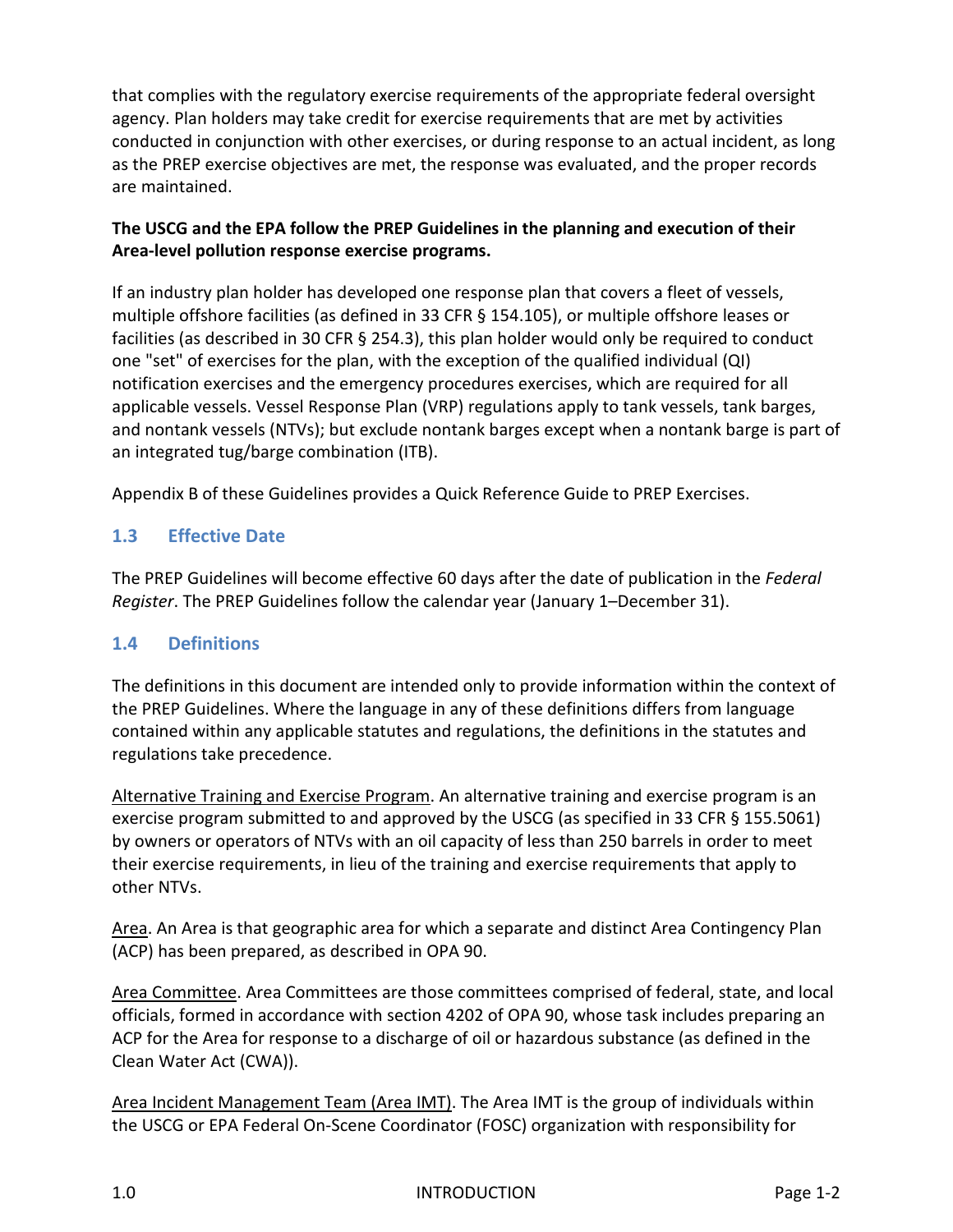incident response management within the respective Area. The Area IMT should include state and local personnel whenever possible.

Average Most Probable Discharge (AMPD) (USCG)/Small Discharge (EPA). This definition is agency-dependent, and the appropriate definitions are detailed as follows:

- 1. For USCG-regulated vessels, a discharge of 50 barrels (2,100 gallons) of oil from the vessel during oil transfer operations (33 CFR § 155.1020).
- 2. For USCG-regulated facilities, a discharge of the lesser of 50 barrels (2,100 gallons) or one percent of the volume of the worst-case discharge (WCD) (33 CFR § 154.1020).
- 3. For EPA-regulated facilities, a small discharge is a volume of 2,100 gallons (50 barrels) or less, provided this amount is less than the WCD (40 CFR § 112.20).
- 4. For PHMSA: Not applicable.
- 5. For BSEE: Not applicable.
- 6. For complexes regulated by more than one federal agency, the largest of the AMPDs calculated for the various regulated components.

Barge Custodian. A barge custodian is the individual who has custody of an unmanned barge. The barge custodian may be affiliated with the towing vessel, fleeting area, or facility at which the barge may be moored. The custodian can be the towing vessel operator, the facility operator, the fleet operator, or whoever may be in charge of the entity that has custody of the barge.

Certification. Documentation that certifies that an exercise was:

- 1. Completed;
- 2. Conducted in accordance with the PREP Guidelines and met all listed objectives; and
- 3. Evaluated using a mechanism that appraised the effectiveness of the response or contingency plan.

Complex Facility. A complex facility is one that is regulated under section 311 (j) of the CWA (33 U.S.C. § 1321 (j)) by two or more federal agencies.

Cooperative (Co-Op). A co-op is a classified or non-classified Oil Spill Removal Organization (OSRO) that provides oil spill response coverage. Classified co-ops can provide AMPD, maximum most probable discharge (MMPD), and WCD coverage while non-classified co-ops provide only AMPD coverage.

Drill. A drill is an operations-based exercise employed to validate a specific function or capability that is commonly used to provide training, validate procedures, or practice and maintain current skills.

Discussion-Based Exercises. Discussion-based exercises include seminars, workshops, and tabletop exercises (TTXs). These types of exercises can be used to familiarize participants with, or develop new, plans, policies, agreements, and procedures. Discussion-based exercises focus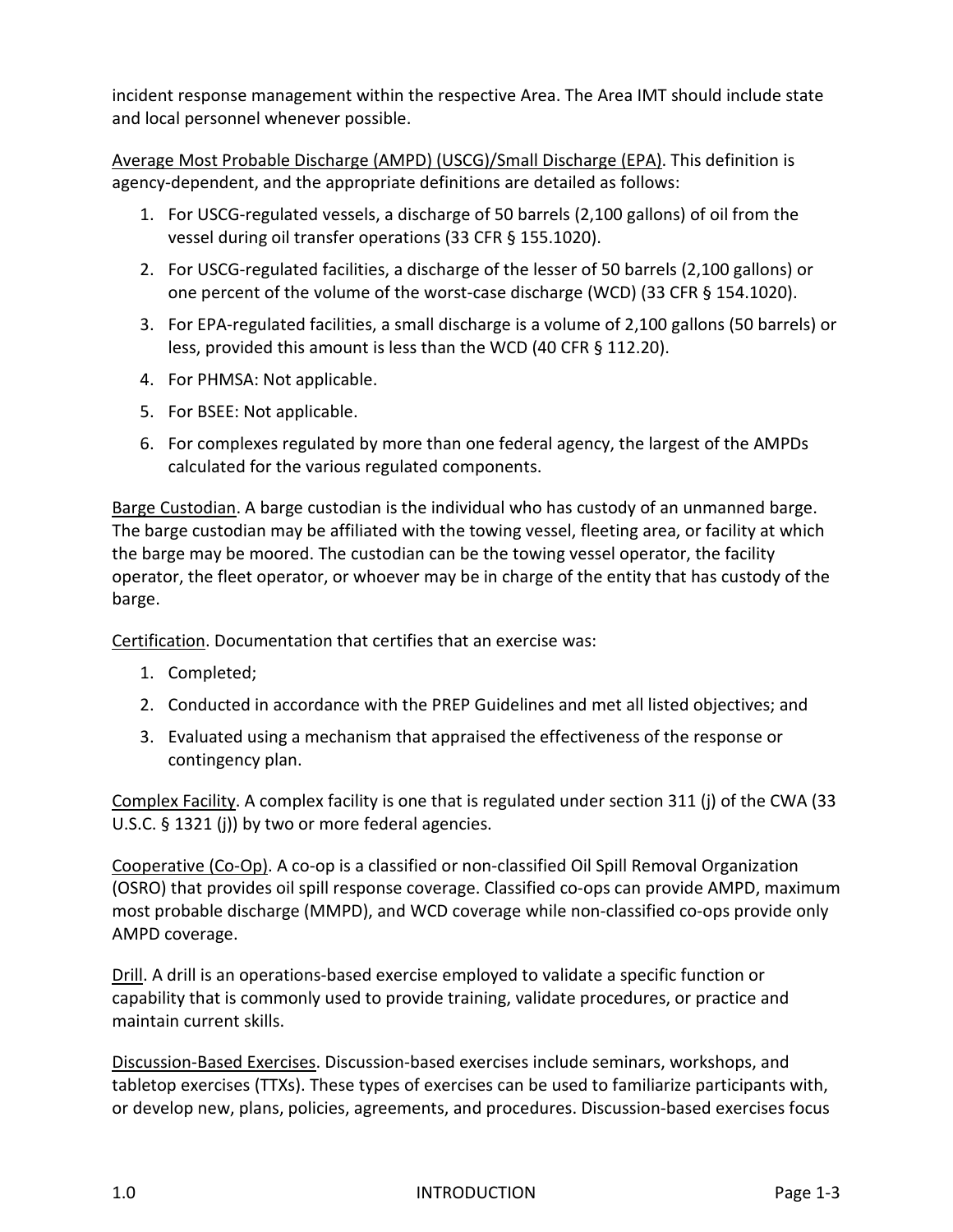on strategic, policy-oriented issues. Facilitators and/or presenters usually lead the discussion, keeping participants on track towards meeting exercise objectives.

Equipment Deployment Exercise. An equipment deployment exercise is an exercise during which response equipment is deployed to a specific site and operated in its normal operating environment.

Equipment Activation. Equipment activation is the movement, staging, deployment, or operation of response equipment, as determined by the plan holder in consultation with the exercise design team.

Exercise Design Team. This team designs the exercise and may be comprised of federal, state, and industry representatives who are stakeholders in the scenario.

Federal On-Scene Coordinator (FOSC). The FOSC is the federal official pre-designated by the EPA or the USCG to coordinate and direct federal responses under the National Oil and Hazardous Substances Pollution Contingency Plan (NCP), or the official designated by the lead agency to coordinate and direct removal actions under subpart E of the NCP. The term FOSC is synonymous with the term On-Scene Coordinator (OSC) as described in the NCP.

Functional Exercise (FE). FEs are designed to validate and evaluate capabilities, multiple functions and/or sub-functions, or interdependent groups of functions. FEs are typically focused on exercising plans, policies, procedures, and staff members involved in management, direction, command, and control functions. In FEs, events are projected through an exercise scenario with event updates that drive activity typically at the management level. An FE is conducted in a realistic, real-time environment; however, movement of personnel and equipment is usually simulated.

Full-Scale Exercise (FSE). FSEs are typically the most complex and resource-intensive type of exercise. They involve multiple agencies, organizations, and jurisdictions, and validate many facets of preparedness. FSEs often include many participants operating under cooperative systems such as the Incident Command System (ICS) or Unified Command (UC). In an FSE, events are projected through an exercise scenario with event updates that drive activity at the operational level. FSEs are usually conducted in a real-time, stressful environment that is intended to mirror a real incident. Personnel and resources may be mobilized and deployed to the scene, where actions are performed as if a real incident had occurred. The FSE simulates reality by presenting complex and realistic problems that require critical thinking, rapid problem solving, and effective responses by trained personnel.

Government-Initiated Unannounced Exercise (GIUE). GIUEs are government-initiated compliance monitoring activities that allow regulatory agencies the opportunity to evaluate various aspects of a plan holder's preparedness, including their emergency procedures, and their contracted OSROs' capabilities for proper and timely equipment deployment.

Group V Oils or oils that may exhibit similar qualities. Group V oils are oils with a specific gravity greater than 1.0. Examples of these oils include, but are not limited to: diluted bitumen (dilbit), asphalt, asphalt products, extra-heavy oil, and natural bitumen (oil sands).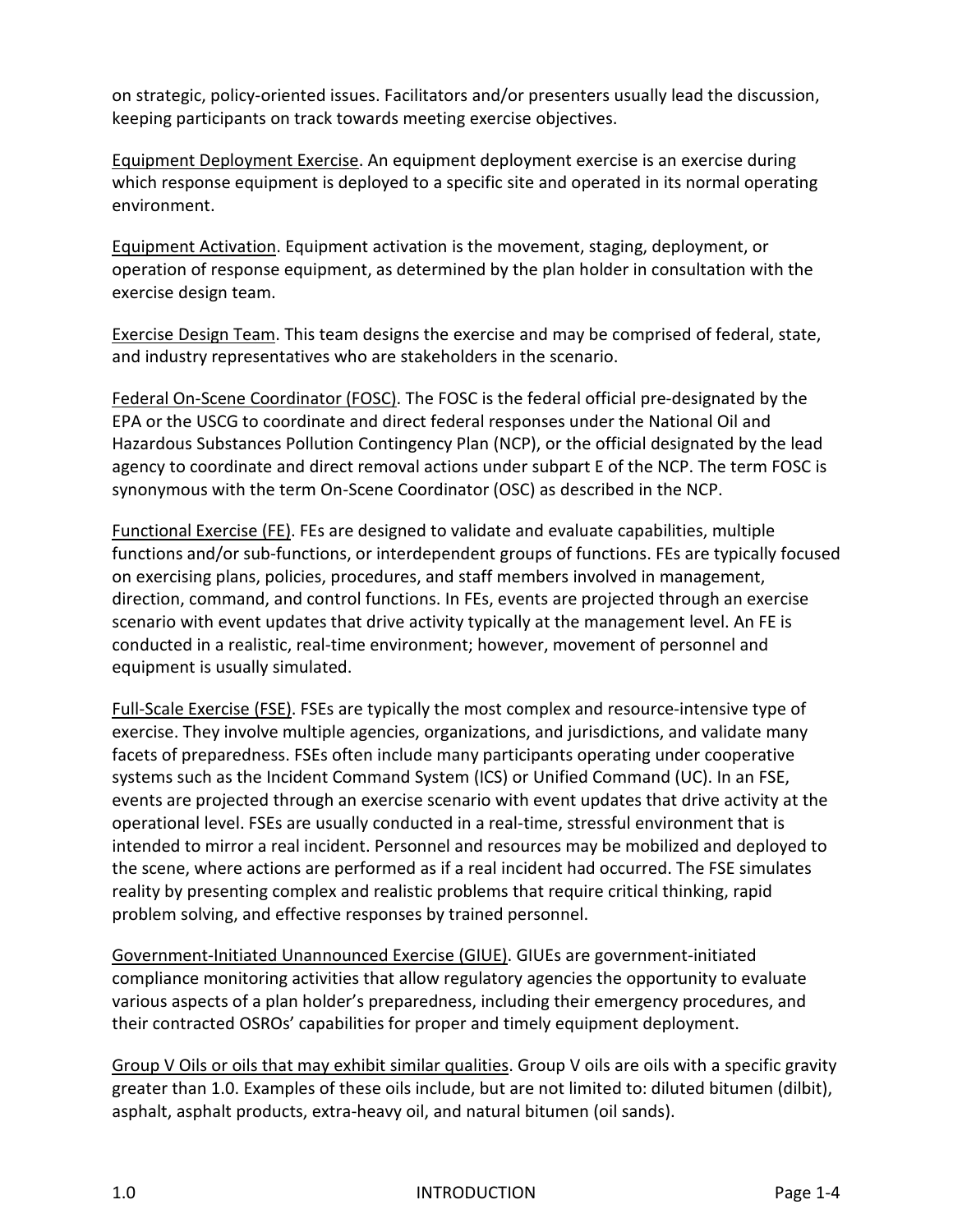Incident Management Team (IMT). The IMT is the group of personnel identified to staff the appropriate organizational structure to manage response implementation in accordance with the response plan.

Industry. For the purpose of these Guidelines, industry refers to the regulated group of owners or operators who are required to submit response plans for oil spills. The regulated group may consist of vessels, marine transportation-related (MTR) facilities, onshore and certain offshore non-transportation–related facilities, pipelines, or offshore facilities. The response plan requirements and regulations for these entities are administered by the USCG, EPA, PHMSA, and BSEE.

Marine Firefighting (MFF) Organization. For the purposes of these Guidelines, MFF organization means the entity that provides resources—such as personnel, equipment, supplies, and other capabilities necessary to perform marine firefighting services identified in the VRP—and which has been arranged by contract or other approved means. MFF resource providers can include public firefighting resources as long as they are able, in accordance with the requirements of 33 CFR § 155.4050(d), and willing to provide the required services. Refer to the definitions for "resource provider" and "primary resource provider."

Marine Transportation-Related (MTR) Oil Facility. This facility type means any onshore facility or segment of a complex regulated under Sec. 311(j) of the CWA by two or more federal agencies, including piping and any structure used, or intended to be used, for transfer of oil to or from a vessel, subject to regulation under 33 CFR § 154, or any deepwater port subject to regulation under 33 CFR § 150. For a facility or segment of a complex regulated by two or more federal agencies under Sec. 311(j) of the CWA, the MTR portion of the complex extends from the facility oil transfer system's connection with the vessel to the first valve inside the secondary containment surrounding tanks in the non-transportation-related portion of the facility or, in the absence of secondary containment, to the valve or manifold adjacent to the tanks comprising the non-transportation-related portion of the facility, unless another location has otherwise been agreed to by the Captain of the Port (COTP) and the appropriate federal official.

Maximum Most Probable Discharge (MMPD) (USCG)/Medium Discharge (EPA). This definition is agency-dependent, and the appropriate definitions are detailed as follows:

- 1. For USCG-regulated vessels, a discharge of 2,500 barrels (105,000 gallons) of oil for vessels with an oil cargo capacity equal to or greater than 25,000 barrels (1,050,000 gallons), or 10 percent of the vessel's oil cargo capacity for vessels with a capacity of less than 25,000 barrels (1,050,000 gallons) (33 CFR § 155.1020).
- 2. For USCG-regulated facilities, a discharge of the lesser of 1,200 barrels (50,400 gallons) or 10 percent of the volume of a WCD (33 CFR § 154.1020).
- 3. For EPA-regulated facilities, a discharge greater than 2,100 gallons (50 barrels) and less than or equal to 36,000 gallons (858 barrels) or 10 percent of the capacity of the largest tank at the facility, whichever is less (40 CFR § 112.20).
- 4. For PHMSA: Not applicable.
- 5. For BSEE: Not applicable.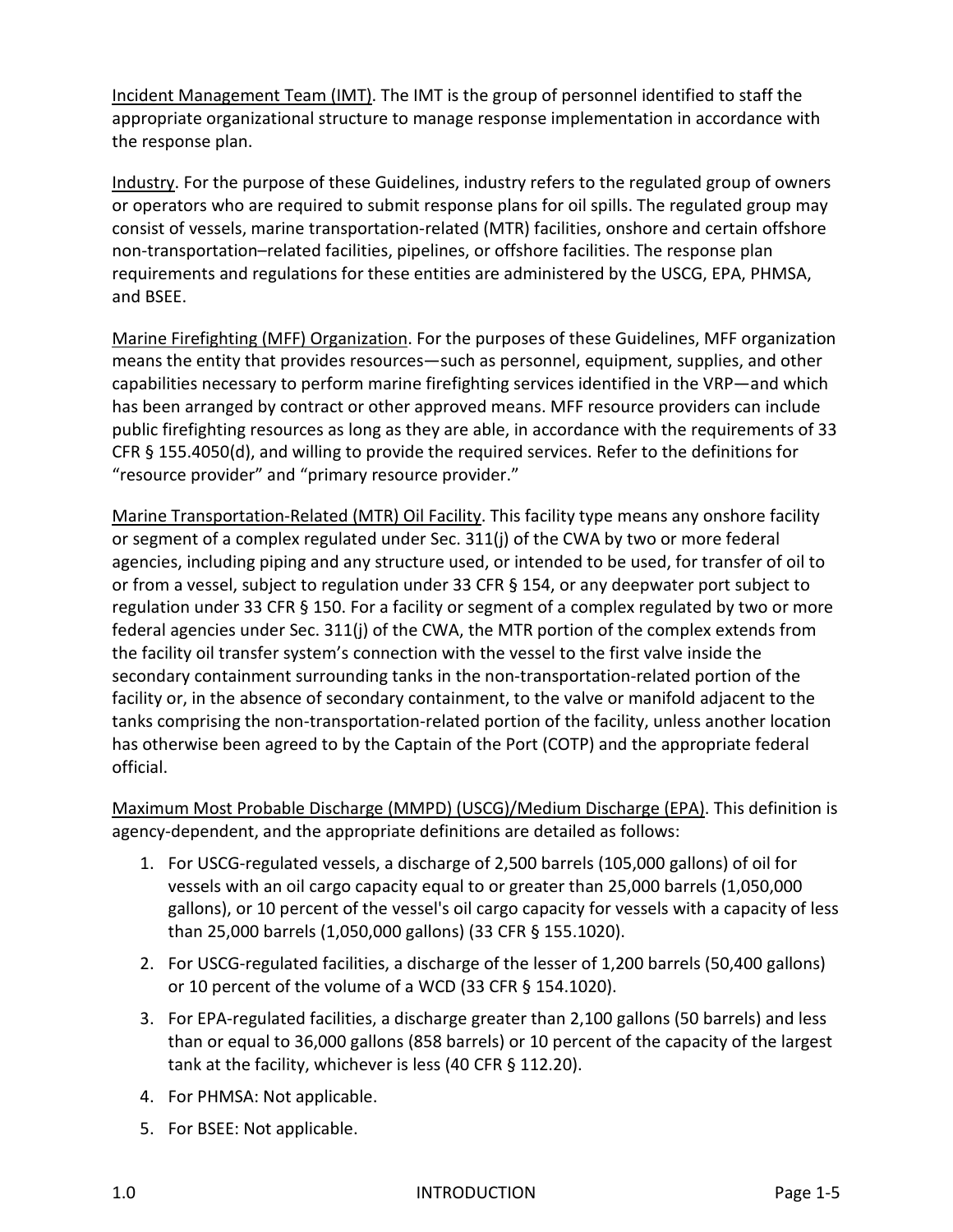6. For complexes regulated by more than one federal agency, the largest of the MMPDs calculated for the various regulated components.

Mobile Marine Transportation-Related Facility. Mobile MTR facility means any oil facility that can readily change location, such as a tank truck or tank car, other than a vessel or public vessel as defined by 33 CFR § 154.105.

National Response System (NRS). Under 40 CFR § 300 (NCP), the NRS includes the National Response Team (NRT), Regional Response Teams (RRTs), Area Committees, OSCs, and state and local government entities involved with response planning and coordination.

Nontank Vessel (NTV). An NTV is a vessel meeting the description provided in 33 CFR § 155.5015(a), which reads: (a) Except as provided in paragraph (d) of this section, this subpart applies to each self-propelled vessel that—(1) Carries oil of any kind as fuel for main propulsion; (2) Is not a tank vessel or is not certificated as a tank vessel; (3) Operates upon the navigable waters of the United States, as defined in 46 U.S.C. § 2101(17a); and (4) Is 400 gross tons or more as measured under the convention measurement system in 46 U.S.C. § 14302 or the regulatory measurement system of 46 U.S.C. § 14502 for vessels not measured under 46 U.S.C. § 14302.

*NOTE: Mobile Off Shore Drilling Units (MODUs) are considered NTVs. However, MODUs are also subject to regulations covered in 30 CFR § 254 addressing Offshore Facility Response Plans (FRPs).*

Oil Spill Removal Organization (OSRO). An OSRO is an entity that provides oil spill response resources to remove oil from the environment or mitigate associated impacts. OSROs include, but are not limited to, providers for source control, mechanical recovery, dispersants, bioremediation, *in-situ* burning or other spill countermeasures, as well as any for-profit or notfor-profit contractor, cooperative, or in-house provider of oil spill removal resources established in a geographic area to provide oil spill removal resources required by regulation.

Offshore Facility (33 U.S.C. § 1321(a)(11)). The CWA defines an offshore facility as any facility of any kind located in, on, or under any of the navigable waters of the United States, and any facility of any kind that is subject to the jurisdiction of the United States and is located in, on, or under any other waters, other than a vessel or a public vessel.

Onshore Facility (33 U.S.C. § 1321(a)(10)). The CWA defines an "onshore facility" as any facility (including, but not limited to, motor vehicles and rolling stock) of any kind located in, on, or under, any land within the United States other than submerged land.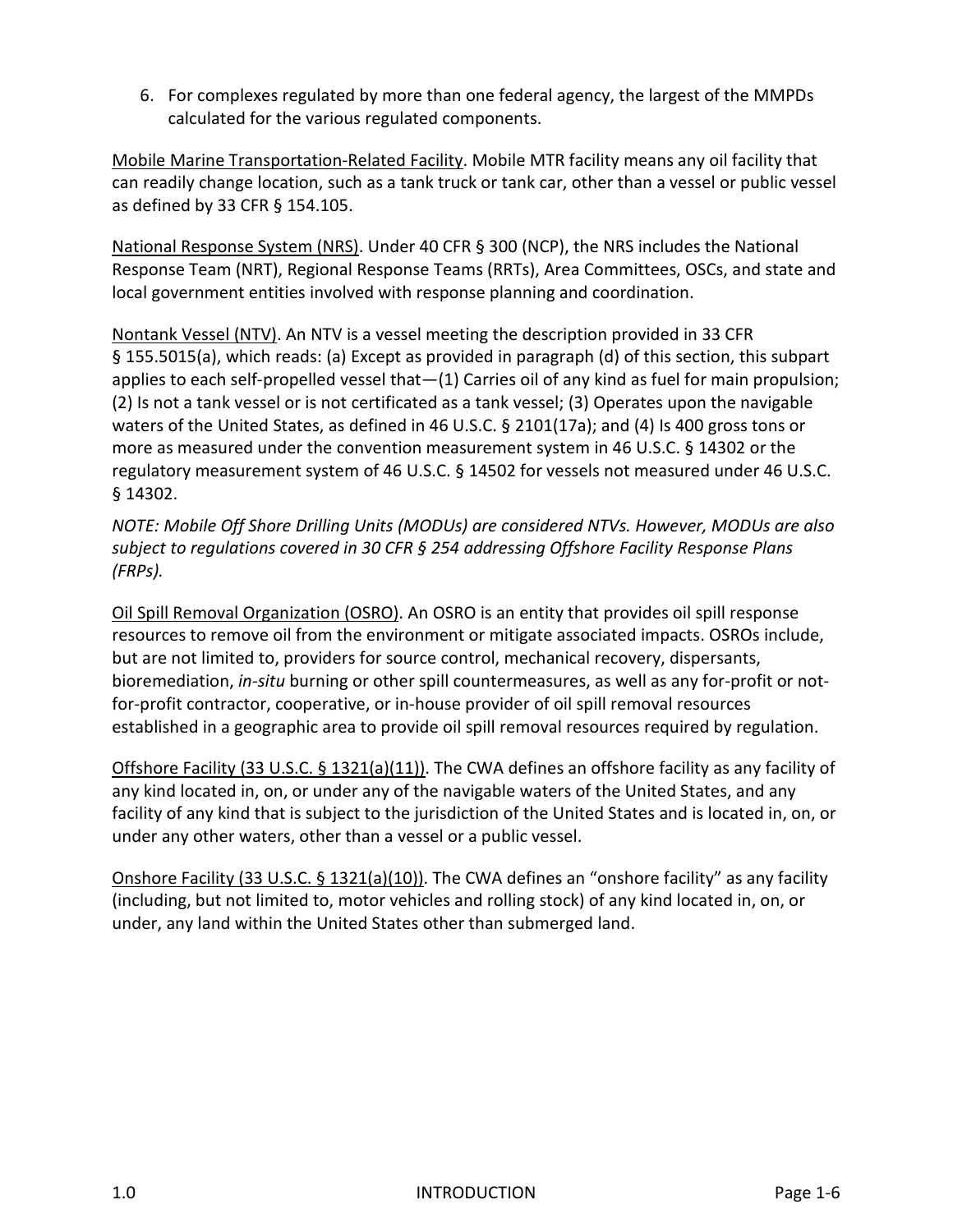## Operating Environments.

For the purposes of PREP and oil spill removal equipment requirements, there are three types of operating environments (33 CFR § 154, 33 CFR § 155, 40 CFR § 112):

- 1. River and canal;
- 2. Great Lakes/Inland; and
- 3. Ocean (nearshore, offshore, and open ocean).

For the purposes of PREP and SMFF requirements, there are three different types of operating environments (33 CFR § 155.4030(b)):

- 1. Pier;
- 2. Nearshore; and
- 3. Offshore.

Operations-Based Exercises. Operations-based exercises include drills, FEs, and FSEs. These exercises can be used to validate plans, policies, agreements, and procedures; clarify roles and responsibilities; and identify resource gaps. Operations-based exercises are characterized by actual reaction to an exercise scenario, such as initiating communications or mobilizing personnel and resources.

Persistent Oil. A persistent oil is a petroleum-based oil that does not meet the distillation criteria for a non-persistent oil. Persistent oils are further classified based upon specific gravity as follows:

- 1. Group II—specific gravity of less than 0.85.
- 2. Group III—specific gravity equal to or greater than 0.85 and less than 0.95.
- 3. Group IV—specific gravity equal to or greater than 0.95 and less than or equal to 1.0.
- 4. Group V—specific gravity greater than 1.0.

Plan Holder. The term "plan holder" is not defined in oil spill regulations. It is a term in common usage and refers to the entity (company, organization, or agency) that owns or operates vessels, facilities, and pipelines for which a response plan is required to be submitted by federal regulation. If an owner or operator is authorized to prepare one plan for a fleet of vessels or multiple facilities, that owner or operator is considered to be the plan holder.

Primary Oversight Agency. The primary oversight agency is the agency with regulatory authority over a particular facility or vessel. For the purposes of PREP, the four primary oversight agencies and the industries they regulate are the USCG (vessels, MTR facilities), EPA (onshore and certain offshore facilities landward of the coastline), PHMSA (pipelines and certain transportationrelated facilities), and BSEE (offshore facilities seaward of the coastline).

Primary Resource Provider. A primary resource provider is listed in the VRP as the principal entity contracted for providing specific SMFF services and resources, when multiple resource providers are listed for that service, for each of the COTP Zones in which a vessel operates. The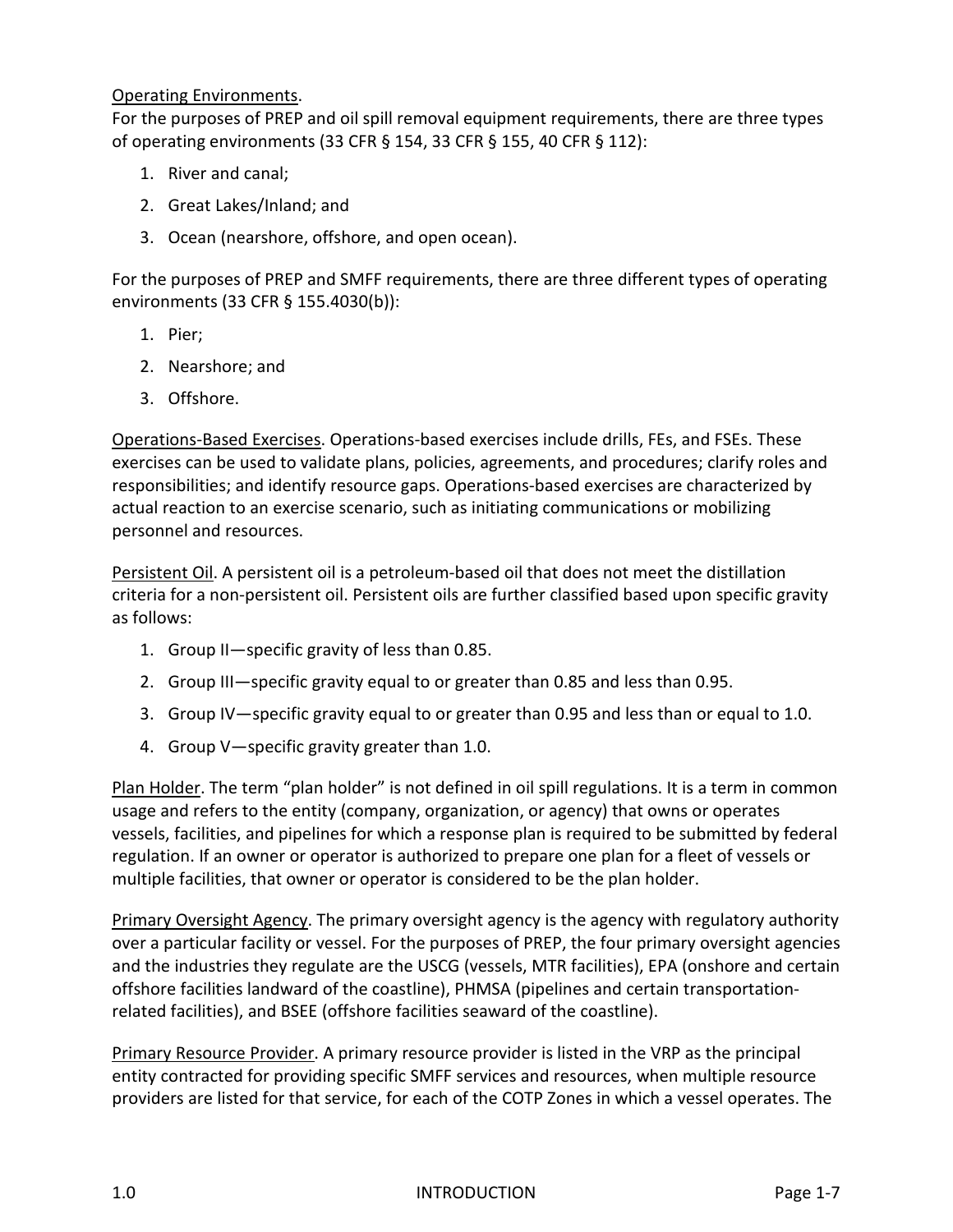primary resource provider will be the point of contact for the plan holder, the FOSC, and the UC in matters related to specific resources and services, as required in 33 CFR § 155.4030(a).

Qualified Individual (QI). A QI is the person located in the United States who meets the requirements identified in the respective federal regulations (USCG, EPA, PHMSA, BSEE), and who is authorized to do the following: (1) Activate and engage in contracting with OSRO; (2) act as a liaison with the OSC; and (3) obligate funds of the plan holder required to effectuate response activities. The QI will be the individual or a designee identified in the response plan.

Remote Assessment and Consultation. Remote assessment and consultation means contacting the SMFF resource providers identified in a VRP, by phone or other means of communications, to discuss and assess an SMFF situation. The person contacted must be competent to consult on a determination of the appropriate course of action and initiation of a response plan.

Resource Provider. The resource provider is an entity that provides personnel, equipment, supplies, and other capabilities necessary to perform salvage and/or MFF services identified in the response plan, and has been arranged by contract or other approved means.

Salvage Organization. For the purposes of these Guidelines, salvage organization means the entity that provides resources such as personnel, equipment, supplies, and other capabilities necessary to perform salvage services identified in the VRP, exclusive of MFF services, and which have been arranged by contract or other approved means. Refer also to the definitions for "resource provider" and "primary resource provider."

Salvage and Marine Firefighting (SMFF) Provider. SMFF Provider refers to a company providing SMFF response services to applicable tank vessels and NTVs. Refer also to the definitions for "resource provider" and "primary resource provider."

Self-Certification. Self-certification is a declaration made by a plan holder that their exercise has met the following standards:

- 1. Completed the exercise;
- 2. Conducted the exercise in accordance with the PREP Guidelines;
- 3. Met all objectives listed; and
- 4. Evaluated the exercise using a mechanism that appraises the effectiveness of the response or contingency plan.

Self-Evaluation. Self-evaluation means that the plan holder is responsible for carefully examining the effectiveness of the plan for response during the exercise. The plan holder may choose the mechanism for conducting this appraisal, as long as it appropriately measures the plan's effectiveness. The plan holder is responsible for addressing issues that arise in the exercise that would lead to improvements in the response plan or any aspect of preparedness for response. The plan holder is responsible for incorporating necessary changes to the response plan as a result of the exercise.

Seminars. Seminars generally orient participants to, or provide an overview of, authorities, strategies, plans, policies, procedures, protocols, resources, concepts, and ideas. As a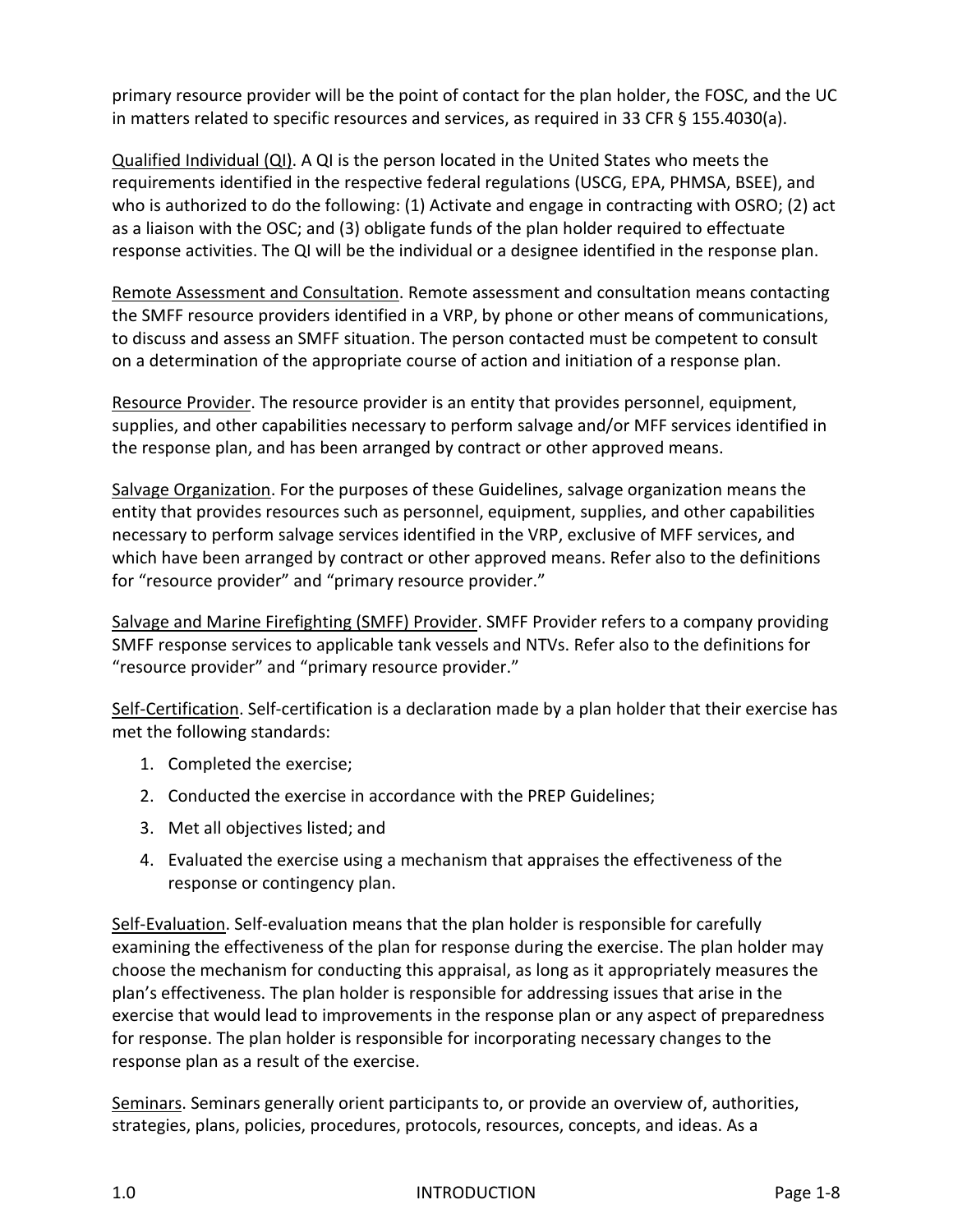discussion-based exercise, seminars can be valuable for entities that are developing or making major changes to existing plans or procedures. Seminars can be similarly helpful when attempting to assess or gain awareness of the capabilities of interagency or interjurisdictional operations.

SMFF Response Services. SMFF response services means the 19 services listed below and defined by regulations requiring their inclusion in applicable VRPs. SMFF response services are not classified by the USCG.

#### SALVAGE

Assessment & Survey

- 1. Remote assessment and consultation;
- 2. Begin assessment of structural stability;
- 3. On-site salvage assessment;
- 4. Assessment of structural stability; and
- 5. Hull and bottom survey.

#### Stabilization

- 6. Emergency towing;
- 7. Salvage plan;
- 8. External emergency transfer operations;
- 9. Emergency lightering;
- 10. Other refloating methods;
- 11. Making temporary repairs; and
- 12. Diving services support.

#### Specialized Salvage Operations

- 13. Special salvage operations plan;
- 14. Subsurface product removal; and
- 15. Heavy lift.

## MARINE FIREFIGHTING

#### Assessment & Planning

- 16. Remote assessment and consultation; and
- 17. On-site fire assessment.

#### Fire Suppression

- 18. External firefighting teams; and
- 19. External vessel firefighting systems.

Spill Response Operating Team (SROT). A SROT comprises the trained persons who respond to spills through deployment and operation of oil spill response equipment (30 CFR § 254.6).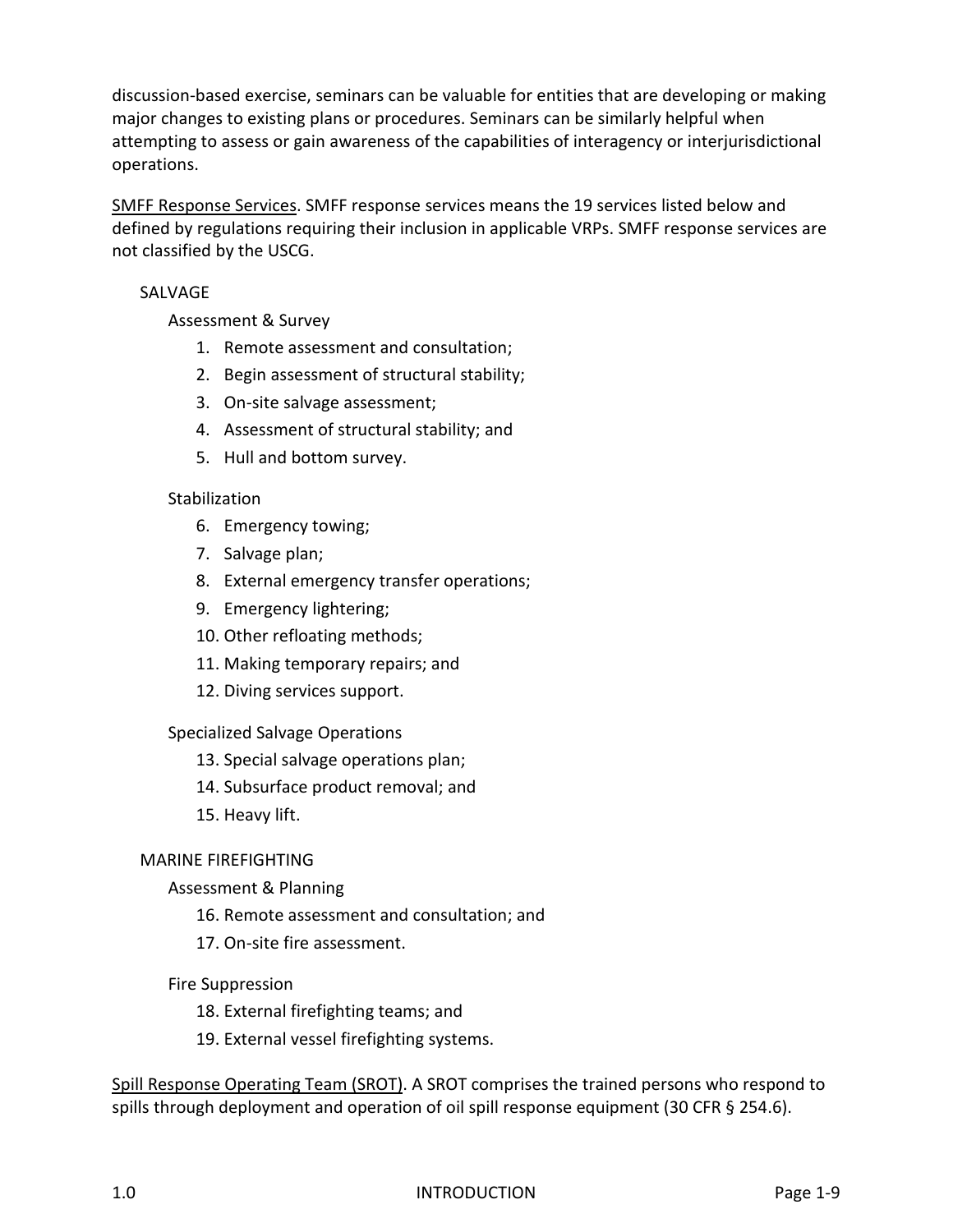Tabletop Exercises (TTX). A TTX is intended to generate discussion of various issues regarding a hypothetical, simulated emergency. TTXs can be used to enhance general awareness, validate plans and procedures, rehearse concepts, and/or assess the types of systems needed to guide the prevention of, protection from, mitigation of, response to, and recovery from a defined incident. Generally, TTXs are aimed at facilitating conceptual understanding, identifying strengths and areas for improvement, and/or achieving changes in perceptions. During a TTX, participants are encouraged to discuss issues in depth, collaboratively examining areas of concern and solving problems. The effectiveness of a TTX is derived from the energetic involvement of participants and their assessment of recommended revisions to current policies, procedures, and plans.

Timely. As used in relation to GIUE programs, this means the times established in the appropriate response planning regulations for providing response resources to a spill or significant threat of such a spill.

Unified Command (UC). This entity is a command structure consisting of the FOSC, representatives from the state, the responsible party (RP), and other parties that have authority or functional responsibility for an area that may be affected by an incident and coordinate or manage a major aspect of the response. The UC is used during a response to achieve the coordination necessary to carry out an effective and efficient response.

Verification. Verification is the act of ensuring that an exercise was properly documented and certified. Verification would be conducted by the USCG, EPA, PHMSA, or BSEE. Verification of the exercise records may be conducted through normal operations of the regulatory agency, such as inspections, boarding, spot checks, or other systems developed to ensure that exercises are being conducted and properly documented.

Vessel. For the purpose of the PREP Guidelines, a vessel is any vessel required by 33 CFR § 155 to submit a response plan.

Worst Case Discharge (WCD). This definition is agency-dependent, and the appropriate definitions are detailed as follows:

- 1. For USCG-regulated vessels, a discharge in adverse weather conditions of a vessel's entire cargo as defined in 33 CFR § 155.1020.
- 2. For USCG-regulated facilities, the size of the discharge as defined in 33 CFR § 154.1020 (in the case of an onshore facility and deepwater port, the largest foreseeable discharge in adverse weather conditions meeting the requirements of 33 CFR § 154.1029).
- 3. For EPA-regulated facilities, the size of the discharge described in 40 CFR § 112.20.
- 4. For PHMSA-regulated facilities or pipelines, the size of the discharge as defined in applicable regulations (49 CFR § 130 or § 194).
- 5. For BSEE-regulated offshore facilities, the size of the discharge as defined in applicable regulations (30 CFR § 254).
- 6. For Areas, the size of the discharge as specified in the ACP. *NOTE: WCD is defined in the NCP at 40 CFR § 300.5.*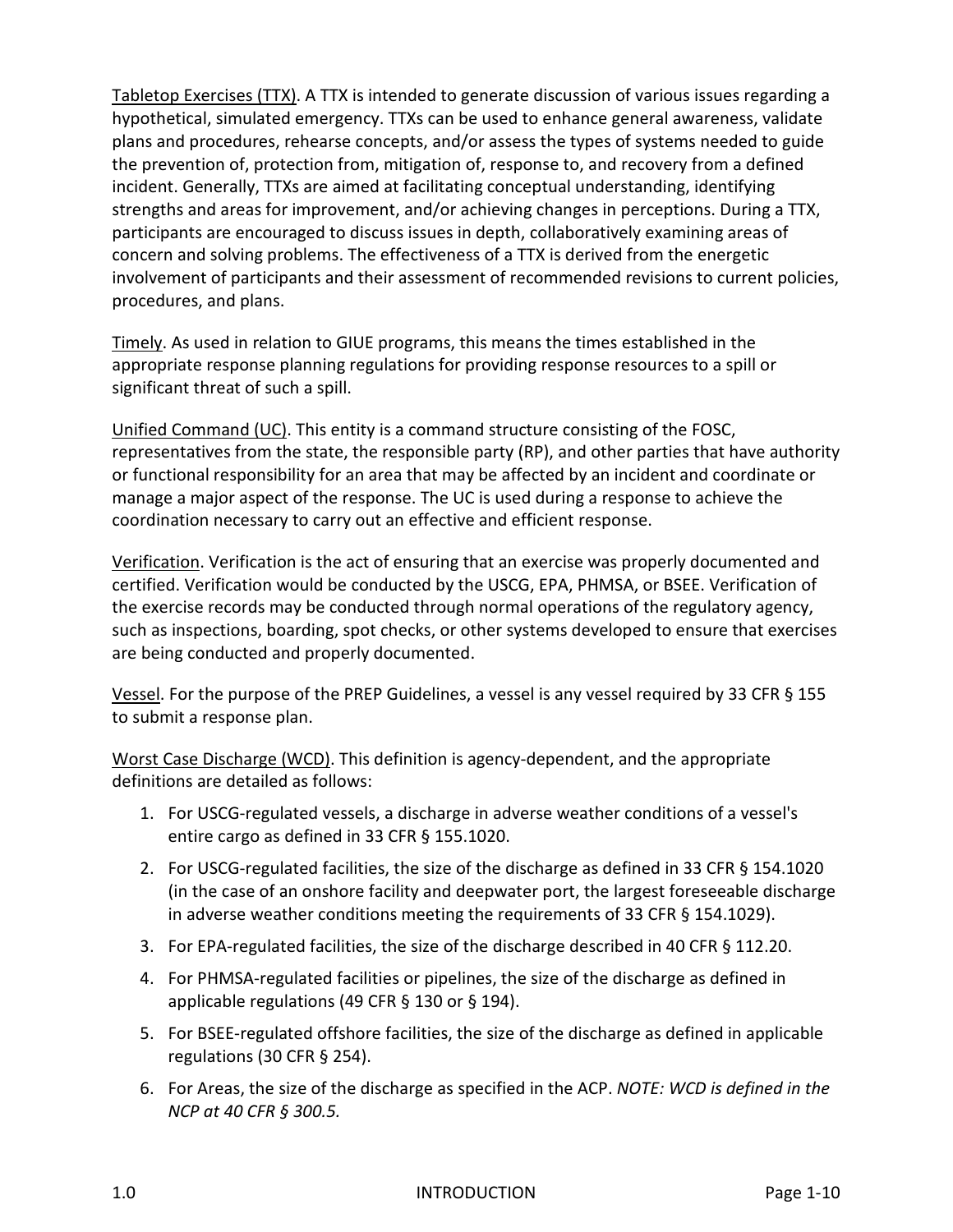7. For complexes regulated by more than one federal agency, any of the WCDs calculated for the various regulated components.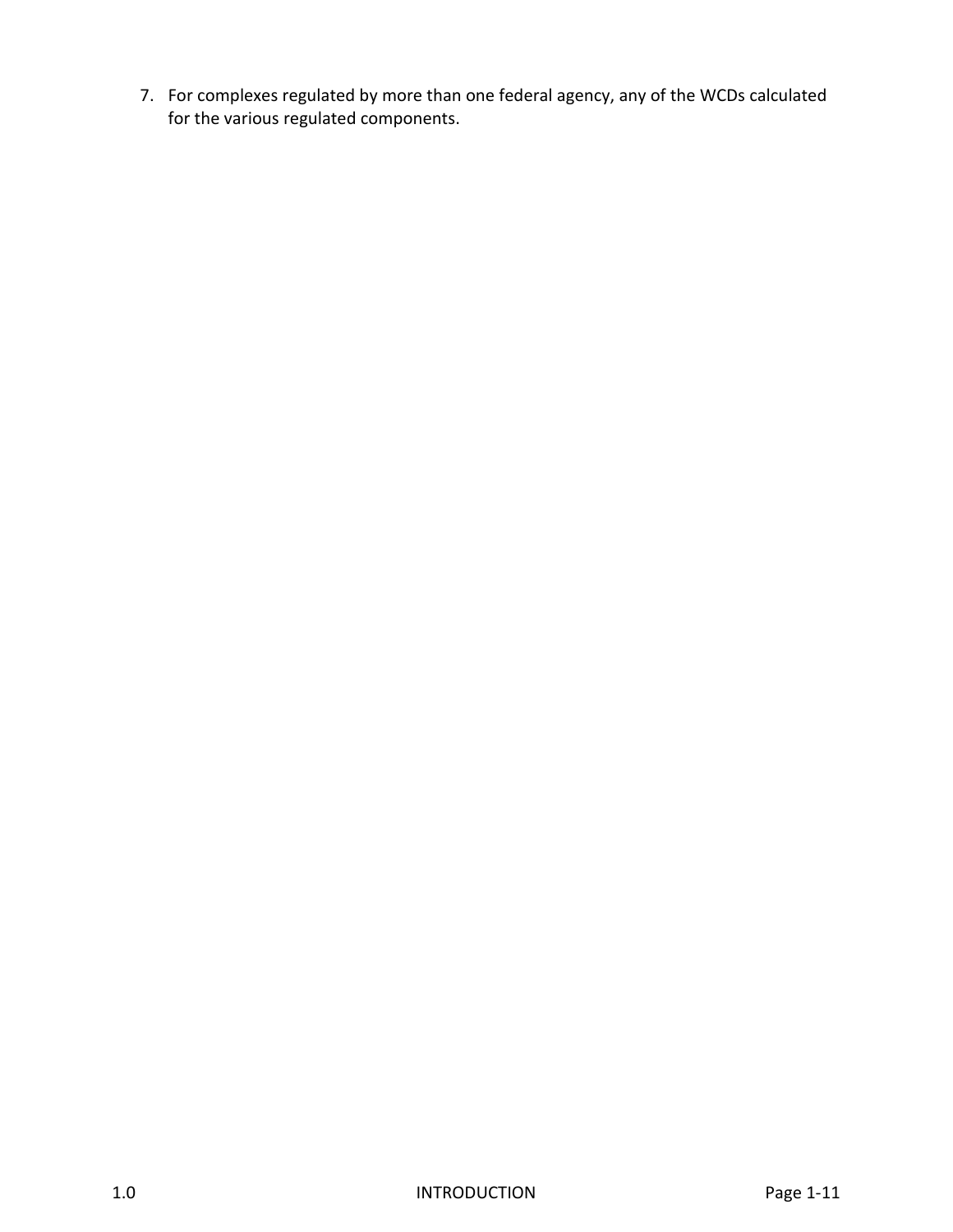*This page intentionally left blank.*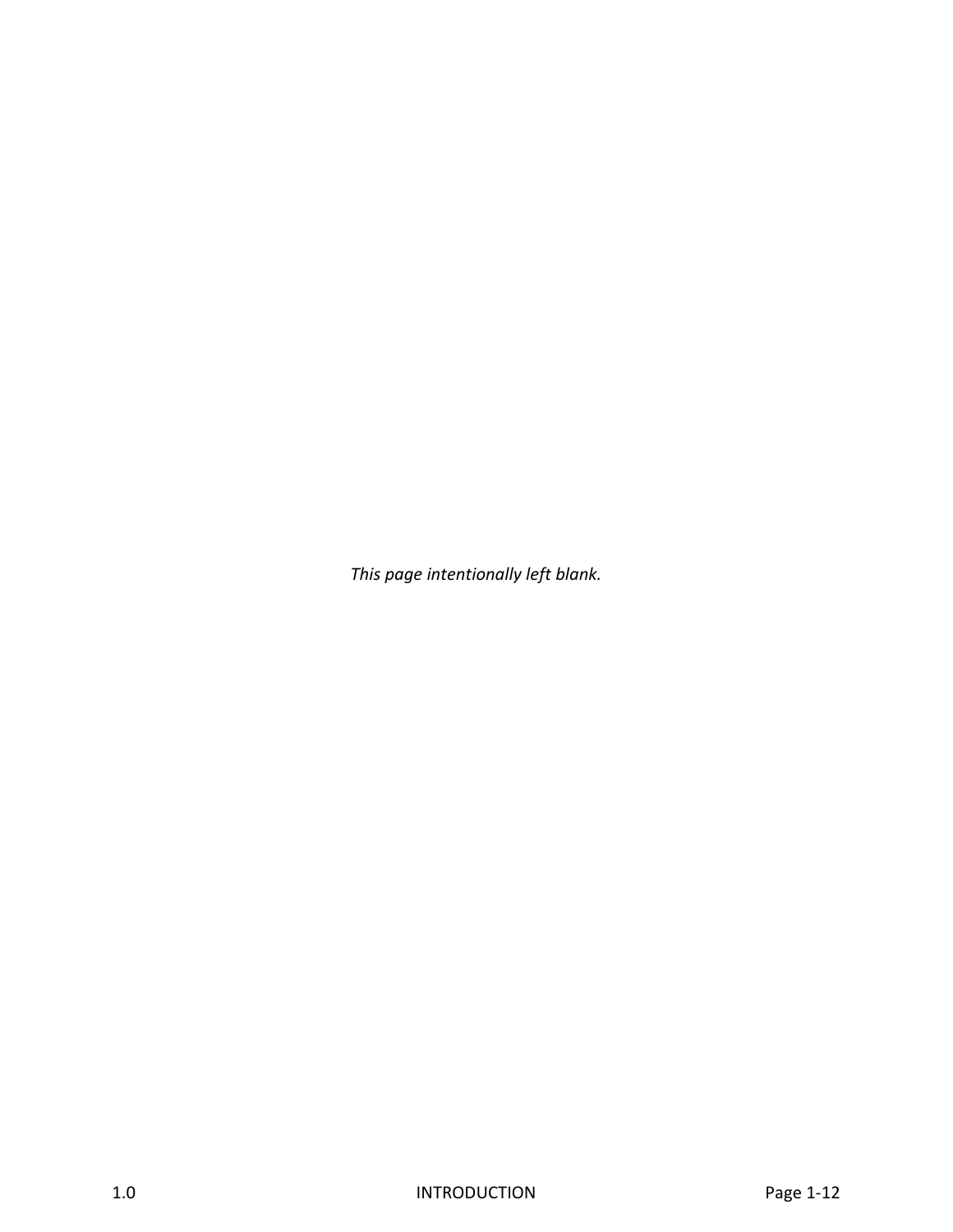## **2.1 Safety**

Safety during an exercise or an actual response is paramount; the plan holder and responders carry the primary responsibility for safety. The response plan should comply with all regulatory requirements while considering safety factors. Plan holders and responders are never expected to operate in an unsafe manner during an exercise or actual response. It is the plan holder's responsibility to confirm that the resources identified in the response plan can mount an effective response while operating safely within all applicable laws and regulations. In short, there is no expectation or justification for placing people at risk during an exercise or response. Safety violations will be considered a failure to follow response plans and likely lead to an unsatisfactory exercise.

#### **2.2 Core Components for Exercising Response Plans**

Appendix A of these Guidelines outlines 15 core components that should be exercised for each response plan during the exercise cycle. These core components may be exercised through a combination of exercise types that are described in the following Guiding Principles and agencyspecific sections (Sections 3, 4, 5 and 6).

#### **2.3 Plan Holder Exercises**

Plan holder exercises are planned and implemented within the plan holder's organization. This type of exercise may include personnel that are employed or contracted by the plan holder such as the QI, cooperatives, OSROs, associated supporting contractors, consultants, and others affiliated with the plan holder's IMT. Plan holders should consider the appropriate level of involvement of external participants. The plan holder exercises are designed to examine specific components of their response plan, and cumulatively to ensure that the whole plan is ready to be implemented.

Plan holder exercise types include:

- 1. QI notification exercises;
- 2. Remote assessment and consultation exercises for vessels;
- 3. Emergency procedures exercises for vessels;
- 4. Emergency procedures exercises for facilities (optional);
- 5. IMT exercises;
- 6. Shore-based salvage and shore-based MFF management team exercises for vessels;
- 7. Equipment deployment exercises; and
- 8. GIUEs.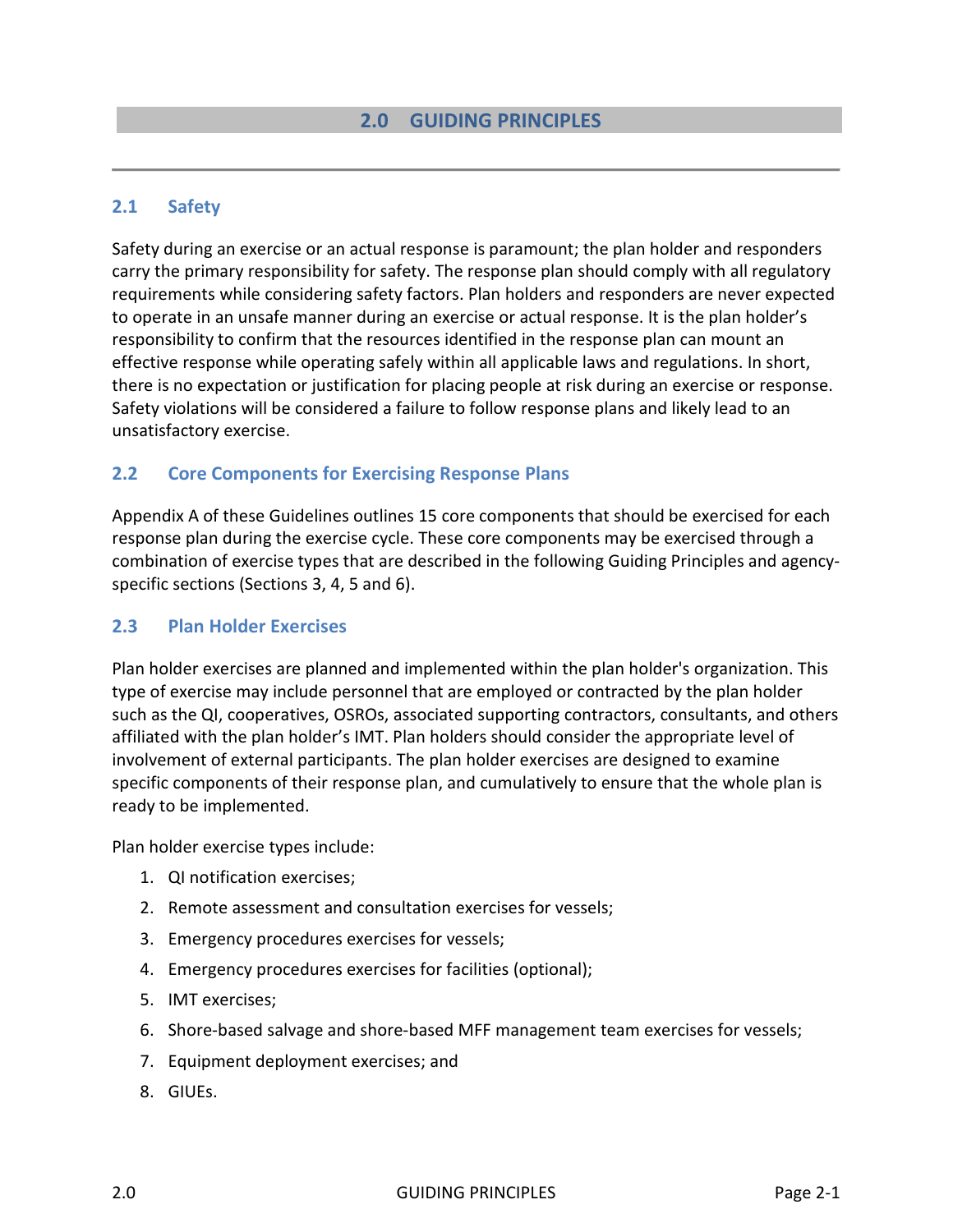All plan holder-initiated exercises should be self-evaluated and self-certified by the owner or operator.

# **2.3.1 Qualified Individual Notification Exercises**

The purpose of the QI notification exercise is to ensure that the QI (or designee) listed in the response plan will respond as expected and carry out his or her required duties in a spill response emergency or significant threat of a spill. Contact by telephone or radio must be made with the QI, and confirmation must be received from him or her to satisfy the requirements of this exercise. Electronic messaging is an acceptable alternative if voice contact is not possible.

The QI notification exercise is not intended to verify phone numbers, points of contact, or the notification list contained in the plan. The plan holder is expected to verify this information when updating the notification list periodically (recommended at least once every six months) as part of the normal course of conducting business.

## **At least once per year, the QI notification exercise should be conducted during non-business hours.**

## **2.3.1.1 Vessels**

For vessels, it is the responsibility of the plan holder to ensure that the QI notification exercise is conducted. If a plan holder has a fleet of vessels covered by one response plan, the plan holder must ensure that each vessel in the fleet conducts this exercise.

For vessels, electronic messaging will be acceptable, but the baseline should be voice communication. If electronic messaging is used for this exercise, confirmation from the QI must be received to properly satisfy the requirements of this exercise.

# **2.3.1.2 Unmanned Tank Barges**

For unmanned tank barges, it is the responsibility of the plan holder to ensure that the QI notification exercise is conducted. **If a plan holder has a fleet of unmanned tank barges covered by one response plan, during each quarter the plan holder should randomly choose a barge in the fleet to conduct the QI notification exercise.** The plan holder should have the barge custodian of the chosen barge conduct the exercise. This method will ensure that all barges and custodians are ultimately included in the exercises.

## **2.3.2 Remote Assessment and Consultation Exercise for Vessels**

Early incident notification and activation of VRPs may prevent potential spills from turning into spills, and prevent actual spills from escalating in size, beginning with the early initiation of a situational assessment by a competent salvage professional. The purpose of the remote assessment and consultation exercise is to ensure that personnel are able to initiate remote assessment and consultation when a situation presents a discharge or substantial threat of a discharge. Substantial threats of a discharge may exist during, but are not limited to, grounding, stranding, collision, hull damage, fire, explosion, loss of propulsion, flooding, and equipment failure, where taking preventive action may prevent spillage.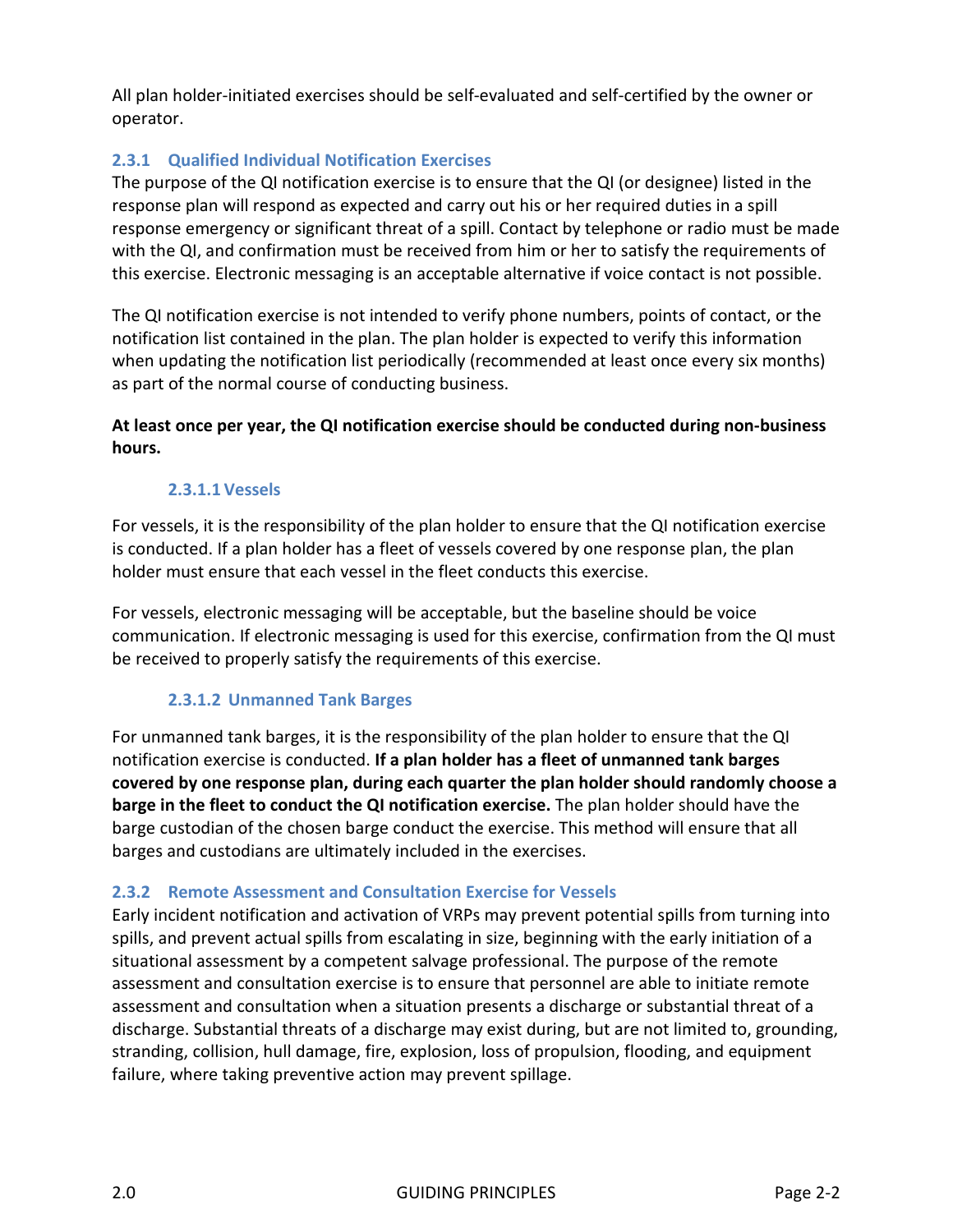The remote assessment and consultation exercise requires following VRP notification and activation procedures. The remote SMFF assessor contacted during the PREP exercise must be competent to consult on a determination of the appropriate course of action and initiation of a response plan. This initial course of action may be as simple as identifying appropriate key measurements aboard the vessel and establishing a reporting timetable for status updates to the remote assessor, in order to facilitate damage assessment using a computerized program.

The remote assessment and consultation exercise must be conducted triennially by each plan holder when the vessel is operating in U.S. waters, including the exclusive economic zone (EEZ).

## **2.3.2.1 Tank and Nontank Vessels Carrying Oil as Cargo or Fuel**

For manned tank vessels and NTVs, it is the responsibility of the plan holder to ensure that the remote assessment and consultation exercise is conducted.

## **2.3.2.2 Tank Barges**

For tank barges, it is the responsibility of the plan holder to ensure that the remote assessment and consultation exercise is conducted.

**If a plan holder has a fleet of tank barges covered by one response plan, the plan holder should randomly choose a barge in the fleet to conduct remote assessment and consultation exercise.** The plan holder should have the barge custodian of the chosen barge conduct the PREP exercise in accordance with the approved VRP.

## **2.3.3 Emergency Procedures Exercises**

The purpose of the emergency procedures exercises is to ensure that personnel are capable of conducting the initial actions necessary to mitigate the effects of a spill.

## **2.3.3.1 Tank and Nontank Vessels Carrying Oil as Cargo or Fuel**

For vessels, it is the responsibility of the plan holder to ensure that the emergency procedures exercise is conducted. If a plan holder has a fleet of vessels covered by one response plan, the plan holder must ensure that each vessel in the fleet conducts this PREP emergency procedures exercise. Since vessels do not always sail with the same crews, it is important that each vessel conducts this exercise quarterly to ensure that the personnel on board are familiar with the procedures for mitigating a spill or potential spill, as well as an SMFF incident, occurring from that vessel.

## **2.3.3.2 Unmanned Tank Barges**

For unmanned tank barges, it is the responsibility of the plan holder to ensure that the emergency procedures exercise is conducted.

**If a plan holder has a fleet of unmanned tank barges covered by one response plan, during each quarter the plan holder should randomly choose a barge in the fleet to conduct the emergency procedures exercise.** The plan holder should have the barge custodian of the chosen barge conduct the exercise. The plan holder should choose the barges and the various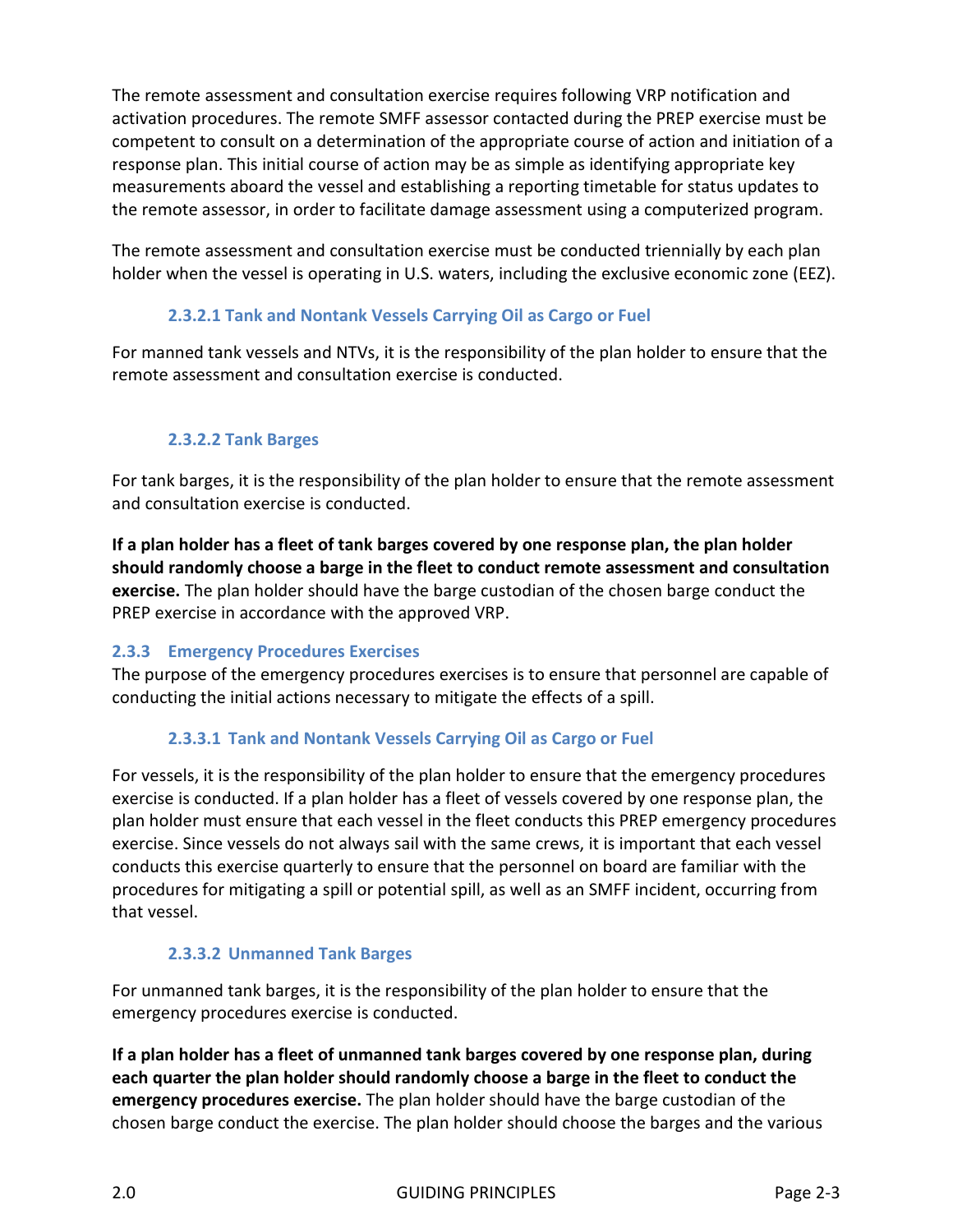custodians randomly to ensure that all barges and custodians will ultimately be included in the exercises.

# **2.3.3.3USCG and EPA Marine Transportation-Related Facilities (optional)**

Facilities have the option of conducting emergency procedures exercises. For the purpose of the PREP, emergency procedures for facilities are the procedures established at the facility to mitigate or prevent any discharge or a substantial threat of such discharge of oil resulting from facility operational activities associated with cargo transfers. An emergency procedures exercise conducted unannounced by the facility would satisfy the facility's requirement for the annual plan holder-initiated unannounced exercise.

## **2.3.4 Incident Management Team Exercises**

For USCG, EPA, PHMSA, and BSEE-regulated plan holders, the owner or operator identifies an IMT in the response plan. The IMT conducts an annual exercise, in accordance with the PREP Guidelines. The response plan is used in the exercise to ensure that the IMT is familiar with the plan and is able to use it effectively to conduct a response, including all response countermeasures described in the plan. For any chemical or biological countermeasure or *insitu* burning cited in the response plan, the IMT must demonstrate the ability to prepare and submit a request, usage, and monitoring plan. Each specific countermeasure listed in the plan will be exercised during the triennial cycle. At least one IMT exercise in a triennial cycle must involve a WCD scenario. The exercise design team may use alternative WCD scenarios that are representative of a worst-case scenario (e.g., exercise of a pipeline line segment WCD) for environmental impact purposes. One or more plan holder representatives must participate in each exercise.

If a response plan lists different types of IMTs for varying sizes of incidents (for example, a local IMT for small incidents, a regional team for larger incidents, and a national team for major incidents), each team identified is required to participate in an annual IMT exercise.

It is recommended that the IMT actions and documentation include, at a minimum:

- 1. ICS forms 201, 204, and 207;
- 2. Incident Action Plan (IAP); and
- 3. Health and Site Safety.

## **2.3.5 Shore-Based Salvage and Shore-Based Marine Firefighting Management Team Exercises for Vessels**

The VRP holder who must follow 33 CFR § 155, Subpart I, SMFF, must conduct shore-based salvage and shore-based MFF management team exercises annually. NTVs with oil capacity less than 250 barrels are exempt from MFF exercise requirements. This requirement for an annual exercise will be satisfied if conducted in accordance with the PREP Guidelines. The response plan, and associated pre-fire plan when applicable, must be used in the exercise to ensure that the management teams are familiar with the plans and are able to use them effectively to conduct an SMFF response.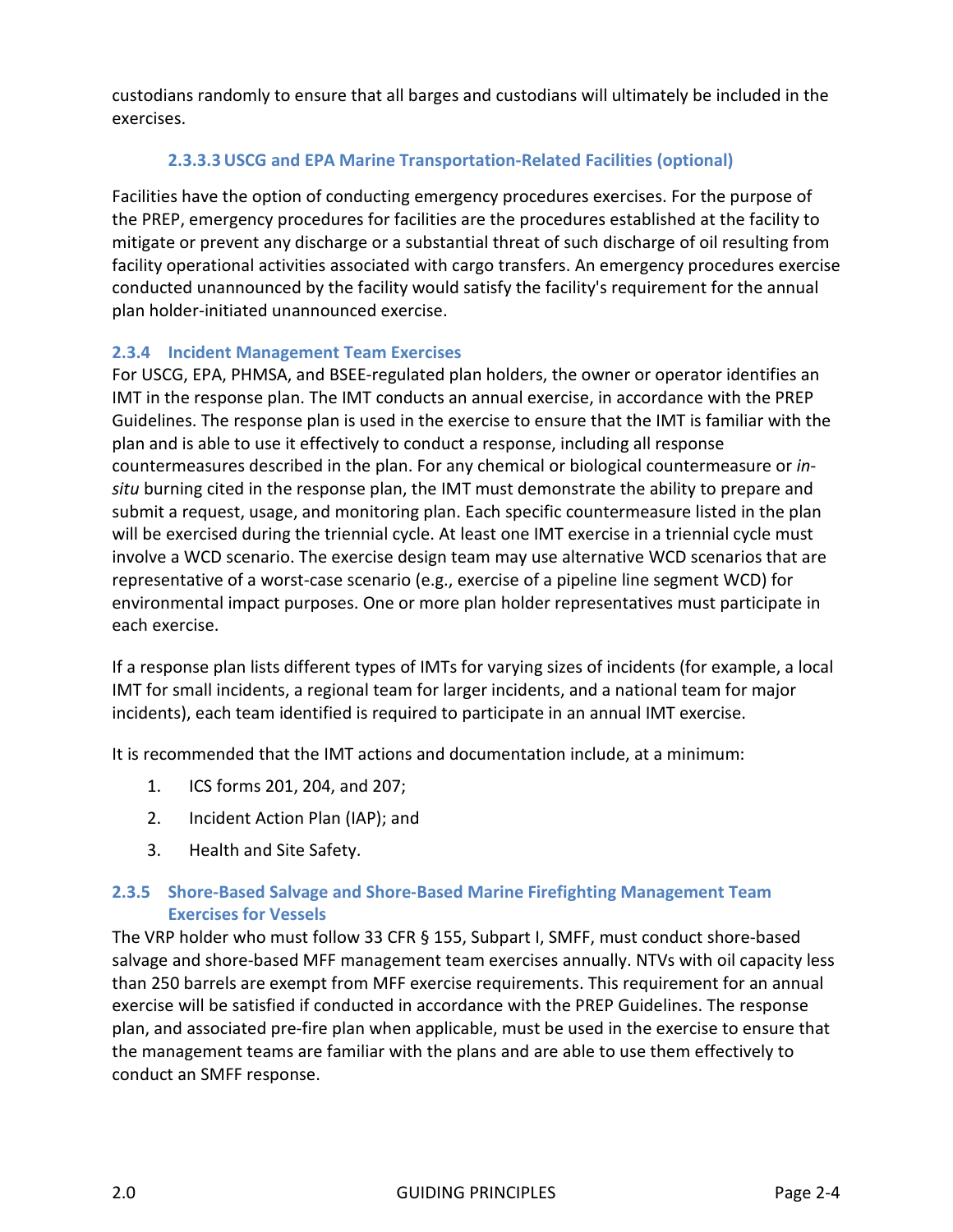These annual exercises may be conducted in conjunction with the annual IMT exercise, or separately. Annual SMFF PREP exercises may be combined when the criteria for claiming credit found in the exercise description (Section 3) are met.

# **2.3.6 Equipment Deployment Exercises**

The purpose of PREP equipment deployment exercises is to ensure that response equipment is appropriate for the operating environment in which it is intended to be used and that operating personnel are trained in its deployment and operation. The equipment deployment exercise guidelines apply to all plan holders and their contracted equipment operators. It is the responsibility of the plan holder to ensure that its respective equipment deployment exercise requirements are met.

A plan holder's equipment deployment exercise program should include the following components:

- 1. Personnel who would normally operate or supervise the operation of the response equipment must participate in the exercise.
- 2. Personnel must demonstrate the ability to deploy and operate the equipment, while wearing appropriate personal protective equipment.
- 3. A training program must be provided for the personnel involved in equipment deployment and for equipment operators. The operating personnel should participate in exercises or responses on an annual basis in order to ensure that they remain trained and qualified to operate equipment in the operating environment.
- 4. Response equipment must be in good operating condition.
- 5. Equipment must be appropriate for the intended operating environment.
- 6. Equipment must be operated during the exercise.
- 7. There must be a maintenance program for all response equipment.

Plan holders are responsible for ensuring that all equipment types cited in their respective plans are exercised, whether the equipment is plan holder owned and operated, or supplied through an OSRO/SMFF provider. It is not necessary to deploy every piece of each type of equipment, as long as all equipment is included in a periodic inspection and maintenance program intended to ensure that the equipment remains in good working order. **Although not required as part of this section, plan holders are encouraged to use these exercises as an opportunity to validate response strategies detailed in ACPs.**

## **2.3.6.1 OSRO Involvement in Equipment Deployment Exercises**

PREP exercises strive to deploy a representative sample of each type of equipment. The rationale for this approach is that if the representative sample is in proper operating condition, then the rest of the equipment could be expected to be in the same working order since it would be part of the company's maintenance program. Similarly, if a representative sample of the OSRO's personnel are involved in the deployment exercise and handle their responsibilities effectively, the rest of the personnel could be expected to be knowledgeable and effective, since they would be a part of the company's training program. **When selecting the equipment**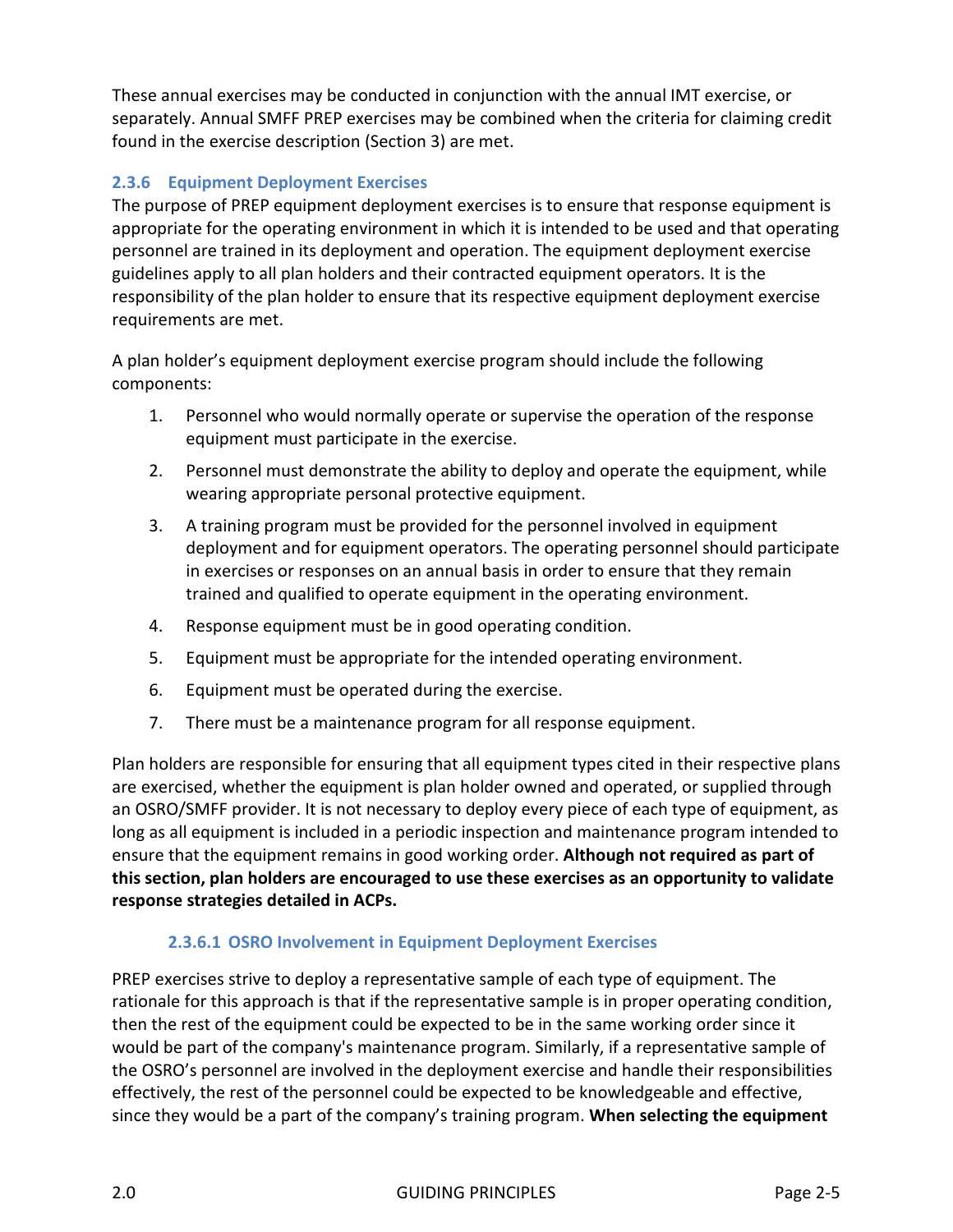**and personnel for the exercise, the OSRO should ensure that the same equipment and personnel are not used repeatedly for each exercise. The equipment and personnel should be selected on a rotational basis, with the ultimate goal of eventually exercising all of the OSRO's equipment and personnel.**

If an OSRO has separate field response facilities located throughout the country in areas that do not lend themselves to regional consolidation, each staffed field response facility, for the purpose of the PREP, will be considered a separate OSRO and will be required to conduct an annual equipment deployment exercise.

In both cases, if the OSRO is classified to deploy equipment to more than one type of operating environment, the OSRO must conduct a deployment exercise in each of the environments.

Some OSROs have small field response facilities. A field response facility is defined as a location where personnel and equipment are staged. Some of these OSROs have divided their operations into regional response facilities. In some instances, a regional facility will be responsible for several small field response facilities or equipment stockpiles. For the purpose of the equipment deployment exercises under the PREP, each regional facility will be considered a separate OSRO and will be required to conduct an annual equipment deployment exercise of the minimum amount of equipment specified in the PREP. The OSRO regional facility would be responsible for coordinating resources from all field facilities within the region for the exercise. In such instances, equipment may be drawn from one or more field facilities, but personnel from each field facility must participate in the equipment deployment exercise. If the OSRO operates using regional facilities, that OSRO will be responsible for defining its regional boundaries and providing information to its plan holders. Generally, however, regions should be reasonable in geographic size. At a minimum, plan holders must ensure that their OSRO(s) conduct annual equipment deployment exercises in each operating environment in which they expect to operate for each USCG district and EPA ACP Area, or EPA Subarea (where identified), unless adjoining Areas or Subareas authorize an alternative. For example, if an OSRO is located in the First USCG District, and provides response assets to the Fifth USCG District as well, those two districts might mutually agree to allow the OSRO to conduct fewer exercises due to similarity of operating environments in those Areas. The OSRO should request this consideration in writing to the appropriate Area Committees and/or EPA Subarea.

If the OSRO is cited in a response plan outside of its normal equipment staging and operating areas (e.g., as a Tier 2 responder), the plan holder citing that OSRO must ensure that the OSRO has the local knowledge relevant to an effective, efficient response in the plan holder's operating area. The plan holder must describe arrangements for providing the OSRO with information such as equipment launching locations, tides and currents of the local area, and any other logistical problems or information specific to the particular area. Plan holders are encouraged to conduct familiarization training with each OSRO cited in the response plan to provide information such as equipment launching locations, tides and currents of the local area, and any other logistical problems or information specific to the particular area. This familiarization training may include a walk-through or actual equipment deployment as appropriate, such that each OSRO can be made aware of any logistical problems related to equipment deployment.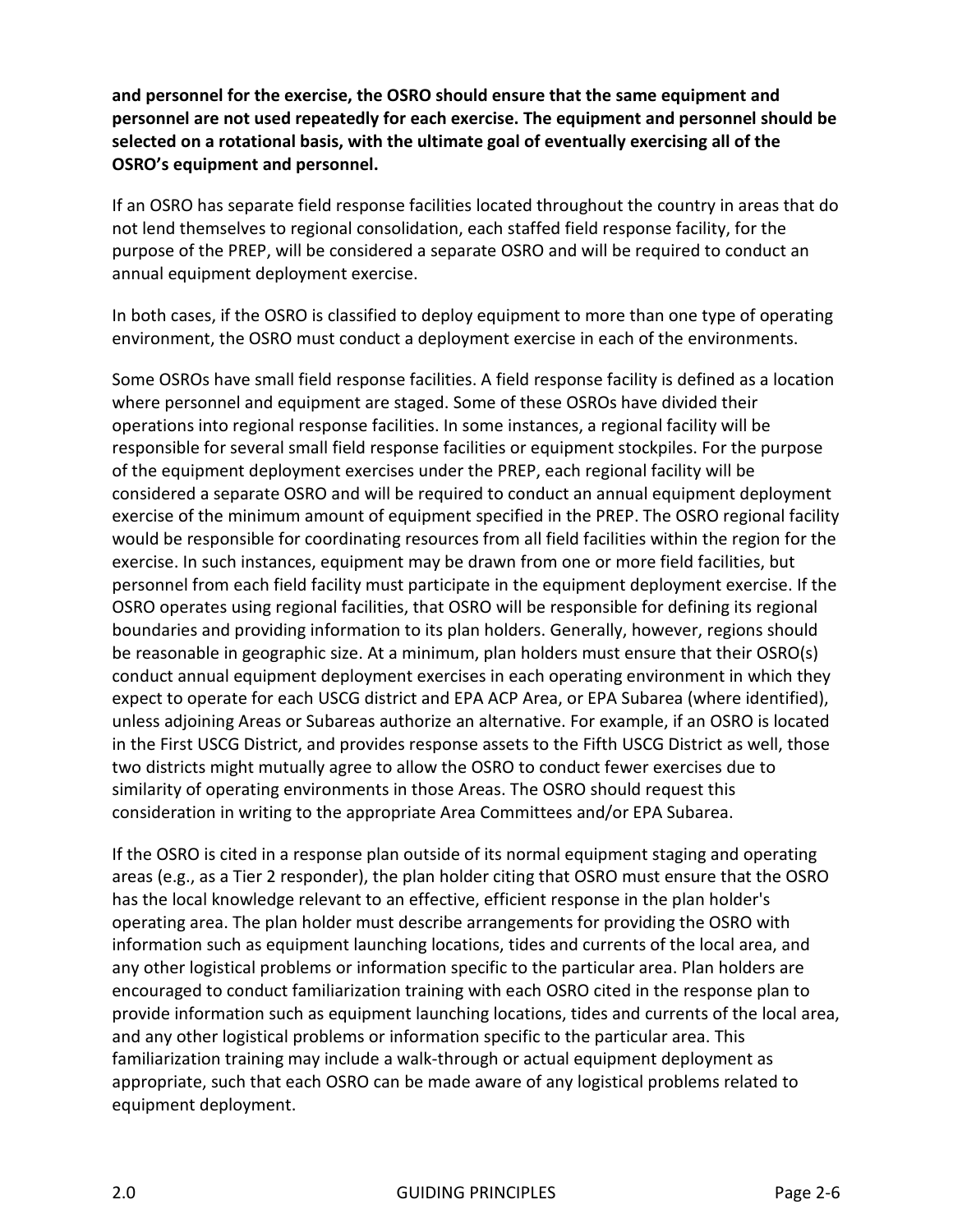It is the plan holder's responsibility to ensure that the OSRO has completed the equipment deployment exercise requirements and has prepared the necessary documentation. All plan holders must remember that merely citing an OSRO in their response plan is not sufficient to ensure credit for the equipment deployment exercise.

#### **2.3.6.2 Cooperatives**

For the purposes of the PREP Guidelines, co-ops must meet the same annual exercise requirements as all other OSROs. Each facility and personnel will not have to conduct the exercise individually. The co-op as a whole would conduct one equipment deployment exercise per year. **All entities that provide response resources to a co-op should participate in this exercise.** For co-ops that are comprised of several different OSROs, each unique OSRO would be required to conduct an annual equipment deployment exercise.

Co-op personnel who are responsible for deploying the response equipment must be involved in a training program that prepares them for operating the response equipment. Likewise, the co-op must have a maintenance program for all of the response equipment.

## **2.3.6.3 Vessel and Facility Plan Holder Owned and Operated Oil Spill Removal Equipment**

Plan holder owned and operated oil spill removal equipment is defined as equipment owned by a plan holder and operated either by the plan holder's own personnel or other personnel hired by the plan holder to operate this equipment. Whoever operates this equipment must be involved in the equipment deployment exercises. This equipment is separate from SMFF equipment.

If plan holder owned and operated oil spill removal equipment is identified for use in a spill response plan, the plan holder is required to deploy this equipment twice per year (semiannually). The plan holder would be required to deploy the minimum amount of equipment for deployment specified in this section or the total amount of equipment that the plan holder has available for response, whichever is less. The requirement for semiannual equipment deployment is based on the fact that this equipment is not deployed routinely and that the personnel operating it do not do this as a part of the vessel's or facility's normal operations. The semiannual requirement is necessary to ensure adequate preparedness for spill response.

The plan holder's personnel responsible for deploying the response equipment must be involved in a training program that prepares them for operating the response equipment. The plan holder should ensure that equipment and personnel are rotated and not used repeatedly for each exercise. Likewise, the vessel/facility plan holder must have a maintenance program for all of the response equipment.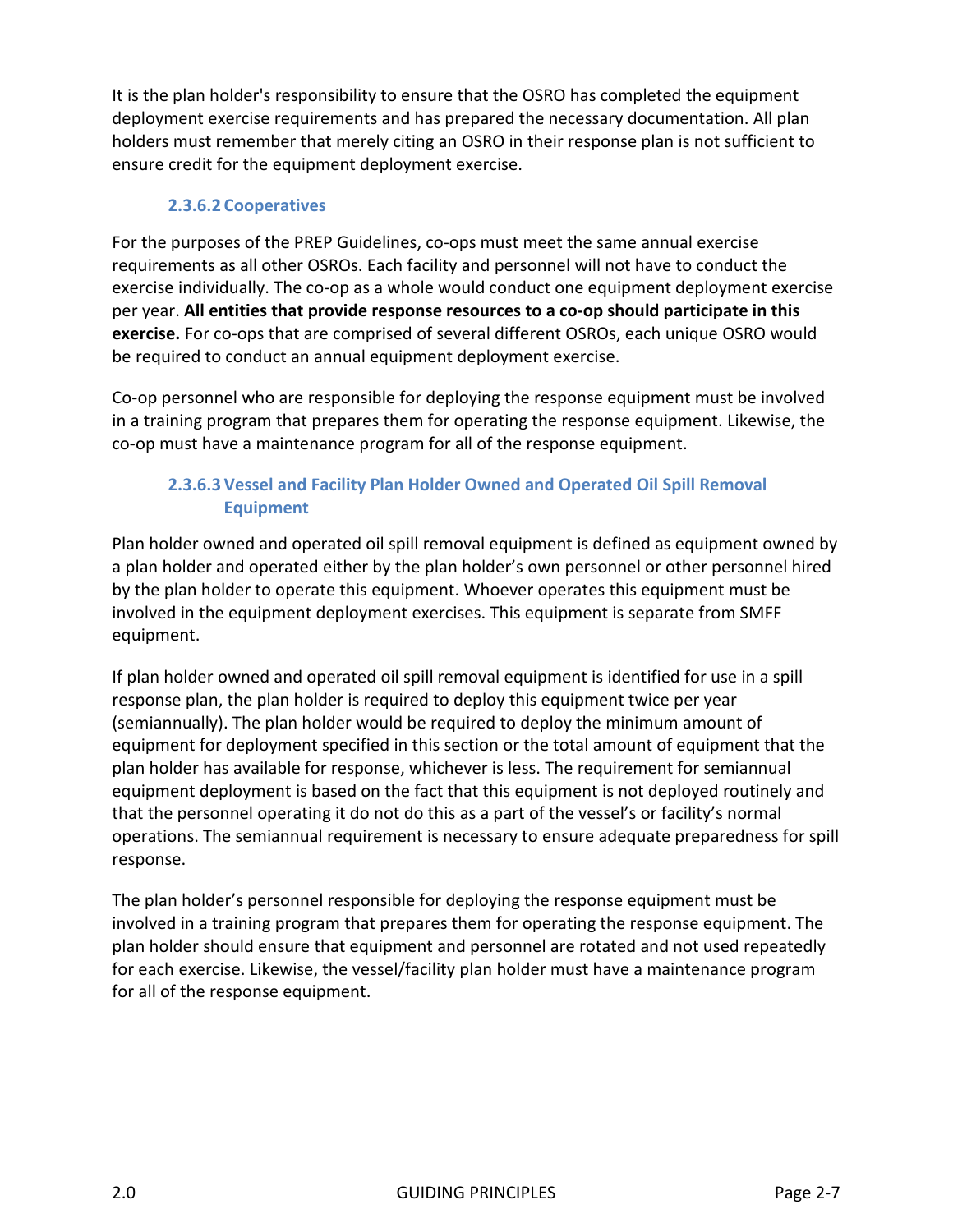## **2.3.6.4 Plan Holders Using a Combination of OSRO Equipment and Plan Holder Owned and Operated Equipment**

Plan holders citing both OSRO equipment and their own oil spill removal equipment in their response plans would be required to exercise both types of equipment at the above described intervals.

## **2.3.6.5 Shared Credit for OSRO Equipment Deployment Exercises**

Due to the large number of plan holders participating in PREP and the burden it would put on OSROs to conduct separate equipment deployment exercises on behalf of each plan holder they provide services for, it is an accepted practice for OSROs to conduct equipment deployment exercises on behalf of all their plan holders. In such circumstances, exercise credit can be extended to and shared amongst all the plan holders for the deployment of that specific OSRO equipment and personnel in a specific location (USCG COTP zone, RRT region, EPA ACP Area, or EPA Subarea), provided that each plan holder has contracted for the use of both the equipment and personnel that were exercised. Where exercise credit is extended to all the plan holders who are clients for an OSRO's equipment deployment exercise, each type of response equipment being deployed in this manner should be exercised on an annual basis (as opposed to once during the triennial cycle).

## **2.3.6.6 Types of Equipment to Be Deployed in Plan Holder Equipment Deployment Exercises**

## **2.3.6.6.1 Oil Response Systems**

1. Mechanical Skimming/Recovery Systems. One of each type of skimming system as listed in the plan should be deployed. A skimming system includes containment boom, hoses, piping, pumps, prime movers, support vessels, etc., necessary for the effective operation of that system.

Types of skimming/recovery systems may include, but are not limited to:

- a. Oleophilic Brush;
- b. Oleophilic Disc;
- c. Oleophilic Paddle belt;
- d. Oleophilic Rope mop;
- e. Oleophilic Sorbent lifting belt;
- f. Oleophilic Submersion belt;
- g. Oleophilic Submersion plane;
- h. Suction (including vacuum trucks);
- i. Weir;
- j. Advancing weir; and
- k. Special-purpose skimmers (e.g., fast water).
- 2. *In-Situ* Burn (ISB) Systems. Each type of ISB system listed in the plan and relied on by the plan holder in meeting response equipment capability requirements should be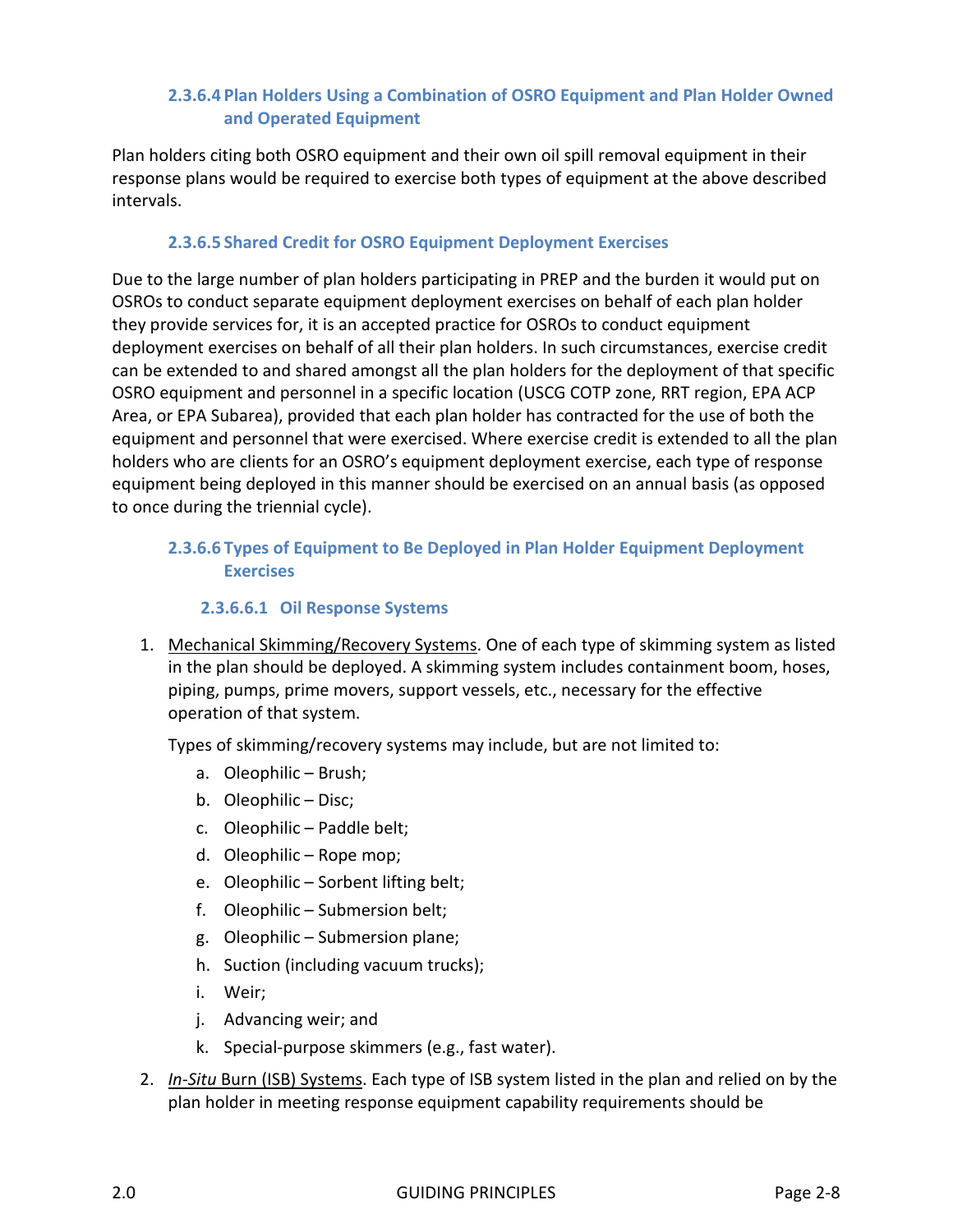deployed, including boom, method of ignition, support vessels, and smoke plume monitoring equipment. Use of ISB to actually burn oil is not allowed during an exercise.

- 3. Aerial/Vessel Dispersant Systems. Each type of dispersant package listed in the plan and relied on by the plan holder in meeting response equipment capability requirements should be deployed, including dispersant delivery vehicles, application equipment, and dispersed oil plume monitoring equipment. Use of actual dispersants is not allowed during an exercise. Deployment exercises for dispersant equipment should include the following:
	- a. Dispersant spray aircraft should conduct actual spraying operations using water during deployment exercises.
	- b. Dispersant deployment exercises should use spotter aircraft to direct spray operations, and spotting personnel should demonstrate familiarity with best management practices for protecting wildlife.
	- c. Aerial dispersant deployment exercises should be conducted offshore and far enough out of sight of land to simulate expected flight conditions during actual offshore spraying operations.
	- d. Dispersant spray documentation systems, flight tracking and flight recording systems, key communications equipment, and flow control and reporting systems should be tested.
- 4. Booming Systems. Booming systems include protective and containment boom not exercised as part of a skimming or ISB system described above; 1,000 feet (or total amount of boom listed in plan, whichever is less, particularly for inland plan holders located near small water bodies) of each protective or containment boom system or alternative system listed in the plan and relied on by the plan holder in meeting response equipment capability requirements should be deployed. Protective boom systems (boom and means of deploying and anchoring) include the following types:
	- a. Fence boom;
	- b. Curtain boom: Internal foam, external foam, self-inflatable, and pressure inflatable;
	- c. External tension boom;
	- d. Tidal seal boom (only 50 feet of this type of boom need be deployed.);
	- e. Special purpose;
	- f. Ice booms;
	- g. Fast-water booms (equipment and/or techniques intended to improve spill containment/control in fast-water situations); and
	- h. Alternative systems, particularly for inland plan holders, may include the following:
		- i. Temporary dams;
		- ii. Underflow dams;
		- iii. Weirs; and
		- iv. Inflatable diaphragms for drainage culverts.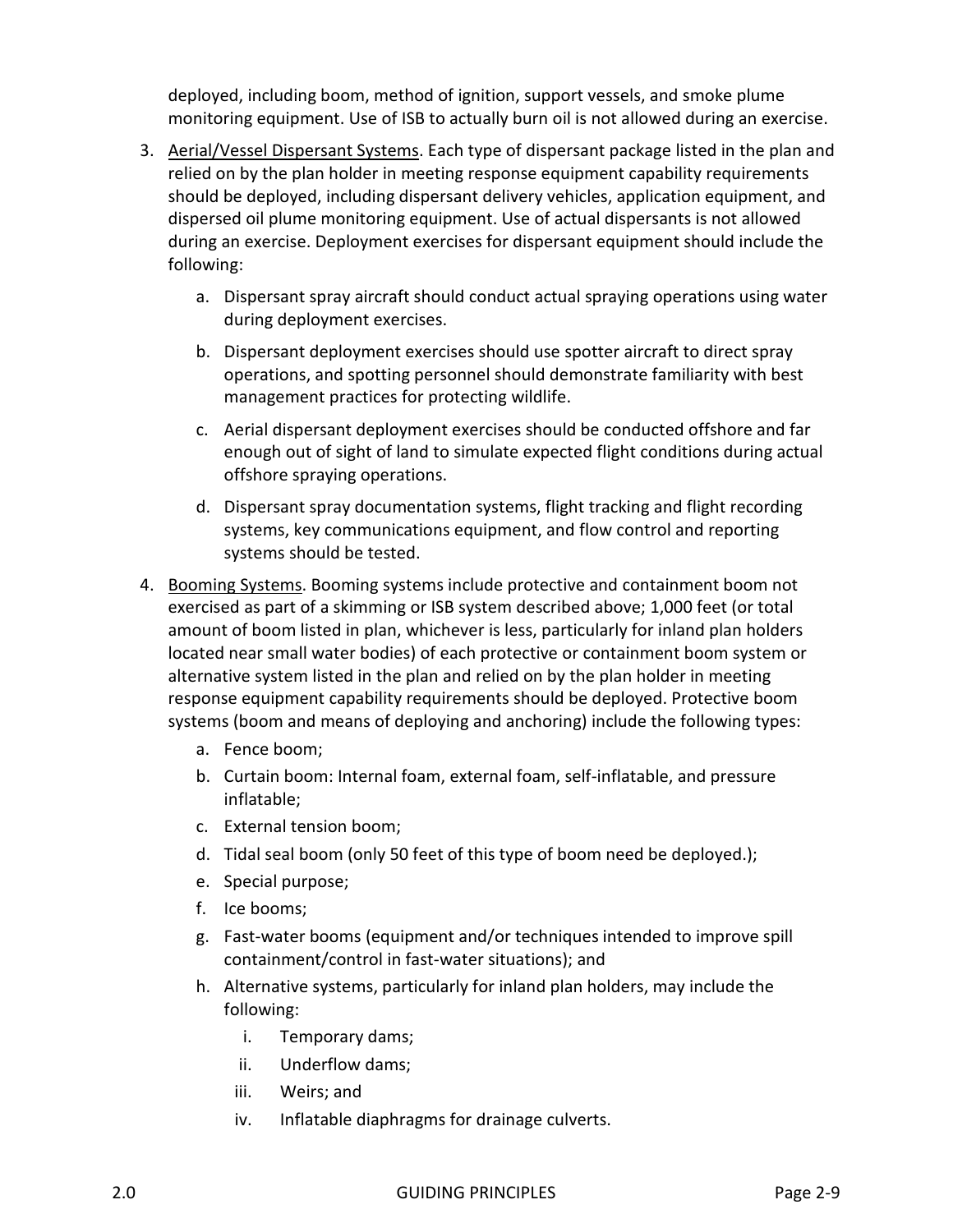These alternative systems may be used by the plan holder in the initial response to an oil discharge in conjunction with booming systems, which may be used further downstream in the planning distance.

- 5. Oil Spill Surveillance and Tracking Systems. These systems include the use of remote sensing and platforms used to conduct surveillance and track spilled oil, and to direct the mechanical recovery, dispersant, and ISB operations for spilled oil.
- 6. Source Control, subsea containment, and subsea dispersant injection equipment (SSDI). See Section 6.5 on BSEE-Regulated Offshore Facilities for more information.

# **2.3.6.6.2 Salvage and Marine Firefighting Equipment Deployment Exercises**

The owner or operator of vessels that have SMFF requirements should ensure that the SMFF provider identified in the response plan exercises a representative sample of the SMFF equipment described in 33 CFR §§ 155.4025 and 155.4030 for the following categories of SMFF services, as applicable:

- 1. Salvage assessment and survey;
- 2. Stabilization;
- 3. Specialized salvage operations;
- 4. MFF assessment and planning; and
- 5. Marine fire suppression.

The SMFF provider must be identified by contract or other approved means, with a funding agreement, and the equipment deployment exercises must be documented according to PREP Guidelines.

The SMFF provider should ensure that the same equipment and personnel are not used repeatedly for each exercise. Documenting actual equipment deployment may be used to satisfy this requirement. The ultimate goal is to exercise each type of equipment and personnel. SMFF equipment should be deployed in each applicable operating area within the three-year exercise cycle. Documentation of the use of equipment, such as heavy lift equipment deployed on non-response operations, may be used to satisfy this requirement.

It is the vessel plan holder's responsibility to ensure that the contracted SMFF provider has completed PREP equipment deployment exercise requirements. All vessel plan holders identifying a contracted SMFF provider in their response plans should be able to document completion of their equipment deployment requirements following receipt of exercise information from the SMFF provider. Documentation of actual deployments may be accepted to satisfy this requirement.

#### **2.3.7 Unannounced Exercises**

Unannounced exercises are one of the cornerstones of oil spill exercise requirements. They provide plan holders and regulatory agencies with the opportunity to evaluate vessel and facility response plan procedures for notifications, OSRO response time to the incident location, and deployment of facility-owned or OSRO equipment.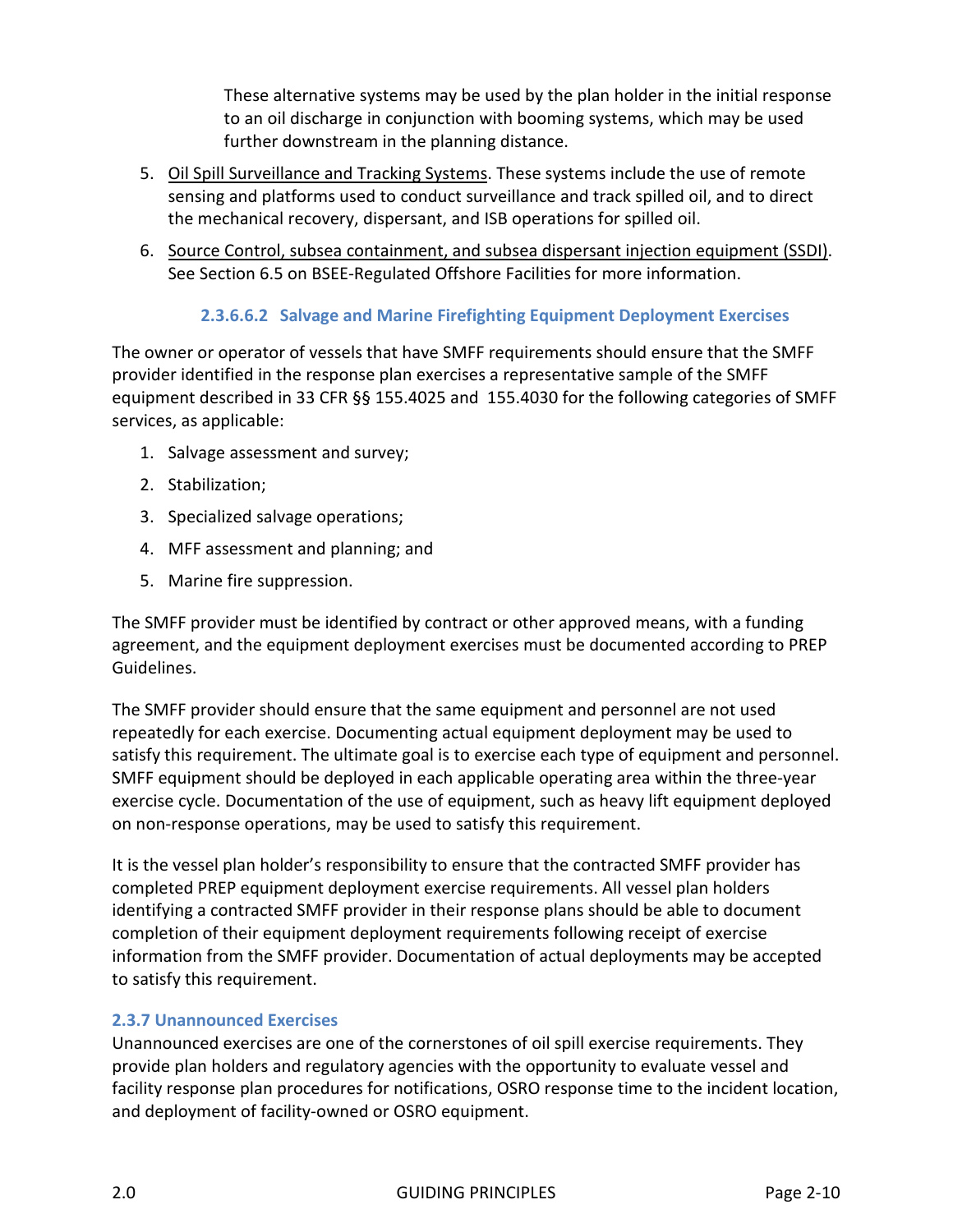To maintain an adequate level of oil spill preparedness in the local area, it is highly important to continually evaluate the readiness of OSROs to deploy their equipment during a realistic scenario and fulfill obligations to their plan holders.

## **2.3.7.1 Plan Holder-Initiated Unannounced Exercises**

Annually, plan holders (excluding plan holders regulated by BSEE) should ensure that one of the following is conducted as an internally-initiated unannounced exercise:

- 1. Emergency spill procedures exercise for vessels;
- 2. Emergency procedures exercise for facilities (optional);
- 3. IMT exercise; and
- 4. Equipment deployment exercise.

Additionally, each vessel plan holder with SMFF requirements should ensure that one of the following is conducted as an unannounced exercise:

- 1. Emergency SMFF procedures exercise for vessels; and
- 2. SMFF equipment deployment exercise for vessels.

An unannounced exercise is one in which the exercise participants do not have prior knowledge of the exercise, as would be the situation in an actual spill and/or SMFF incident.

To satisfy OPA 90 requirements for unannounced drills and maintain an adequate posture for response preparedness, it is necessary to have an exercise program comprised of both announced and unannounced exercises. The annual unannounced exercise requirement is necessary to maintain the level of preparedness to respond to a spill effectively.

A response to an actual spill may be considered for plan holder-initiated unannounced exercise requirement credit, if the response was self-evaluated and required exercise objectives were met and documented by the plan holder.

The emergency procedures exercise is being offered as an option for facilities, to provide an additional exercise that may be conducted unannounced.

# **2.3.7.2 Government-Initiated Unannounced Exercises**

GIUEs are compliance activities that allow regulatory agencies the opportunity to evaluate various aspects of a plan holder's preparedness, including their emergency procedures and their contracted OSROs' capabilities for proper and timely equipment deployment. The frequency of these drills for the noted agencies is as follows:

- 1. For USCG-regulated vessels and facilities, GIUEs are limited to a maximum of four total per COTP zone per year.
- 2. For EPA-regulated facilities, GIUEs are limited to 10 percent of the plan holders per EPA region per year.
- 3. For PHMSA-regulated facilities or pipelines, the number of GIUEs is determined by DOT. DOT reserves the authority to conduct and require an operator to participate in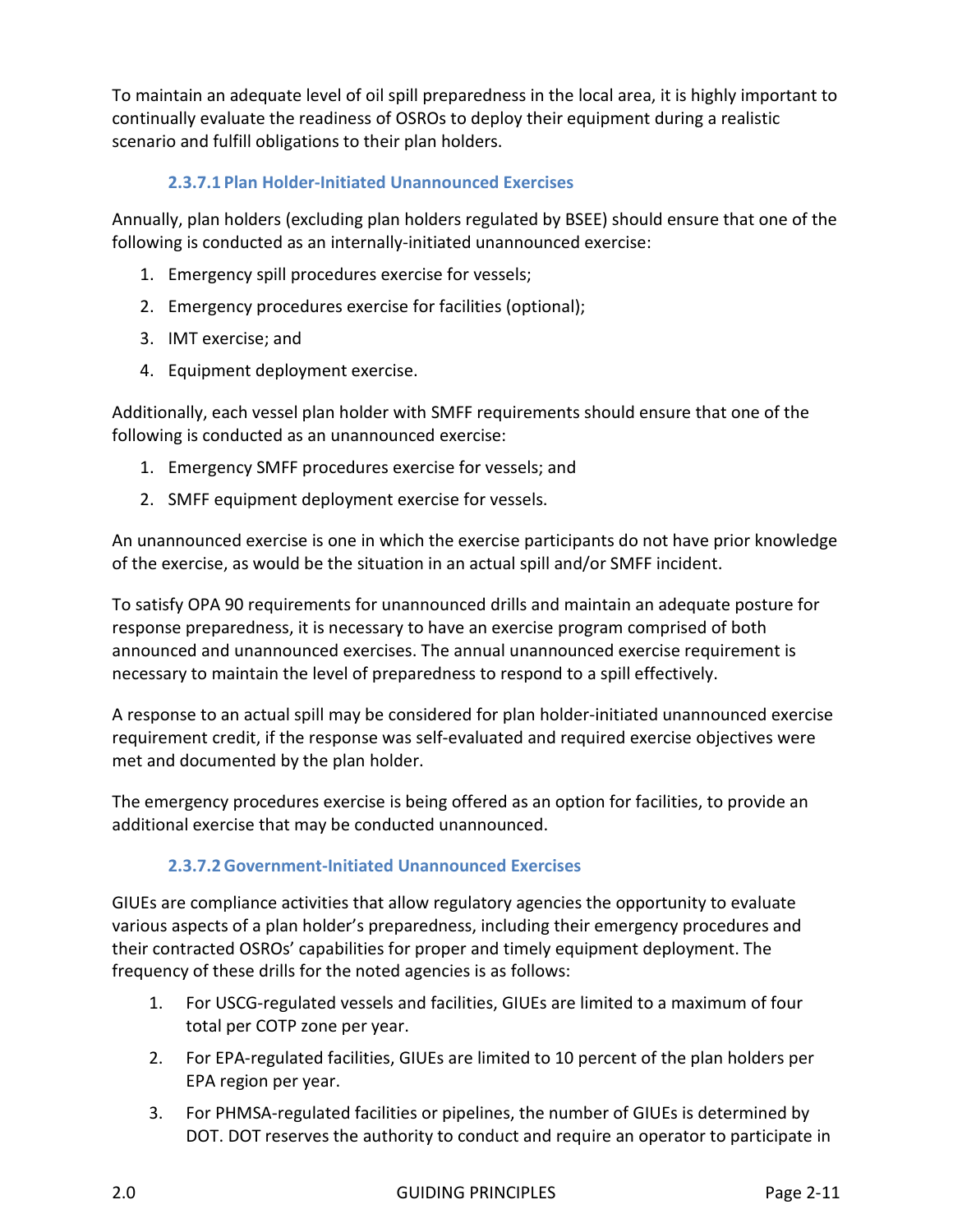a GIUE. A facility will not be required to participate in a GIUE more than once every 36 months, unless the results of previous exercises indicate that follow-up drills are warranted due to inadequate performance during a drill.

4. For BSEE-regulated offshore facilities, the number of GIUEs is determined by the Oil Spill Preparedness Division (OSPD) Chief. A facility will not participate in a BSEEinitiated unannounced exercise more than once every 36 months, unless the results of previous exercises indicate that follow-up drills are warranted due to inadequate performance during a drill.

A plan holder directed to participate in a GIUE is required to do so unless specific conditions exist that may result in safety hazards. The cost of the unannounced exercise will be borne by the response plan holder.

Federal agencies are encouraged to engage other regulatory partners in conducting local joint GIUEs to leverage scarce resources in order to more readily assess plan holder and OSRO capabilities within the local area. Joint USCG and EPA GIUEs should include an AMPD scenario for either the USCG-regulated or EPA-regulated portion of the facility. USCG units also have the opportunity to participate in BSEE-led GIUEs. Members of the Area Committee are encouraged to review and discuss the GIUE results to assess their overall preparedness.

For complex facilities that are regulated by two or more agencies, the exercising agency should notify and invite the participation of the other agency(ies) and the responsible OSC in advance, so as to minimize the possibility of the facility being exercised multiple times during a compressed time period.

# **2.3.7.2.1 Successful Completion of Government-Initiated Unannounced Exercises**

A facility that has successfully completed a GIUE will not be required to participate in another GIUE for at least 36 months from the time of the last exercise. The facility must maintain documentation of this participation.

A vessel that has successfully completed a GIUE will not be required to participate in another GIUE in any USCG COTP zone for at least 36 months. The vessel must maintain documentation of this participation. All other vessels covered by the same VRP will not be subject to a GIUE in that COTP zone for 36 months, but may be subject to a GIUE in another USCG COTP zone.

Guidelines for determining successful completion of an exercise and for determining enforcement actions (including, but not limited to, assessment of civil penalties) for an unsuccessful exercise are the responsibility of the individual oversight agencies, based on application of their individual agency regulations.

Each industry GIUE participant may follow the appropriate steps to document the exercise and take credit, as prescribed in these Guidelines, for successful completion of the exercised portion of their respective response plans.

For an exercise to be successful, it must meet the scope and objectives established for each particular GIUE. Proper notifications and equipment deployment in response to spill scenarios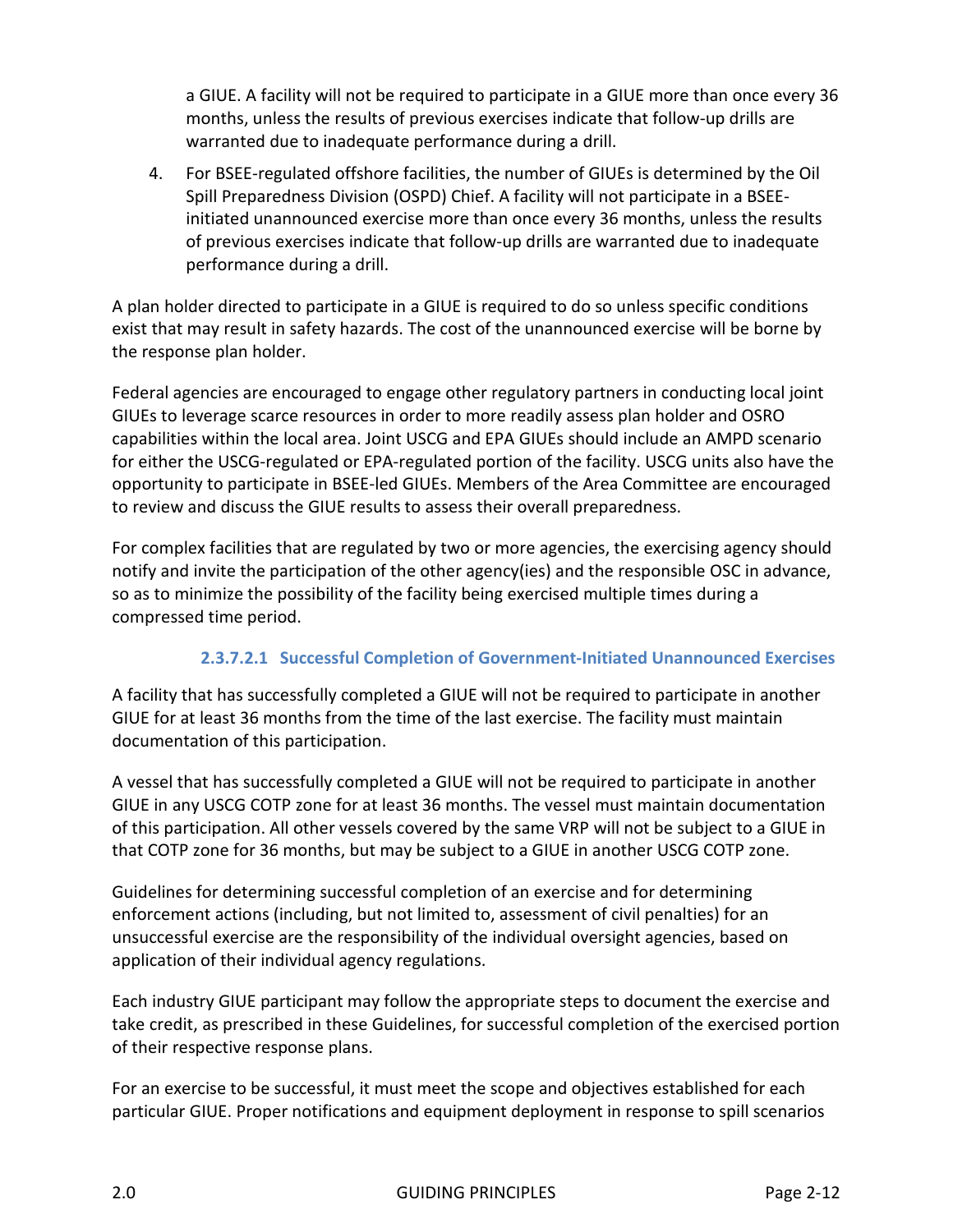(vessel and facility) are the two primary objectives evaluated by the initiating authority. Failure to complete an exercise successfully indicates one or more of the following:

- 1. The plan holder could not properly implement its response plan.
- 2. Response resources were not available or not in operating condition.
- 3. Response personnel were not adequately trained in implementing the response plan.

Enforcement actions that may be necessary include, but are not limited to, successful completion of an additional unannounced exercise, revisions to the approved response plan, or administrative action by the initiating authority. It is the responsibility of the agency with oversight of the regulated entity to develop specific guidelines for determining the successful completion of an exercise and for determining appropriate enforcement actions for an unsuccessful exercise.

One of the objectives for successful completion of an exercise is to demonstrate that the response can be conducted in a timely manner. Note that the term "timely" is associated with a planning rather than a performance standard. Timely is defined in Section 1 of these Guidelines and is further discussed in specific portions of the Guiding Principles and in those sections of these Guidelines that address specific exercise elements for vessels and facilities.

#### **2.3.7.2.2 Marine Transportation-Related Facilities and Vessels Regulated by the USCG**

GIUEs test the ability of FRP and VRP holders to execute their plans in response to an AMPD. GIUEs strengthen interagency and industry partnerships, and improve the COTP's awareness of the plan holder's emergency procedures and local OSRO capabilities. A broad goal for all GIUEs is that they result in a safe, timely, and effective response. Further discussion on GIUE scope and objectives is detailed in Sections 3.14 and 3.15 of these Guidelines.

It is important to keep in mind that response timeframes in the regulations are planning standards and not performance standards, and that the GIUE program focuses on AMPD. A successful GIUE cannot be determined solely by a stopwatch, but rather through the subjective evaluation of a variety of factors. Response time criteria are detailed in 33 CFR § 154.1045(c) for facilities and 33 CFR § 155.1050 (d) for vessels. A general summary table of the response times for Groups I-IV oils is provided: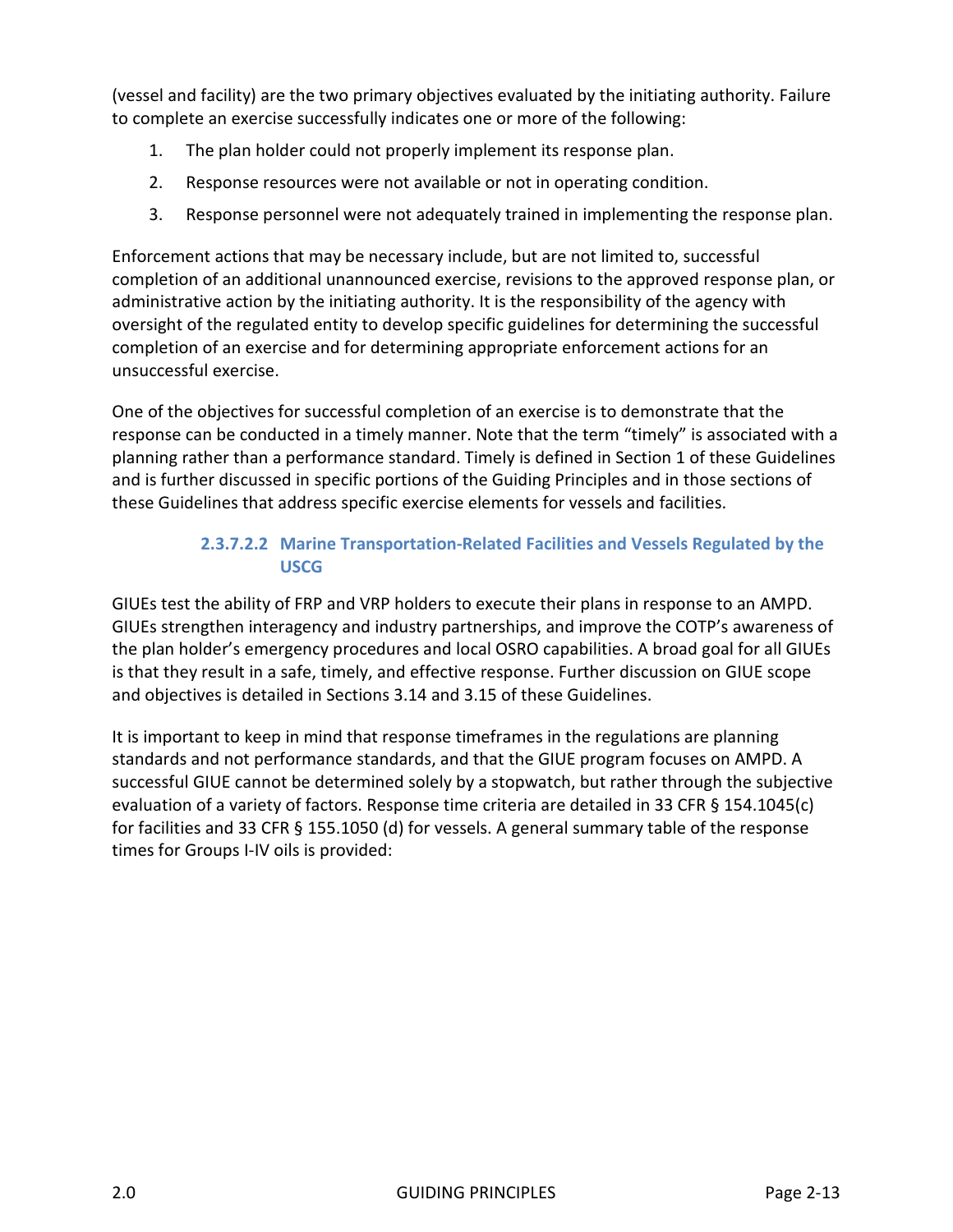| <b>AMPD Planning Criteria: Response Times (From Spill Detection)</b>              |                                                                 |                                                                 |                                |                                                                 |
|-----------------------------------------------------------------------------------|-----------------------------------------------------------------|-----------------------------------------------------------------|--------------------------------|-----------------------------------------------------------------|
| <b>Spill Site Location</b>                                                        | <b>Vessel Response Plans</b>                                    |                                                                 | <b>Facility Response Plans</b> |                                                                 |
|                                                                                   | On-scene deployment<br>of boom                                  | On-scene deployment<br>of oil recovery and<br>storage equipment | On-scene deployment<br>of boom | On-scene deployment<br>of oil recovery and<br>storage equipment |
| <b>Location of MTR</b><br>facility or 0-12 miles<br>from the nearest<br>shoreline | $0-1$ hour                                                      | 0-2 hours                                                       | 0-1 hour                       | 0-2 hours                                                       |
| 12-200 miles from the<br>nearest shoreline                                        | 1 hour + transit time<br>(assumes on-water<br>speed of 5 knots) | 1 hour + transit time<br>(assumes on-water<br>speed of 5 knots) | N/A                            | N/A                                                             |

Once the equipment is delivered on scene, personnel should be able to deploy and operate the equipment without significant difficulty (e.g., people should generally be aware of locations of equipment launch sites, anchoring points and deployment strategies). However, because specific conditions vary at every site, deployments are not likely to be entirely seamless and personnel may need to make adjustments that will delay completion of the deployment. In fact, the ability to adjust to these differing environmental conditions may be an indicator of the competence of response personnel.

While it is intended that equipment be in the water and operational before the end of a 4-hour exercise period, there are circumstances, particularly related to safety and noninterference with actual operations, that may delay completion of deployment beyond that time. In such a case, exercises should continue until equipment is deployed and operated satisfactorily.

### **2.3.7.2.3 Non-Transportation-Related Facilities Regulated by the EPA**

The measure of an effective GIUE will be the overall ability of the responders identified in the FRP to rapidly and effectively control a small discharge, with particular attention to those actions that afford the best chances to control a spill and minimize its impact in the first few hours of the incident. While recognizing that an effective response to an oil discharge entails the rapid deployment of proper equipment, it is not the intention of the EPA to use timeliness as the sole factor when evaluating the response to a GIUE for a small discharge. EPA personnel will evaluate whether the response equipment in the FRP arrives on time. These times are listed in the FRP and are based on the response planning requirements in 40 CFR § 112. Whether the containment boom and recovery devices specified in the FRP arrive precisely at the specified times is less relevant than the overall conduct of the exercise and the successful achievement of the exercise objective described in PREP. The objective of a GIUE for a small discharge includes the following sub-objectives:

- 1. Conducting proper notifications.
- 2. Arrival of containment boom and/or alternative systems as specified in the FRP within one hour of detection of the discharge and subsequent successful deployment. For alternative systems using temporary dams or underflow dams, simulated installation of these systems according to the FRP is expected to be performed for a successful GIUE. For plans using both containment boom and alternative systems, successful boom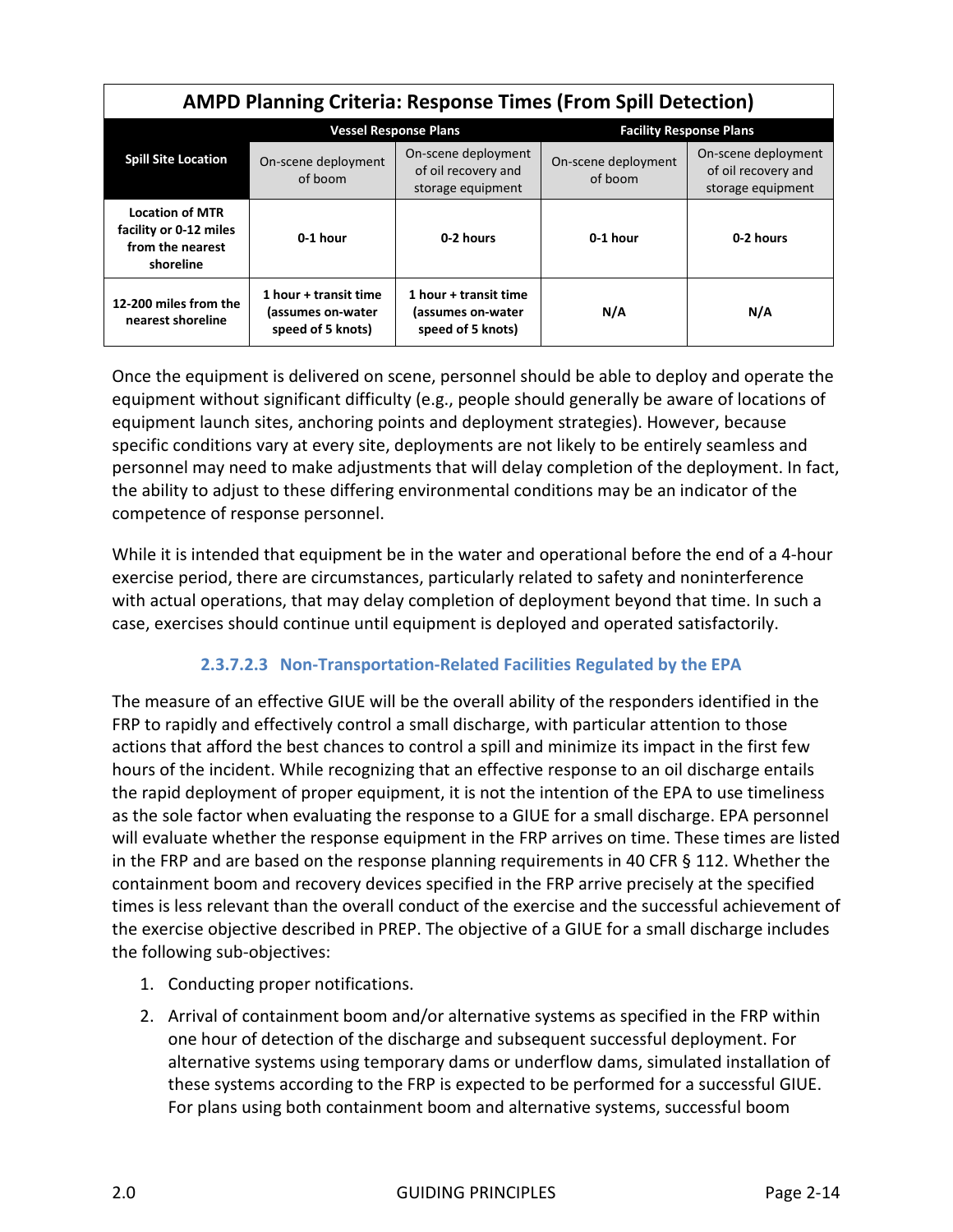deployment and simulated installation of the alternative systems is expected for a successful GIUE.

- 3. Arrival of oil recovery devices as specified in the approved FRP within two hours of detection of the discharge and the subsequent successful operation/simulated recovery.
- 4. Demonstrating the availability of adequate storage capacity for recovered oil.
- 5. Properly conducting the exercise considering the size of a small discharge, including the skill and competency of responders and material readiness of response equipment.

The failure to achieve any one sub-objective should not automatically indicate that an exercise is a failure. EPA personnel evaluating the exercise should assess:

- 1. The plan holder's ability to conduct proper notifications.
- 2. Material readiness of response equipment.
- 3. The overall ability of responding personnel to mobilize, arrive on scene in a timely manner, properly deploy the containment boom, simulate recovery of oil, and demonstrate skill and competency during the 4-hour exercise window.

The EPA exercise evaluator will have a subjective role in determining the success of the exercise based on the achievement of the exercise objectives within the specified time. These evaluations will be dependent on spill site and circumstances. EPA personnel may request to review records of previous FRP exercises when there is a concern that the response time is excessive. As the result of an unsuccessful exercise, the EPA may require the plan holder to participate in additional GIUEs, revise the existing FRP, or both. Unsuccessful GIUEs may also result in enforcement action against the plan holder.

### **2.3.8 Plan Holder Triennial Exercise Cycle**

**All components of a response plan must be exercised during the triennial exercise cycle.** Rather than requiring each plan holder to conduct an all-encompassing major exercise every three years, the PREP cycle is designed for the various individual components to be exercised in portions through a series of required exercises.

#### **SPECIAL NOTE REGARDING EXERCISE CYCLES**

*The exercise cycle for facility and vessel response plans is three years (codified in federal regulations). The Area exercise cycle is not addressed in regulations and by policy is set at four years.*

#### **2.3.8.1 Exercise Plan Components**

The Core Components that must be exercised during the triennial cycle are listed in Appendix A of these Guidelines. Since not all of the components in Appendix A are necessarily applicable to each and every plan, the plan holder should review the list of components in the appendix, and identify those that are applicable to their specific plan, as appropriate. The plan holder would then be responsible for ensuring that all of those components identified are exercised within each triennial exercise cycle.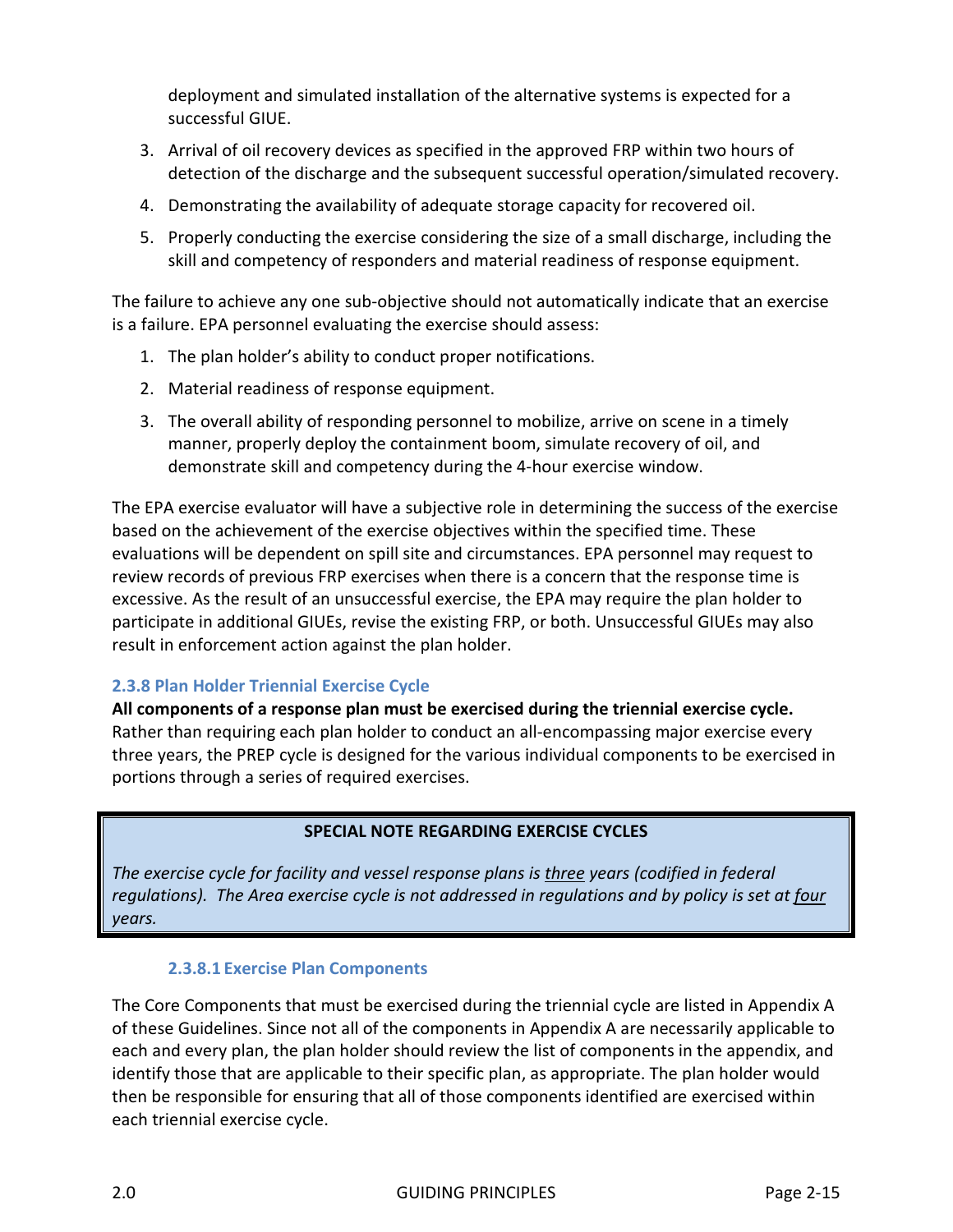These plan components may be exercised in segments over a period of three years, as long as each component of the plan is exercised at least once within the three-year period.

The plan holder is responsible for documenting the components completed in each exercise.

#### **2.3.8.2 Plan Holder Exercise Cycle**

In the triennial cycle, at a minimum, the following exercises must be conducted:

- 1. Quarterly QI notification exercises. Vessels are required to conduct one each quarter while in U.S. waters.
- 2. One remote assessment and consultation exercise per plan holder.
- 3. Quarterly emergency procedure exercises. For vessels, half (6) should address SMFF scenarios. Emergency procedures exercises are optional for all facilities.
- 4. Annual IMT exercise; one exercise per triennial cycle must involve a WCD scenario.
- 5. Annual shore-based salvage exercises per plan and annual shore-based MFF management team exercises per plan. Note that MFF exercises do not apply to NTVs with oil capacities of less than 250 barrels.
- 6. Annual plan holder-initiated unannounced exercises, which may be emergency spill procedures, IMT exercises, or OSRO equipment deployment exercises. BSEE plan holders are excluded. Note that plan holder-initiated unannounced exercises are not required for BSEE-regulated facilities.
- 7. Semiannual additional plan holder-initiated unannounced exercises for plans with vessels having SMFF requirements, of which three are emergency SMFF procedure exercises and three are SMFF equipment deployment exercises.
- 8. Equipment Deployment Exercises:
	- a. For vessel/facility owned and operated equipment: Semiannual plan holder owned and operated equipment deployment exercises (for plan holders with vessel/facility owned and operated equipment identified in their response plan).
	- b. For vessels and facilities with OSROs identified for response equipment: Annual OSRO equipment deployment exercises.
	- c. For plan holders of vessels that have SMFF requirements: Annual SMFF equipment deployment exercises.
	- d. For PHMSA-regulated facilities or pipelines: Annual facility or pipeline equipment deployment exercises, using either OSRO and/or operator owned equipment.
	- e. For BSEE-regulated offshore facilities: Annual equipment deployment exercises for equipment staged onshore. Semiannual equipment deployment exercises for equipment staged offshore.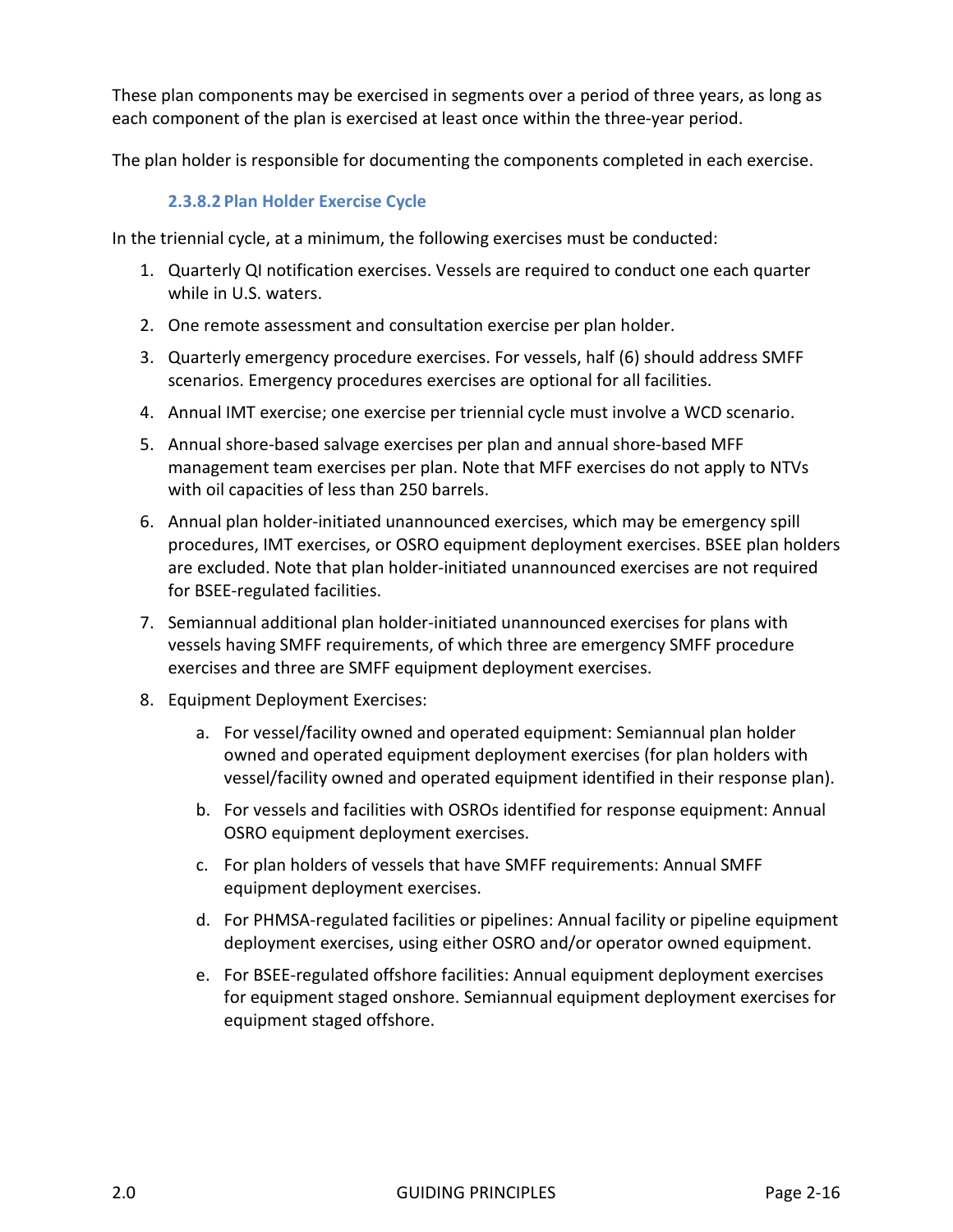#### **2.3.9 Special Considerations**

#### **2.3.9.1 Fleet Plans**

If an industry plan holder has developed one response plan that covers a fleet of vessels or regional offshore platform operations, this plan holder would only be required to conduct one "set" of exercises for the plan, with the exception of the QI notification exercises (required for all vessels and facilities) and the emergency procedures exercises (required for all manned vessels and unmanned tank barges).

#### **2.3.9.2 Complexes**

Complexes are facilities that must meet the requirements of more than one federal agency. For example, a facility that has oil storage tanks, a pipeline, and a waterfront oil transfer dock is considered to be a complex since it must meet the requirements of EPA, PHMSA, and the USCG.

Complexes would only be required to conduct one exercise to meet all agency requirements for that particular type of exercise. For example, if a quarterly notification exercise is required by all three agencies regulating the complex, one notification exercise per quarter would satisfy the requirements for all three regulatory agencies.

#### **2.3.9.3 Vessels Serving as Secondary Carriers of Oil**

Vessels serving as secondary carriers of oil should comply with the exercise requirements in 33 CFR § 155.1045(g).

### **2.3.9.4 Trans-Alaska Pipeline Authorization Act Vessels and Facilities**

Trans-Alaska Pipeline Authorization Act (TAPAA) vessels and facilities, in addition to complying with the primary exercise requirements, must comply with the additional exercise requirements identified in the VRP and FRP regulations at 33 CFR §§ 155.1125(a)(2) and 154.1125(a)(2), respectively.

### **2.3.9.5 Foreign Vessels Calling Only Occasionally at U.S. Ports**

If a vessel plan holder has a VRP prepared with the intent that the vessel would occasionally call on U.S. ports, the vessel plan holder must have an exercise program. If the plan holder is following the PREP Guidelines, all exercises must be conducted at the frequency listed in the PREP Guidelines. The only exceptions to this requirement are the QI notification exercise and remote assessment and consultation exercise, which are only required to be conducted while operating in U.S. waters, otherwise upon entry into U.S. waters.

If a vessel enters U.S. waters for the first time but intends to continue trading, it must conduct the QI notification immediately, and then begin its exercise program. The vessel must conduct a remote assessment and consultation exercise ONLY if the plan holder has NOT been subject to such an exercise over the triennial cycle. Since PREP follows the calendar year, the triennial cycle should begin as soon as the vessel enters U.S. waters. The vessel should remain on the calendar year schedule (e.g., the next January 1 would begin Year 2 of the vessel's triennial cycle). For the first year, the plan holder must complete one QI notification and one emergency procedures exercise each quarter during that year. Remote assessment and consultation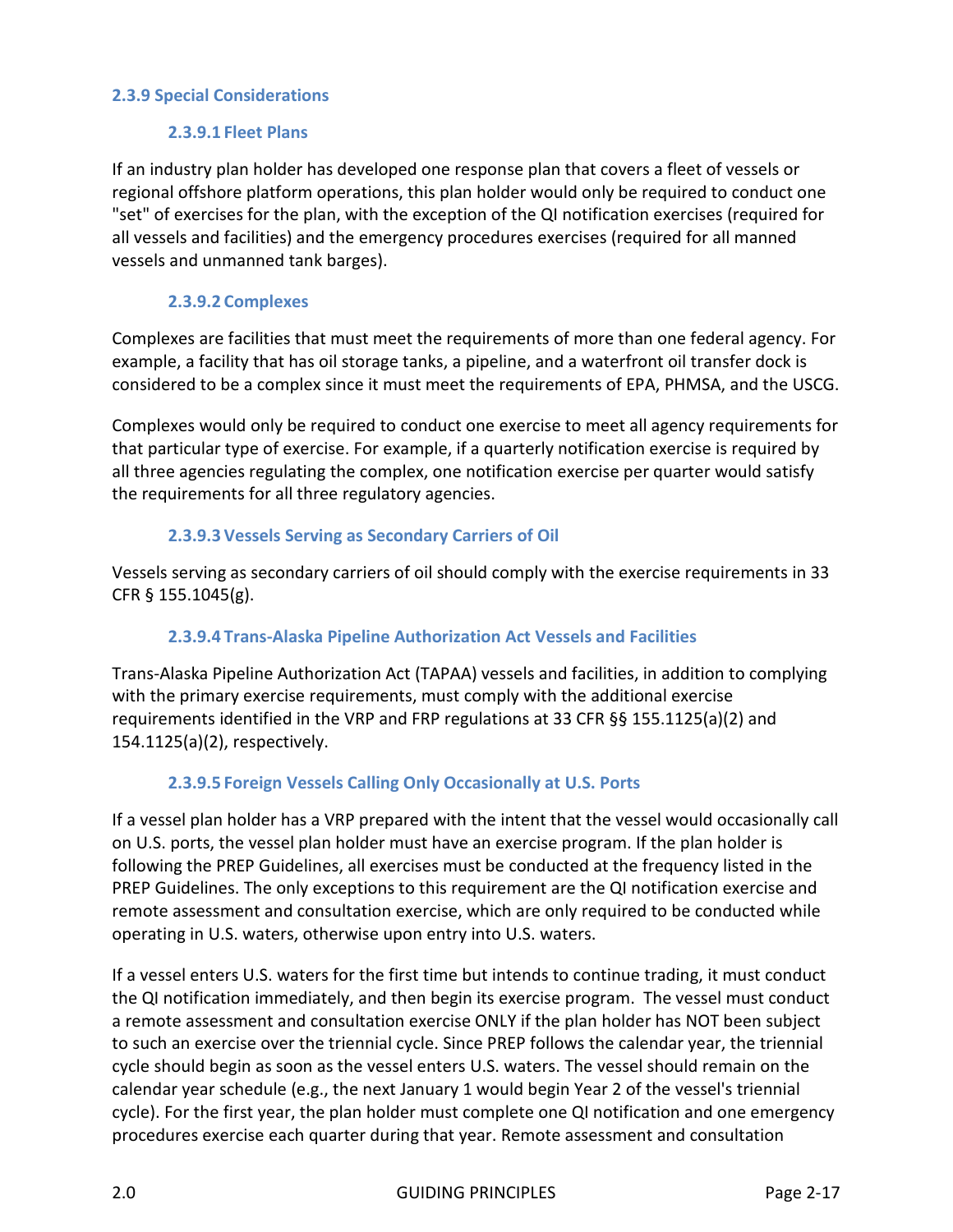exercises are only required on a per plan holder basis over a triennial exercise cycle. IMT and equipment deployment exercises are recommended as soon as possible, but can be held up to 11 months after the date of the first entry into U.S. waters.

If the vessel only intends to make one voyage into U.S. waters, the vessel must conduct the QI notification immediately upon entry. The vessel must conduct a remote assessment and consultation exercise ONLY if the plan holder has NOT been subject to such an exercise over the triennial cycle. If the vessel intends to reenter U.S. waters at any time, it must comply with all exercise requirements.

#### **2.3.9.6 Railroad Tank Cars and Motor Vehicle Tank Trucks**

Section 5 of these Guidelines (DOT/PHMSA-Regulated Facilities and Pipelines) is suitable for certain transportation-related facilities located landward of the coastline. For additional information on response planning requirements for railroad tank cars and motor vehicle tank trucks transporting oil, see 49 CFR § 130. A railroad tank car or a tank truck that transfers oil to or from certain vessels may be considered to be a mobile MTR facility and may be subject to the response planning requirements in 33 CFR § 154. The loading and offloading of railroad tank cars and tank trucks at certain non-transportation-related facilities may be covered by response plans prepared by a facility owner or operator subject to the requirements contained in 40 CFR § 112.

#### **2.3.9.7 Group V Oils or Oils That May Exhibit Similar Qualities When Discharged into the Environment**

Due to the rapid expansion of Group V oils within the U.S. energy market, transportation of Group V oils or oils that may exhibit similar qualities has increased. Therefore, plan holders carrying Group V oils or oils that may exhibit similar qualities are highly encouraged to carry out emergency procedure exercises, equipment deployment exercises, and IMT exercises focused on scenarios involving Group V oil or oils that may exhibit similar qualities.

### **2.3.9.8 Vessels Serving as Facilities**

MODUs, Mobile Inland Drilling Units (MIDUs) and floating production, storage, and offloading (FPSO) vessels may be properly characterized as both facilities and vessels. They may be regulated by more than one agency with respect to different functions or systems, and each agency will have its own authority concerning these functions and systems. As such, it is up to each agency to provide guidance regarding the applicability of the PREP Guidelines. When MODUs and FPSO vessels are attached to the seabed for the purpose of exploring for, developing, or producing oil and gas, the offshore facility PREP Guidelines administered by BSEE apply to the systems and operations pertaining to these purposes. For vessel-oriented systems that may cause oil spills on MODUs and FPSO, the vessel PREP Guidelines administered by USCG apply. BSEE and the USCG will work closely together to ensure a coordinated approach to PREP guidance and oversight with respect to these vessels whenever possible. For the purposes of PREP, MIDUs are regulated by EPA.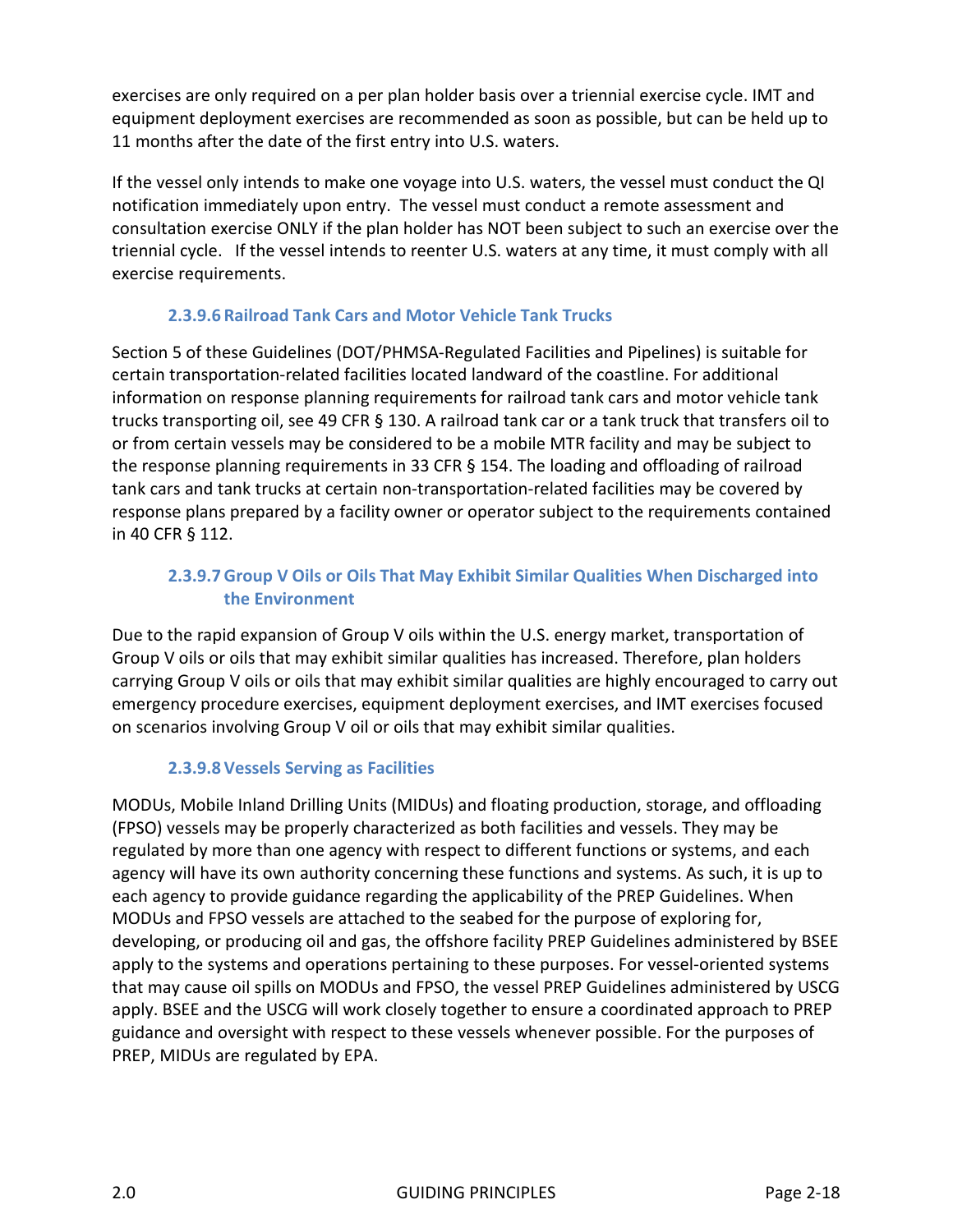#### **2.4 Area-level Exercises**

#### **2.4.1 Equipment Deployment Drills**

Equipment deployment drills at the Area level historically involved USCG and EPA "first aid" response equipment trailers and the USCG's prepositioned Vessel of Opportunity Skimming Systems (VOSS) and shipboard Spilled Oil Recovery Systems (SORS) equipment. While SORS and VOSS deployment drills for National Strike Force and Outside the Contiguous United States (OCONUS)-located units will continue, deployments of VOSS systems as well as "first aid" equipment in pre-positioned response trailers located throughout the contiguous United States will no longer be required as part of the quadrennial Area exercise cycle.

#### **2.4.2 IMT Discussion-Based Exercises**

Area-level IMT discussion-based exercises should be conducted annually to test the preparedness of the members of the Area Committee who will participate in an IMT and oversee the implementation of the ACP during an incident. An IMT discussion-based exercise does not need to be conducted the same year that the Area Committee conducts its quadrennial operations-based FE/FSE.

#### **2.4.3 Operations-Based, Functional or Full-Scale Exercises (FE/FSEs)**

*Area FE/FSEs, which exercise* and test the overall preparedness of the *Area Contingency Plans, are conducted on a quadrennial schedule.* The purpose of the Area FE/FSE is to exercise the ACP and the response community in a particular Area. The response community is comprised of the federal, state, and local government, industry, and tribal invitees. The Area FE/FSEs are also designed to exercise the government and industry interface for spill response or response to a significant threat of a spill.

The goal of the PREP is to conduct an Area FE/FSE for each ACP during each quadrennial cycle. The design and execution of such exercises is a collaborative process involving the FOSC, the Area Committee, and industry. Division of labor and level of effort among all government and industry stakeholders is exercise-specific. The lead exercise planning role may be filled by either USCG or EPA, industry, or a combination thereof. However, it is important that the design team composition includes all appropriate stakeholders. A joint exercise design team should be comprised of representatives from the federal, state, and local government agencies, the local response community, and an industry plan holder. If applicable, tribal entities will be invited to participate. The lead planning element, if one is designated, will coordinate the overall execution of the Area FE/FSE; however, it remains the ultimate responsibility of the Area Committee under the direction of the FOSC. The lead planning partner and the Area Committee Chair will share the final decision-making authority for the design of the exercise, including the scope and scenario.

A *suggested* mix of participants for industry plan holder participation in Area FE/FSEs would include vessels, MTR facilities, onshore and certain offshore non-transportation-related facilities, pipelines, and offshore facilities. Any industry participants should claim PREP credit toward their triennial cycle requirements for participation in an Area FE/FSE.

The Area FE/FSEs do not have to be a WCD scenario. The primary purpose of the Area FE/FSE is to activate and observe the response infrastructure in the Area and the ability of the response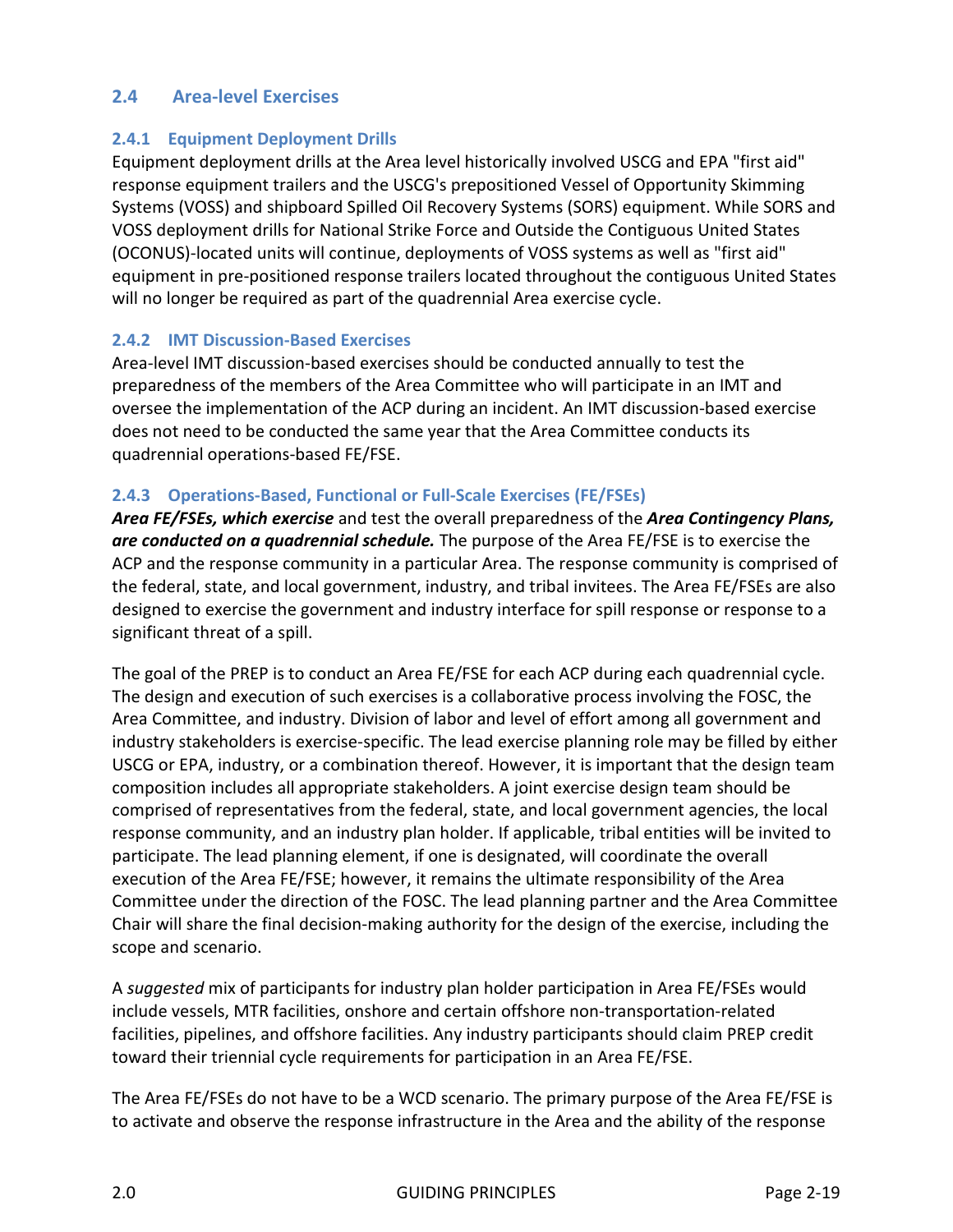community to respond effectively to a spill or a significant threat of a spill. The focus should be on the interaction between the industry plan holder as the RP and the federal, state, and local government to exercise the ACP consistent with the NCP and in coordination with the RP's response plan.

The following are recommendations for the Area FE/FSEs:

- 1. Each exercise should be approximately 8–12 hours in duration and may be longer if agreed to by the exercise design team.
- 2. The Area's response mechanisms would be evaluated in each Area FE/FSE, including the implementation of a UC capable of responding to a complex National Incident Management System (NIMS) Type 3 incident scenario.
	- a. In a complex Type 3 incident:
		- i. Multiple operational periods are expected.
		- ii. Response resources may be required from out of the Area, including regional and/or national resources.
		- iii. Most or all of the command and general staff positions are filled.
		- iv. A written IAP is required for each operational period.
		- v. At least one WCD capability must be tested.
	- 3. The exercise scenario may involve some amount of equipment deployment, which should be determined by the lead planning partner after consulting with the exercise design team.

It is recommended that equipment deployments during an Area FE/FSE should test various response strategies contained in the ACP and relevant geographic response strategies (this includes existing Geographic Response Plans (GRPs)). Equipment deployments can include, but are not limited to:

- 1. Protective booming for shoreline, fish, wildlife, and sensitive environmental areas;
- 2. Fast-water, open-water, or shallow-water containment and collection; or
- 3. Dispersant or ISB operations.

Equipment deployment drills do not need to be conducted simultaneously with an IMTfocused, discussion-based portion of the exercise. They may be done several weeks or even months before or after the IMT portion to allow more efficient allocation of exercise planning and resources.

An industry plan holder that participates in an Area FE/FSE should not be required to participate in another Area FE/FSE for a minimum of six years.

Each exercise partner is responsible for funding their own participation in Area FE/FSE.

An After Action Report should be completed no later than 60 days after the completion of the Area FE/FSE. The After Action Report is completed by a joint evaluation team. The results of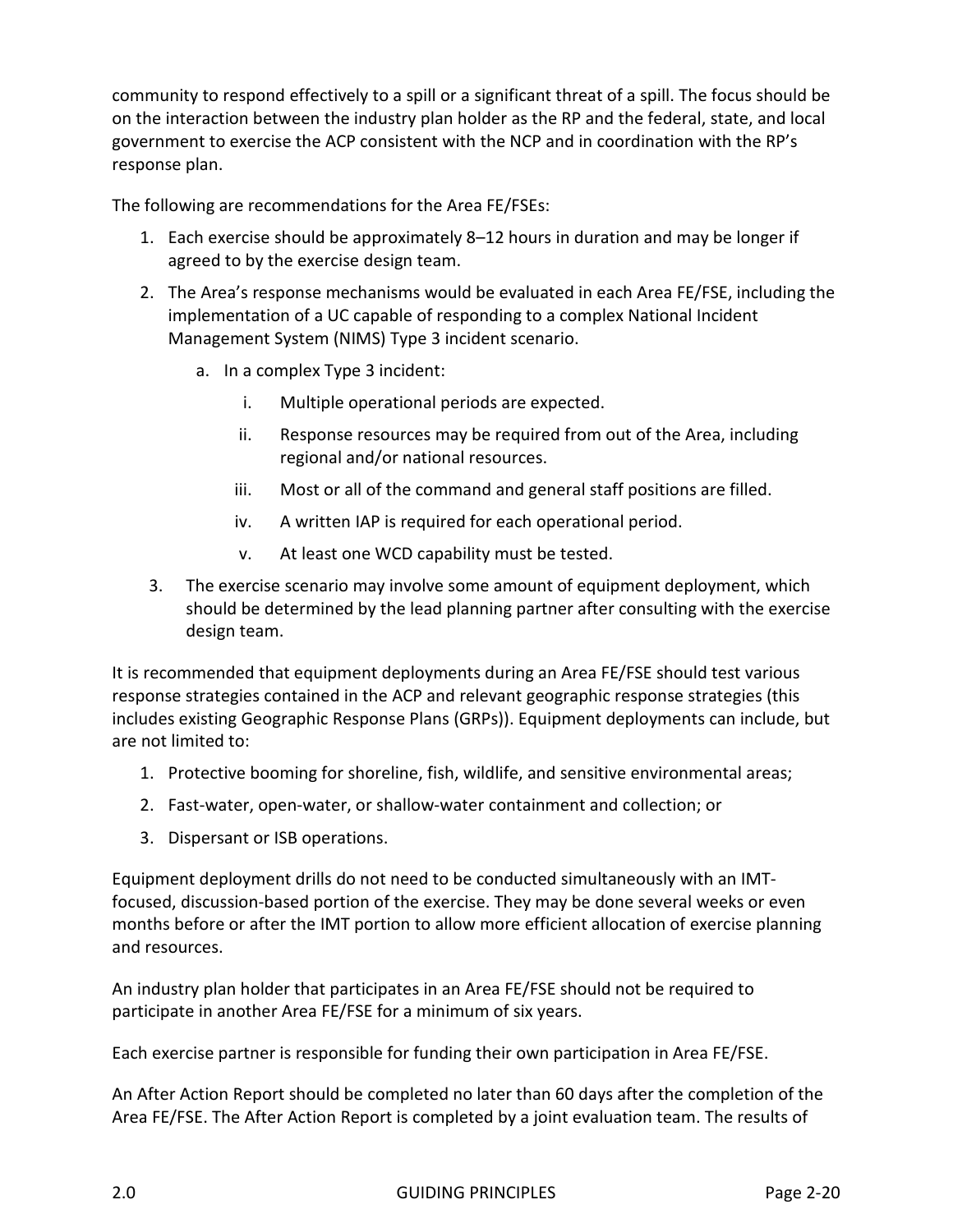Area FE/FSEs within the coastal zone will be entered in the Coast Guard's lessons learned database for exercises (Contingency Preparedness System (CPS)).

### **2.4.4 Area Exercise Scheduling**

Scheduling of Area FE/FSEs will be done under a nationally coordinated system that involves the federal, state, and local governments and industry plan holders, and that recognizes the unique needs of specific geographic regions of the country.

#### **For EPA Areas with Subarea plans or annexes to the ACP, the EPA Regional Administrator shall decide which Subarea plan is to be exercised.**

#### **2.4.5 PREP Compliance, Coordination and Consistency Committee (PREP 4C)**

The PREP 4C is responsible for scheduling Area FE/FSEs. The PREP 4C is comprised of personnel representing the four federal regulating agencies:

- 1. USCG;
- 2. EPA;
- 3. PHMSA; and
- 4. BSEE.

#### **2.4.6 Scheduling Process**

The PREP 4C is charged with developing and publishing a proposed Area FE/FSE schedule for each quadrennial exercise cycle. This proposed schedule will be posted and announced on the PREP 4C Website. Area FE/FSEs are scheduled in advance to allow both Area Committees and industry plan holders to allocate sufficient funds and personnel resources to plan and conduct the exercises. The PREP 4C will solicit comments on the proposed schedule and industry plan holders to lead and participate in the Area FE/FSEs. It is important to note that the PREP 4C only proposes which ACPs will be exercised during the given exercise cycle. It is incumbent on the Area Committees with jurisdiction over an Area to validate the proposed timeframe and to identify the industry plan holder who will participate in the exercise. Each Area Committee should work with the local industry to identify industry plan holders in advance of the scheduled exercise. Industry plan holders may also provide input into the scheduling process through the Area Committees.

#### **2.4.7 Other Credit Considerations**

#### **2.4.7.1 Credit for Response**

### **2.4.7.1.1 Credit for Plan Holder Response**

Plan holders may take credit for responses to actual spills or releases, or to significant threats of a spill, instead of conducting exercises. The response must be evaluated. The plan holder must determine which exercise requirements were met during the response. This determination should be based on whether the response effort would meet the objectives of the exercise requirements as listed in the PREP Guidelines.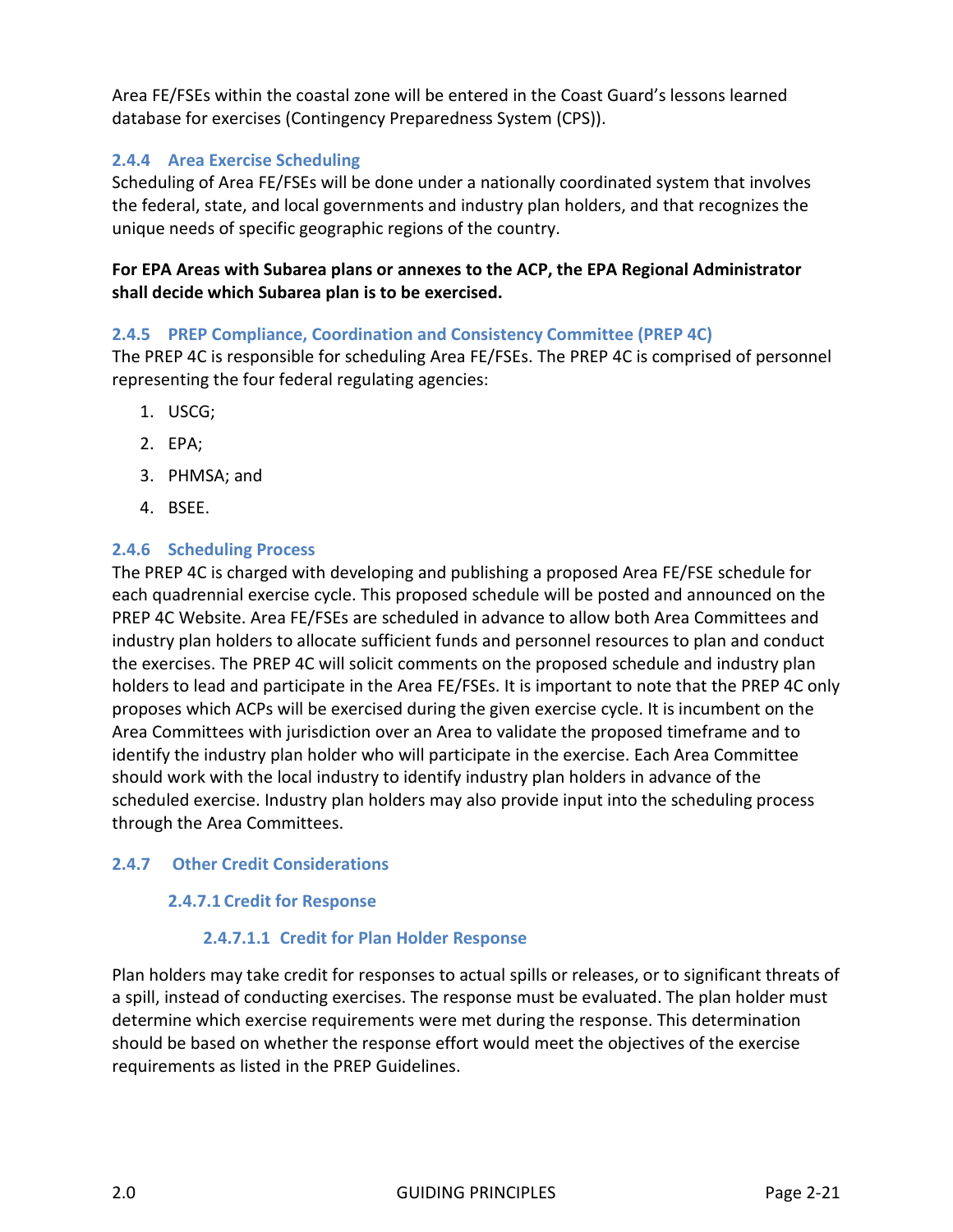#### **2.4.7.1.2 Area FE/FSE Credit for Response**

Authorized PREP 4C agency representatives may grant credit for responses to actual spills or releases in lieu of conducting Area FE/FSEs based on the recommendations of the FOSC. Area FE/FSE credit may be given for participation in an actual response to a discharge of oil or release of a hazardous substance, pollutant, or contaminant if the following circumstances exist:

- 1. The ACP was used in the response.
- 2. The response involved the appropriate members of the response community in a UC structure.
- 3. The objectives of an Area FE/FSE were met as outlined in the PREP Guidelines.
- 4. The response was evaluated.
- 5. The response was properly documented, including detailed information on how each of the major objectives listed in the report were met.
- 6. The names of all OSROs and SMFF providers activated, a listing of the equipment deployed, and the following information included:
	- a. A copy of the initial Incident Action Plan (IAP), Incident Command System (ICS) Form 202; and
	- b. A discussion of the spill response procedures that were used.

Requests for credit should be routed through the appropriate agency (EPA or USCG) for submission to the PREP 4C. The PREP 4C convenes quarterly.

#### **2.4.7.2 Proper Documentation for Self-Certification of Plan Holder Exercises**

Proper documentation for self-certification of an exercise should include, at a minimum, the following information:

- 1. Type;
- 2. Date and time;
- 3. Description;
- 4. Objectives met;
- 5. Core components (from Appendix A) exercised; and
- 6. Lessons learned.

This documentation must be in writing and signed by an authorized representative of the plan holder organization.

Sample documentation may be available online at the USCG National Strike Force Coordination Center (NSFCC) website.

As a general rule, exercise documentation should be completed within 60 days of the exercise, although this may vary depending upon exercise complexity.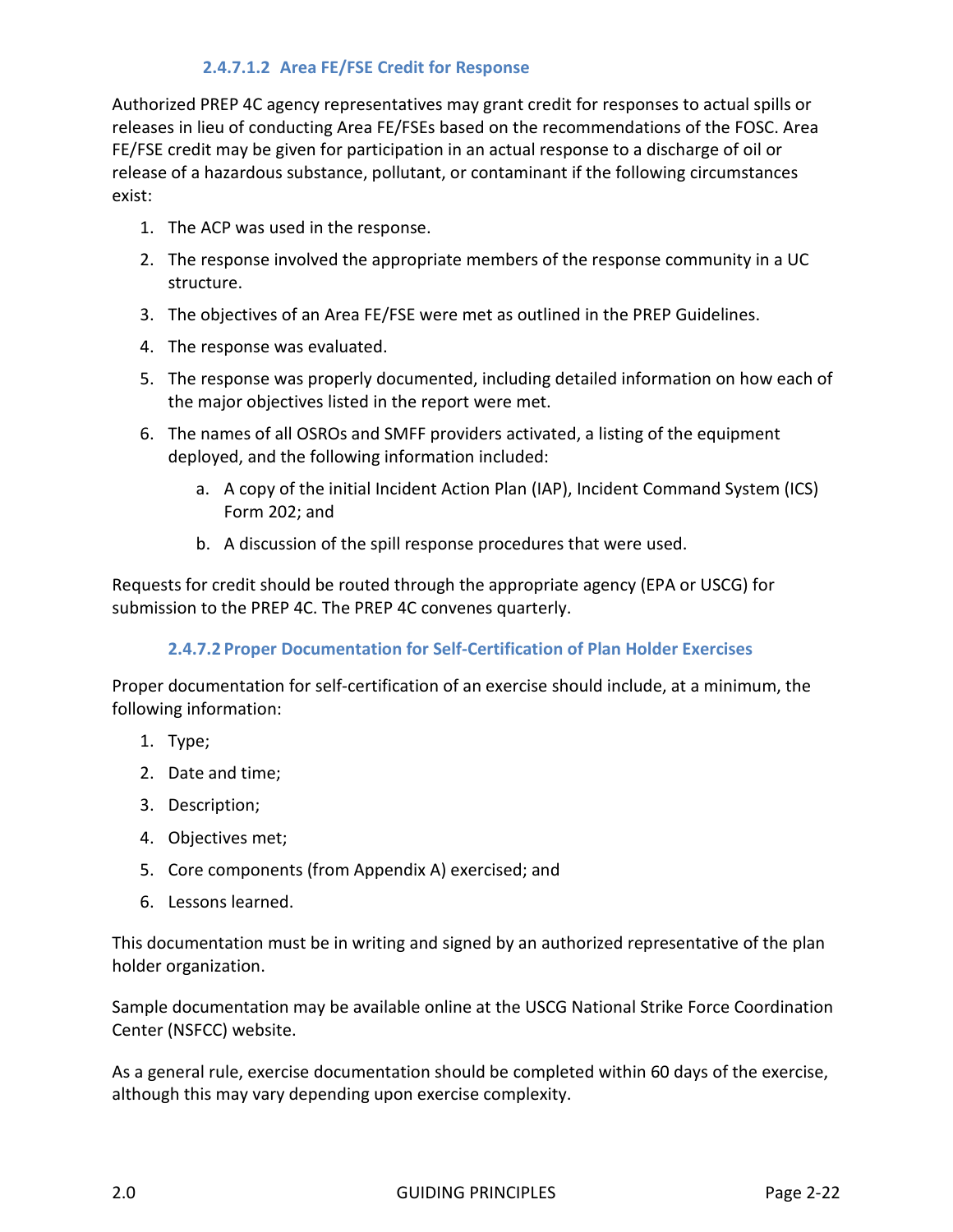# **SECTION 3.0**

## **USCG-REGULATED VESSELS AND MARINE TRANSPORTATION-RELATED FACILITIES**

#### **PREP Guidelines do not create binding legal requirements.**

While the PREP Guidelines have been developed with the regulated community, they are not legally binding substantive rules. Plan holders can accept the PREP Guidelines to fulfill the exercise requirements of OPA 90. An alternative program can also be acceptable, subject to approval by the USCG Office of Marine Environmental Response (CG-MER) in accordance with the applicable response plan exercise regulations:

- Facility Response Plans (33 CFR § 154.1055)
- Tank Vessel Response Plans (33 CFR § 1060)
- Salvage and Marine Firefighting (33 CFR § 155.4052)
- Nontank Vessel Response Plans (33 CFR §§ 155.5060 and 155.5061)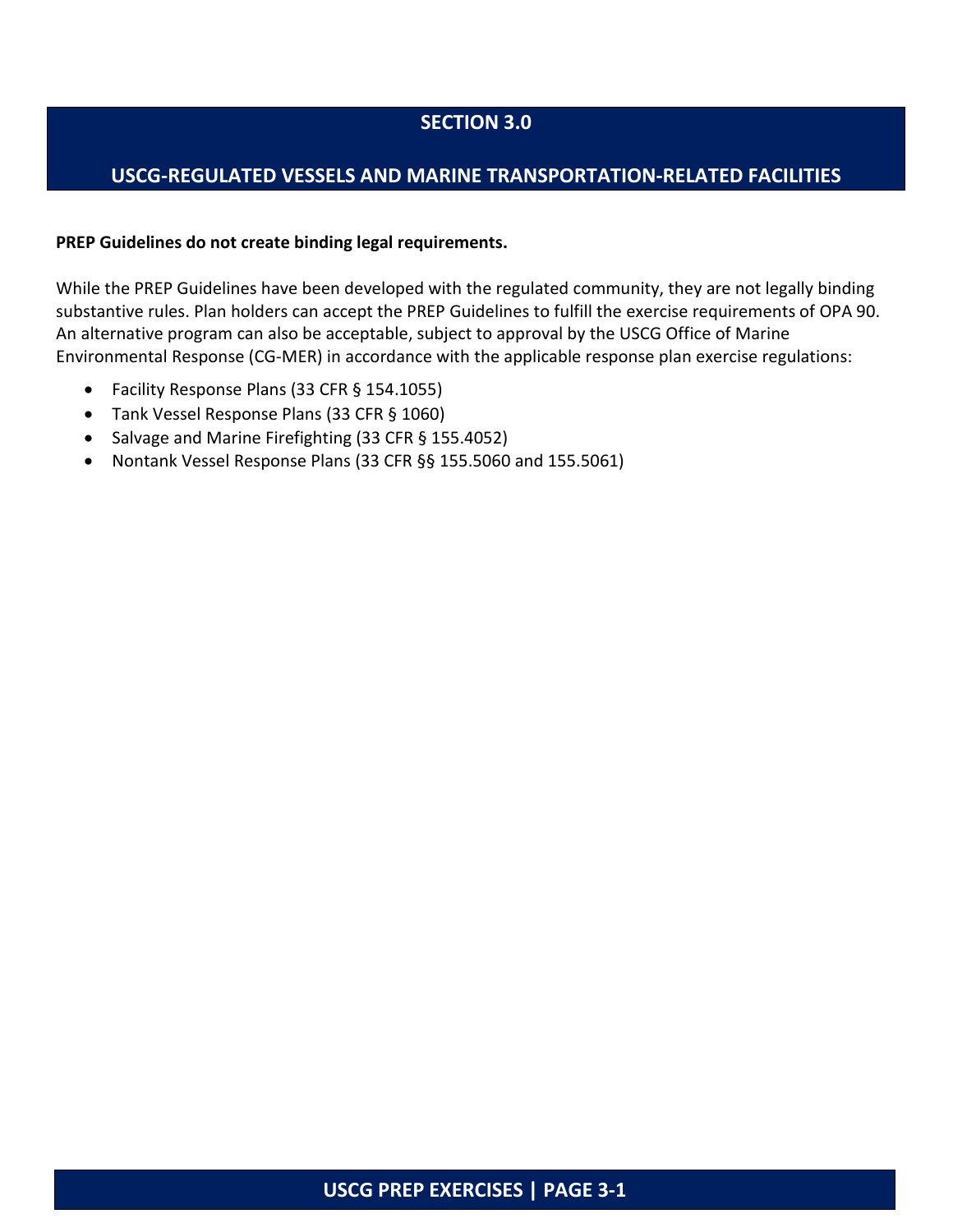| 3.1                            | <b>DRILL: QI Notification - MTR Facility</b>                                                                                                                                                                                                                                                                                                         |
|--------------------------------|------------------------------------------------------------------------------------------------------------------------------------------------------------------------------------------------------------------------------------------------------------------------------------------------------------------------------------------------------|
| <b>Applicability:</b>          | Facility.                                                                                                                                                                                                                                                                                                                                            |
| Frequency:                     | Quarterly.                                                                                                                                                                                                                                                                                                                                           |
| <b>Initiating Authority:</b>   | Facility owner or operator.                                                                                                                                                                                                                                                                                                                          |
| <b>Participating Elements:</b> | Facility personnel and QI.                                                                                                                                                                                                                                                                                                                           |
| Scope:                         | Exercise communications between facility personnel and QI.                                                                                                                                                                                                                                                                                           |
| <b>Objectives:</b>             | Voice contact and confirmation must be made with a QI as detailed in the plan. Electronic messaging<br>may be used only if communication by voice is not possible.                                                                                                                                                                                   |
| <b>Certification:</b>          | Self-certification.                                                                                                                                                                                                                                                                                                                                  |
| <b>Verification:</b>           | USCG COTP/FOSC.                                                                                                                                                                                                                                                                                                                                      |
| <b>Records Retention:</b>      | Three years.                                                                                                                                                                                                                                                                                                                                         |
| <b>Records Location:</b>       | Records to be kept at the facility.                                                                                                                                                                                                                                                                                                                  |
| Evaluation:                    | Self-evaluation.                                                                                                                                                                                                                                                                                                                                     |
| Credit:                        | Plan holder may claim credit for this exercise when conducted in conjunction with other exercises, as<br>long as all objectives are met, the exercise is evaluated, and a proper record is generated. Credit may<br>be claimed for an actual response when these objectives are met, the response is evaluated, and a<br>proper record is generated. |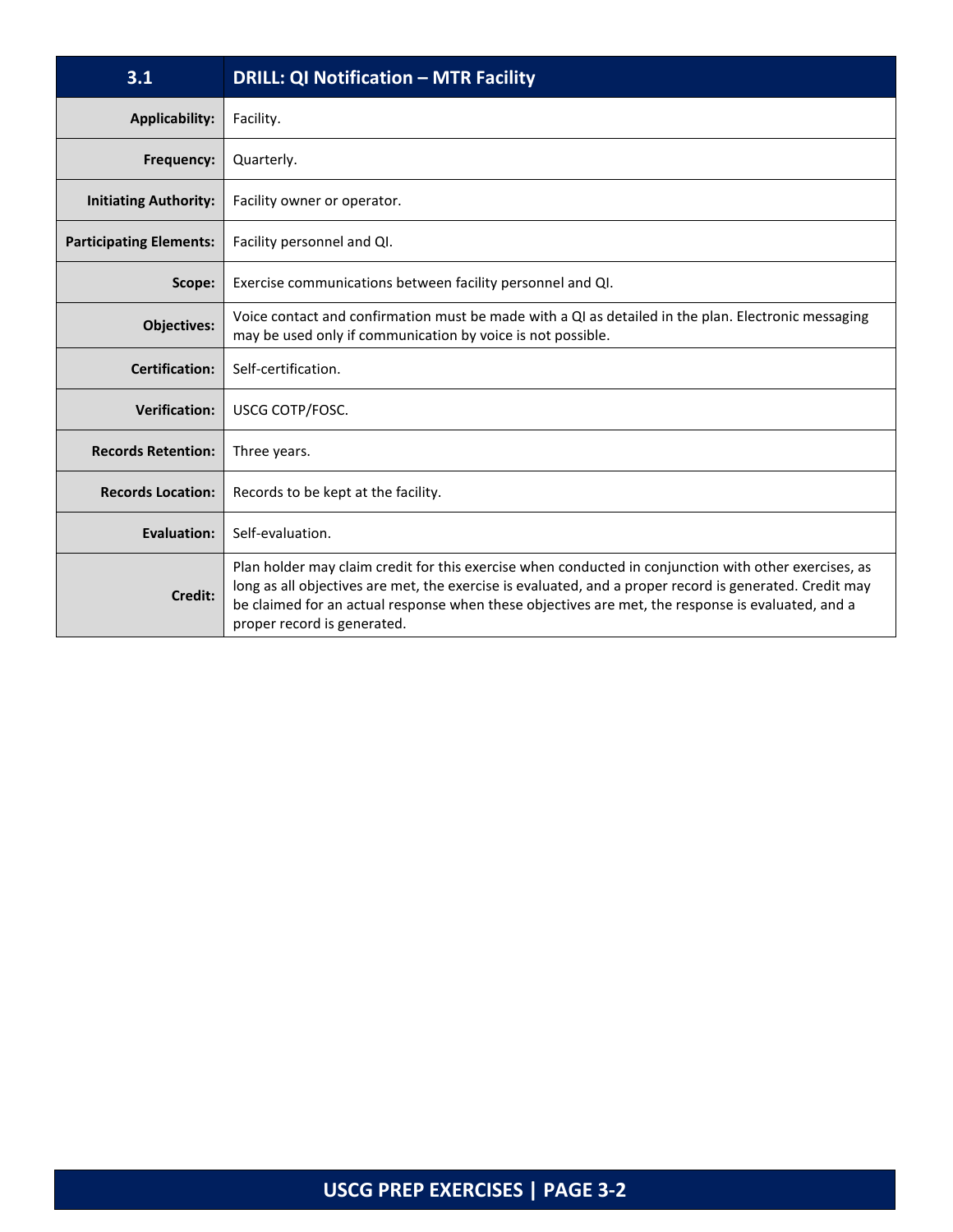| 3.2                            | <b>DRILL: QI Notification - Manned Vessel</b>                                                                                                                                                                                                                                                                                                        |
|--------------------------------|------------------------------------------------------------------------------------------------------------------------------------------------------------------------------------------------------------------------------------------------------------------------------------------------------------------------------------------------------|
| <b>Applicability:</b>          | Manned tank vessels and NTVs carrying oils as cargo or fuel.                                                                                                                                                                                                                                                                                         |
| Frequency:                     | Quarterly while operating in U.S. waters, including the EEZ; otherwise, upon entry into U.S. waters, not<br>to exceed four times per year. The QI notification exercise is not required for ships outside U.S. waters.                                                                                                                               |
| <b>Initiating Authority:</b>   | Master or designee according to the procedure established in the VRP.                                                                                                                                                                                                                                                                                |
| <b>Participating Elements:</b> | Vessel personnel, plan-designated shore-side personnel, including a vessel's QI.                                                                                                                                                                                                                                                                     |
| Scope:                         | Exercise communication between vessel personnel and QI.                                                                                                                                                                                                                                                                                              |
| <b>Objectives:</b>             | Contact by telephone or radio and confirmation must be made with a QI as detailed in the plan.<br>Electronic messaging may be used only if communication by voice is not possible.                                                                                                                                                                   |
| <b>Certification:</b>          | Self-certification.                                                                                                                                                                                                                                                                                                                                  |
| <b>Verification:</b>           | USCG COTP/FOSC.                                                                                                                                                                                                                                                                                                                                      |
| <b>Records Retention:</b>      | Three years.                                                                                                                                                                                                                                                                                                                                         |
| <b>Records Location:</b>       | On board the vessel.<br>These exercises may be documented in the vessel log or may be kept in a separate exercise log.                                                                                                                                                                                                                               |
| <b>Evaluation:</b>             | Self-evaluation.<br>Owner or operator should conduct review to determine if objectives have been met.                                                                                                                                                                                                                                                |
| Credit:                        | Plan holder may claim credit for this exercise when conducted in conjunction with other exercises, as<br>long as all objectives are met, the exercise is evaluated, and a proper record is generated. Credit may<br>be claimed for an actual response when these objectives are met, the response is evaluated, and a<br>proper record is generated. |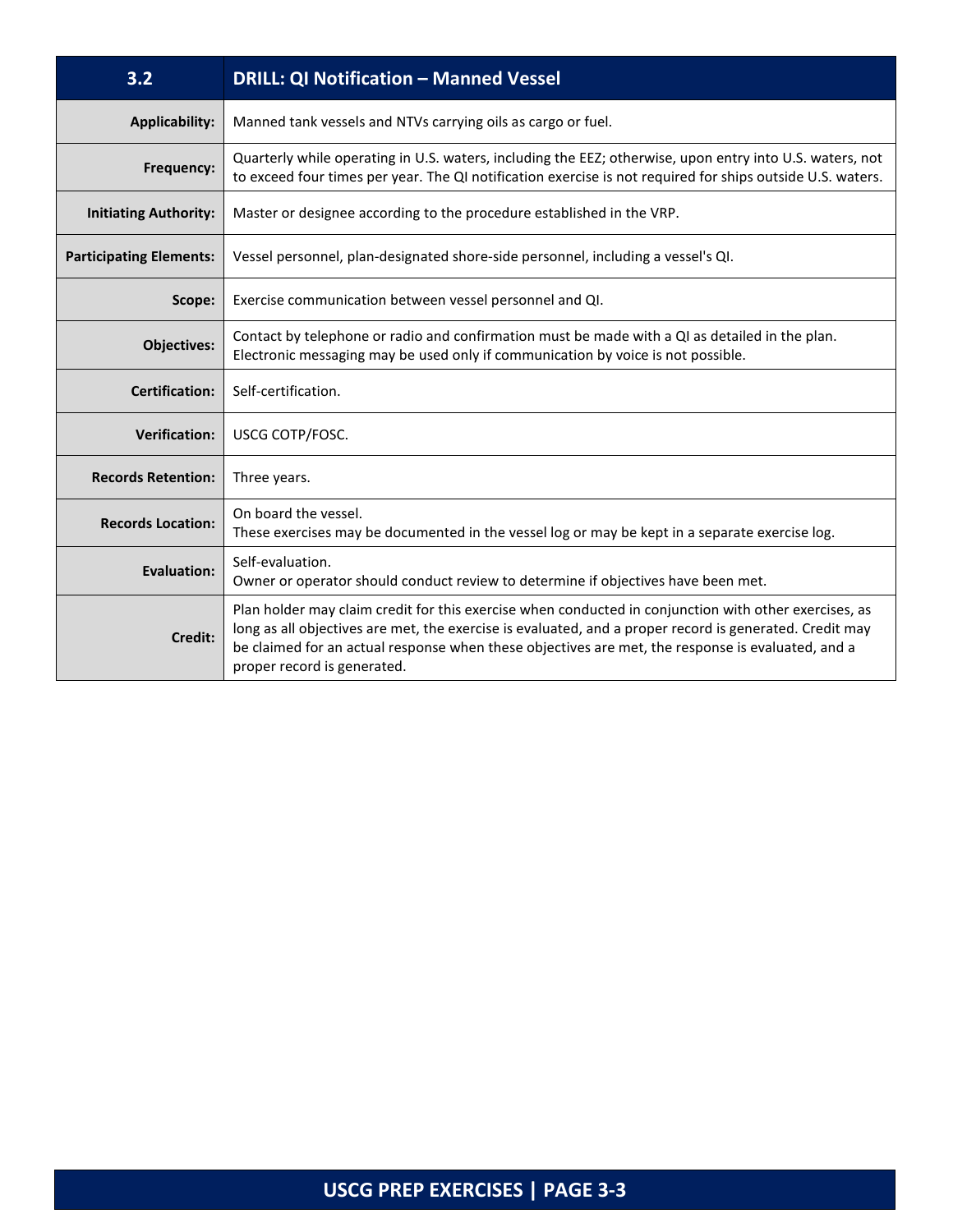| 3.3                            | <b>DRILL: QI Notification - Unmanned Tank Barge</b>                                                                                                                                                                                                                                                                                                     |
|--------------------------------|---------------------------------------------------------------------------------------------------------------------------------------------------------------------------------------------------------------------------------------------------------------------------------------------------------------------------------------------------------|
| <b>Applicability:</b>          | Unmanned tank barge.                                                                                                                                                                                                                                                                                                                                    |
| Frequency:                     | Quarterly while operating in U.S. waters, including the EEZ; otherwise, upon entry into U.S. waters, not<br>to exceed four times per year. The QI notification exercise is not required for tank barges outside U.S.<br>waters.                                                                                                                         |
| <b>Initiating Authority:</b>   | Tank barge owner or operator or designee, according to the procedure established in the VRP.                                                                                                                                                                                                                                                            |
| <b>Participating Elements:</b> | Tank barge custodian, plan-designated shore-side personnel, and QI.                                                                                                                                                                                                                                                                                     |
| Scope:                         | Exercise communication between tank barge custodian and QI.                                                                                                                                                                                                                                                                                             |
| <b>Objectives:</b>             | Contact by telephone or radio and confirmation must be made with a QI as detailed in the plan.<br>А.<br>Electronic messaging may be used only if communication by voice is not possible.<br>Exercises should be conducted randomly to ensure that all tank barge custodians have an equal<br>В.<br>chance to participate in the notification exercises. |
| <b>Certification:</b>          | Self-certification.                                                                                                                                                                                                                                                                                                                                     |
| <b>Verification:</b>           | USCG COTP/FOSC.                                                                                                                                                                                                                                                                                                                                         |
| <b>Records Retention:</b>      | Three years.                                                                                                                                                                                                                                                                                                                                            |
| <b>Records Location:</b>       | Records to be kept on board the barge or with the VRP for the barge.                                                                                                                                                                                                                                                                                    |
| <b>Evaluation:</b>             | Self-evaluation.<br>Owner or operator should conduct a review to determine if objectives have been met.                                                                                                                                                                                                                                                 |
| Credit:                        | Plan holder may claim credit for this exercise when conducted in conjunction with other exercises, as<br>long as all objectives are met, the exercise is evaluated, and a proper record is generated. Credit may<br>be claimed for an actual response when these objectives are met, the response is evaluated, and a<br>proper record is generated.    |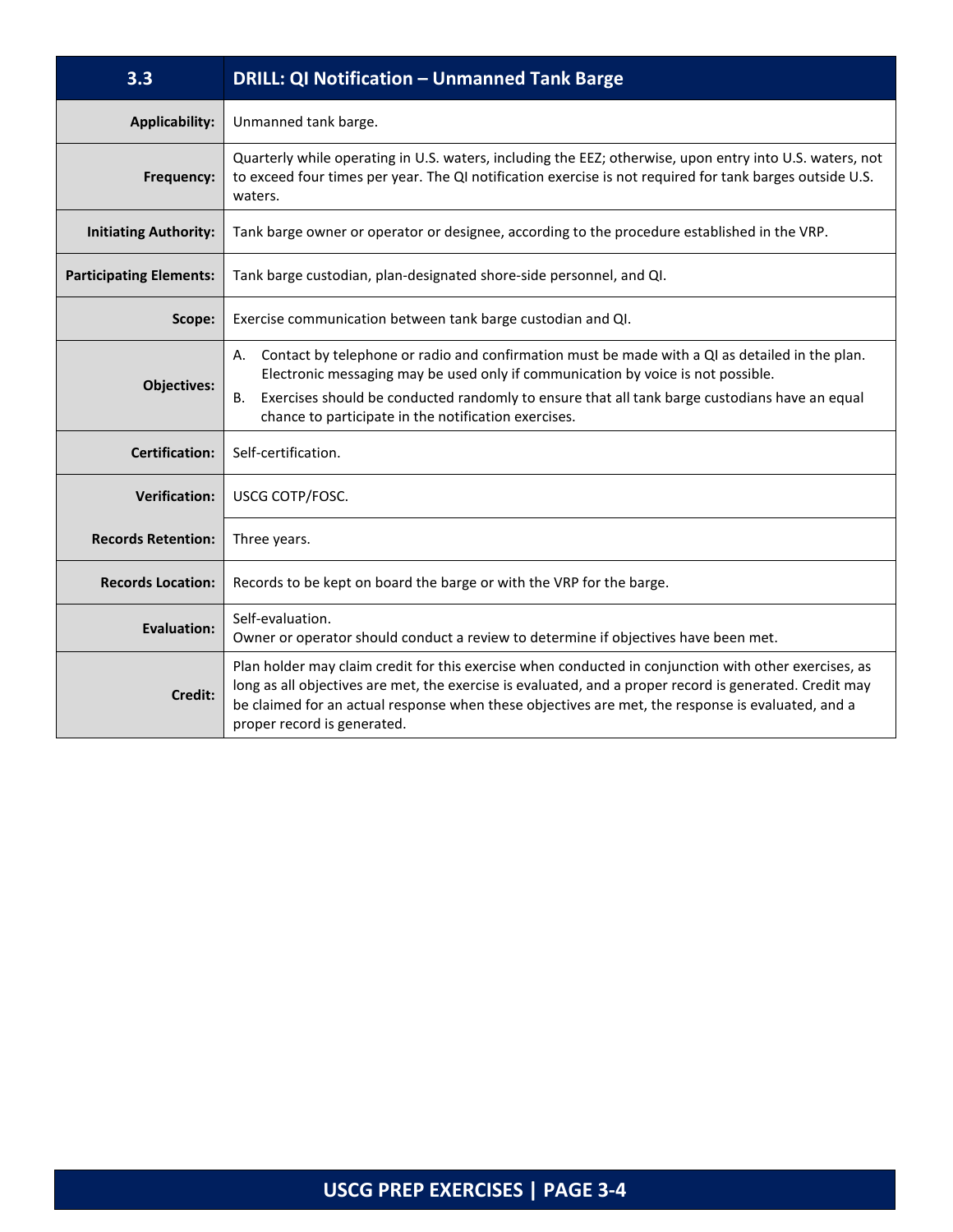| 3.4                            | <b>DRILL: Remote Assessment and Consultation - Manned Vessel</b>                                                                                                                                                                                                                                                                                                                                                                                                        |  |
|--------------------------------|-------------------------------------------------------------------------------------------------------------------------------------------------------------------------------------------------------------------------------------------------------------------------------------------------------------------------------------------------------------------------------------------------------------------------------------------------------------------------|--|
| <b>Applicability:</b>          | Manned tank vessels and NTVs carrying oils as cargo or fuel.<br>Note: NTVs with a capacity of less than 250 barrels of oil are not required to plan SMFF resources for<br>fire scenarios, and their exercises should be designed accordingly.                                                                                                                                                                                                                           |  |
| Frequency:                     | Triennially per plan holder while operating in U.S. waters, including the EEZ; otherwise, upon entry into<br>U.S. waters. The remote assessment and consultation exercise is not required for vessels operating<br>outside U.S. waters.                                                                                                                                                                                                                                 |  |
| <b>Initiating Authority:</b>   | Vessel owner or operator, vessel master, or designee, according to the procedure established in the<br>VRP.                                                                                                                                                                                                                                                                                                                                                             |  |
| <b>Participating Elements:</b> | VRP-designated vessel and shore-side personnel for activation of and provision of remote assessment<br>and consultation services.                                                                                                                                                                                                                                                                                                                                       |  |
| Scope:                         | Contact the QI and/or the SMFF remote assessor as specified in the approved VRP by telephone, radio,<br>or other means of communications to discuss a shipboard response scenario as detailed in the VRP.<br>Electronic messaging may be used for the initial contact only if communication by voice is not possible.                                                                                                                                                   |  |
| <b>Objectives:</b>             | Following VRP notification/activation procedures, the information communicated from the vessel<br>А.<br>to the remote assessor identifies a general scenario type from the VRP's shipboard emergency<br>procedures section (e.g., collision, excessive list, fire). Confirm that remote assessor has the VRP<br>shipboard emergency procedures section of the VRP.                                                                                                      |  |
|                                | Remote assessment and consultation for a fire scenario must be exercised triennially, except for<br>В.<br>NTVs with oil capacity less than 250 barrels, which are exempt from planning for fire response. The<br>remote assessor listed in the VRP (identified by contract and funding agreement) advises the<br>vessel what on-scene situational information would facilitate his or her preliminary assessment of<br>the vessel's status, given the type of scenario. |  |
|                                | C. Vessel and assessor establish a communication process that would support completion of the<br>vessel's stability and structural integrity assessment through use of a salvage software program.<br>For all applicable VRPs where there are different remote assessment resources contracted for<br>D.<br>salvage and for MFF, separate exercises involving the salvage remote assessor and the MFF<br>remote assessor must be conducted.                             |  |
| <b>Certification:</b>          | Self-certification.                                                                                                                                                                                                                                                                                                                                                                                                                                                     |  |
| <b>Verification:</b>           | USCG COTP/FOSC.                                                                                                                                                                                                                                                                                                                                                                                                                                                         |  |
| <b>Records Retention:</b>      | Three years.                                                                                                                                                                                                                                                                                                                                                                                                                                                            |  |
| <b>Records Location:</b>       | Onboard the vessel.<br>Records must also be maintained at the U.S. location of the QI, the vessel owner or operator, the IMT,<br>or the SMFF provider, as designated in the VRP.                                                                                                                                                                                                                                                                                        |  |
| <b>Evaluation:</b>             | Self-evaluation.<br>Owner or operator should conduct a review to determine if objectives have been met.                                                                                                                                                                                                                                                                                                                                                                 |  |
| Credit:                        | NOTE: These exercises may be conducted concurrently with the quarterly QI notification exercises or<br>shipboard emergency procedures exercise.                                                                                                                                                                                                                                                                                                                         |  |
|                                | Plan holder may claim credit for this exercise when conducted in conjunction with other exercises, as<br>long as all objectives are met, the exercise is evaluated, and a proper record is generated. Credit may<br>be claimed for an actual response when these objectives are met, the response is evaluated, and a<br>proper record is generated.                                                                                                                    |  |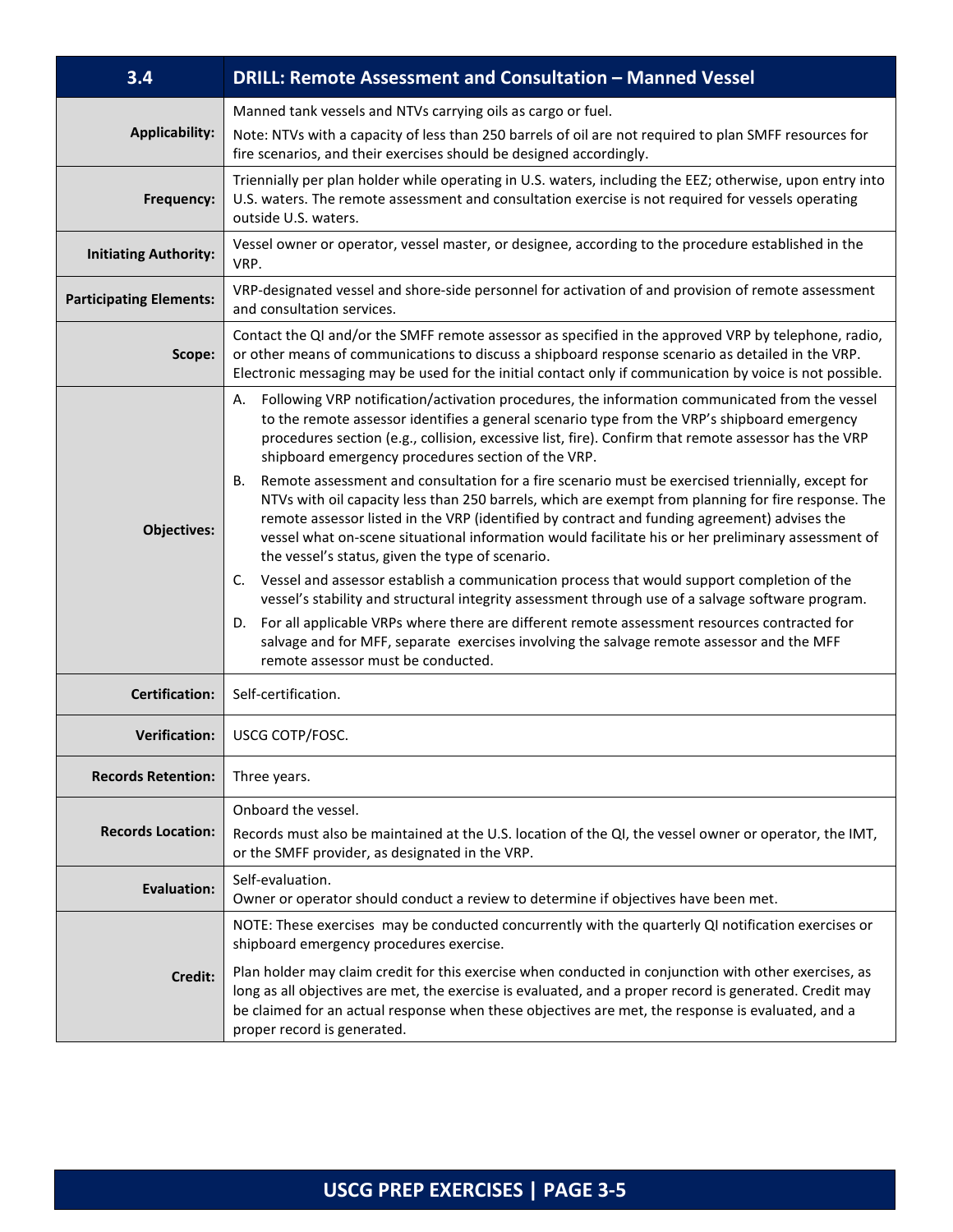| 3.5                            | <b>DRILL: Remote Assessment and Consultation - Unmanned Tank Barge</b>                                                                                                                                                                                                                                                                                                                                                                               |  |  |
|--------------------------------|------------------------------------------------------------------------------------------------------------------------------------------------------------------------------------------------------------------------------------------------------------------------------------------------------------------------------------------------------------------------------------------------------------------------------------------------------|--|--|
| <b>Applicability:</b>          | Vessel custodian for unmanned tank barges carrying oil as cargo or fuel.                                                                                                                                                                                                                                                                                                                                                                             |  |  |
| Frequency:                     | Triennially per plan holder while operating in U.S. waters including the EEZ. The remote assessment<br>and consultation exercise is not required for vessels operating outside U.S. waters.                                                                                                                                                                                                                                                          |  |  |
| <b>Initiating Authority:</b>   | Tank barge owner or operator, or designee, according to the procedure established in the VRP.                                                                                                                                                                                                                                                                                                                                                        |  |  |
| <b>Participating Elements:</b> | Vessel custodian and a vessel's VRP-designated shore-side personnel for activation of remote<br>assessment and consultation services.                                                                                                                                                                                                                                                                                                                |  |  |
| Scope:                         | Contact the QI and/or the SMFF remote assessor as specified in the approved VRP, by telephone, radio,<br>or other means of communications to discuss a barge response scenario as detailed in the VRP.<br>Electronic messaging may be used for the initial contact only if communication by voice is not possible.                                                                                                                                   |  |  |
| <b>Objectives:</b>             | Following VRP notification/activation procedures, the information communicated from the vessel<br>А.<br>custodian to the remote assessor identifies a general scenario type from the VRP's shipboard<br>emergency procedures section (e.g., collision, excessive list, fire).                                                                                                                                                                        |  |  |
|                                | Remote assessment and consultation for a fire scenario must be exercised triennially.<br>В.<br>The remote assessor listed in the VRP (identified by contract and funding agreement) advises the<br>C.<br>vessel custodian what on-scene situational information would facilitate his or her preliminary<br>assessment of the vessel's status, given the type of scenario.                                                                            |  |  |
|                                | Vessel and assessor establish a communication process that would support completion of the<br>D.<br>vessel's stability and structural integrity assessment through the use a salvage software program.<br>For all applicable vessels and where there are different remote assessment resources contracted<br>Ε.<br>for salvage and for MFF separate exercises involving the salvage remote assessor and the MFF<br>remote assessor must be conducted |  |  |
| <b>Certification:</b>          | Self-certification.                                                                                                                                                                                                                                                                                                                                                                                                                                  |  |  |
| <b>Verification:</b>           | USCG COTP/FOSC.                                                                                                                                                                                                                                                                                                                                                                                                                                      |  |  |
| <b>Records Retention:</b>      | Three years.                                                                                                                                                                                                                                                                                                                                                                                                                                         |  |  |
| <b>Records Location:</b>       | Records to be kept on board the barge and with the VRP for the barge.                                                                                                                                                                                                                                                                                                                                                                                |  |  |
| <b>Evaluation:</b>             | Self-evaluation.<br>Owner or operator should conduct review to determine whether or not objectives have been met.                                                                                                                                                                                                                                                                                                                                    |  |  |
| Credit:                        | NOTE: These exercises may be conducted concurrently with the quarterly QI notification exercises or<br>shipboard emergency procedures exercise.                                                                                                                                                                                                                                                                                                      |  |  |
|                                | Plan holder may claim credit for this exercise when conducted in conjunction with other exercises, as<br>long as all objectives are met, the exercise is evaluated, and a proper record is generated. Credit may<br>be claimed for an actual response when these objectives are met, the response is evaluated, and a<br>proper record is generated.                                                                                                 |  |  |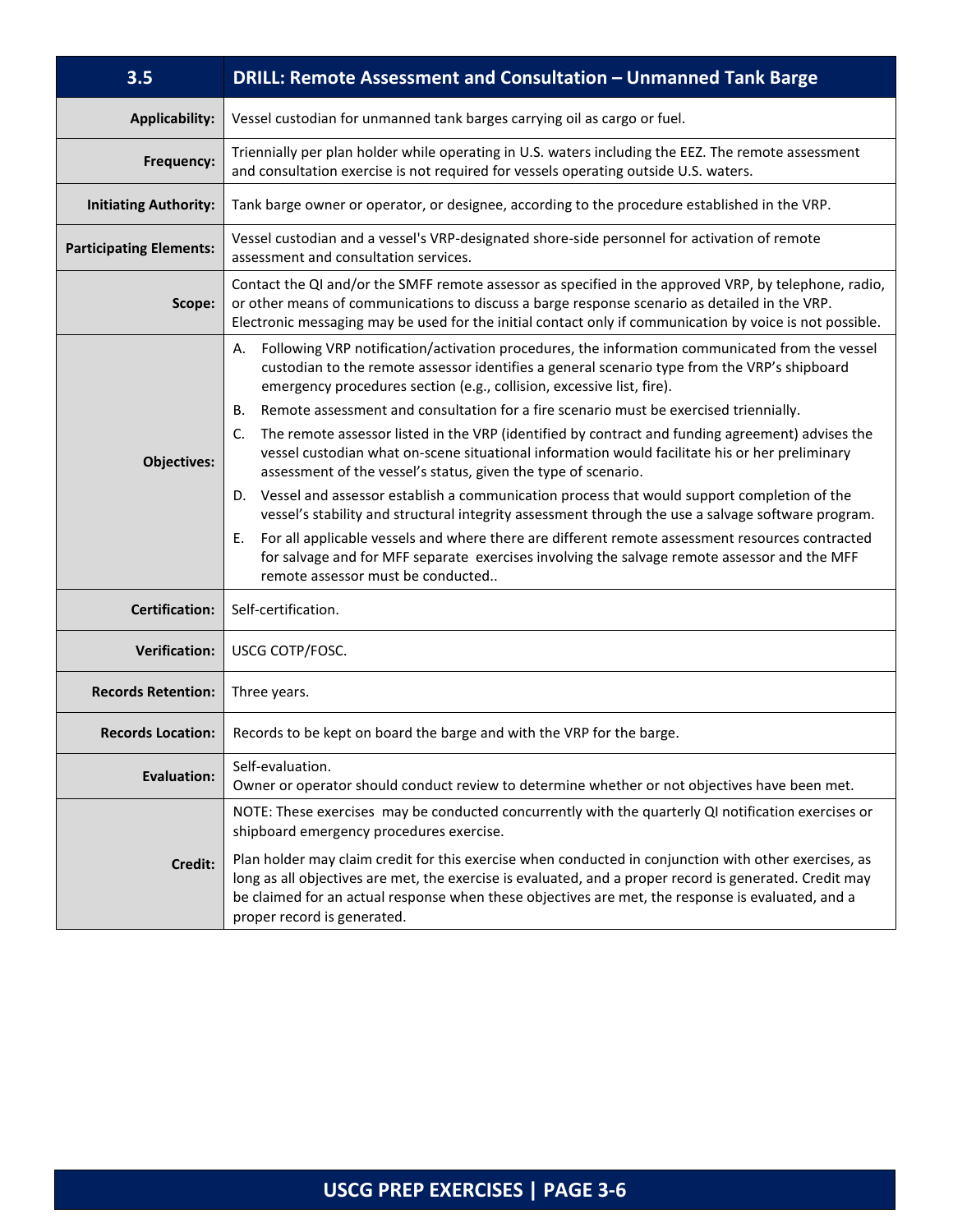| 3.6                            | <b>DRILL: On Board Emergency Procedures - Manned Vessels</b>                                                                                                                                                                                                                                                                                                                                                                                                                                                                                                                                                    |  |
|--------------------------------|-----------------------------------------------------------------------------------------------------------------------------------------------------------------------------------------------------------------------------------------------------------------------------------------------------------------------------------------------------------------------------------------------------------------------------------------------------------------------------------------------------------------------------------------------------------------------------------------------------------------|--|
| <b>Applicability:</b>          | Manned tank vessels and NTVs carrying oil as cargo or fuel.                                                                                                                                                                                                                                                                                                                                                                                                                                                                                                                                                     |  |
| Frequency:                     | Quarterly.                                                                                                                                                                                                                                                                                                                                                                                                                                                                                                                                                                                                      |  |
| <b>Initiating Authority:</b>   | Master or designee, according to the procedure established in the VRP.                                                                                                                                                                                                                                                                                                                                                                                                                                                                                                                                          |  |
| <b>Participating Elements:</b> | Vessel personnel.                                                                                                                                                                                                                                                                                                                                                                                                                                                                                                                                                                                               |  |
| Scope:                         | Exercise the emergency procedures for the vessel crew to mitigate or prevent any discharge or a<br>substantial threat of such discharge of oil as described in the shipboard spill mitigation procedures<br>section of the VRP.                                                                                                                                                                                                                                                                                                                                                                                 |  |
| <b>Objectives:</b>             | Conduct an exercise of the vessel's emergency procedures to ensure crew knowledge of actions to<br>А.<br>be taken to mitigate a spill. This exercise may consist of a walk-through of the crew's actions.<br>Exercise should involve one or more of the emergency scenarios/procedures described in the<br>В.<br>shipboard spill mitigation section of the VRP.<br>Annually ensure that spill mitigation procedures for contingencies identified in the VRP have been<br>C.<br>exercised and, for vessels with SMFF requirements, half of the exercises address emergency<br>procedures with an SMFF component. |  |
| <b>Certification:</b>          | Self-certification.                                                                                                                                                                                                                                                                                                                                                                                                                                                                                                                                                                                             |  |
| <b>Verification:</b>           | USCG COTP/FOSC.                                                                                                                                                                                                                                                                                                                                                                                                                                                                                                                                                                                                 |  |
| <b>Records Retention</b>       | Three years.                                                                                                                                                                                                                                                                                                                                                                                                                                                                                                                                                                                                    |  |
| <b>Records Location:</b>       | Logbook entry.<br>These exercises may be documented in the vessel log or may be kept in a separate exercise log.                                                                                                                                                                                                                                                                                                                                                                                                                                                                                                |  |
| <b>Evaluation:</b>             | Self-evaluation.<br>Owner or operator should conduct review to determine whether or not objectives have been met.                                                                                                                                                                                                                                                                                                                                                                                                                                                                                               |  |
| Credit:                        | Plan holder may claim credit for this exercise when conducted in conjunction with other exercises, as<br>long as all objectives are met, the exercise is evaluated, and a proper record is generated. Credit may<br>be claimed for an actual response when these objectives are met, the response is evaluated, and a<br>proper record is generated.                                                                                                                                                                                                                                                            |  |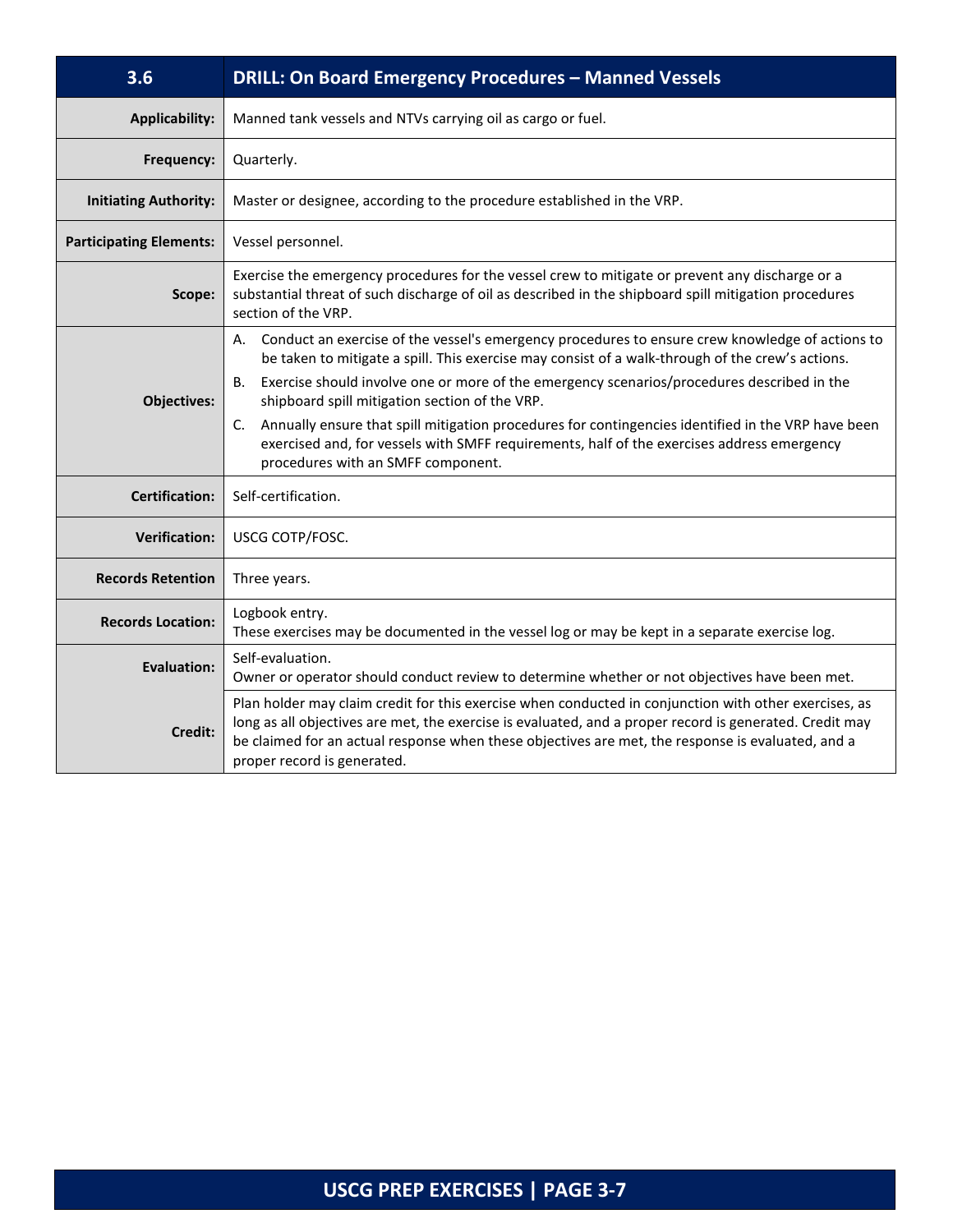| 3.7                            | <b>DRILL: Emergency Procedures - Tank Barges</b>                                                                                                                                                                                                                                                                                                     |
|--------------------------------|------------------------------------------------------------------------------------------------------------------------------------------------------------------------------------------------------------------------------------------------------------------------------------------------------------------------------------------------------|
| <b>Applicability:</b>          | Tank barge(s).                                                                                                                                                                                                                                                                                                                                       |
| Frequency:                     | Quarterly.                                                                                                                                                                                                                                                                                                                                           |
| <b>Initiating Authority:</b>   | Tank Barge owner or operator, or designee, according to the procedure established in the VRP.                                                                                                                                                                                                                                                        |
| <b>Participating Elements:</b> | Tankerman or designee, as established in the VRP.                                                                                                                                                                                                                                                                                                    |
| Scope:                         | Exercise the emergency procedures to mitigate or prevent any discharge or a substantial threat of such<br>discharge of oil as described in the shipboard spill mitigation procedures section of the VRP.                                                                                                                                             |
|                                | Conduct a walk-through of the emergency procedures.<br>А.                                                                                                                                                                                                                                                                                            |
| <b>Objectives:</b>             | Ensure tank barge custodians know proper actions to take in the event of an oil discharge or<br>В.<br>substantial threat of such discharge, including incidents requiring SMFF response.                                                                                                                                                             |
| <b>Certification:</b>          | Self-certification.                                                                                                                                                                                                                                                                                                                                  |
| <b>Verification:</b>           | USCG COTP/FOSC.                                                                                                                                                                                                                                                                                                                                      |
| <b>Records Retention:</b>      | Three years.                                                                                                                                                                                                                                                                                                                                         |
| <b>Records Location:</b>       | These exercises may be documented in the vessel log or may be kept in a separate exercise log.<br>Records to be kept on board the tank barge or with the VRP for the tank barge                                                                                                                                                                      |
| <b>Evaluation:</b>             | Self-evaluation.<br>Owner or operator should conduct review to determine whether or not objectives have been met.                                                                                                                                                                                                                                    |
| Credit:                        | Plan holder may claim credit for this exercise when conducted in conjunction with other exercises, as<br>long as all objectives are met, the exercise is evaluated, and a proper record is generated. Credit may<br>be claimed for an actual response when these objectives are met, the response is evaluated, and a<br>proper record is generated. |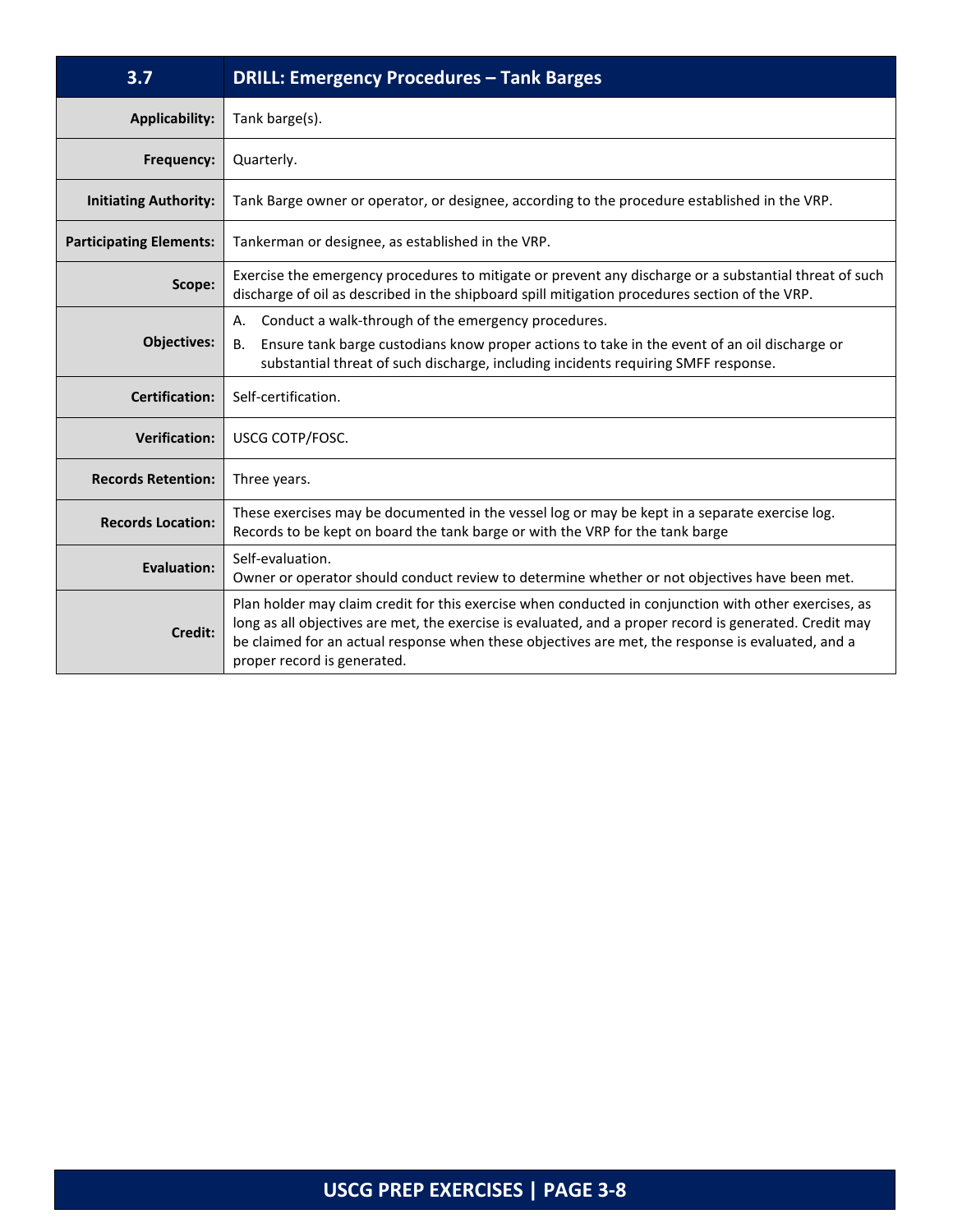| 3.8                            | DRILL: Emergency Procedures - MTR Facilities (optional)*                                                                                                                                                                                                                                                                                                                                                                                                                                                                                                                |  |
|--------------------------------|-------------------------------------------------------------------------------------------------------------------------------------------------------------------------------------------------------------------------------------------------------------------------------------------------------------------------------------------------------------------------------------------------------------------------------------------------------------------------------------------------------------------------------------------------------------------------|--|
| <b>Applicability:</b>          | Facility.                                                                                                                                                                                                                                                                                                                                                                                                                                                                                                                                                               |  |
| Frequency:                     | Quarterly.                                                                                                                                                                                                                                                                                                                                                                                                                                                                                                                                                              |  |
| <b>Initiating Authority:</b>   | Facility owner or operator.                                                                                                                                                                                                                                                                                                                                                                                                                                                                                                                                             |  |
| <b>Participating Elements:</b> | Facility personnel.                                                                                                                                                                                                                                                                                                                                                                                                                                                                                                                                                     |  |
| Scope:                         | Exercise the emergency procedures for the facility to mitigate or prevent any discharge, or a<br>substantial threat of such discharge, of oil resulting from facility operational activities associated with<br>oil transfers.                                                                                                                                                                                                                                                                                                                                          |  |
| <b>Objectives:</b>             | A. Conduct an exercise of the facility's emergency procedures to ensure personnel knowledge of<br>actions to be taken to mitigate a spill. This exercise may consist of a walk-through of the<br>emergency procedures.<br>Exercise should involve one or more of the sections of the emergency procedures for spill<br>В.<br>mitigation. For example, the exercise should involve a simulation of a response to an oil spill.<br>The facility should ensure that spill mitigation procedures for all contingencies at the facility are<br>C.<br>addressed at some time. |  |
| <b>Certification:</b>          | Self-certification.                                                                                                                                                                                                                                                                                                                                                                                                                                                                                                                                                     |  |
| <b>Verification:</b>           | USCG COTP/FOSC.                                                                                                                                                                                                                                                                                                                                                                                                                                                                                                                                                         |  |
| <b>Records Retention:</b>      | Three years.                                                                                                                                                                                                                                                                                                                                                                                                                                                                                                                                                            |  |
| <b>Records Location:</b>       | At each facility.                                                                                                                                                                                                                                                                                                                                                                                                                                                                                                                                                       |  |
| Evaluation:                    | Self-evaluation.                                                                                                                                                                                                                                                                                                                                                                                                                                                                                                                                                        |  |
| Credit:                        | Plan holder may claim credit for this exercise when conducted in conjunction with other exercises, as<br>long as all objectives are met, the exercise is evaluated, and a proper record is generated. Credit may<br>be claimed for an actual response when these objectives are met, the response is evaluated, and a<br>proper record is generated.                                                                                                                                                                                                                    |  |

*\*This section describes an optional exercise to provide facilities with an exercise that may be conducted unannounced to fulfill the requirement for a plan holder-initiated unannounced exercise.*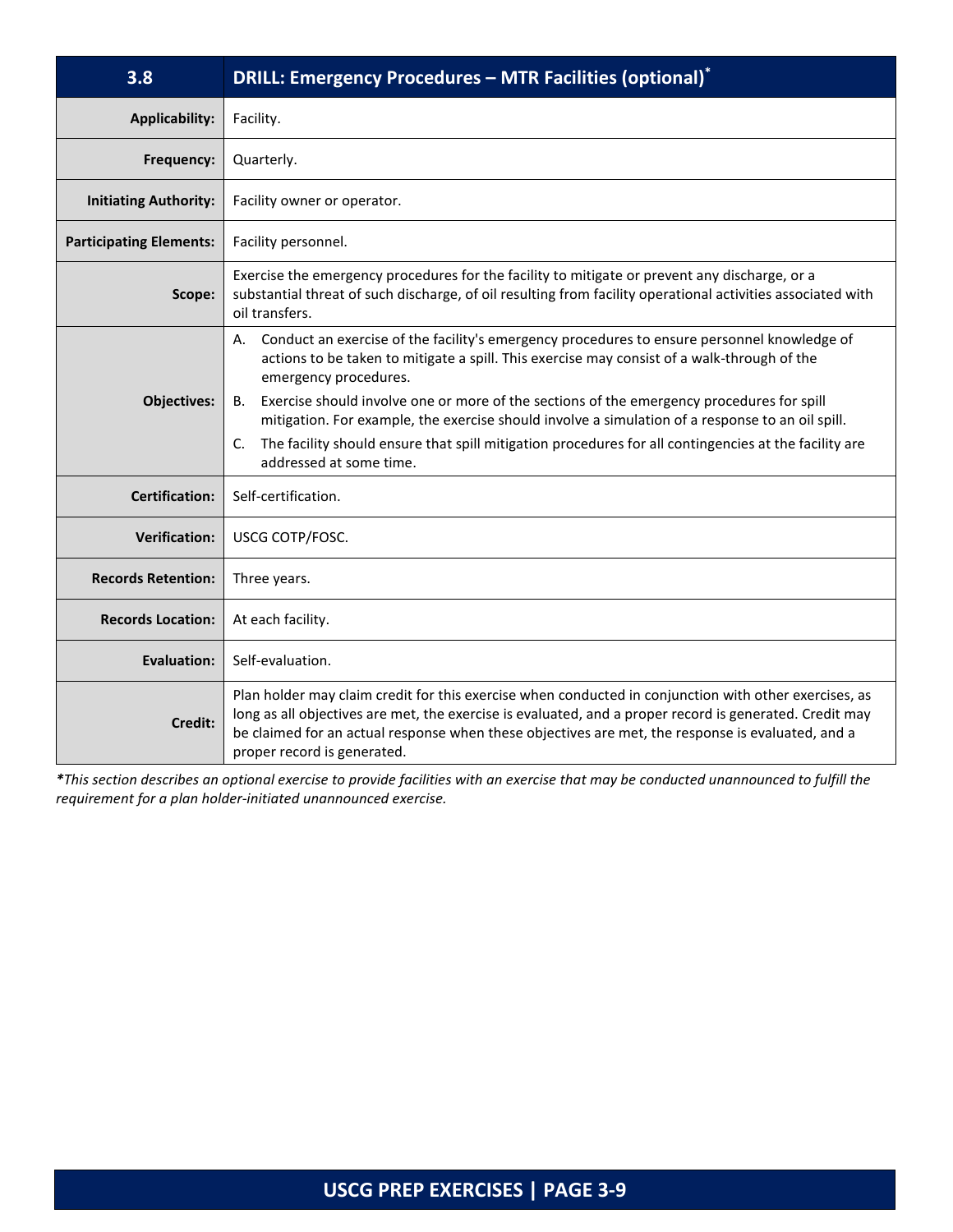| 3.9                            | TTX: Incident Management Team Exercise - MTR Facilities                                                                                                                                                                                                                                                                                                                                                                                                                                                                                                                                                                                                                                                                                                                                                                                                                                                                                                                                                          |  |
|--------------------------------|------------------------------------------------------------------------------------------------------------------------------------------------------------------------------------------------------------------------------------------------------------------------------------------------------------------------------------------------------------------------------------------------------------------------------------------------------------------------------------------------------------------------------------------------------------------------------------------------------------------------------------------------------------------------------------------------------------------------------------------------------------------------------------------------------------------------------------------------------------------------------------------------------------------------------------------------------------------------------------------------------------------|--|
| <b>Applicability:</b>          | Facility IMT.                                                                                                                                                                                                                                                                                                                                                                                                                                                                                                                                                                                                                                                                                                                                                                                                                                                                                                                                                                                                    |  |
| Frequency:                     | Annually.                                                                                                                                                                                                                                                                                                                                                                                                                                                                                                                                                                                                                                                                                                                                                                                                                                                                                                                                                                                                        |  |
| <b>Initiating Authority:</b>   | Facility owner or operator.                                                                                                                                                                                                                                                                                                                                                                                                                                                                                                                                                                                                                                                                                                                                                                                                                                                                                                                                                                                      |  |
| <b>Participating Elements:</b> | IMT as established in the response plan.                                                                                                                                                                                                                                                                                                                                                                                                                                                                                                                                                                                                                                                                                                                                                                                                                                                                                                                                                                         |  |
| Scope:                         | Exercise the IMT's organization, communication, and decision-making in managing a spill response.                                                                                                                                                                                                                                                                                                                                                                                                                                                                                                                                                                                                                                                                                                                                                                                                                                                                                                                |  |
| <b>Objectives:</b>             | Exercise the IMT in a review of:<br>Knowledge of the response plan;<br>Α.<br>Proper notifications;<br>В.<br>C.<br>Communications system;<br>Ability to access an OSRO;<br>D.<br>E.<br>Coordination of internal organization personnel with responsibility for spill response;<br>Annual review of the transition from a local team to a regional, national, and international team as<br>F.<br>appropriate;<br>Ability to effectively coordinate spill response activity with the NRS infrastructure (If personnel<br>G.<br>from the NRS are not participating in the exercise, the IMT should demonstrate knowledge of<br>response coordination with the NRS);<br>H. Ability to access information in the ACP for location of sensitive areas, resources available within<br>the area, unique conditions of area, etc.; and<br>Minimum of one IMT exercise in a triennial cycle must involve simulation of a WCD scenario.<br>Τ.                                                                                |  |
| <b>Certification:</b>          | Self-certification.                                                                                                                                                                                                                                                                                                                                                                                                                                                                                                                                                                                                                                                                                                                                                                                                                                                                                                                                                                                              |  |
| <b>Verification:</b>           | USCG COTP/FOSC.                                                                                                                                                                                                                                                                                                                                                                                                                                                                                                                                                                                                                                                                                                                                                                                                                                                                                                                                                                                                  |  |
| <b>Records Retention:</b>      | Three years.                                                                                                                                                                                                                                                                                                                                                                                                                                                                                                                                                                                                                                                                                                                                                                                                                                                                                                                                                                                                     |  |
| <b>Records Location:</b>       | At each facility.                                                                                                                                                                                                                                                                                                                                                                                                                                                                                                                                                                                                                                                                                                                                                                                                                                                                                                                                                                                                |  |
| <b>Evaluation:</b>             | Self-evaluation.                                                                                                                                                                                                                                                                                                                                                                                                                                                                                                                                                                                                                                                                                                                                                                                                                                                                                                                                                                                                 |  |
| Credit:                        | Plan holder may claim credit for this exercise when conducted in conjunction with other exercises, as<br>long as all objectives are met, the exercise is evaluated, and a proper record is generated. Credit may be<br>claimed for an actual response when these objectives are met, the response is evaluated, and a proper<br>record is generated.<br>Plan holders are responsible for ensuring that IMTs are familiar with Area Committees/RRTs and ACPs<br>in every Area in which the plan holder operates. While it is not practicable to require an IMT to exercise<br>in every Area/region in which they offer coverage each year, each IMT is expected to review ACPs<br>annually and the makeup of Area Committees/RRTs in all Areas in which they offer coverage. Self-<br>certification for exercise credit should include IMT certification that the IMT has completed an annual<br>review and is familiar with the ACPs and Area Committees/RRTs in all Areas in which the plan holder<br>operates. |  |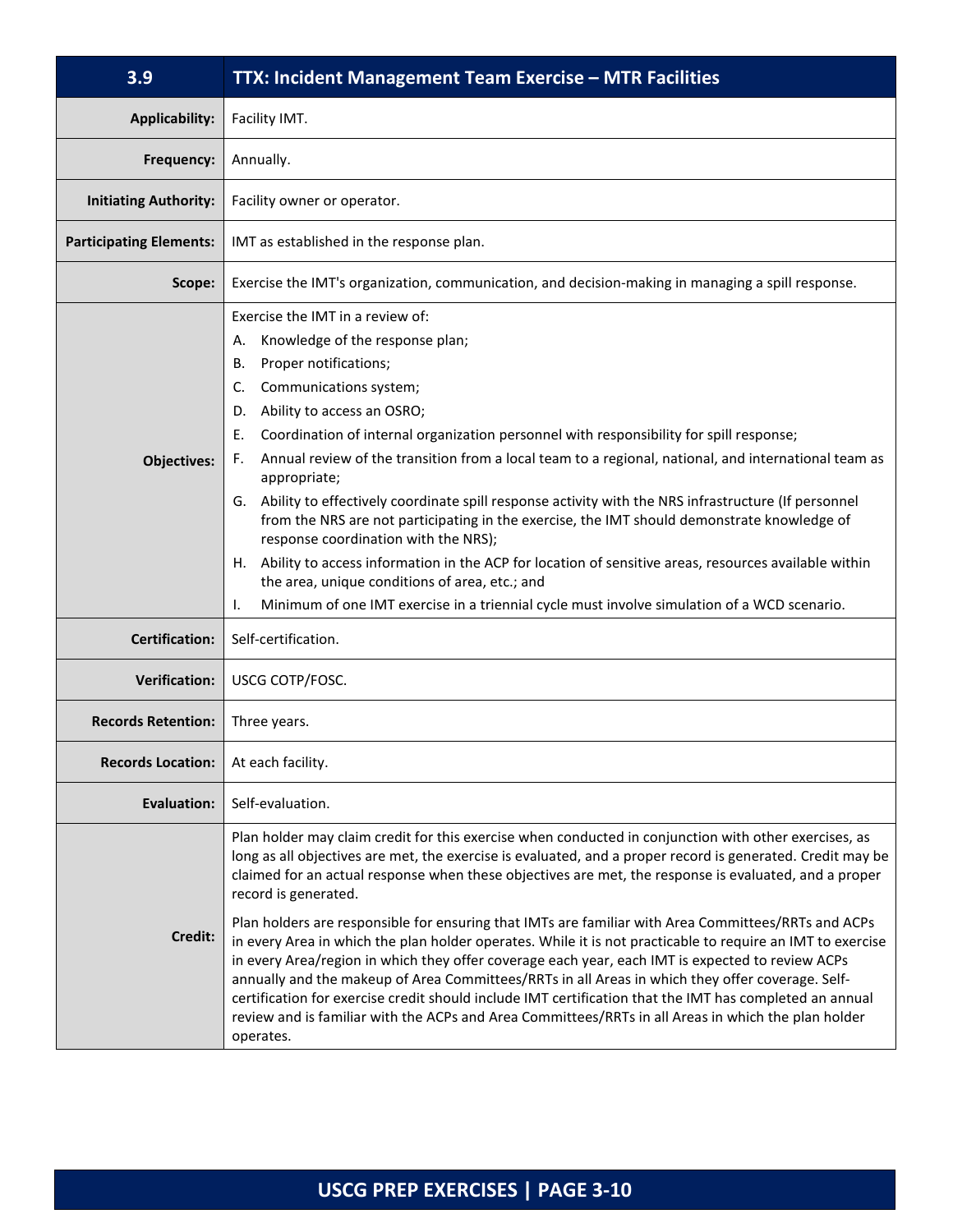| 3.10                           | TTX: Incident Management Team Exercise - Tank and Certain NTVs                                                                                                                                                                                                                                                                                                                                                                                                                                                                                                                                                                                                                                                                                                                                                                                                                                                                                                                                                                                                                                                                                                                                                                                                                                                                                                                                                                                                                         |  |
|--------------------------------|----------------------------------------------------------------------------------------------------------------------------------------------------------------------------------------------------------------------------------------------------------------------------------------------------------------------------------------------------------------------------------------------------------------------------------------------------------------------------------------------------------------------------------------------------------------------------------------------------------------------------------------------------------------------------------------------------------------------------------------------------------------------------------------------------------------------------------------------------------------------------------------------------------------------------------------------------------------------------------------------------------------------------------------------------------------------------------------------------------------------------------------------------------------------------------------------------------------------------------------------------------------------------------------------------------------------------------------------------------------------------------------------------------------------------------------------------------------------------------------|--|
| <b>Applicability:</b>          | Tank vessels and NTVs carrying oil as cargo or fuel.                                                                                                                                                                                                                                                                                                                                                                                                                                                                                                                                                                                                                                                                                                                                                                                                                                                                                                                                                                                                                                                                                                                                                                                                                                                                                                                                                                                                                                   |  |
| Frequency:                     | Annually.                                                                                                                                                                                                                                                                                                                                                                                                                                                                                                                                                                                                                                                                                                                                                                                                                                                                                                                                                                                                                                                                                                                                                                                                                                                                                                                                                                                                                                                                              |  |
| <b>Initiating Authority:</b>   | Company policy.                                                                                                                                                                                                                                                                                                                                                                                                                                                                                                                                                                                                                                                                                                                                                                                                                                                                                                                                                                                                                                                                                                                                                                                                                                                                                                                                                                                                                                                                        |  |
| <b>Participating Elements:</b> | IMT as established in the VRP.                                                                                                                                                                                                                                                                                                                                                                                                                                                                                                                                                                                                                                                                                                                                                                                                                                                                                                                                                                                                                                                                                                                                                                                                                                                                                                                                                                                                                                                         |  |
| Scope:                         | Exercise the IMT's organization, communication, and decision-making in managing a response.                                                                                                                                                                                                                                                                                                                                                                                                                                                                                                                                                                                                                                                                                                                                                                                                                                                                                                                                                                                                                                                                                                                                                                                                                                                                                                                                                                                            |  |
| <b>Objectives:</b>             | Exercise the IMT in a review of:<br>Knowledge of the response plan;<br>А.<br>Proper notifications;<br>В.<br>Communications system;<br>C.<br>Ability to access resource providers;<br>D.<br>Coordination of internal organization personnel with responsibility for response;<br>Ε.<br>Annual review of the transition from a local team to a regional, national, and international team as<br>F.<br>appropriate;<br>Ability to effectively coordinate response activity with the NRS infrastructure (If personnel from<br>G.<br>the NRS are not participating in the exercise, the IMT should demonstrate knowledge of response<br>coordination with the NRS);<br>Ability to access information in the ACP for location of sensitive areas, resources available within<br>Н.<br>the area, unique conditions of area, etc.;<br>Minimum of one IMT TTX in a triennial cycle must involve simulation of a WCD scenario;<br>Ι.<br>For any chemical or biological countermeasures or in-situ burning cited in the VRP, the ability to<br>J.<br>prepare and submit a request and usage plan to the FOSC/RRT. Each such countermeasure listed in<br>the plan will be exercised during the triennial cycle; and<br>When applicable to submit a request for aerial/vessel applied dispersants, American Petroleum<br>К.<br>Institute (API) Technical Report 1148 contains an example of a Daily Aerial/Vessel Dispersant<br>Application Plan that may be appropriate for use in this situation. |  |
| <b>Certification:</b>          | Self-certification.                                                                                                                                                                                                                                                                                                                                                                                                                                                                                                                                                                                                                                                                                                                                                                                                                                                                                                                                                                                                                                                                                                                                                                                                                                                                                                                                                                                                                                                                    |  |
| <b>Verification:</b>           | USCG COTP/FOSC.                                                                                                                                                                                                                                                                                                                                                                                                                                                                                                                                                                                                                                                                                                                                                                                                                                                                                                                                                                                                                                                                                                                                                                                                                                                                                                                                                                                                                                                                        |  |
| <b>Records Retention:</b>      | Three years.                                                                                                                                                                                                                                                                                                                                                                                                                                                                                                                                                                                                                                                                                                                                                                                                                                                                                                                                                                                                                                                                                                                                                                                                                                                                                                                                                                                                                                                                           |  |
| <b>Records Location:</b>       | At the U.S. location of the QI, IMT, vessel owner/operator, resource provider, as established in the VRP.                                                                                                                                                                                                                                                                                                                                                                                                                                                                                                                                                                                                                                                                                                                                                                                                                                                                                                                                                                                                                                                                                                                                                                                                                                                                                                                                                                              |  |
| <b>Evaluation:</b>             | Self-evaluation.<br>Owner or operator should conduct review to determine whether or not objectives have been met.                                                                                                                                                                                                                                                                                                                                                                                                                                                                                                                                                                                                                                                                                                                                                                                                                                                                                                                                                                                                                                                                                                                                                                                                                                                                                                                                                                      |  |
| Credit:                        | Plan holder may claim credit for this exercise when conducted in conjunction with other exercises, as<br>long as all objectives are met, the exercise is evaluated, and a proper record is generated. Credit may<br>be claimed for an actual response when these objectives are met, the response is evaluated, and a<br>proper record is generated.                                                                                                                                                                                                                                                                                                                                                                                                                                                                                                                                                                                                                                                                                                                                                                                                                                                                                                                                                                                                                                                                                                                                   |  |
|                                | Plan holders are responsible for ensuring that IMTs are familiar with Area Committees/RRTs and ACPs<br>in every Area in which the plan holder operates.                                                                                                                                                                                                                                                                                                                                                                                                                                                                                                                                                                                                                                                                                                                                                                                                                                                                                                                                                                                                                                                                                                                                                                                                                                                                                                                                |  |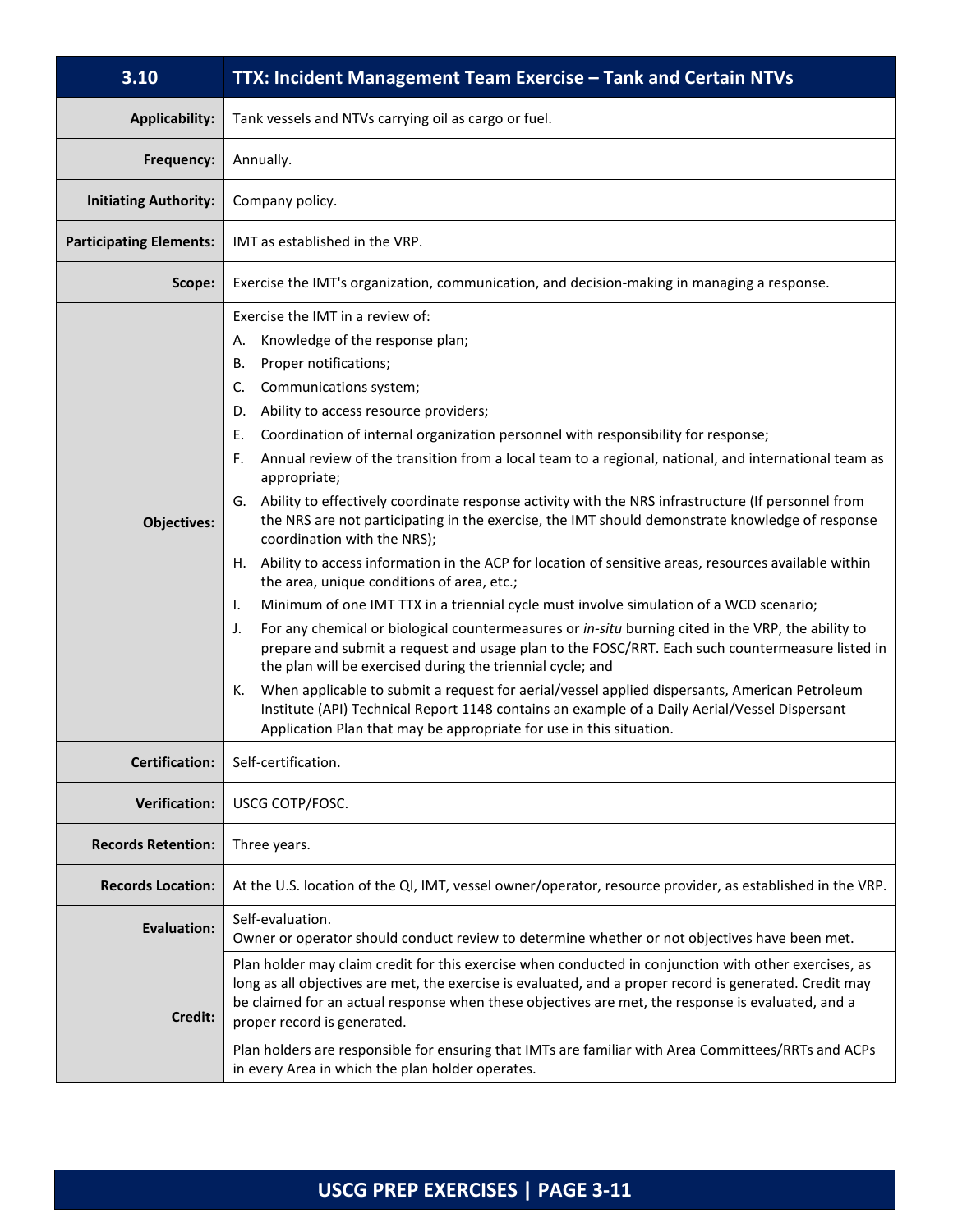| 3.11                           | <b>TTX: Shore-based Salvage Exercise</b>                                                                                                                                                                                                                                                                                                                                                                                                                                                                                                                                                                                                                                                                                                                                                                                                                                                                                                                                                                                                                                                                                                                                                                                                                                                                                                                                                                                                                                                                    |  |
|--------------------------------|-------------------------------------------------------------------------------------------------------------------------------------------------------------------------------------------------------------------------------------------------------------------------------------------------------------------------------------------------------------------------------------------------------------------------------------------------------------------------------------------------------------------------------------------------------------------------------------------------------------------------------------------------------------------------------------------------------------------------------------------------------------------------------------------------------------------------------------------------------------------------------------------------------------------------------------------------------------------------------------------------------------------------------------------------------------------------------------------------------------------------------------------------------------------------------------------------------------------------------------------------------------------------------------------------------------------------------------------------------------------------------------------------------------------------------------------------------------------------------------------------------------|--|
| <b>Applicability:</b>          | Tank vessels and NTVs carrying oil as cargo or fuel.                                                                                                                                                                                                                                                                                                                                                                                                                                                                                                                                                                                                                                                                                                                                                                                                                                                                                                                                                                                                                                                                                                                                                                                                                                                                                                                                                                                                                                                        |  |
| Frequency:                     | One salvage exercise per year.                                                                                                                                                                                                                                                                                                                                                                                                                                                                                                                                                                                                                                                                                                                                                                                                                                                                                                                                                                                                                                                                                                                                                                                                                                                                                                                                                                                                                                                                              |  |
| <b>Initiating Authority:</b>   | Company policy.                                                                                                                                                                                                                                                                                                                                                                                                                                                                                                                                                                                                                                                                                                                                                                                                                                                                                                                                                                                                                                                                                                                                                                                                                                                                                                                                                                                                                                                                                             |  |
| <b>Participating Elements:</b> | Salvage management team as established in the response plan.                                                                                                                                                                                                                                                                                                                                                                                                                                                                                                                                                                                                                                                                                                                                                                                                                                                                                                                                                                                                                                                                                                                                                                                                                                                                                                                                                                                                                                                |  |
| Scope:                         | Exercise the management team's organization, communication, and decision-making in managing a<br>salvage response.                                                                                                                                                                                                                                                                                                                                                                                                                                                                                                                                                                                                                                                                                                                                                                                                                                                                                                                                                                                                                                                                                                                                                                                                                                                                                                                                                                                          |  |
| <b>Objectives:</b>             | Exercise the salvage management team in a review of:<br>Knowledge of the response plan;<br>А.<br>Proper notifications;<br>В.<br>Communications system;<br>C.<br>Ability to access an salvage provider;<br>D.<br>Coordination of internal organization personnel with responsibility for spill prevention and<br>Е.<br>salvage:<br>Remote assessment and consultation;<br>1.<br>Begin assessment of structural stability;<br>2.<br>On-site salvage assessment;<br>3.<br>Assessment of structural stability;<br>4.<br>Hull and bottom survey;<br>5.<br>Emergency towing;<br>6.<br>Salvage plan;<br>7.<br>External emergency transfer operations;<br>8.<br>Emergency lightering (not required for NTVs under 250 barrel oil capacity);<br>9.<br>10. Other refloating methods;<br>11. Making temporary repairs;<br>12. Diving services support;<br>13. Special salvage operations plan;<br>14. Subsurface product removal; and<br>15. Heavy lift.<br>Annual review of the transition from a local team to a commercial, regional, national, and<br>F.<br>international team as appropriate;<br>Ability to coordinate response activity effectively with the IMT and NRS infrastructure (if personnel<br>G.<br>from the IMT or NRS are not participating in the exercise, the response team should demonstrate<br>knowledge of response coordination with the IMT or NRS); and<br>Ability to access information in the ACP for resources available within the area, unique conditions<br>Н.<br>of the area, etc. |  |
| <b>Certification:</b>          | Self-certification.                                                                                                                                                                                                                                                                                                                                                                                                                                                                                                                                                                                                                                                                                                                                                                                                                                                                                                                                                                                                                                                                                                                                                                                                                                                                                                                                                                                                                                                                                         |  |
| <b>Verification:</b>           | USCG COTP/FOSC.                                                                                                                                                                                                                                                                                                                                                                                                                                                                                                                                                                                                                                                                                                                                                                                                                                                                                                                                                                                                                                                                                                                                                                                                                                                                                                                                                                                                                                                                                             |  |
| <b>Records Retention:</b>      | Three years.                                                                                                                                                                                                                                                                                                                                                                                                                                                                                                                                                                                                                                                                                                                                                                                                                                                                                                                                                                                                                                                                                                                                                                                                                                                                                                                                                                                                                                                                                                |  |
| <b>Records Location:</b>       | At the U.S. location of the QI, IMT, the vessel owner or operator, or primary salvage provider, as<br>indicated in the VRP.                                                                                                                                                                                                                                                                                                                                                                                                                                                                                                                                                                                                                                                                                                                                                                                                                                                                                                                                                                                                                                                                                                                                                                                                                                                                                                                                                                                 |  |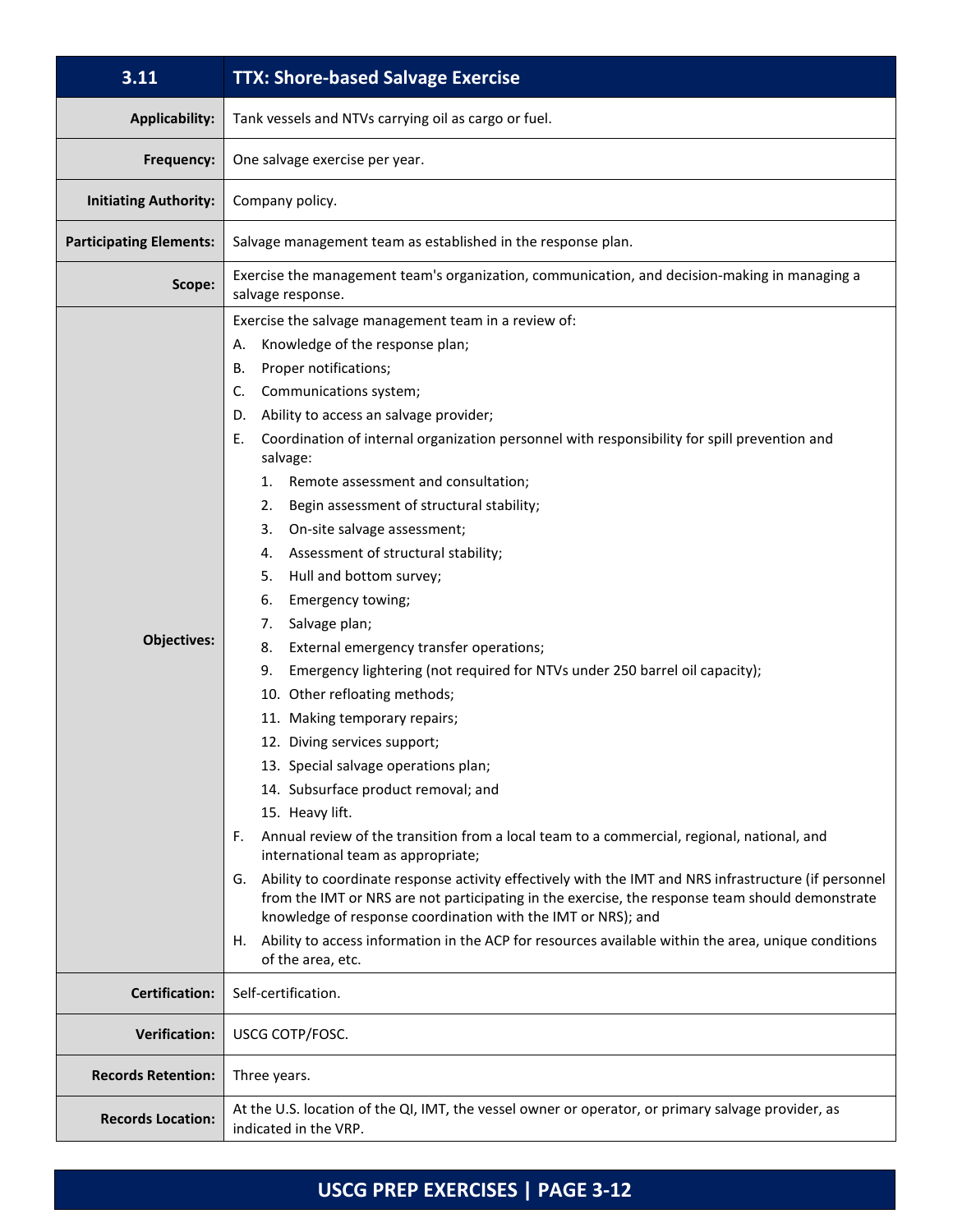| <b>Evaluation:</b> | Self-evaluation.<br>Owner or operator should conduct review to determine whether or not objectives have been met.                                                                                                                                                                                                                                    |
|--------------------|------------------------------------------------------------------------------------------------------------------------------------------------------------------------------------------------------------------------------------------------------------------------------------------------------------------------------------------------------|
| Credit:            | Plan holder may claim credit for this exercise when conducted in conjunction with other exercises, as<br>long as all objectives are met, the exercise is evaluated, and a proper record is generated. Credit may<br>be claimed for an actual response when these objectives are met, the response is evaluated, and a<br>proper record is generated. |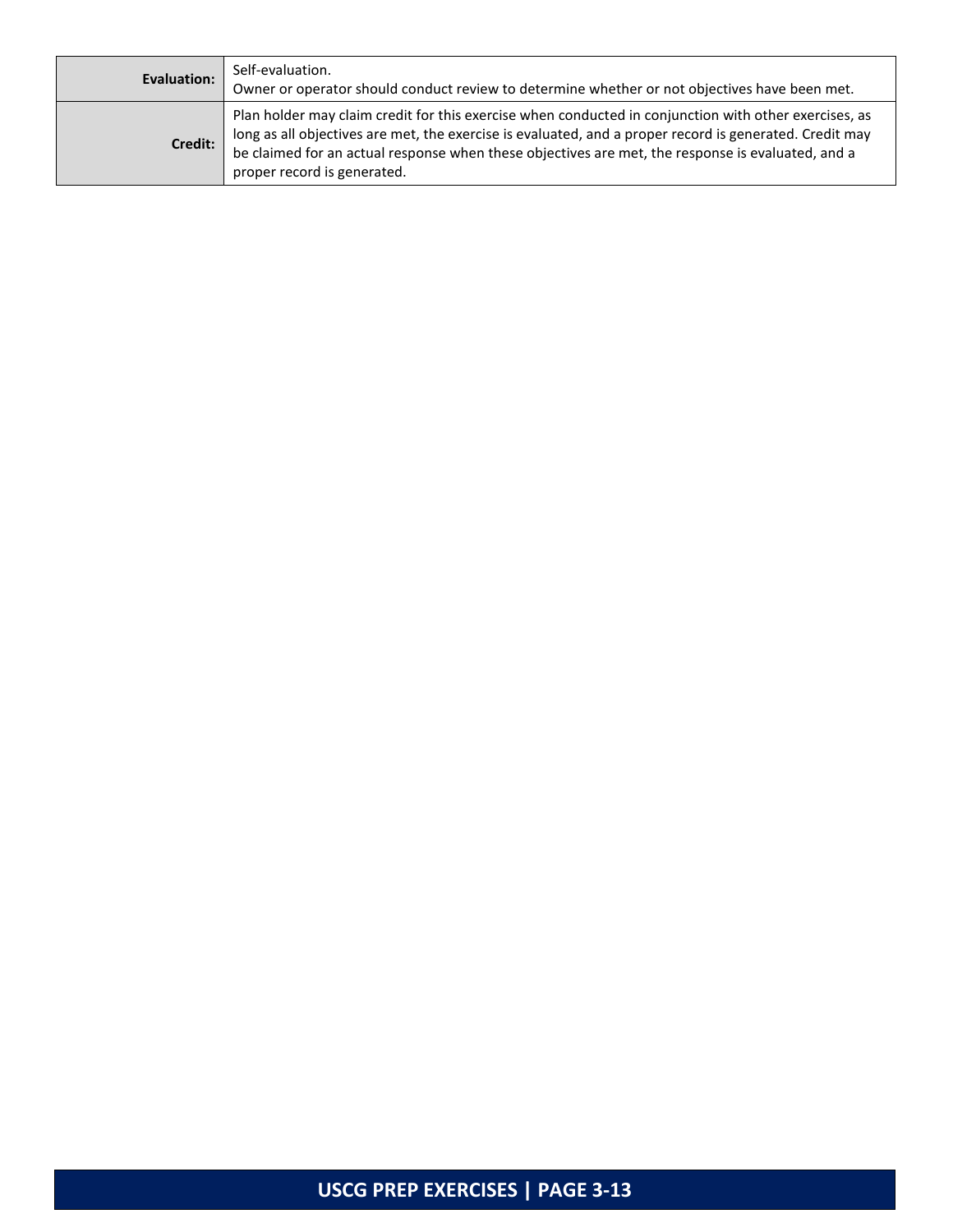| 3.12                           | TTX: Shore-based Marine Firefighting Exercise                                                                                                                                                                                                                                                                                                                                                                                                                                                                                                                                                                                                                                                                                                                                                                                                                                                                                                                                                                                                                                                    |
|--------------------------------|--------------------------------------------------------------------------------------------------------------------------------------------------------------------------------------------------------------------------------------------------------------------------------------------------------------------------------------------------------------------------------------------------------------------------------------------------------------------------------------------------------------------------------------------------------------------------------------------------------------------------------------------------------------------------------------------------------------------------------------------------------------------------------------------------------------------------------------------------------------------------------------------------------------------------------------------------------------------------------------------------------------------------------------------------------------------------------------------------|
| <b>Applicability:</b>          | Tank vessels and NTVs carrying oil as cargo or fuel. (Not required for NTVs with an oil capacity of less<br>than 250 barrels.)                                                                                                                                                                                                                                                                                                                                                                                                                                                                                                                                                                                                                                                                                                                                                                                                                                                                                                                                                                   |
| Frequency:                     | One MFF exercise per year.                                                                                                                                                                                                                                                                                                                                                                                                                                                                                                                                                                                                                                                                                                                                                                                                                                                                                                                                                                                                                                                                       |
| <b>Initiating Authority:</b>   | Company policy.                                                                                                                                                                                                                                                                                                                                                                                                                                                                                                                                                                                                                                                                                                                                                                                                                                                                                                                                                                                                                                                                                  |
| <b>Participating Elements:</b> | MFF management team as established in the response plan.                                                                                                                                                                                                                                                                                                                                                                                                                                                                                                                                                                                                                                                                                                                                                                                                                                                                                                                                                                                                                                         |
| Scope:                         | Exercise the management team's organization, communication, and decision-making in managing an<br>MFF response.                                                                                                                                                                                                                                                                                                                                                                                                                                                                                                                                                                                                                                                                                                                                                                                                                                                                                                                                                                                  |
| <b>Objectives:</b>             | Exercise MFF management team in a review of:<br>Knowledge of the response plan and when exercising the MFF team, the pre-fire plan;<br>А.<br>В.<br>Proper notifications;<br>Communications system;<br>C.<br>Ability to access a MFF provider;<br>D.<br>Coordination of internal organization personnel with responsibility for spill prevention and MFF;<br>Ε.<br>F.<br>Remote assessment and consultation;<br>On-site fire assessment;<br>G.<br>External firefighting teams;<br>H.<br>External vessel firefighting systems.<br>Ι.<br>Annual review of the transition from a local team to a commercial, regional, national, and<br>J.<br>international team as appropriate;<br>Ability to coordinate response activity effectively with the IMT and NRS infrastructure (if personnel<br>к.<br>from the IMT or NRS are not participating in the exercise, the response team should demonstrate<br>knowledge of response coordination with the IMT or NRS); and<br>Ability to access information in the ACP for resources available within the area, unique conditions<br>L.<br>of the area, etc. |
| <b>Certification:</b>          | Self-certification.                                                                                                                                                                                                                                                                                                                                                                                                                                                                                                                                                                                                                                                                                                                                                                                                                                                                                                                                                                                                                                                                              |
| <b>Verification:</b>           | USCG COTP/FOSC.                                                                                                                                                                                                                                                                                                                                                                                                                                                                                                                                                                                                                                                                                                                                                                                                                                                                                                                                                                                                                                                                                  |
| <b>Records Retention:</b>      | Three years.                                                                                                                                                                                                                                                                                                                                                                                                                                                                                                                                                                                                                                                                                                                                                                                                                                                                                                                                                                                                                                                                                     |
| <b>Records Location:</b>       | At the U.S. location of the QI, IMT, the vessel owner or operator, or primary MFF provider, as indicated<br>in the VRP.                                                                                                                                                                                                                                                                                                                                                                                                                                                                                                                                                                                                                                                                                                                                                                                                                                                                                                                                                                          |
| <b>Evaluation:</b>             | Self-evaluation.<br>Owner or operator should conduct review to determine whether or not objectives have been met.                                                                                                                                                                                                                                                                                                                                                                                                                                                                                                                                                                                                                                                                                                                                                                                                                                                                                                                                                                                |
| Credit:                        | Plan holder may claim credit for this exercise when conducted in conjunction with other exercises, as<br>long as all objectives are met, the exercise is evaluated, and a proper record is generated. Credit may<br>be claimed for an actual response when these objectives are met, the response is evaluated, and a<br>proper record is generated.                                                                                                                                                                                                                                                                                                                                                                                                                                                                                                                                                                                                                                                                                                                                             |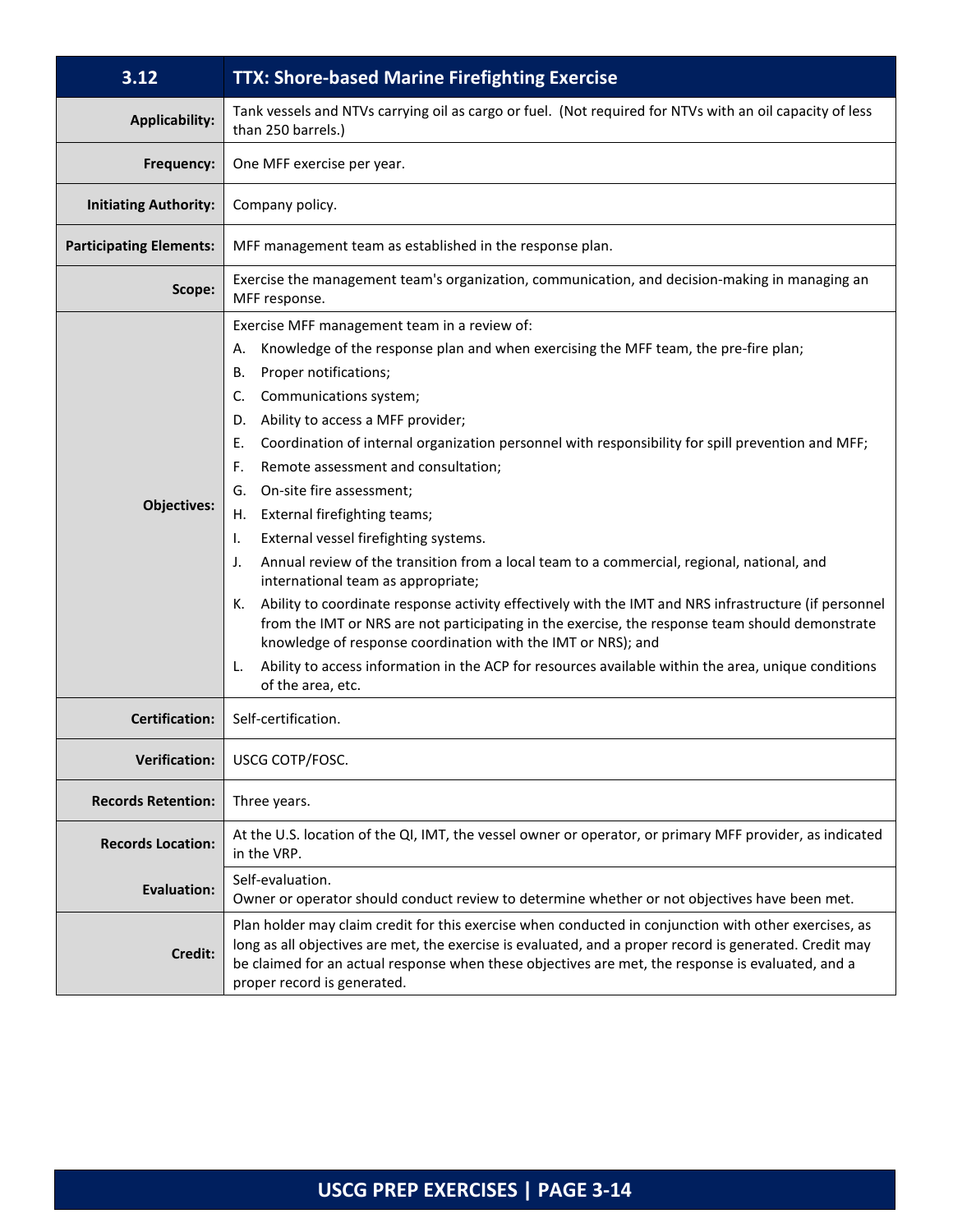| 3.13                           | DRILL: Equipment Deployment - MTR Facilities (Facility-owned equipment)                                                                                                                                                                                                                                                                                                                                                                                                                                                                                                                                                                                                                                                                                                 |
|--------------------------------|-------------------------------------------------------------------------------------------------------------------------------------------------------------------------------------------------------------------------------------------------------------------------------------------------------------------------------------------------------------------------------------------------------------------------------------------------------------------------------------------------------------------------------------------------------------------------------------------------------------------------------------------------------------------------------------------------------------------------------------------------------------------------|
| <b>Applicability:</b>          | Facilities with facility-owned and operated response equipment.                                                                                                                                                                                                                                                                                                                                                                                                                                                                                                                                                                                                                                                                                                         |
| Frequency:                     | Semiannually.                                                                                                                                                                                                                                                                                                                                                                                                                                                                                                                                                                                                                                                                                                                                                           |
| <b>Initiating Authority:</b>   | Facility owner or operator.                                                                                                                                                                                                                                                                                                                                                                                                                                                                                                                                                                                                                                                                                                                                             |
| <b>Participating Elements:</b> | Facility personnel.                                                                                                                                                                                                                                                                                                                                                                                                                                                                                                                                                                                                                                                                                                                                                     |
| Scope:                         | Deploy and operate facility-owned and operated response equipment identified in the response<br>А.<br>plan. The equipment to be deployed would be the equipment necessary to respond to an AMPD at<br>the facility.<br>All of the facility's personnel involved in equipment deployment operations must be included in a<br>В.<br>comprehensive training program and a comprehensive maintenance program. Credit should be<br>taken for deployment conducted during training. The maintenance program must ensure that the<br>equipment is periodically inspected and maintained in good operating condition in accordance<br>with the manufacturer's recommendations and best commercial practices. All inspection and<br>maintenance must be documented by the owner. |
| <b>Objectives:</b>             | Demonstrate ability of facility personnel to deploy and operate equipment.<br>А.<br>At least annually, conduct deployment of dispersant application resources, if applicable.<br>В.<br>Ensure equipment is in proper working order.<br>С.                                                                                                                                                                                                                                                                                                                                                                                                                                                                                                                               |
| <b>Certification:</b>          | Self-certification.                                                                                                                                                                                                                                                                                                                                                                                                                                                                                                                                                                                                                                                                                                                                                     |
| <b>Verification:</b>           | USCG COTP/FOSC.                                                                                                                                                                                                                                                                                                                                                                                                                                                                                                                                                                                                                                                                                                                                                         |
| <b>Records Retention:</b>      | Three years.                                                                                                                                                                                                                                                                                                                                                                                                                                                                                                                                                                                                                                                                                                                                                            |
| <b>Records Location:</b>       | Records to be kept at facility.                                                                                                                                                                                                                                                                                                                                                                                                                                                                                                                                                                                                                                                                                                                                         |
| Evaluation:                    | Self-evaluation.                                                                                                                                                                                                                                                                                                                                                                                                                                                                                                                                                                                                                                                                                                                                                        |
| Credit:                        | Plan holder may claim credit for this exercise when conducted in conjunction with other exercises, as<br>long as all objectives are met, the exercise is evaluated, and a proper record is generated. Credit may<br>be claimed for an actual response when these objectives are met, the response is evaluated, and a<br>proper record is generated.                                                                                                                                                                                                                                                                                                                                                                                                                    |

*Note: If a facility with facility-owned and operated equipment also identifies OSRO equipment in its response plan, the OSRO equipment must also be deployed and operated in accordance with the equipment deployment requirements for OSRO-owned equipment.*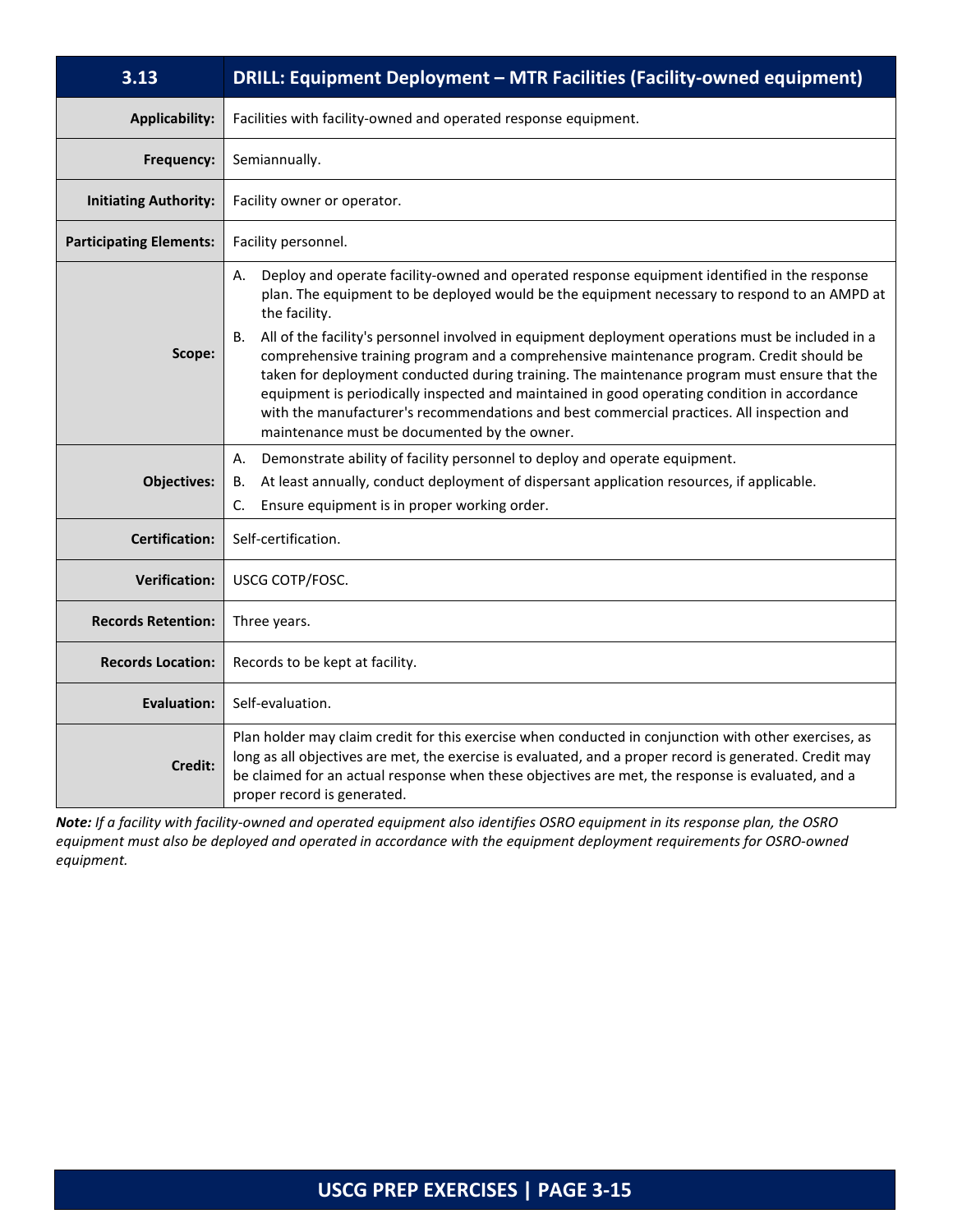| 3.14                           | DRILL: Equipment Deployment - MTR Facilities (OSRO-owned equipment)                                                                                                                                                                                                                                                                                                                                                                                                                                                                                                                                                                                                                                                                                                                                                                                                                              |
|--------------------------------|--------------------------------------------------------------------------------------------------------------------------------------------------------------------------------------------------------------------------------------------------------------------------------------------------------------------------------------------------------------------------------------------------------------------------------------------------------------------------------------------------------------------------------------------------------------------------------------------------------------------------------------------------------------------------------------------------------------------------------------------------------------------------------------------------------------------------------------------------------------------------------------------------|
| <b>Applicability:</b>          | Facilities with OSRO response equipment cited in their response plan.                                                                                                                                                                                                                                                                                                                                                                                                                                                                                                                                                                                                                                                                                                                                                                                                                            |
| <b>Frequency:</b>              | Annually.                                                                                                                                                                                                                                                                                                                                                                                                                                                                                                                                                                                                                                                                                                                                                                                                                                                                                        |
| <b>Initiating Authority:</b>   | Facility owner or operator.                                                                                                                                                                                                                                                                                                                                                                                                                                                                                                                                                                                                                                                                                                                                                                                                                                                                      |
| <b>Participating Elements:</b> | Facility owner or operator and OSRO.                                                                                                                                                                                                                                                                                                                                                                                                                                                                                                                                                                                                                                                                                                                                                                                                                                                             |
| Scope:                         | А.<br>Deploy and operate response equipment identified in the response plan for an AMPD response.<br>All OSRO personnel involved in equipment deployment operations must be included in a<br>В.<br>comprehensive training program and a maintenance program. Credit should be taken for<br>equipment deployment conducted during training. The maintenance program must ensure that<br>the equipment is periodically inspected and maintained in good operating condition in accordance<br>with the manufacturers' recommendations and best commercial practices. The OSRO must provide<br>inspection and maintenance information to the owner or operator.<br>Plan holders must ensure that when a regional OSRO is identified in the response plan, the OSRO<br>C.<br>conducts annual equipment deployment exercises in each operating environment for each USCG<br>Contingency Planning Area. |
| <b>Objectives:</b>             | А.<br>Demonstrate the ability of the personnel to deploy and operate equipment.<br>At least annually, conduct deployment of dispersant application resources, if applicable.<br>В.<br>Ensure the response equipment is in proper working order.<br>C.                                                                                                                                                                                                                                                                                                                                                                                                                                                                                                                                                                                                                                            |
| <b>Certification:</b>          | The facility owner or operator should ensure that the OSRO identified in the response plan provides<br>adequate documentation that the requirements for this exercise have been met.                                                                                                                                                                                                                                                                                                                                                                                                                                                                                                                                                                                                                                                                                                             |
| <b>Verification:</b>           | USCG COTP/FOSC.                                                                                                                                                                                                                                                                                                                                                                                                                                                                                                                                                                                                                                                                                                                                                                                                                                                                                  |
| <b>Records Retention:</b>      | Three years.                                                                                                                                                                                                                                                                                                                                                                                                                                                                                                                                                                                                                                                                                                                                                                                                                                                                                     |
| <b>Records Location:</b>       | Records to be kept at the facility.                                                                                                                                                                                                                                                                                                                                                                                                                                                                                                                                                                                                                                                                                                                                                                                                                                                              |
| <b>Evaluation:</b>             | Self-evaluation.                                                                                                                                                                                                                                                                                                                                                                                                                                                                                                                                                                                                                                                                                                                                                                                                                                                                                 |
| <b>Credit:</b>                 | Plan holder may claim credit for this exercise when conducted in conjunction with other exercises, as<br>long as all objectives are met, the exercise is evaluated, and a proper record is generated. Credit may<br>be claimed for an actual response when these objectives are met, the response is evaluated, and a<br>proper record is generated.                                                                                                                                                                                                                                                                                                                                                                                                                                                                                                                                             |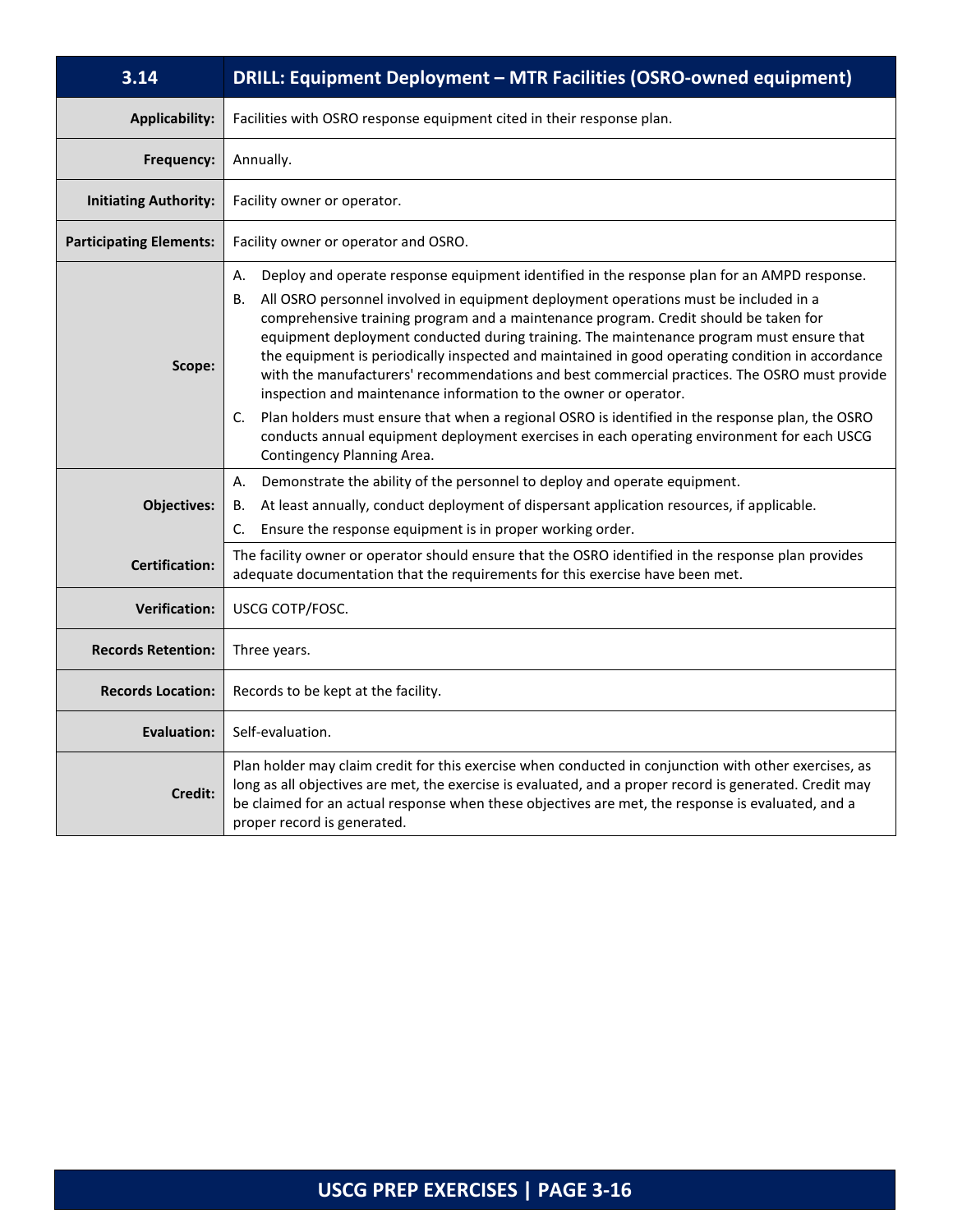| 3.15                           | DRILL: Equipment Deployment - Vessels (OSRO and SMFF equipment)                                                                                                                                                                                                                                                                                                                                                                                                                                                                                                                 |
|--------------------------------|---------------------------------------------------------------------------------------------------------------------------------------------------------------------------------------------------------------------------------------------------------------------------------------------------------------------------------------------------------------------------------------------------------------------------------------------------------------------------------------------------------------------------------------------------------------------------------|
| <b>Applicability:</b>          | Vessels with OSRO and SMFF equipment cited in their plans.                                                                                                                                                                                                                                                                                                                                                                                                                                                                                                                      |
| Frequency:                     | Annual OSRO exercise and Annual SMFF exercise.                                                                                                                                                                                                                                                                                                                                                                                                                                                                                                                                  |
| <b>Initiating Authority:</b>   | Company policy.                                                                                                                                                                                                                                                                                                                                                                                                                                                                                                                                                                 |
| <b>Participating Elements:</b> | Vessel owner or operator and OSRO, or vessel owner or operator and SMFF provider.                                                                                                                                                                                                                                                                                                                                                                                                                                                                                               |
|                                | Deploy and operate OSRO or SMFF response equipment identified in the response plan for an<br>А.<br>AMPD response. There is no minimum amount of equipment prescribed for SMFF exercises.<br>All OSRO personnel involved in equipment deployment operations must be included in a<br>В.                                                                                                                                                                                                                                                                                          |
| Scope:                         | comprehensive training program and a comprehensive maintenance program. Credit should be<br>taken for equipment deployment conducted during training. The maintenance program must<br>ensure that the equipment is periodically inspected and maintained in good operating condition in<br>accordance with the manufacturer's recommendations and best commercial practices. The vessel<br>owner or operator must ensure that equipment inspection and maintenance is documented.<br>OSROs must provide inspection and maintenance information to the vessel owner or operator. |
|                                | SMFF providers are encouraged to develop and implement a comprehensive training program for<br>C.<br>their personnel, and implement a comprehensive maintenance program for their equipment,<br>which should be made available to vessel owners and operators.                                                                                                                                                                                                                                                                                                                  |
|                                | Plan holders must ensure that when a regional OSRO or SMFF provider is identified in the response<br>D.<br>plan, the OSRO or SMFF provider conducts annual equipment deployment exercises in each<br>operating environment for each USCG Contingency Planning Area.                                                                                                                                                                                                                                                                                                             |
| <b>Objectives:</b>             | Demonstrate the ability of the personnel to deploy and operate response equipment.<br>А.<br>At least annually, conduct deployment of dispersant application resources, if applicable.<br>В.                                                                                                                                                                                                                                                                                                                                                                                     |
|                                | Ensure the response equipment is in proper working order.<br>C.                                                                                                                                                                                                                                                                                                                                                                                                                                                                                                                 |
| <b>Certification:</b>          | The vessel owner or operator should ensure that the OSRO and SMFF resource providers identified in<br>the response plan provide adequate documentation that the requirements for this exercise have been<br>met.                                                                                                                                                                                                                                                                                                                                                                |
| <b>Verification:</b>           | USCG COTP/FOSC.                                                                                                                                                                                                                                                                                                                                                                                                                                                                                                                                                                 |
| <b>Records Retention:</b>      | Three years.                                                                                                                                                                                                                                                                                                                                                                                                                                                                                                                                                                    |
| <b>Records Location:</b>       | At the U.S. location of the QI, IMT, vessel owner or operator, OSRO, or SMFF provider, as indicated in<br>the VRP.                                                                                                                                                                                                                                                                                                                                                                                                                                                              |
| <b>Evaluation:</b>             | Self-evaluation.<br>Owner or operator should conduct review to determine whether or not objectives have been met.                                                                                                                                                                                                                                                                                                                                                                                                                                                               |
| Credit:                        | Plan holder may claim credit for this exercise when conducted in conjunction with other exercises, as<br>long as all objectives are met, the exercise is evaluated, and a proper record is generated. Credit may<br>be claimed for an actual response when these objectives are met, the response is evaluated, and a<br>proper record is generated.                                                                                                                                                                                                                            |
|                                | SMFF providers may document operational deployment of their equipment for credit when these<br>objectives are met, the deployment is evaluated, and a proper record is generated.                                                                                                                                                                                                                                                                                                                                                                                               |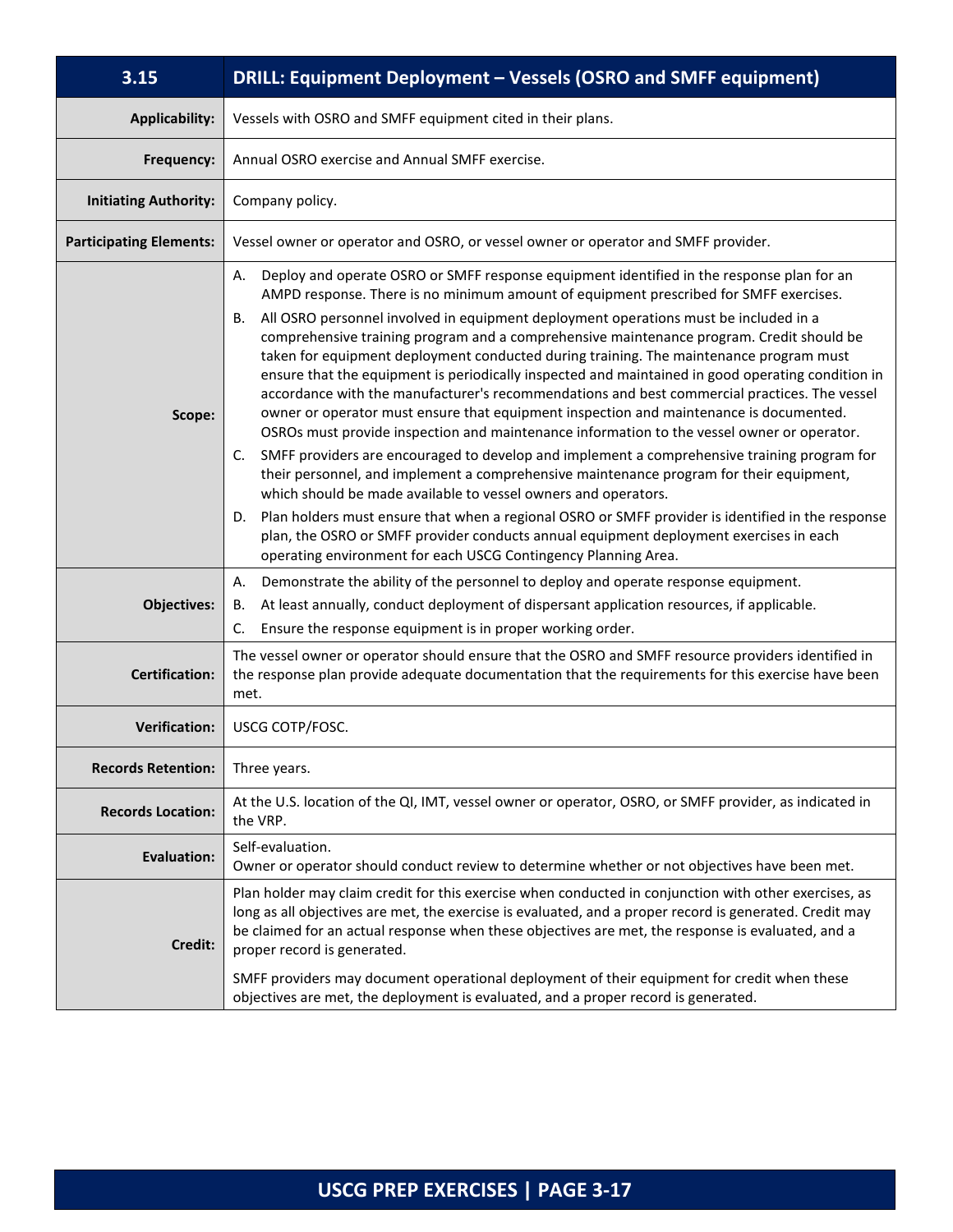| 3.16                           | FE+DRILL: Government-Initiated Unannounced Exercise - MTR Facilities                                                                                                                                                                                                                                                                                                                                                                                                                                                                                                                                                                                                                       |
|--------------------------------|--------------------------------------------------------------------------------------------------------------------------------------------------------------------------------------------------------------------------------------------------------------------------------------------------------------------------------------------------------------------------------------------------------------------------------------------------------------------------------------------------------------------------------------------------------------------------------------------------------------------------------------------------------------------------------------------|
| <b>Applicability:</b>          | MTR FRP holders within the Area.                                                                                                                                                                                                                                                                                                                                                                                                                                                                                                                                                                                                                                                           |
| Frequency:                     | As selected; plan holders who have successfully completed a GIUE will not be required to participate in<br>another one for at least 36 months from the date of the exercise.                                                                                                                                                                                                                                                                                                                                                                                                                                                                                                               |
| <b>Initiating Authority:</b>   | USCG.                                                                                                                                                                                                                                                                                                                                                                                                                                                                                                                                                                                                                                                                                      |
| <b>Participating Elements:</b> | MTR, and Mobile MTR FRP holders.                                                                                                                                                                                                                                                                                                                                                                                                                                                                                                                                                                                                                                                           |
| Scope:                         | Unannounced exercises are limited to a maximum of four exercises per Area per year.<br>А.<br>Exercises are limited to approximately four hours in duration.<br>В.<br>Exercises must involve response to an AMPD scenario.<br>C.                                                                                                                                                                                                                                                                                                                                                                                                                                                            |
| <b>Objectives:</b>             | Conduct proper notifications and equipment deployment to respond to an unannounced scenario of an<br>AMPD. Demonstrate that the response is:<br>Timely: As a general rule, the regulatory planning standard is containment equipment (e.g.,<br>1.<br>booms) on scene within one hour of notification and recovery equipment (e.g., skimmers and<br>temporary storage) on scene within two hours. Therefore, in a GIUE, a plan holder should be<br>able to initiate a simulated cleanup or SMFF response within approximately two hours of<br>exercise commencement;<br>Conducted with adequate amount of equipment deployed for the given scenario; and<br>2.<br>Properly conducted.<br>3. |
| <b>Certification:</b>          | USCG COTP/FOSC.                                                                                                                                                                                                                                                                                                                                                                                                                                                                                                                                                                                                                                                                            |
| <b>Verification:</b>           | USCG COTP/FOSC.                                                                                                                                                                                                                                                                                                                                                                                                                                                                                                                                                                                                                                                                            |
| <b>Records Retention</b>       | Three years.                                                                                                                                                                                                                                                                                                                                                                                                                                                                                                                                                                                                                                                                               |
| <b>Records Location:</b>       | At the facility.                                                                                                                                                                                                                                                                                                                                                                                                                                                                                                                                                                                                                                                                           |
| Evaluation:                    | Evaluation to be conducted by initiating agency.                                                                                                                                                                                                                                                                                                                                                                                                                                                                                                                                                                                                                                           |
| <b>Credit:</b>                 | Plan holder may receive credit for other required exercises (a QI notification, equipment deployment<br>exercise, and unannounced exercise) if the GIUE is successfully completed, objectives of the other<br>exercise(s) are met, and a proper record is generated.                                                                                                                                                                                                                                                                                                                                                                                                                       |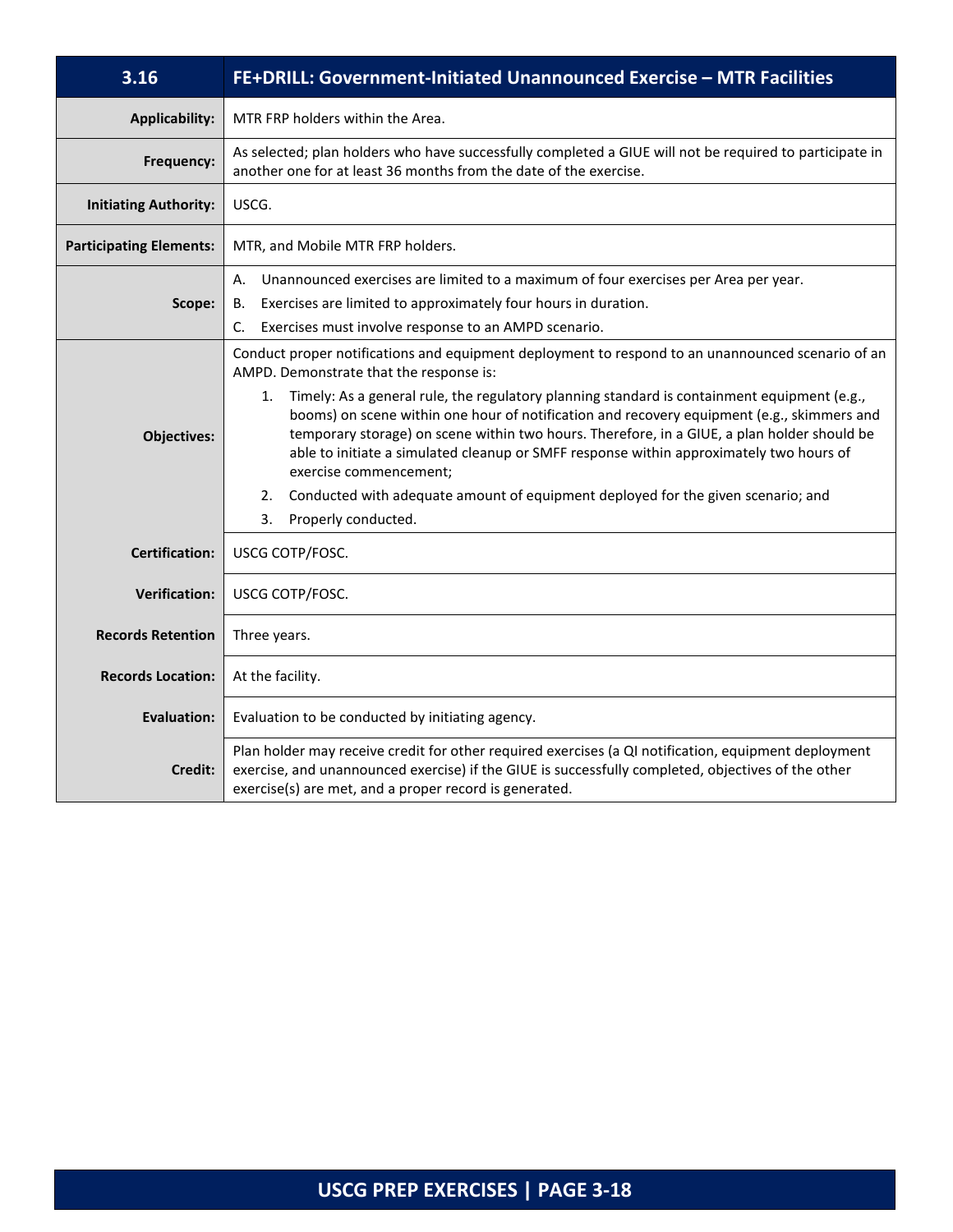| 3.17                           | FE+DRILL: Government-Initiated Unannounced Exercise - Vessels                                                                                                                                                                                                                                                                                                                                                                                                                                                                                                                                                                                                                                                                                                                                                                                                                                                                                                                  |
|--------------------------------|--------------------------------------------------------------------------------------------------------------------------------------------------------------------------------------------------------------------------------------------------------------------------------------------------------------------------------------------------------------------------------------------------------------------------------------------------------------------------------------------------------------------------------------------------------------------------------------------------------------------------------------------------------------------------------------------------------------------------------------------------------------------------------------------------------------------------------------------------------------------------------------------------------------------------------------------------------------------------------|
| <b>Applicability:</b>          | Vessel response plan holders within the Area.                                                                                                                                                                                                                                                                                                                                                                                                                                                                                                                                                                                                                                                                                                                                                                                                                                                                                                                                  |
|                                | As selected; plan holders who have successfully completed a GIUE will not be required to participate in<br>another one for at least 36 months from the date of the exercise.                                                                                                                                                                                                                                                                                                                                                                                                                                                                                                                                                                                                                                                                                                                                                                                                   |
| Frequency:                     | USCG does not routinely require SMFF providers to participate in unannounced exercises. USCG has<br>and reserves the authority to conduct and require a plan holder's SMFF provider to participate in a<br>USCG GIUE.                                                                                                                                                                                                                                                                                                                                                                                                                                                                                                                                                                                                                                                                                                                                                          |
| <b>Initiating Authority:</b>   | USCG.                                                                                                                                                                                                                                                                                                                                                                                                                                                                                                                                                                                                                                                                                                                                                                                                                                                                                                                                                                          |
| <b>Participating Elements:</b> | Vessel.                                                                                                                                                                                                                                                                                                                                                                                                                                                                                                                                                                                                                                                                                                                                                                                                                                                                                                                                                                        |
| Scope:                         | Unannounced exercises are limited to a maximum of four exercises per Area per year.<br>А.<br>Exercises are limited to approximately four hours in duration.<br>В.<br>C.<br>Exercises must involve response to an AMPD scenario.<br>SMFF scenarios are applicable only to tank vessels and NTVs and to unmanned tank barges<br>D.<br>carrying oil.                                                                                                                                                                                                                                                                                                                                                                                                                                                                                                                                                                                                                              |
| <b>Objectives:</b>             | Conduct proper notifications and equipment deployment to respond to an unannounced scenario<br>А.<br>of an AMPD. Demonstrate that the response is:<br>1. Timely: As a general rule, the regulatory planning standard is containment equipment (e.g.,<br>booms) on scene within one hour of notification and recovery equipment (e.g., skimmers and<br>temporary storage) on scene within two hours. Therefore, in a GIUE, a plan holder should be<br>able to initiate a simulated cleanup or SMFF response within approximately two hours of<br>exercise commencement;<br>Conducted with adequate amount of equipment deployed for the given scenario;<br>2.<br>Properly conducted.<br>3.<br>SMFF scenarios should include mobilization of remote and on-site salvage assessment personnel,<br>В.<br>and initiation of the assessment processes. For firefighting scenarios, this includes making the<br>applicable vessel pre-fire plan accessible to firefighting personnel. |
| <b>Certification:</b>          | USCG COTP/FOSC.                                                                                                                                                                                                                                                                                                                                                                                                                                                                                                                                                                                                                                                                                                                                                                                                                                                                                                                                                                |
| <b>Verification:</b>           | USCG COTP/FOSC.                                                                                                                                                                                                                                                                                                                                                                                                                                                                                                                                                                                                                                                                                                                                                                                                                                                                                                                                                                |
| <b>Records Retention</b>       | Three years.                                                                                                                                                                                                                                                                                                                                                                                                                                                                                                                                                                                                                                                                                                                                                                                                                                                                                                                                                                   |
| <b>Records Location:</b>       | In accordance with 33 CFR § 155.1060(e)(2).                                                                                                                                                                                                                                                                                                                                                                                                                                                                                                                                                                                                                                                                                                                                                                                                                                                                                                                                    |
| <b>Evaluation:</b>             | Evaluation to be conducted by initiating agency.                                                                                                                                                                                                                                                                                                                                                                                                                                                                                                                                                                                                                                                                                                                                                                                                                                                                                                                               |
| Credit:                        | Plan holder may receive credit for other required exercises (a QI notification, equipment deployment<br>exercise, and unannounced exercise) if the GIUE is successfully completed, objectives of the other<br>exercise(s) are met, and a proper record is generated.                                                                                                                                                                                                                                                                                                                                                                                                                                                                                                                                                                                                                                                                                                           |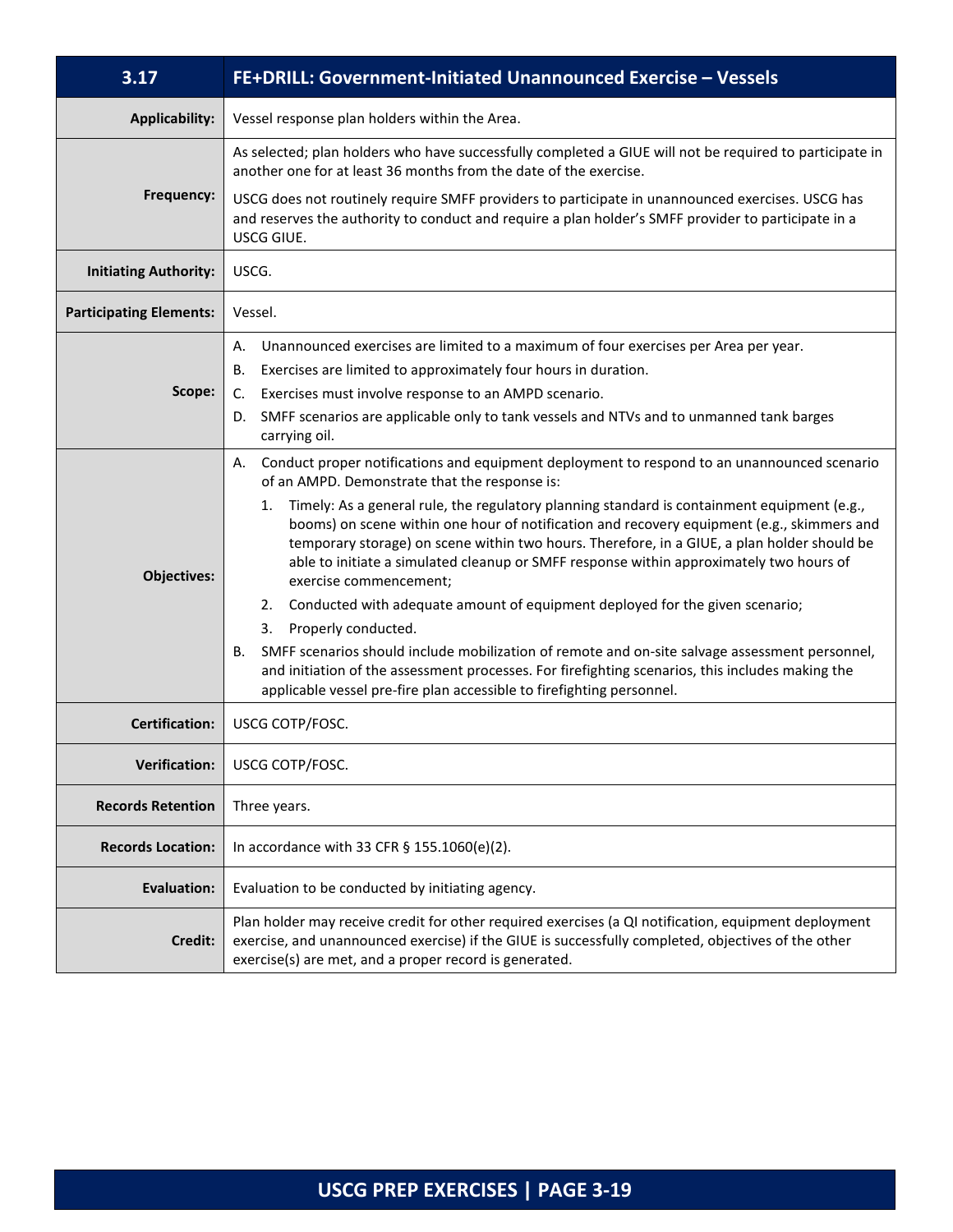*This page intentionally left blank.*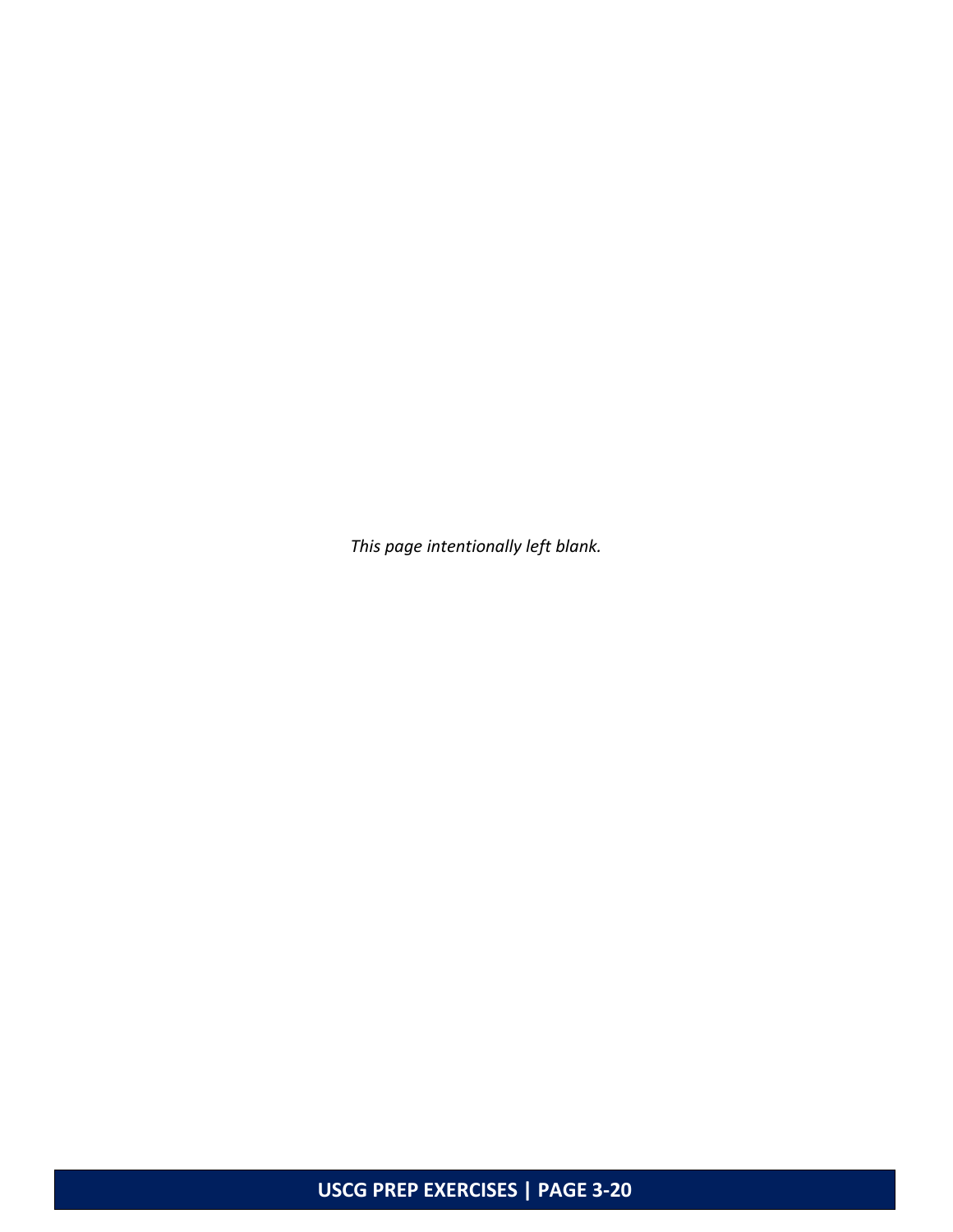### **SECTION 4.0**

# **EPA-REGULATED NON-TRANSPORTATION-RELATED ONSHORE AND OFFSHORE FACILITIES LOCATED LANDWARD OF THE COASTLINE**

#### **PREP Guidelines do not create binding legal requirements.**

While the PREP Guidelines have been developed with the regulated community, they cannot be considered to be legally binding substantive rules. Plan holders can accept the PREP Guidelines to fulfill the exercise requirements of OPA 90. An alternative program can also be acceptable, subject to approval by the EPA Regional Administrator (see 40 CFR § 112.21). Either the PREP Guidelines or the EPA-approved exercise program developed by the plan holder become binding when referenced in the submitted response plan.

Note: For purposes of the PREP guidelines, the use of "inland" in the header for the following exercises includes non-transportation-related onshore and offshore facilities located landward of the coastline.

## **EPA PREP EXERCISES | PAGE 4-1**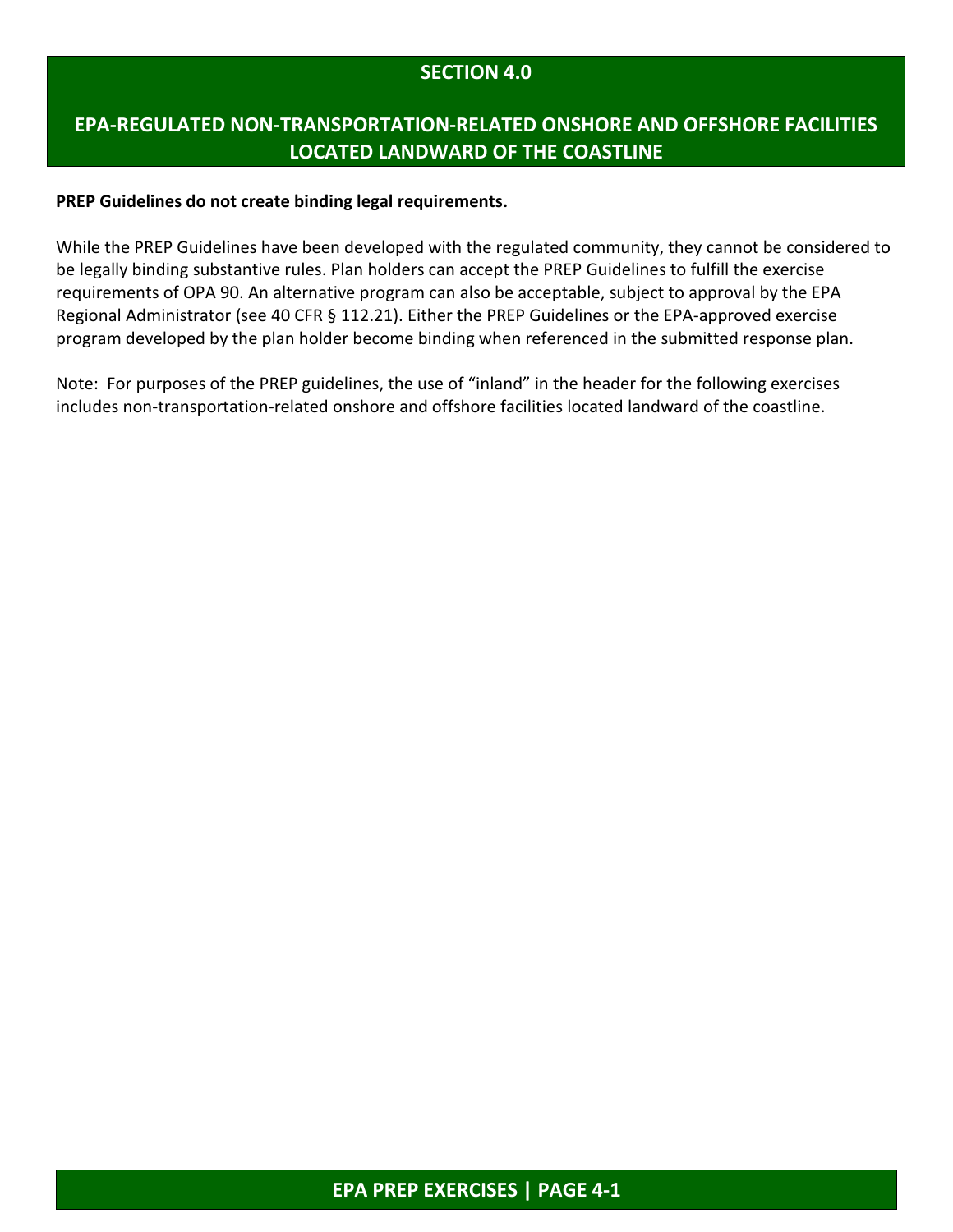| 4.1                            | <b>DRILL: QI Notification - Inland Facility</b>                                                                                                                                                                                                                                                                                                      |
|--------------------------------|------------------------------------------------------------------------------------------------------------------------------------------------------------------------------------------------------------------------------------------------------------------------------------------------------------------------------------------------------|
| <b>Applicability:</b>          | Facility.                                                                                                                                                                                                                                                                                                                                            |
| Frequency:                     | Quarterly.                                                                                                                                                                                                                                                                                                                                           |
| <b>Initiating Authority:</b>   | Facility owner or operator.                                                                                                                                                                                                                                                                                                                          |
| <b>Participating Elements:</b> | Facility personnel and QI.                                                                                                                                                                                                                                                                                                                           |
| Scope:                         | Exercise communications between facility personnel and QI.                                                                                                                                                                                                                                                                                           |
| <b>Objectives:</b>             | Voice contact and confirmation must be made with a QI as detailed in the plan. Electronic messaging<br>may be used only if communication by voice is not possible.                                                                                                                                                                                   |
| <b>Certification:</b>          | Self-certification.                                                                                                                                                                                                                                                                                                                                  |
| <b>Verification:</b>           | EPA.                                                                                                                                                                                                                                                                                                                                                 |
| <b>Records Retention:</b>      | Five years.                                                                                                                                                                                                                                                                                                                                          |
| <b>Records Location:</b>       | Records to be kept at the facility.                                                                                                                                                                                                                                                                                                                  |
| Evaluation:                    | Self-evaluation.                                                                                                                                                                                                                                                                                                                                     |
| Credit:                        | Plan holder may claim credit for this exercise when conducted in conjunction with other exercises, as<br>long as all objectives are met, the exercise is evaluated, and a proper record is generated. Credit may<br>be claimed for an actual response when these objectives are met, the response is evaluated, and a<br>proper record is generated. |

# **EPA PREP EXERCISES | PAGE 4-2**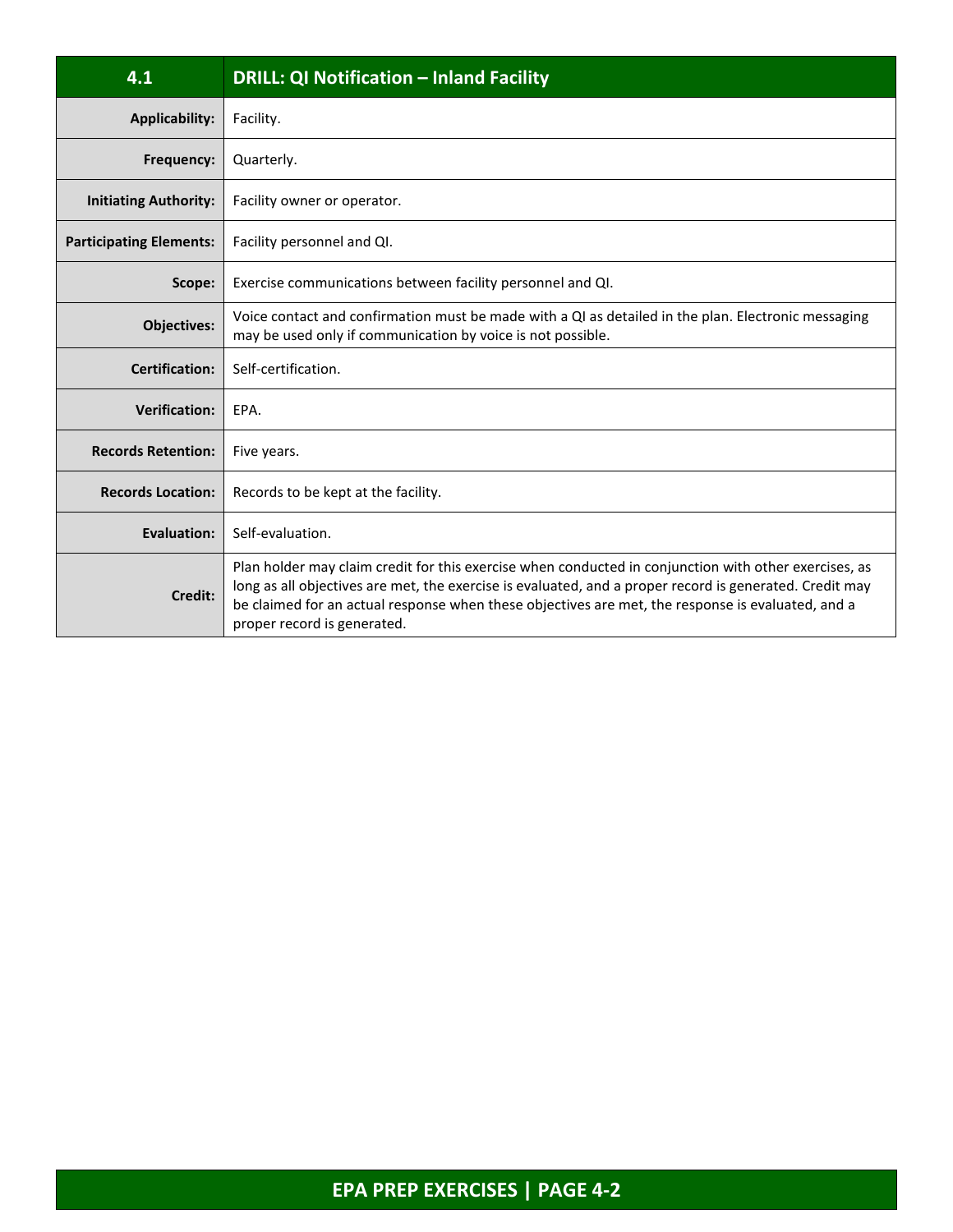| 4.2                            | <b>DRILL: Emergency Procedures - Inland Facilities (optional)*</b>                                                                                                                                                                                                                                                                                                                                                                                                                                                                                           |
|--------------------------------|--------------------------------------------------------------------------------------------------------------------------------------------------------------------------------------------------------------------------------------------------------------------------------------------------------------------------------------------------------------------------------------------------------------------------------------------------------------------------------------------------------------------------------------------------------------|
| <b>Applicability:</b>          | Facility.                                                                                                                                                                                                                                                                                                                                                                                                                                                                                                                                                    |
| Frequency:                     | Quarterly.                                                                                                                                                                                                                                                                                                                                                                                                                                                                                                                                                   |
| <b>Initiating Authority:</b>   | Facility owner or operator.                                                                                                                                                                                                                                                                                                                                                                                                                                                                                                                                  |
| <b>Participating Elements:</b> | Facility personnel.                                                                                                                                                                                                                                                                                                                                                                                                                                                                                                                                          |
| Scope:                         | Exercise the emergency procedures for the facility to mitigate or prevent any discharge or a substantial<br>threat of such discharge of oil resulting from facility operational activities associated with oil transfers.                                                                                                                                                                                                                                                                                                                                    |
| <b>Objectives:</b>             | Conduct an exercise of the facility's emergency procedures to ensure personnel knowledge of<br>А.<br>actions to be taken to mitigate a spill. This exercise may consist of a walk-through of the<br>emergency procedures.<br>Exercise should involve one or more of the sections of the emergency procedures for spill<br>В.<br>mitigation; e.g., the exercise may involve a simulation of a response to an oil spill.<br>Facility should ensure that spill mitigation procedures for all contingencies at the facility are<br>C.<br>addressed at some time. |
| <b>Certification:</b>          | Self-certification.                                                                                                                                                                                                                                                                                                                                                                                                                                                                                                                                          |
| <b>Verification:</b>           | EPA.                                                                                                                                                                                                                                                                                                                                                                                                                                                                                                                                                         |
| <b>Records Retention:</b>      | Five years.                                                                                                                                                                                                                                                                                                                                                                                                                                                                                                                                                  |
| <b>Records Location:</b>       | At each facility.                                                                                                                                                                                                                                                                                                                                                                                                                                                                                                                                            |
| <b>Evaluation:</b>             | Self-evaluation.                                                                                                                                                                                                                                                                                                                                                                                                                                                                                                                                             |
| <b>Credit:</b>                 | Plan holder may claim credit for this exercise when conducted in conjunction with other exercises, as<br>long as all objectives are met, the exercise is evaluated, and a proper record is generated. Credit may<br>be claimed for an actual response when these objectives are met, the response is evaluated, and a<br>proper record is generated.                                                                                                                                                                                                         |

*\*This is offered as an optional exercise to provide facilities with an exercise that may be conducted unannounced to fulfill the requirement for plan holder-initiated unannounced exercises.*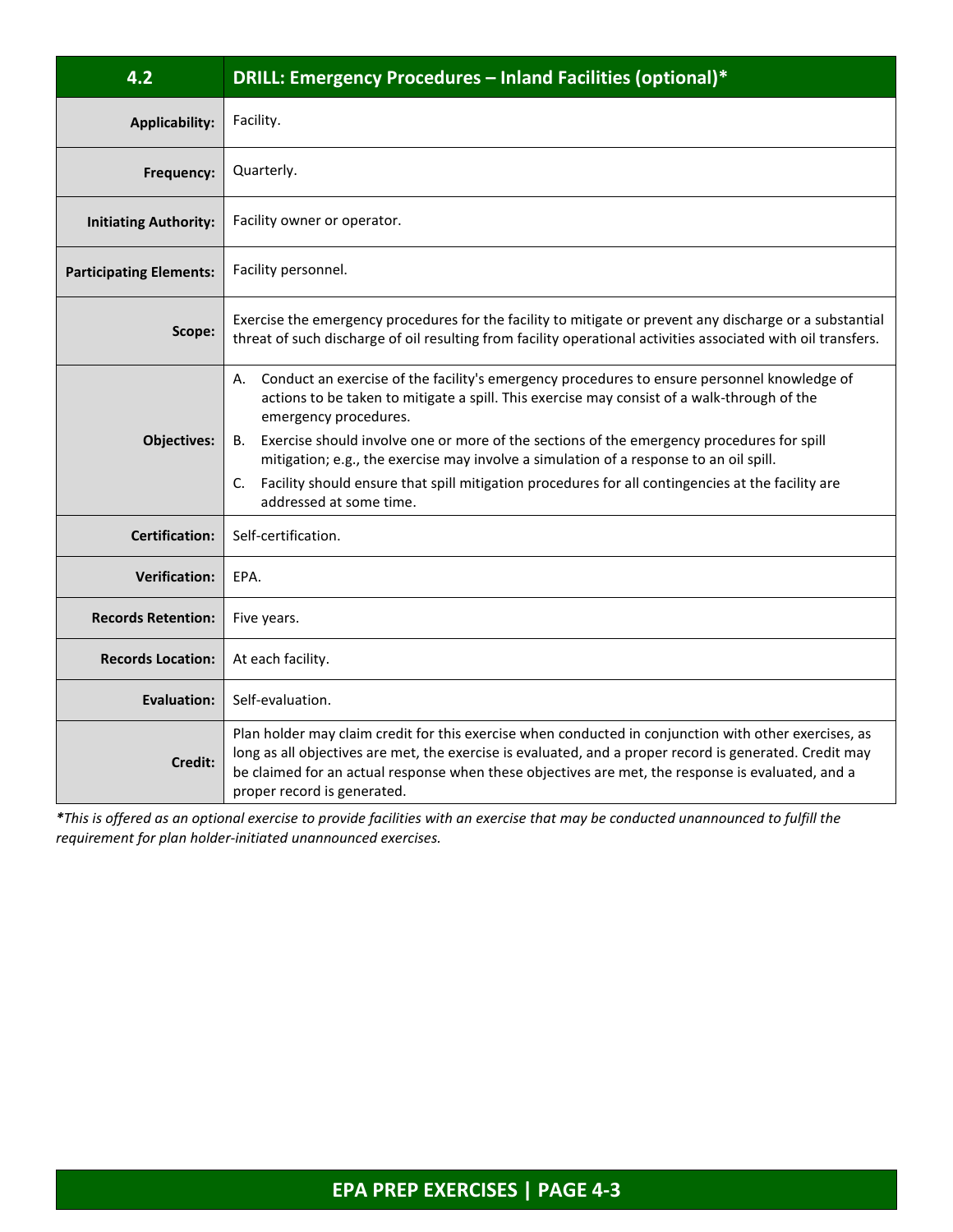| 4.3                            | TTX: Incident Management Team Exercise - Inland Facilities                                                                                                                                                                                                                                                                                                                                                                                                                                                                                                                                                                                                                                                                                                                                                                                                                                                            |
|--------------------------------|-----------------------------------------------------------------------------------------------------------------------------------------------------------------------------------------------------------------------------------------------------------------------------------------------------------------------------------------------------------------------------------------------------------------------------------------------------------------------------------------------------------------------------------------------------------------------------------------------------------------------------------------------------------------------------------------------------------------------------------------------------------------------------------------------------------------------------------------------------------------------------------------------------------------------|
| <b>Applicability:</b>          | Facility IMT.                                                                                                                                                                                                                                                                                                                                                                                                                                                                                                                                                                                                                                                                                                                                                                                                                                                                                                         |
| Frequency:                     | Annually.                                                                                                                                                                                                                                                                                                                                                                                                                                                                                                                                                                                                                                                                                                                                                                                                                                                                                                             |
| <b>Initiating Authority:</b>   | Facility owner or operator.                                                                                                                                                                                                                                                                                                                                                                                                                                                                                                                                                                                                                                                                                                                                                                                                                                                                                           |
| <b>Participating Elements:</b> | IMT as established in the response plan.                                                                                                                                                                                                                                                                                                                                                                                                                                                                                                                                                                                                                                                                                                                                                                                                                                                                              |
| Scope:                         | Exercise the IMT's organization, communication, and decision-making in managing a response.                                                                                                                                                                                                                                                                                                                                                                                                                                                                                                                                                                                                                                                                                                                                                                                                                           |
| <b>Objectives:</b>             | Exercise the IMT in a review of:<br>Knowledge of the response plan;<br>Α.<br>Proper notifications;<br>В.<br>C.<br>Communications system;<br>Ability to access an OSRO;<br>D.<br>E.<br>Coordination of internal organization personnel with responsibility for response;<br>Annual review of the transition from a local team to a regional, national, and international team as<br>F.<br>appropriate;<br>Ability to effectively coordinate response activity with the NRS infrastructure (If personnel from<br>G.<br>the NRS are not participating in the exercise, the IMT should demonstrate knowledge of response<br>coordination with the NRS);<br>Ability to access information in ACP for location of sensitive areas, resources available within the<br>Н.<br>area, unique conditions of area, etc.; and<br>Minimum of one IMT exercise in a triennial cycle would involve simulation of a WCD scenario.<br>I. |
| <b>Certification:</b>          | Self-certification.                                                                                                                                                                                                                                                                                                                                                                                                                                                                                                                                                                                                                                                                                                                                                                                                                                                                                                   |
| <b>Verification:</b>           | EPA.                                                                                                                                                                                                                                                                                                                                                                                                                                                                                                                                                                                                                                                                                                                                                                                                                                                                                                                  |
| <b>Records Retention:</b>      | Five years.                                                                                                                                                                                                                                                                                                                                                                                                                                                                                                                                                                                                                                                                                                                                                                                                                                                                                                           |
| <b>Records Location:</b>       | At each facility.                                                                                                                                                                                                                                                                                                                                                                                                                                                                                                                                                                                                                                                                                                                                                                                                                                                                                                     |
| <b>Evaluation:</b>             | Self-evaluation.                                                                                                                                                                                                                                                                                                                                                                                                                                                                                                                                                                                                                                                                                                                                                                                                                                                                                                      |
| Credit:                        | Plan holder may claim credit for this exercise when conducted in conjunction with other exercises, as<br>long as all objectives are met, the exercise is evaluated, and a proper record is generated. Credit may<br>be claimed for an actual response when these objectives are met, the response is evaluated, and a<br>proper record is generated.                                                                                                                                                                                                                                                                                                                                                                                                                                                                                                                                                                  |

# **EPA PREP EXERCISES | PAGE 4-4**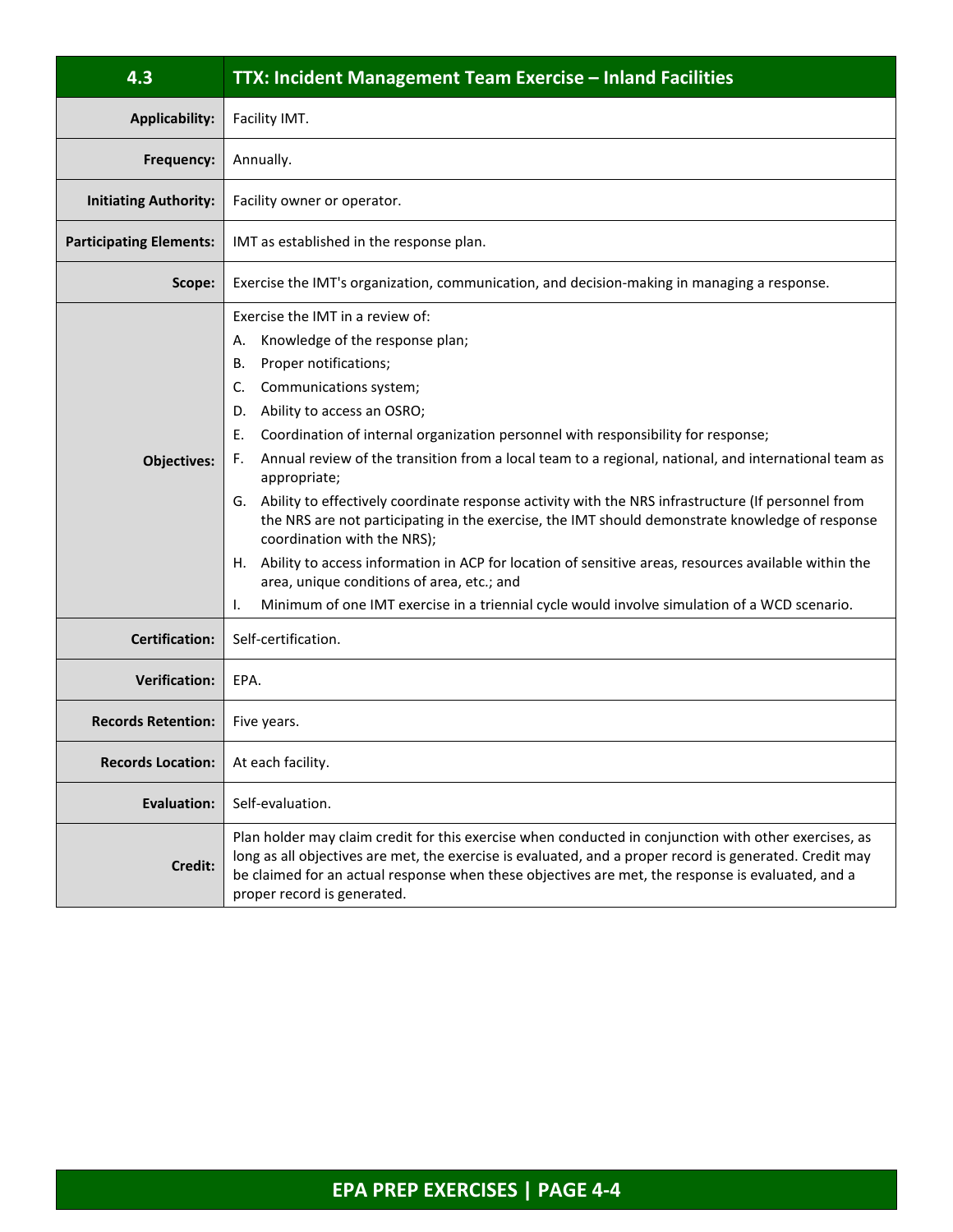| 4.4                            | DRILL: Equipment Deployment - Inland Facilities (Company-owned equipment)                                                                                                                                                                                                                                                                                                                                                                                                                                                                      |
|--------------------------------|------------------------------------------------------------------------------------------------------------------------------------------------------------------------------------------------------------------------------------------------------------------------------------------------------------------------------------------------------------------------------------------------------------------------------------------------------------------------------------------------------------------------------------------------|
| <b>Applicability:</b>          | Facilities with company-owned and operated response equipment and facilities with company-owned<br>response equipment, but operated by the OSRO.                                                                                                                                                                                                                                                                                                                                                                                               |
| Frequency:                     | Semiannually.                                                                                                                                                                                                                                                                                                                                                                                                                                                                                                                                  |
| <b>Initiating Authority:</b>   | Facility owner or operator.                                                                                                                                                                                                                                                                                                                                                                                                                                                                                                                    |
| <b>Participating Elements:</b> | Facility personnel.                                                                                                                                                                                                                                                                                                                                                                                                                                                                                                                            |
| Scope:                         | Deploy and operate facility-owned and operated response equipment identified in the response<br>А.<br>plan. The equipment to be deployed would be the equipment necessary to respond to a small<br>discharge at the facility.                                                                                                                                                                                                                                                                                                                  |
|                                | В.<br>All of the facility personnel involved in equipment deployment operations must be included in a<br>comprehensive training program and a comprehensive maintenance program. Credit should be<br>taken for deployment conducted during training. The maintenance program must ensure that the<br>equipment is periodically inspected and maintained in good operating condition in accordance<br>with the manufacturer's recommendations and best commercial practices. All inspection and<br>maintenance must be documented by the owner. |
| <b>Objectives:</b>             | Demonstrate ability of facility personnel to deploy and operate equipment.<br>А.                                                                                                                                                                                                                                                                                                                                                                                                                                                               |
| <b>Certification:</b>          | Ensure equipment is in proper working order.<br>Β.<br>Self-certification.                                                                                                                                                                                                                                                                                                                                                                                                                                                                      |
| <b>Verification:</b>           | EPA.                                                                                                                                                                                                                                                                                                                                                                                                                                                                                                                                           |
| <b>Records Retention:</b>      | Five years.                                                                                                                                                                                                                                                                                                                                                                                                                                                                                                                                    |
| <b>Records Location:</b>       | Records to be kept at the facility.                                                                                                                                                                                                                                                                                                                                                                                                                                                                                                            |
| <b>Evaluation:</b>             | Self-evaluation.                                                                                                                                                                                                                                                                                                                                                                                                                                                                                                                               |
| Credit:                        | Plan holder may claim credit for this exercise when conducted in conjunction with other exercises, as<br>long as all objectives are met, the exercise is evaluated, and a proper record is generated. Credit may<br>be claimed for an actual response when these objectives are met, the response is evaluated, and a<br>proper record is generated.                                                                                                                                                                                           |

*Note: If a facility with facility owned and operated equipment also identifies OSRO equipment in its response plan, the OSRO equipment must also be deployed and operated in accordance with the equipment deployment requirements for OSRO-owned equipment.*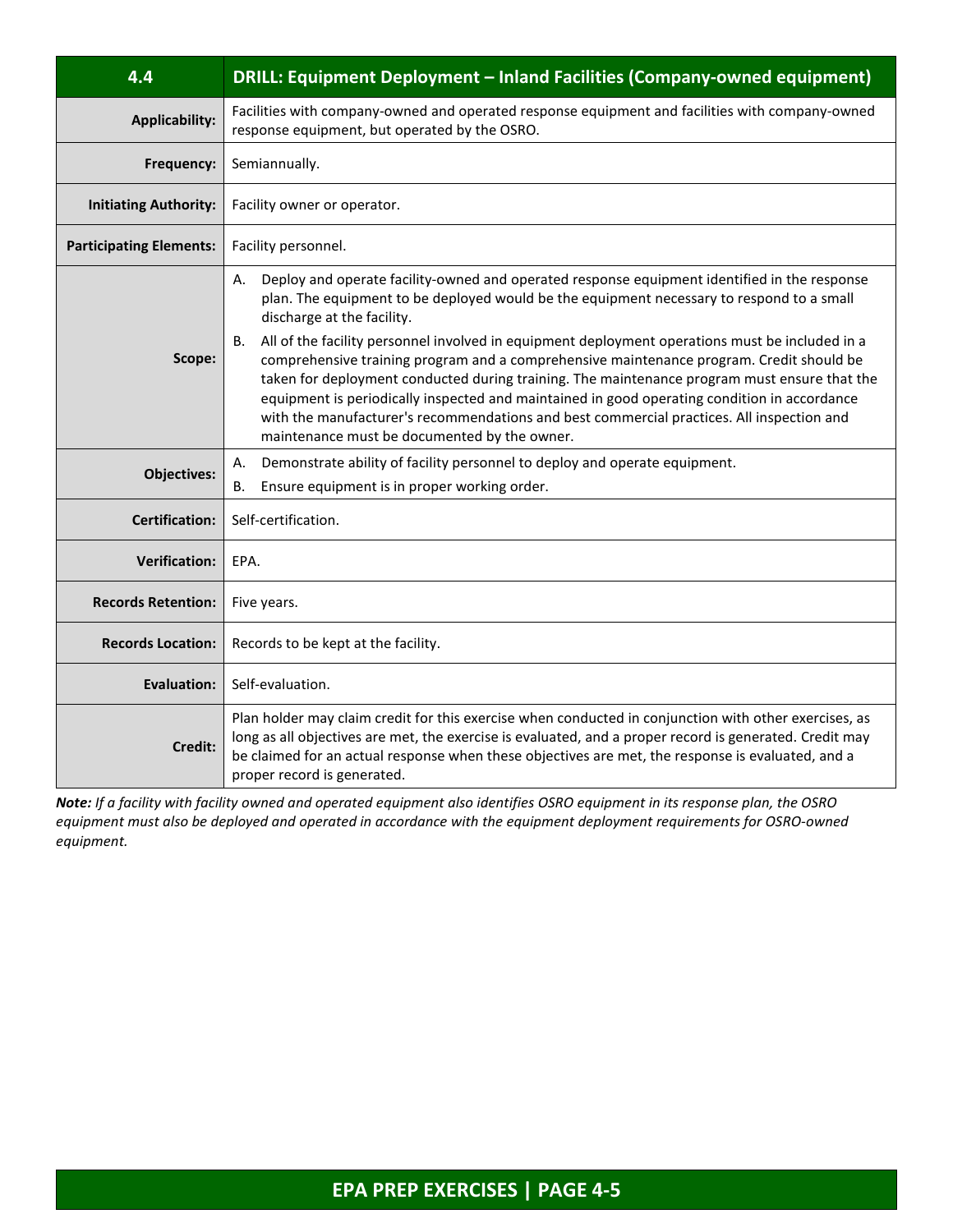| 4.5                            | DRILL: Equipment Deployment - Inland Facilities (OSRO-owned equipment)                                                                                                                                                                                                                                                                                                                                                                                                                                                                                                                         |
|--------------------------------|------------------------------------------------------------------------------------------------------------------------------------------------------------------------------------------------------------------------------------------------------------------------------------------------------------------------------------------------------------------------------------------------------------------------------------------------------------------------------------------------------------------------------------------------------------------------------------------------|
| <b>Applicability:</b>          | Facilities with OSRO response equipment cited in their response plan.                                                                                                                                                                                                                                                                                                                                                                                                                                                                                                                          |
| Frequency:                     | Annual.                                                                                                                                                                                                                                                                                                                                                                                                                                                                                                                                                                                        |
| <b>Initiating Authority:</b>   | Facility owner or operator.                                                                                                                                                                                                                                                                                                                                                                                                                                                                                                                                                                    |
| <b>Participating Elements:</b> | Facility owner or operator and OSRO.                                                                                                                                                                                                                                                                                                                                                                                                                                                                                                                                                           |
| Scope:                         | Deploy and operate response equipment identified in the response plan. The equipment to be<br>А.<br>deployed would be the equipment necessary to respond to a small discharge at the facility.<br>All of the OSRO personnel involved in equipment deployment operations must be included in a<br>В.<br>comprehensive training program and a comprehensive maintenance program. Credit should be<br>taken for equipment deployment conducted during training. The maintenance program must<br>ensure that the equipment is periodically inspected and maintained in good operating condition in |
|                                | accordance with the manufacturer's recommendations and best commercial practices. The OSRO<br>must provide inspection and maintenance information to the owner or operator.<br>Plan holders must ensure that when a regional OSRO is identified in the response plan, the OSRO<br>C.<br>conducts annual equipment deployment exercises in each operating environment for each USCG<br>or EPA Contingency Planning Area, or EPA Subarea (where identified).                                                                                                                                     |
| <b>Objectives:</b>             | Demonstrate the ability of the personnel to deploy and operate response equipment.<br>Α.<br>Ensure the response equipment is in proper working order.<br>В.                                                                                                                                                                                                                                                                                                                                                                                                                                    |
| <b>Certification:</b>          | The facility owner or operator should ensure that the OSRO identified in the response plan provides<br>adequate documentation that the requirements for this exercise have been met.                                                                                                                                                                                                                                                                                                                                                                                                           |
| <b>Verification:</b>           | EPA.                                                                                                                                                                                                                                                                                                                                                                                                                                                                                                                                                                                           |
| <b>Records Retention:</b>      | Five years.                                                                                                                                                                                                                                                                                                                                                                                                                                                                                                                                                                                    |
| <b>Records Location:</b>       | Kept at the facility.                                                                                                                                                                                                                                                                                                                                                                                                                                                                                                                                                                          |
| <b>Evaluation:</b>             | Self-evaluation.                                                                                                                                                                                                                                                                                                                                                                                                                                                                                                                                                                               |
| Credit:                        | Plan holder may claim credit for this exercise when conducted in conjunction with other exercises, as<br>long as all objectives are met, the exercise is evaluated, and a proper record is generated. Credit may<br>be claimed for an actual response when these objectives are met, the response is evaluated, and a<br>proper record is generated.                                                                                                                                                                                                                                           |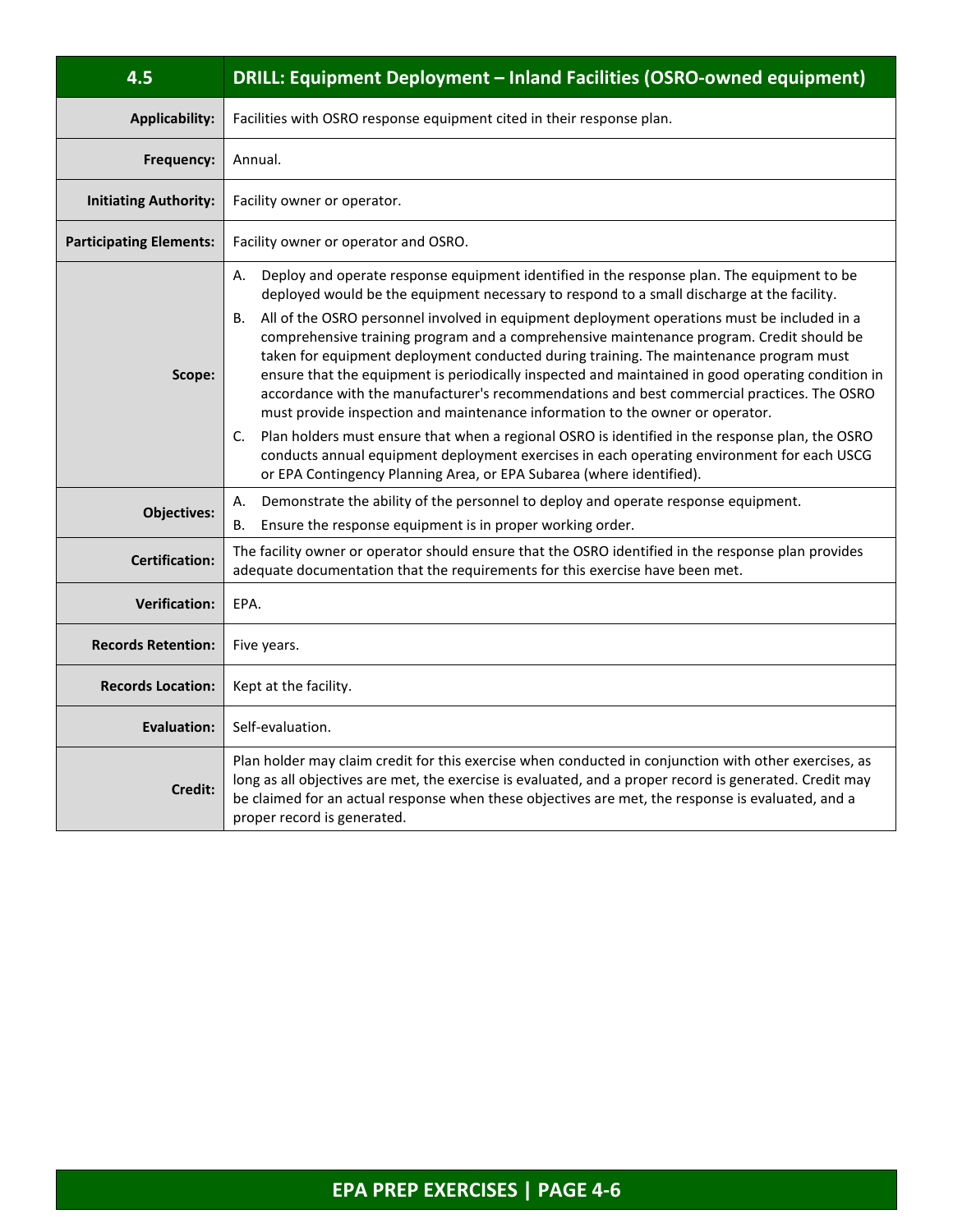| 4.6                            | FE+DRILL: Government-Initiated Unannounced Exercises - Inland Facilities                                                                                                                                                                                                                                                                                                                              |
|--------------------------------|-------------------------------------------------------------------------------------------------------------------------------------------------------------------------------------------------------------------------------------------------------------------------------------------------------------------------------------------------------------------------------------------------------|
| <b>Applicability:</b>          | EPA-regulated FRP holders within the region.                                                                                                                                                                                                                                                                                                                                                          |
| Frequency:                     | As selected; plan holders who have successfully completed a PREP GIUE will not be required to<br>participate in another one for at least 36 months from the date of the exercise.                                                                                                                                                                                                                     |
| <b>Initiating Authority:</b>   | EPA.                                                                                                                                                                                                                                                                                                                                                                                                  |
| <b>Participating Elements:</b> | EPA-regulated FRP holders.                                                                                                                                                                                                                                                                                                                                                                            |
| Scope:                         | Unannounced exercises are limited to a maximum of 10 percent of response plan holders per EPA<br>А.<br>region per year.<br>Exercises are limited to approximately four hours in duration.<br>В.<br>Exercises should involve response to a small discharge scenario (assume 2,100 gallons outside<br>C.<br>secondary containment and discharged into or on navigable waters and adjoining shorelines). |
|                                | Exercises should involve deployment of response equipment identified in the FRP to respond to<br>D.<br>the spill scenario.                                                                                                                                                                                                                                                                            |
| <b>Objectives:</b>             | Conduct proper notifications to respond to unannounced scenario of a small discharge.<br>А.<br>Demonstrate that the response is:<br>В.<br>Timely, as defined in Section 2 of these Guidelines;<br>1.<br>Conducted with adequate amount of equipment for the scenario; and<br>2.<br>Properly conducted.<br>3.                                                                                          |
| <b>Certification:</b>          | EPA.                                                                                                                                                                                                                                                                                                                                                                                                  |
| <b>Verification:</b>           | EPA.                                                                                                                                                                                                                                                                                                                                                                                                  |
| <b>Records Retention:</b>      | Five years.                                                                                                                                                                                                                                                                                                                                                                                           |
| <b>Records Location:</b>       | Kept at the facility.                                                                                                                                                                                                                                                                                                                                                                                 |
| Evaluation:                    | Evaluation to be conducted by initiating agency.                                                                                                                                                                                                                                                                                                                                                      |
| Credit:                        | Plan holder may receive credit for other required exercises (a QI notification, equipment deployment<br>exercise, and unannounced exercise) if the GIUE is successfully completed, objectives of the other<br>exercise(s) are met, and a proper record is generated.                                                                                                                                  |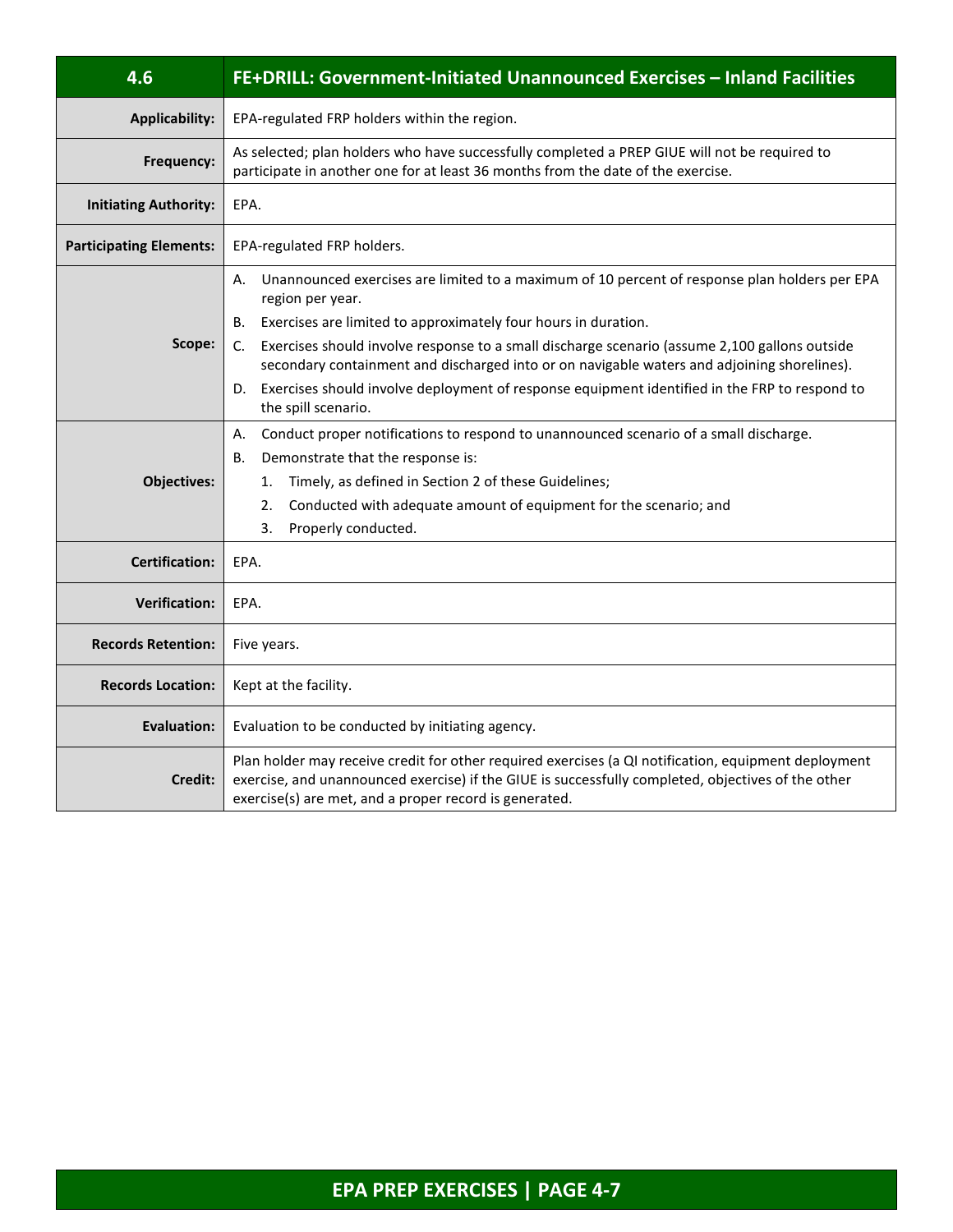*This page intentionally left blank*.

# **EPA PREP EXERCISES | PAGE 4-8**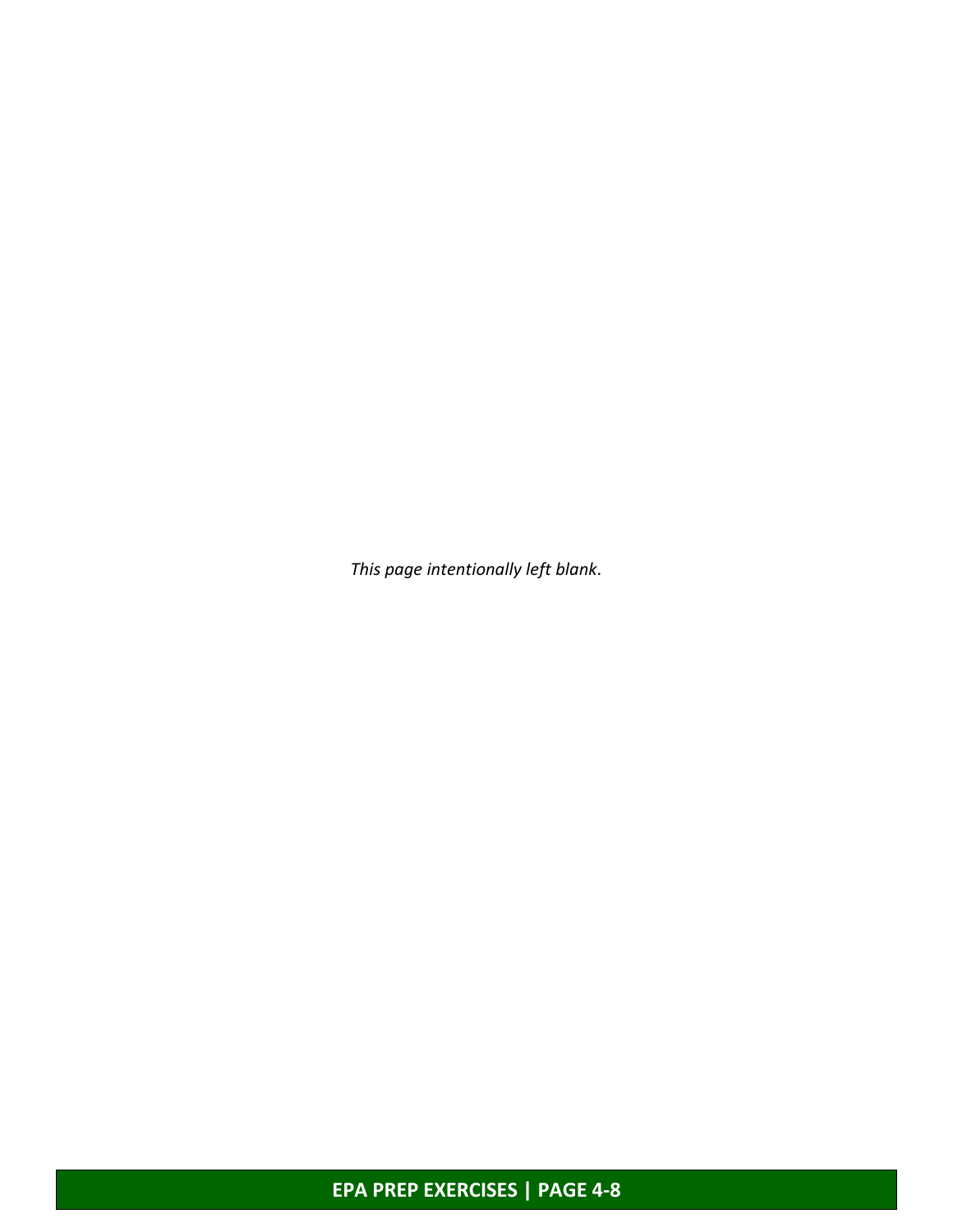#### **SECTION 5.0**

#### **DOT/PHMSA-REGULATED FACILITIES AND PIPELINES**

#### **PREP Guidelines do not create binding legal requirements.**

While the PREP Guidelines have been developed with the regulated community, they cannot be considered to be legally binding substantive rules. Plan holders can accept the PREP Guidelines to fulfill the exercise requirements of OPA 90. An alternative program can also be acceptable as described in the applicable regulation (for pipelines see 49 CFR § 194.107(c)(1)(ix); for other regulated facilities see 49 CFR § 130). Either the PREP Guidelines or the approved exercise program developed by the plan holder become binding when referenced in the submitted response plan.

#### **DOT/PHMSA PREP EXERCISES | PAGE 5-1**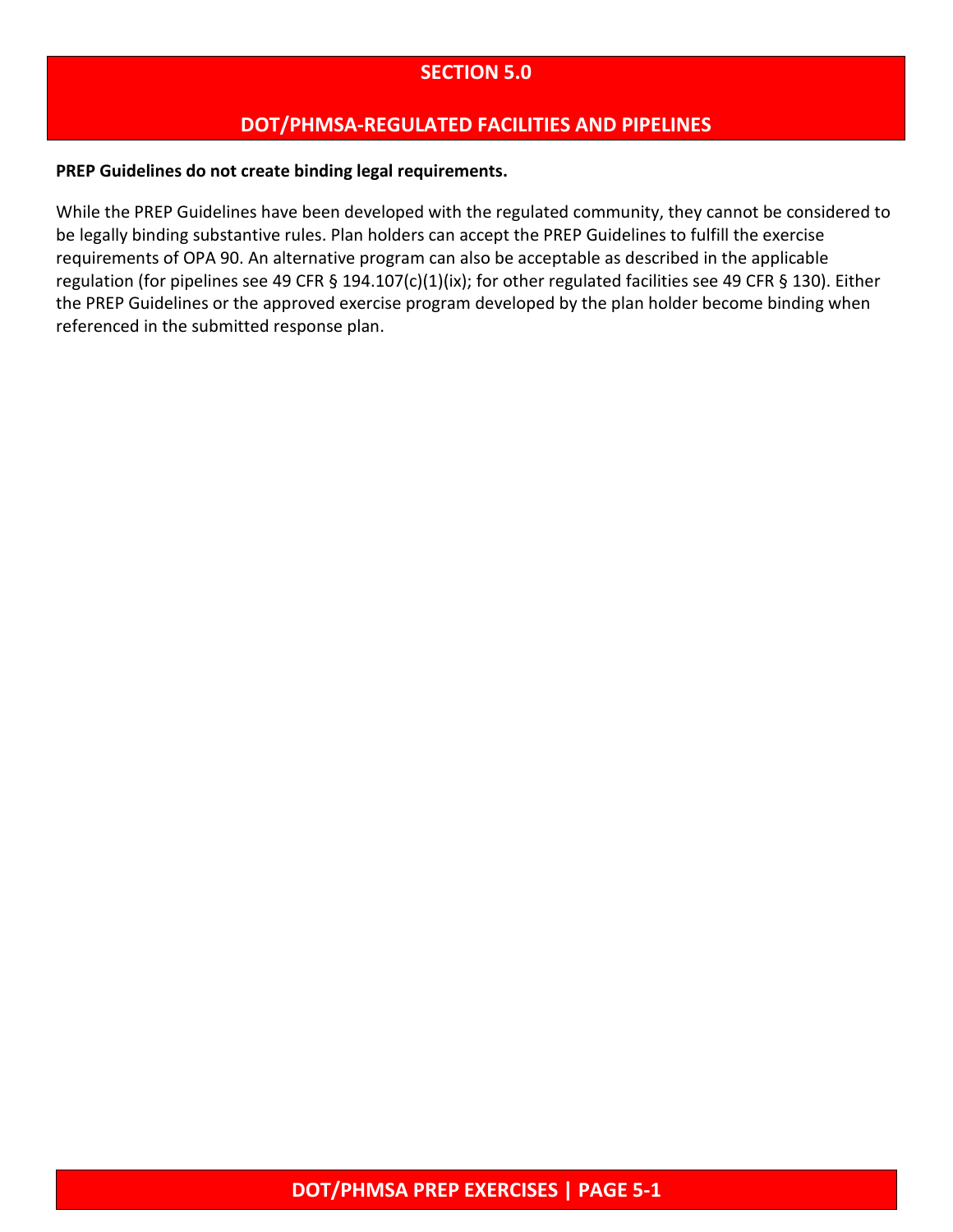| 5.1                            | <b>DRILL: QI Notification</b>                                                                                                                                                                                                                                                                                                                        |
|--------------------------------|------------------------------------------------------------------------------------------------------------------------------------------------------------------------------------------------------------------------------------------------------------------------------------------------------------------------------------------------------|
| <b>Applicability:</b>          | Plan holder.                                                                                                                                                                                                                                                                                                                                         |
| Frequency:                     | As indicated by the response plan and, at a minimum, consistent with the triennial cycle (quarterly).                                                                                                                                                                                                                                                |
| <b>Initiating Authority:</b>   | Plan holder.<br>NOTE: DOT/PHMSA may have the operator conduct a QI notification exercise as part of a regulatory<br>inspection of the facility.                                                                                                                                                                                                      |
| <b>Participating Elements:</b> | Facility response personnel and the facility's QI.                                                                                                                                                                                                                                                                                                   |
| Scope:                         | Exercise the notification process between key facility personnel and the QI to demonstrate notification<br>processes and the accessibility of the QI.                                                                                                                                                                                                |
| <b>Objectives:</b>             | Voice contact and confirmation must be made with a QI as detailed in the plan. Electronic messaging<br>may be used only if communication by voice is not possible.                                                                                                                                                                                   |
| <b>Certification:</b>          | Self-certification as indicated in response plan. Each plan should have a written description of the<br>company's certification process.                                                                                                                                                                                                             |
| <b>Verification:</b>           | Verification by DOT/PHMSA; records must be available upon request.                                                                                                                                                                                                                                                                                   |
| <b>Records Retention:</b>      | Three years.                                                                                                                                                                                                                                                                                                                                         |
| <b>Records Location:</b>       | Plan holder shall retain records as indicated in response plan.                                                                                                                                                                                                                                                                                      |
| Evaluation:                    | Self-evaluation.                                                                                                                                                                                                                                                                                                                                     |
| Credit:                        | Plan holder may claim credit for this exercise when conducted in conjunction with other exercises, as<br>long as all objectives are met, the exercise is evaluated, and a proper record is generated. Credit may<br>be claimed for an actual response when these objectives are met, the response is evaluated, and a<br>proper record is generated. |

## **DOT/PHMSA PREP EXERCISES | PAGE 5-2**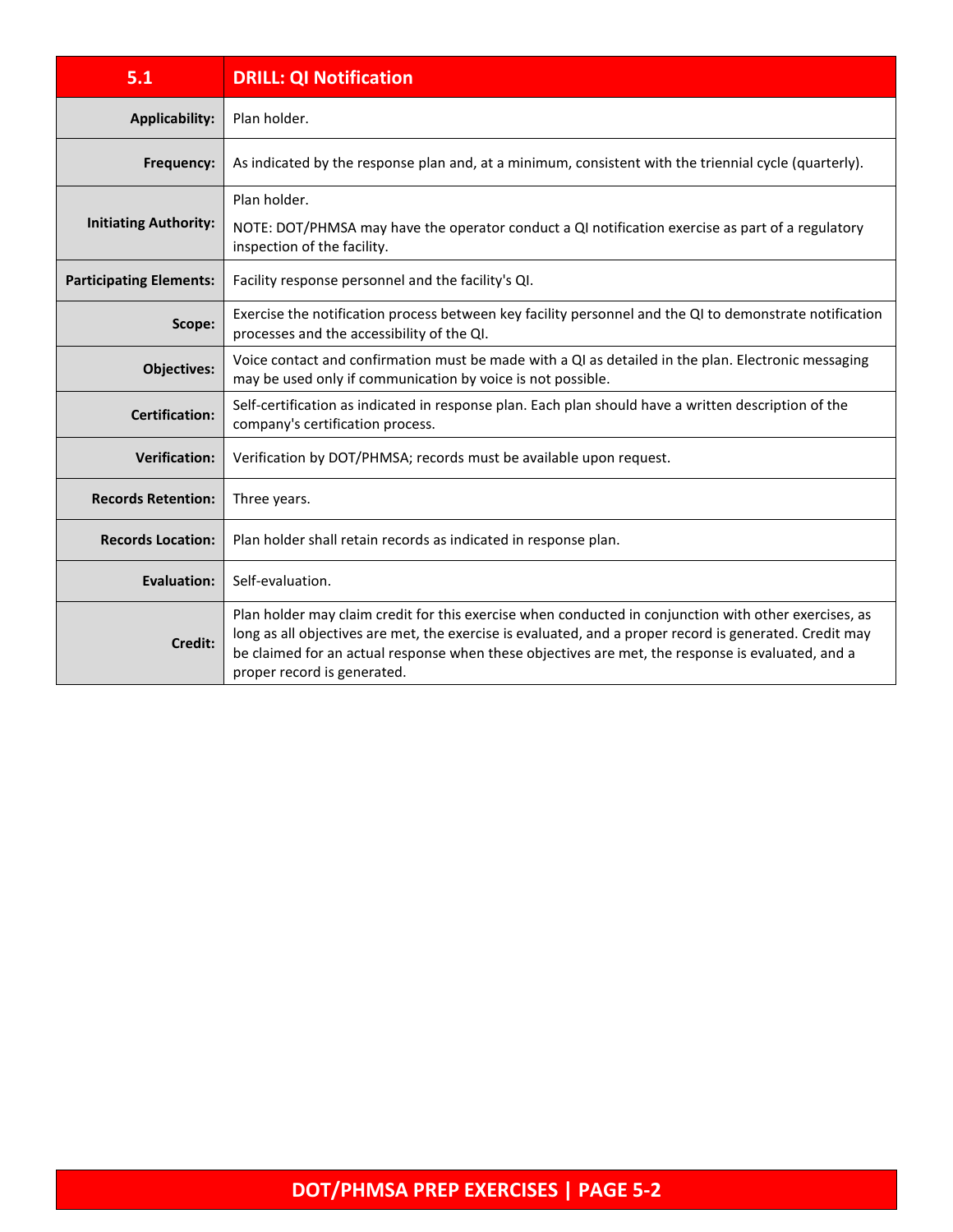| 5.2                            | <b>TTX: Incident Management Team Exercise</b>                                                                                                                                                                                                                                                                                                                                                                                                                                                                                                                                                                                                                                                                                                                                                                                                                                                                        |
|--------------------------------|----------------------------------------------------------------------------------------------------------------------------------------------------------------------------------------------------------------------------------------------------------------------------------------------------------------------------------------------------------------------------------------------------------------------------------------------------------------------------------------------------------------------------------------------------------------------------------------------------------------------------------------------------------------------------------------------------------------------------------------------------------------------------------------------------------------------------------------------------------------------------------------------------------------------|
| <b>Applicability:</b>          | Plan holder IMT.                                                                                                                                                                                                                                                                                                                                                                                                                                                                                                                                                                                                                                                                                                                                                                                                                                                                                                     |
| Frequency:                     | As indicated by the response plan and, at a minimum, consistent with the triennial cycle (annually).                                                                                                                                                                                                                                                                                                                                                                                                                                                                                                                                                                                                                                                                                                                                                                                                                 |
| <b>Initiating Authority:</b>   | Plan holder.                                                                                                                                                                                                                                                                                                                                                                                                                                                                                                                                                                                                                                                                                                                                                                                                                                                                                                         |
| <b>Participating Elements:</b> | IMT as established in the response plan.<br>Plan holders are encouraged to notify their DOT/PHMSA regional office at least one month in advance                                                                                                                                                                                                                                                                                                                                                                                                                                                                                                                                                                                                                                                                                                                                                                      |
|                                | of conducting their PREP exercises. When possible, DOT/PHMSA will participate and evaluate their<br>exercise.                                                                                                                                                                                                                                                                                                                                                                                                                                                                                                                                                                                                                                                                                                                                                                                                        |
| Scope:                         | Exercise the IMT's organization, communication, and decision-making in managing a response.                                                                                                                                                                                                                                                                                                                                                                                                                                                                                                                                                                                                                                                                                                                                                                                                                          |
| <b>Objectives:</b>             | Exercise the IMT in a review of:<br>Knowledge of the response plan;<br>А.<br>Proper notifications;<br>В.<br>C.<br>Communication system;<br>Ability to access an OSRO;<br>D.<br>Ε.<br>Coordination of internal organization personnel with responsibility for response;<br>Annual review of the transition from a local team to a regional, national, and international team as<br>F.<br>appropriate;<br>Ability to effectively coordinate response activity with the NRS infrastructure (If personnel from<br>G.<br>the NRS are not participating in the exercise, the IMT should demonstrate knowledge of response<br>coordination with the NRS);<br>Ability to access information in ACP for location of sensitive areas, resources available within the<br>Н.<br>area, unique conditions of area, etc.; and<br>Minimum of one IMT exercise in a triennial cycle would involve simulation of a WCD scenario.<br>ı. |
| <b>Certification:</b>          | Self-certification as indicated in response plan or as defined in the "Guiding Principles" section of this<br>document, whichever is more stringent. Each plan should have a written description of the company's<br>certification process.                                                                                                                                                                                                                                                                                                                                                                                                                                                                                                                                                                                                                                                                          |
| Verification:                  | Verification by DOT/PHMSA; records must be available upon request.                                                                                                                                                                                                                                                                                                                                                                                                                                                                                                                                                                                                                                                                                                                                                                                                                                                   |
| <b>Records Retention:</b>      | Three years.                                                                                                                                                                                                                                                                                                                                                                                                                                                                                                                                                                                                                                                                                                                                                                                                                                                                                                         |
| <b>Records Location:</b>       | Plan holder shall retain records as indicated in response plan.                                                                                                                                                                                                                                                                                                                                                                                                                                                                                                                                                                                                                                                                                                                                                                                                                                                      |
| <b>Evaluation:</b>             | Self-evaluation.                                                                                                                                                                                                                                                                                                                                                                                                                                                                                                                                                                                                                                                                                                                                                                                                                                                                                                     |
| Credit:                        | Plan holder may claim credit for this exercise when conducted in conjunction with other exercises, as<br>long as all objectives are met, the exercise is evaluated, and a proper record is generated. Credit may<br>be claimed for an actual response when these objectives are met, the response is evaluated, and a<br>proper record is generated.                                                                                                                                                                                                                                                                                                                                                                                                                                                                                                                                                                 |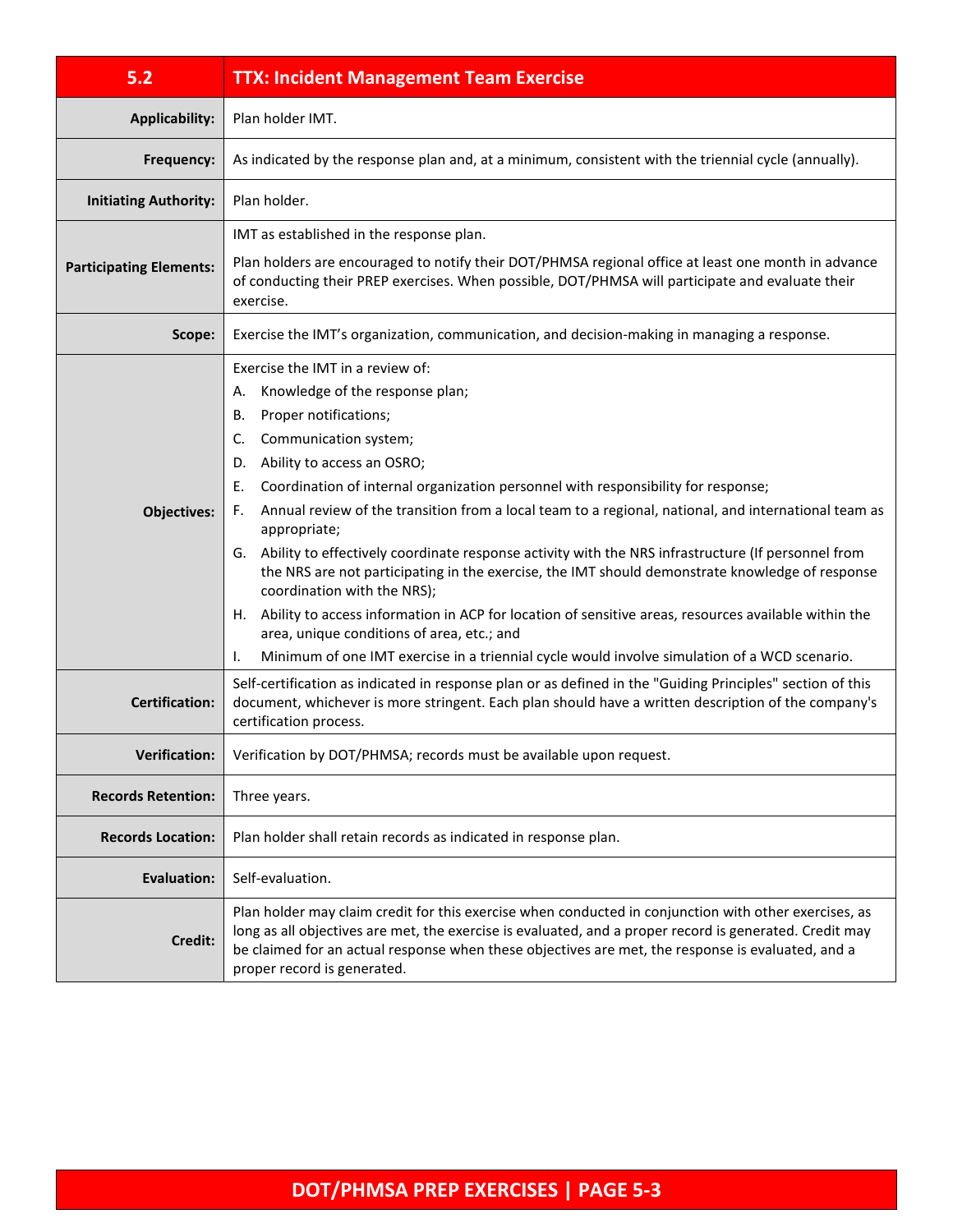| 5.3                            | <b>DRILL: Equipment Deployment</b>                                                                                                                                                                                                                                                                                                                   |
|--------------------------------|------------------------------------------------------------------------------------------------------------------------------------------------------------------------------------------------------------------------------------------------------------------------------------------------------------------------------------------------------|
| Applicability:                 | Plan holder.                                                                                                                                                                                                                                                                                                                                         |
| Frequency:                     | As indicated by the response plan and, at a minimum, consistent with the triennial cycle (annually).                                                                                                                                                                                                                                                 |
| <b>Initiating Authority:</b>   | Plan holder.                                                                                                                                                                                                                                                                                                                                         |
|                                | Designated response personnel.                                                                                                                                                                                                                                                                                                                       |
| <b>Participating Elements:</b> | Plan holders are encouraged to notify their DOT/PHMSA regional office at least one month in advance<br>of conducting their PREP exercises. When possible, DOT/PHMSA will participate and evaluate their<br>exercise.                                                                                                                                 |
| Scope:                         | Demonstrate the ability to deploy response equipment* identified in the FRP.                                                                                                                                                                                                                                                                         |
| <b>Objectives:</b>             | Designated emergency response personnel should demonstrate the ability to:<br>Organize; and<br>А.<br>Deploy and operate representative types of key response equipment as described in the response<br>В.<br>plan.                                                                                                                                   |
| <b>Certification:</b>          | Self-certification.                                                                                                                                                                                                                                                                                                                                  |
| <b>Verification:</b>           | Verification by DOT/PHMSA; records must be available upon request.                                                                                                                                                                                                                                                                                   |
| <b>Records Retention:</b>      | Three years.                                                                                                                                                                                                                                                                                                                                         |
| <b>Records Location:</b>       | Plan holder shall retain records as indicated in response plan.                                                                                                                                                                                                                                                                                      |
| <b>Evaluation:</b>             | Self-evaluation.                                                                                                                                                                                                                                                                                                                                     |
| Credit:                        | Plan holder may claim credit for this exercise when conducted in conjunction with other exercises, as<br>long as all objectives are met, the exercise is evaluated, and a proper record is generated. Credit may<br>be claimed for an actual response when these objectives are met, the response is evaluated, and a<br>proper record is generated. |

*\*May consist entirely of operator-owned equipment, or a combination of OSRO and operator equipment.*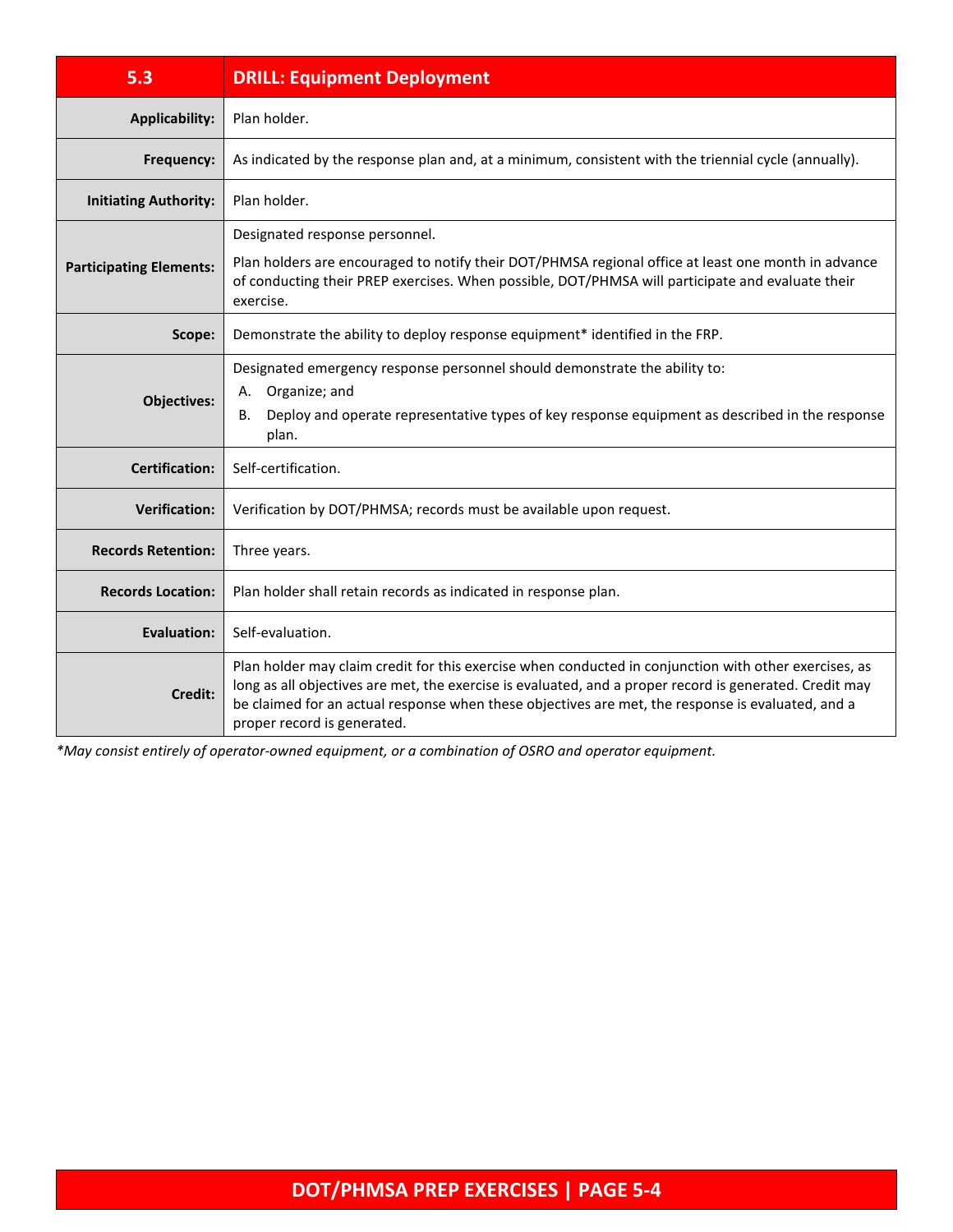| 5.4                            | <b>FE+DRILL: Government-Initiated Unannounced Exercise</b>                                                                                                                                                                                                                                                            |
|--------------------------------|-----------------------------------------------------------------------------------------------------------------------------------------------------------------------------------------------------------------------------------------------------------------------------------------------------------------------|
| <b>Applicability:</b>          | Plan holder.                                                                                                                                                                                                                                                                                                          |
| Frequency:                     | PREP Guidelines require that operators conduct at least one of their exercises unannounced annually<br>(see Section 2).                                                                                                                                                                                               |
|                                | DOT/PHMSA has and reserves the authority to conduct and require an operator to participate in a<br>GIUE. (Plan holders who have successfully completed a GIUE will not be required to participate in<br>another one for at least 36 months from the date of the exercise.)                                            |
| <b>Initiating Authority:</b>   | DOT/PHMSA.                                                                                                                                                                                                                                                                                                            |
| <b>Participating Elements:</b> | A. Operator-designated spill emergency response team members.<br>Operations staff.<br>В.<br>On-Scene Coordinator (optional).<br>C.<br>D. Federal, state, and other government agencies (optional).                                                                                                                    |
|                                | А.<br>Demonstrate the ability to respond to a WCD spill event.                                                                                                                                                                                                                                                        |
| Scope/Format:                  | Unannounced exercise to discuss strategic issues.<br>В.<br>C.<br>On the day of the exercise, the pipeline owner or operator will be provided the scenario and post-<br>spill events. This information will be used to explore and discuss strategic issues that will help<br>operators evaluate their response plans. |
| <b>Objectives:</b>             | Designated emergency response team members should demonstrate adequate knowledge and<br>understanding of their FRP and the ability to organize, communicate, coordinate, and respond in<br>accordance with that plan. Initiate and demonstrate use of a UC, consistent with NIMS.                                     |
| <b>Certification:</b>          | DOT/PHMSA will evaluate the conduct and achievement of objectives for the exercises and provide<br>certification of the exercise to the owner/operator.                                                                                                                                                               |
| <b>Verification:</b>           | DOT/PHMSA.                                                                                                                                                                                                                                                                                                            |
| <b>Records Retention:</b>      | Three years.                                                                                                                                                                                                                                                                                                          |
| <b>Records Location:</b>       | Plan holder shall retain records as indicated in response plan.                                                                                                                                                                                                                                                       |
| Evaluation:                    | DOT/PHMSA.                                                                                                                                                                                                                                                                                                            |
| Credit:                        | Plan holder may receive credit for other required exercises (a QI notification, equipment deployment<br>exercise, and unannounced exercise) if the GIUE is successfully completed, objectives of the other<br>exercise(s) are met, and a proper record is generated.                                                  |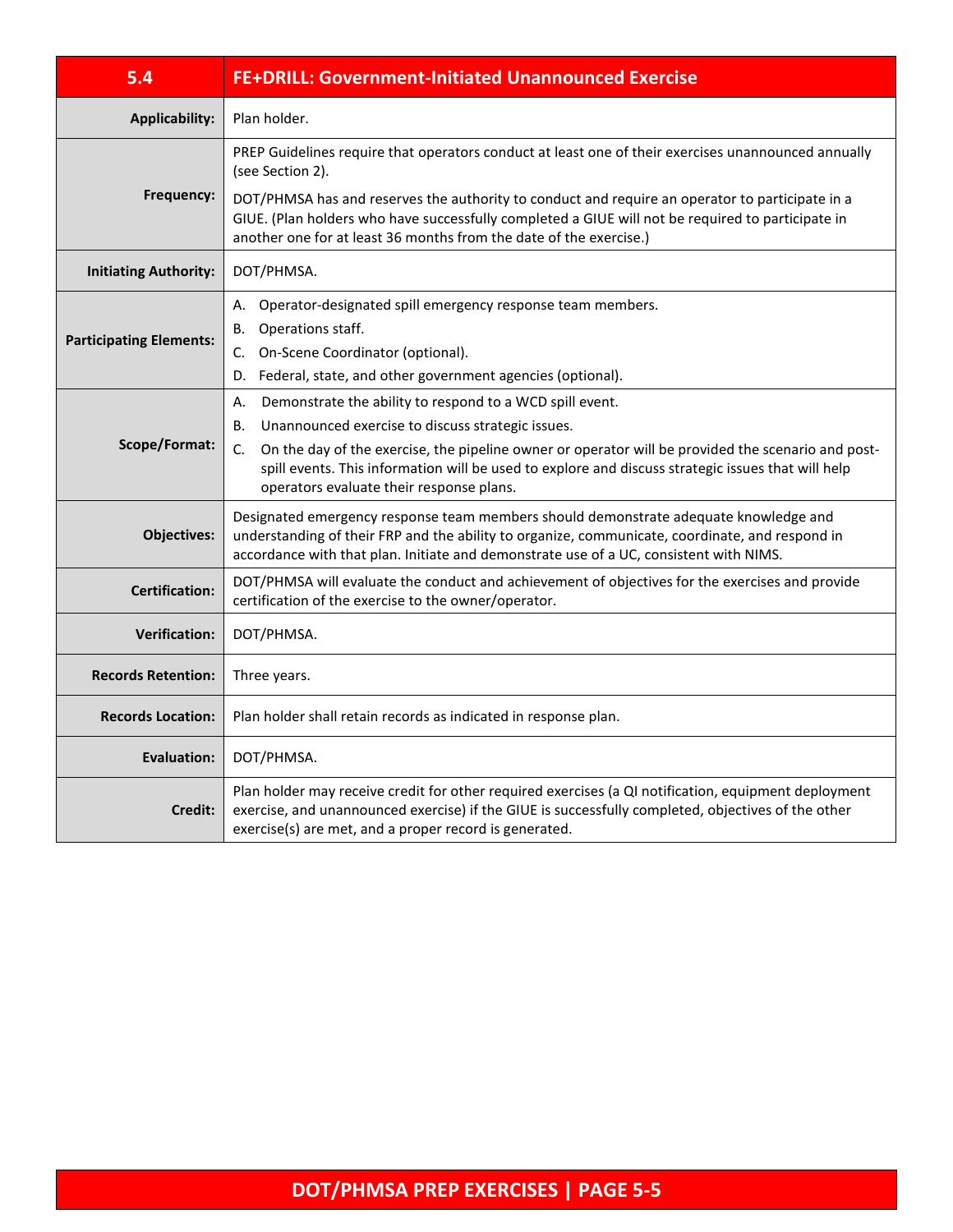*This page intentionally left blank.*

**DOT/PHMSA PREP EXERCISES | PAGE 5-6**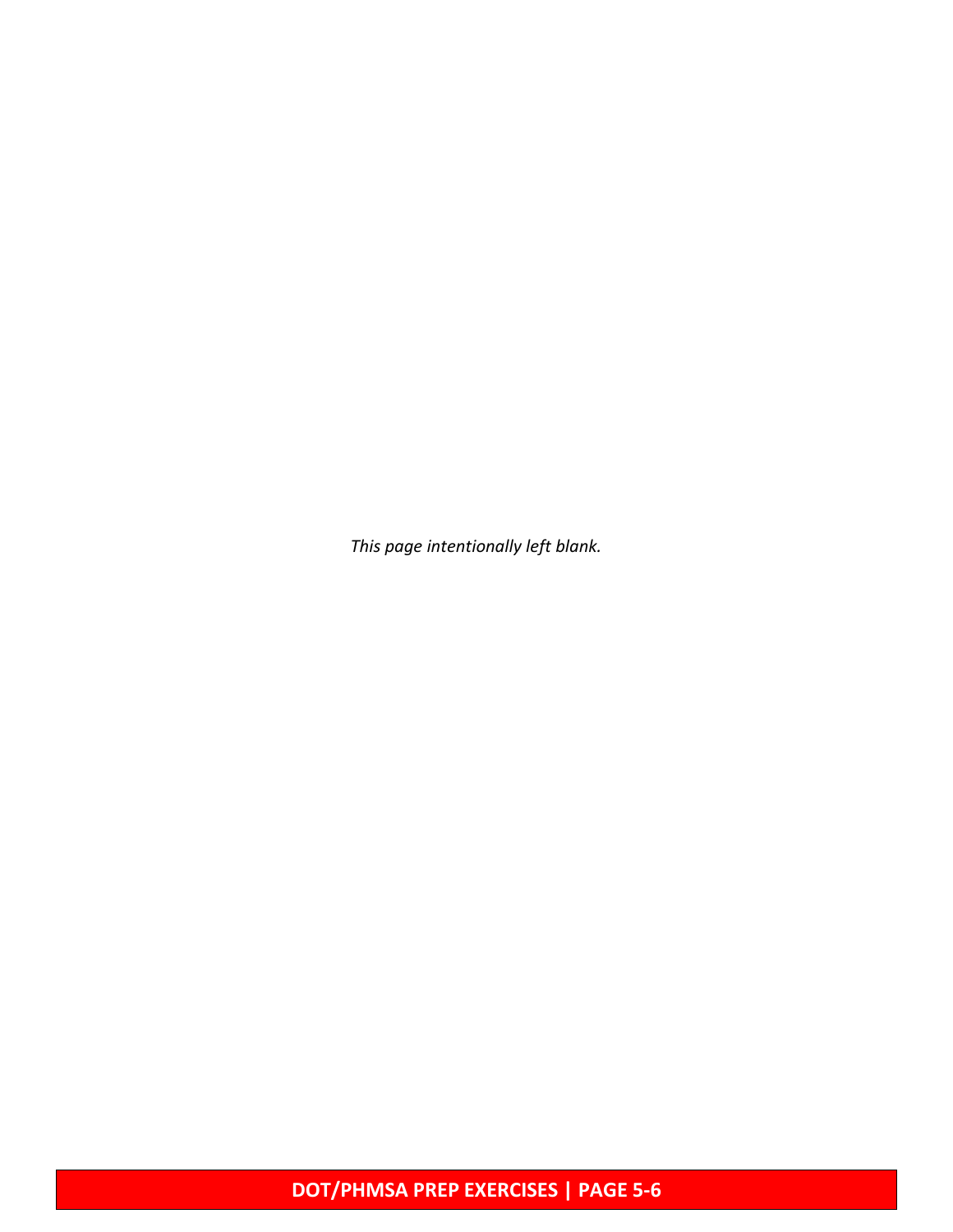#### **SECTION 6.0**

#### **BSEE-REGULATED OFFSHORE FACILITIES**

While the PREP Guidelines have been developed with multiple iterations of public review and comment occurring through the *Federal Register*, the PREP Guidelines are not, by themselves, legally binding rules. Plan holders may adopt the implementing guidance contained within the PREP Guidelines to fulfill their exercise requirements under OPA 90, or they may propose an alternative program subject to the approval of BSEE OSPD. Either the PREP Guidelines or the BSEE OSPD-approved exercise program developed by the plan holder become binding when referenced in the submitted oil spill response plan (OSRP).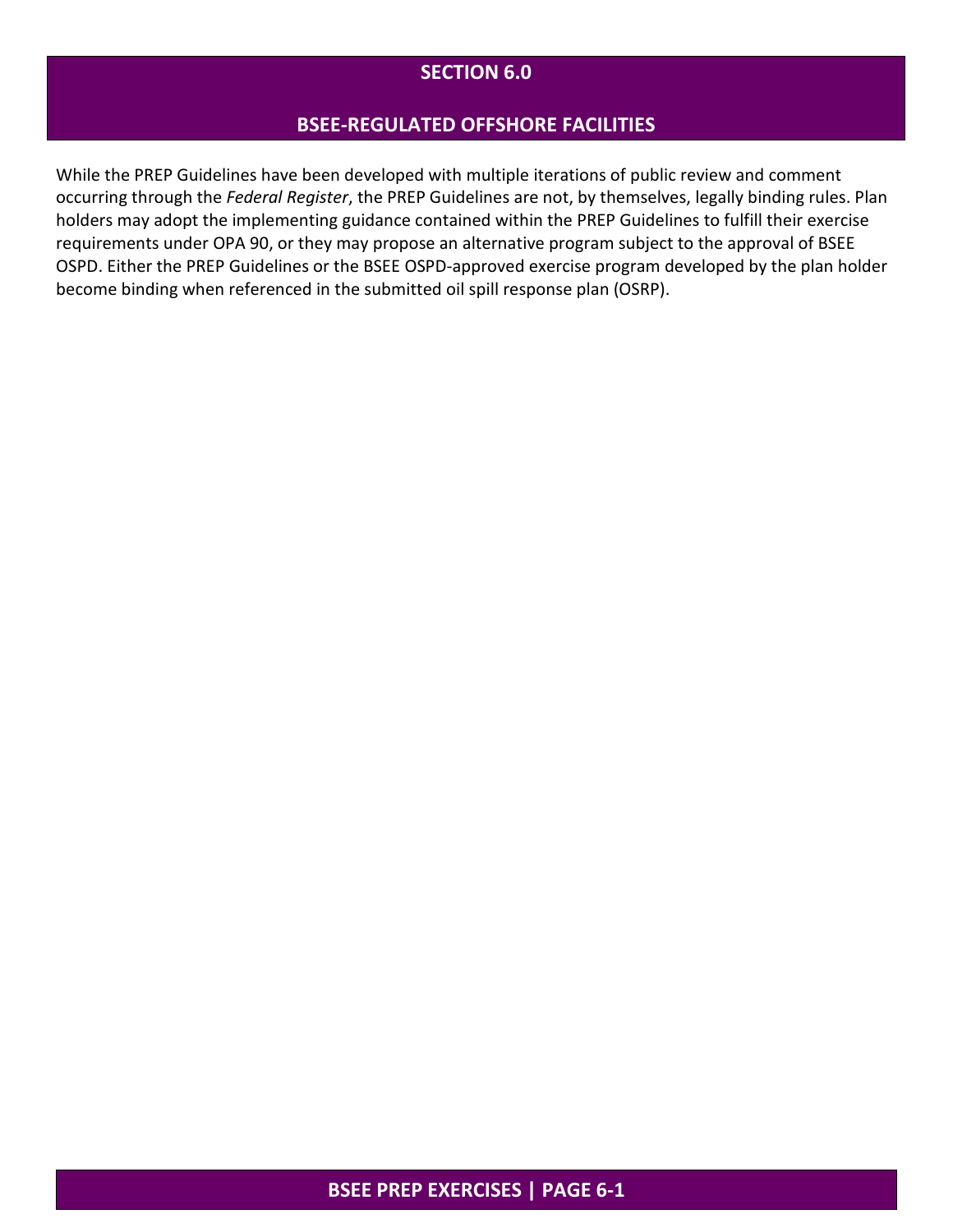| 6.1                            | <b>DRILL: QI Notification - Offshore Facility</b>                                                                                                                                                                                                                                                                                                                                                                                                                                                                                                                                                                                                                                                                                                                                                                                                                                                                                                                                                                                                                                                                                                                                                                                                                                                                                                                                                                                                                                                                                                                                                                                                            |
|--------------------------------|--------------------------------------------------------------------------------------------------------------------------------------------------------------------------------------------------------------------------------------------------------------------------------------------------------------------------------------------------------------------------------------------------------------------------------------------------------------------------------------------------------------------------------------------------------------------------------------------------------------------------------------------------------------------------------------------------------------------------------------------------------------------------------------------------------------------------------------------------------------------------------------------------------------------------------------------------------------------------------------------------------------------------------------------------------------------------------------------------------------------------------------------------------------------------------------------------------------------------------------------------------------------------------------------------------------------------------------------------------------------------------------------------------------------------------------------------------------------------------------------------------------------------------------------------------------------------------------------------------------------------------------------------------------|
| <b>Applicability:</b>          | 24-hour manned offshore facilities.                                                                                                                                                                                                                                                                                                                                                                                                                                                                                                                                                                                                                                                                                                                                                                                                                                                                                                                                                                                                                                                                                                                                                                                                                                                                                                                                                                                                                                                                                                                                                                                                                          |
| Frequency:                     | On an annual basis and within two weeks after initiating production operations on a 24-hour manned<br>offshore facility. For MODUs (such as drill ship, jack-up rigs, etc.) that will be engaged in drilling or<br>down hole operations, within two weeks after movement on location and annually thereafter while at<br>this location, as applicable.                                                                                                                                                                                                                                                                                                                                                                                                                                                                                                                                                                                                                                                                                                                                                                                                                                                                                                                                                                                                                                                                                                                                                                                                                                                                                                       |
| <b>Initiating Authority:</b>   | Owner or operator.                                                                                                                                                                                                                                                                                                                                                                                                                                                                                                                                                                                                                                                                                                                                                                                                                                                                                                                                                                                                                                                                                                                                                                                                                                                                                                                                                                                                                                                                                                                                                                                                                                           |
| <b>Participating Elements:</b> | Facility personnel and QI.                                                                                                                                                                                                                                                                                                                                                                                                                                                                                                                                                                                                                                                                                                                                                                                                                                                                                                                                                                                                                                                                                                                                                                                                                                                                                                                                                                                                                                                                                                                                                                                                                                   |
| Scope:                         | Exercise and test communications between personnel on each offshore facility manned on a 24-hour<br>basis and QI; information to be provided in the event of a spill must be simulated during this<br>exercise/drill.                                                                                                                                                                                                                                                                                                                                                                                                                                                                                                                                                                                                                                                                                                                                                                                                                                                                                                                                                                                                                                                                                                                                                                                                                                                                                                                                                                                                                                        |
| <b>Objectives:</b>             | Voice contact and confirmation must be made with a QI as detailed in the OSRP. Electronic messaging<br>may be used only if communication by voice is not possible.<br>All pertinent information must be communicated in a timely manner as outlined within the approved<br>OSRP and should include as many of the following elements of information as possible that are known<br>at the time of the notification call:<br>Incident location: Indicate county, state, and latitude and longitude of release;<br>А.<br>Released material: Indicate name of material released, quantity released, and quantity in the<br>В.<br>water;<br>Brief description of incident;<br>C.<br>Incident details: Include platform rig name or platform or pipeline number, MODU name, location<br>D.<br>area ID, block number, Outer Continental Shelf (OCS) lease number or state lease number;<br>Sheen information: Include color, direction traveling, size, leading edge;<br>Е.<br>Impact: Indicate if fire is involved and, if so, whether it is extinguished; document injuries or<br>F.<br>fatalities and if evacuation(s) occurred;<br>Remedial action: Indicate if source is secure and whether steps have been taken for source control<br>G.<br>or spill response;<br>Weather: Describe weather conditions, wind speed, wave conditions, speed and direction of<br>Н.<br>currents;<br>Agency notifications: Indicate any local/state/federal agencies that have been notified;<br>ı.<br>Additional Information: Describe threats to personnel, biological resources, or the environment<br>J.<br>and any other pertinent information not previously covered; and |
|                                | Identify corrections and incorporate them into your OSRP to address any problems encountered<br>К.<br>while conducting the notification exercise.                                                                                                                                                                                                                                                                                                                                                                                                                                                                                                                                                                                                                                                                                                                                                                                                                                                                                                                                                                                                                                                                                                                                                                                                                                                                                                                                                                                                                                                                                                            |
| <b>Certification:</b>          | Self-certification.                                                                                                                                                                                                                                                                                                                                                                                                                                                                                                                                                                                                                                                                                                                                                                                                                                                                                                                                                                                                                                                                                                                                                                                                                                                                                                                                                                                                                                                                                                                                                                                                                                          |
| <b>Verification:</b>           | Verification by BSEE; records must be available upon request.                                                                                                                                                                                                                                                                                                                                                                                                                                                                                                                                                                                                                                                                                                                                                                                                                                                                                                                                                                                                                                                                                                                                                                                                                                                                                                                                                                                                                                                                                                                                                                                                |
| <b>Records Retention:</b>      | Three years.                                                                                                                                                                                                                                                                                                                                                                                                                                                                                                                                                                                                                                                                                                                                                                                                                                                                                                                                                                                                                                                                                                                                                                                                                                                                                                                                                                                                                                                                                                                                                                                                                                                 |
| <b>Records Location:</b>       | Records are to be maintained at the offshore facility or at a corporate location designated in the OSRP.                                                                                                                                                                                                                                                                                                                                                                                                                                                                                                                                                                                                                                                                                                                                                                                                                                                                                                                                                                                                                                                                                                                                                                                                                                                                                                                                                                                                                                                                                                                                                     |
| <b>Evaluation:</b>             | Self-evaluation of objectives.                                                                                                                                                                                                                                                                                                                                                                                                                                                                                                                                                                                                                                                                                                                                                                                                                                                                                                                                                                                                                                                                                                                                                                                                                                                                                                                                                                                                                                                                                                                                                                                                                               |
| Credit:                        | Plan holder may claim credit for this exercise when conducted in conjunction with other exercises, as<br>long as all objectives are met, the exercise is evaluated, and a proper record is generated. Credit may<br>be claimed for an actual response when these objectives are met, the response is evaluated, and a<br>proper record is generated.                                                                                                                                                                                                                                                                                                                                                                                                                                                                                                                                                                                                                                                                                                                                                                                                                                                                                                                                                                                                                                                                                                                                                                                                                                                                                                         |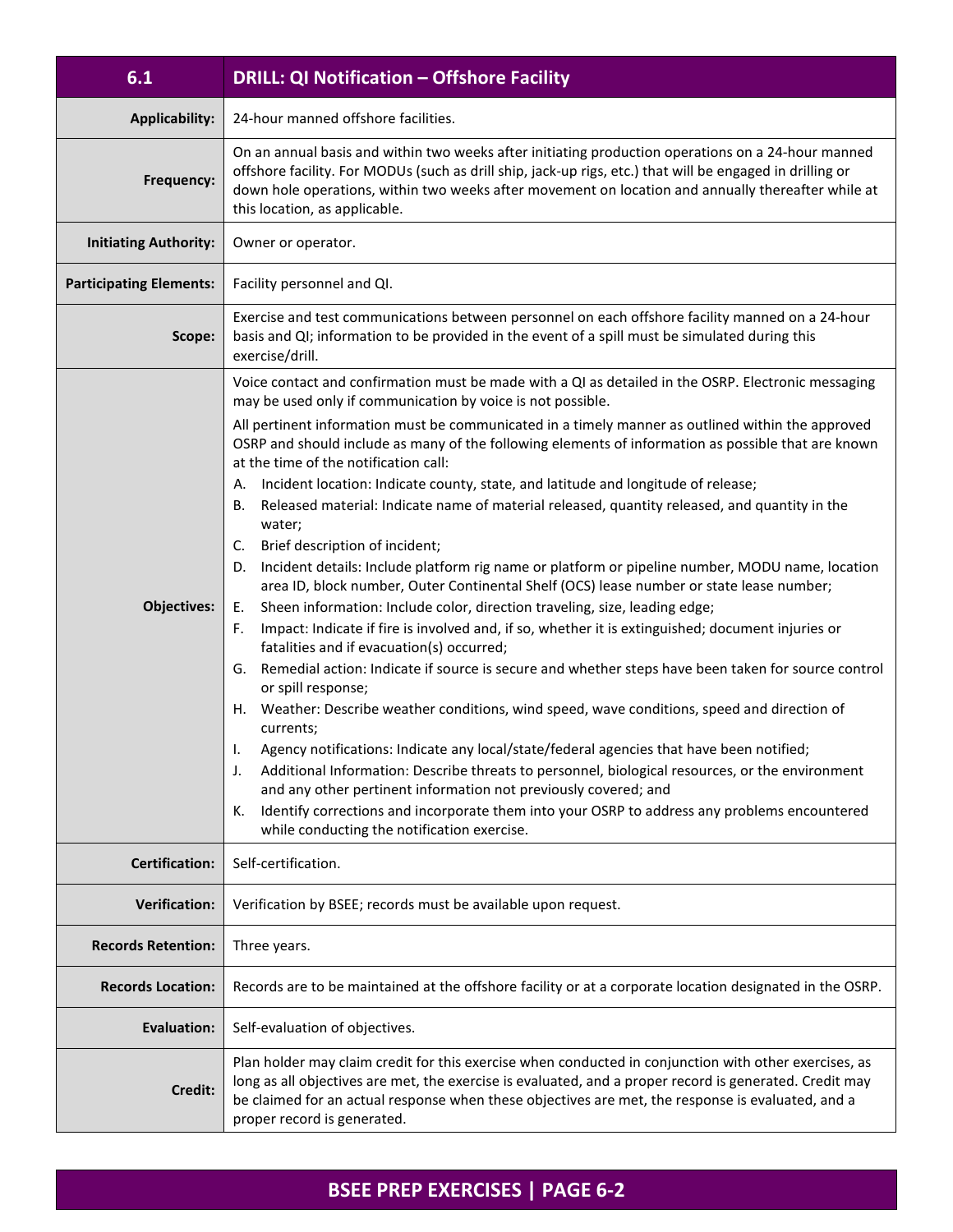| 6.2                            | FE: Incident Management Team Exercise - Offshore Facilities                                                                                                                                                                                                                                                                                                                                                                                                                                                                                                                                                                                                                                                                                                                                                                                                                                                                                                                                                                                                                                                                                                                                                                                                                                                                                                                                                                                                                                                                                                                                                                                                                                                                                                                                                                                                                                                                                                                                                                                                                                                                                                                                                                                                                                                                                                                                                                                                                                                                                                                                                                                                                                                                                                                                                                                                                         |
|--------------------------------|-------------------------------------------------------------------------------------------------------------------------------------------------------------------------------------------------------------------------------------------------------------------------------------------------------------------------------------------------------------------------------------------------------------------------------------------------------------------------------------------------------------------------------------------------------------------------------------------------------------------------------------------------------------------------------------------------------------------------------------------------------------------------------------------------------------------------------------------------------------------------------------------------------------------------------------------------------------------------------------------------------------------------------------------------------------------------------------------------------------------------------------------------------------------------------------------------------------------------------------------------------------------------------------------------------------------------------------------------------------------------------------------------------------------------------------------------------------------------------------------------------------------------------------------------------------------------------------------------------------------------------------------------------------------------------------------------------------------------------------------------------------------------------------------------------------------------------------------------------------------------------------------------------------------------------------------------------------------------------------------------------------------------------------------------------------------------------------------------------------------------------------------------------------------------------------------------------------------------------------------------------------------------------------------------------------------------------------------------------------------------------------------------------------------------------------------------------------------------------------------------------------------------------------------------------------------------------------------------------------------------------------------------------------------------------------------------------------------------------------------------------------------------------------------------------------------------------------------------------------------------------------|
| <b>Applicability:</b>          | IMT.                                                                                                                                                                                                                                                                                                                                                                                                                                                                                                                                                                                                                                                                                                                                                                                                                                                                                                                                                                                                                                                                                                                                                                                                                                                                                                                                                                                                                                                                                                                                                                                                                                                                                                                                                                                                                                                                                                                                                                                                                                                                                                                                                                                                                                                                                                                                                                                                                                                                                                                                                                                                                                                                                                                                                                                                                                                                                |
| Frequency:                     | Annually.                                                                                                                                                                                                                                                                                                                                                                                                                                                                                                                                                                                                                                                                                                                                                                                                                                                                                                                                                                                                                                                                                                                                                                                                                                                                                                                                                                                                                                                                                                                                                                                                                                                                                                                                                                                                                                                                                                                                                                                                                                                                                                                                                                                                                                                                                                                                                                                                                                                                                                                                                                                                                                                                                                                                                                                                                                                                           |
| <b>Initiating Authority:</b>   | Owner or operator.                                                                                                                                                                                                                                                                                                                                                                                                                                                                                                                                                                                                                                                                                                                                                                                                                                                                                                                                                                                                                                                                                                                                                                                                                                                                                                                                                                                                                                                                                                                                                                                                                                                                                                                                                                                                                                                                                                                                                                                                                                                                                                                                                                                                                                                                                                                                                                                                                                                                                                                                                                                                                                                                                                                                                                                                                                                                  |
| <b>Participating Elements:</b> | IMT and plan holder company officials as established in the spill response plan. At a minimum, IMT<br>roles and responsibilities that should be exercised in each IMT exercise include the incident<br>commander, as well as the command and general staffs. If source control objectives are a significant<br>element of the scenario, then the source control branch should also be exercised, and the exercise<br>design team should consult BSEE regarding their availability to provide a Source Control Support<br>Coordinator.                                                                                                                                                                                                                                                                                                                                                                                                                                                                                                                                                                                                                                                                                                                                                                                                                                                                                                                                                                                                                                                                                                                                                                                                                                                                                                                                                                                                                                                                                                                                                                                                                                                                                                                                                                                                                                                                                                                                                                                                                                                                                                                                                                                                                                                                                                                                               |
| Scope:                         | Exercise the IMT's organization, communication, and decision-making in managing a response.                                                                                                                                                                                                                                                                                                                                                                                                                                                                                                                                                                                                                                                                                                                                                                                                                                                                                                                                                                                                                                                                                                                                                                                                                                                                                                                                                                                                                                                                                                                                                                                                                                                                                                                                                                                                                                                                                                                                                                                                                                                                                                                                                                                                                                                                                                                                                                                                                                                                                                                                                                                                                                                                                                                                                                                         |
| <b>Objectives:</b>             | Exercise a select combination of the Core Components as outlined within Appendix A of the PREP<br>Guidelines. During each triennial cycle, all of the applicable Core Components in Appendix A need to be<br>exercised at least once. (Note: A limited number of members of the Incident Management Team may<br>be involved with the exercise design team for the selection of objectives, plan components, and issues<br>to be tested during an exercise; however, none of the IMT members that are participating players in<br>the exercise should have knowledge of the exercise scenario script prior to start of the exercise.)<br>In addition, effective demonstration of any of the following components may be included in the<br>scenario for the exercise:<br>A. Ability to detect, assess, project, track and monitor the spill, properly map the spill information<br>necessary to respond, direct response resources appropriately, and share that information with<br>others as indicated in the response plan.<br>Knowledge of OSRP, any referenced OSRO Inventories, tactics manuals, and well containment<br>В.<br>plans.<br>Ability to access information in the appropriate Regional Contingency Plans (RCPs) and ACPs for<br>C.<br>the location of sensitive areas, protective best management practices, resources available within<br>the area, unique conditions of area, recommended response strategies, etc.<br>For any chemical or biological countermeasures or in-situ burning cited in the OSRP, the ability to<br>D.<br>prepare and submit a request and usage plan to the FOSC. The preparation of a usage and<br>monitoring plan/request for each such countermeasure listed in the plan must be exercised during<br>the triennial cycle.<br>Ability to select and propose the use of an optimal mix of response countermeasures to the<br>1.<br>FOSC, based on an assessment of the operational feasibility, expected effectiveness, and<br>projected environmental tradeoffs associated with using each countermeasure.<br>In the case of a request for aerial/vessel applied dispersants, API Technical Report 1148<br>2.<br>("Aerial and Vessel Dispersant Preparedness and Operations Guide") contains an example of a<br>Daily Aerial/Vessel Dispersant Application Plan that may be appropriate for use in this<br>situation.<br>For OSRPs that also list SSDI as a response capability; the IMT should complete an application<br>3.<br>request and usage and monitoring plan for SSDI, as well as a management plan for<br>coordinating the allocation of dispersant stockpiles between surface-application and SSDI<br>operations, as appropriate.<br>Ability to implement and coordinate the use of multiple response countermeasures, as<br>4.<br>approved by the FOSC, in accordance with the offshore response Concept of Operations |
|                                | outlined in the OSRP.<br>Demonstrate the effective and coordinated integration of source control and subsea containment<br>Ε.<br>operations with other incident management activities, including oil spill response operations.                                                                                                                                                                                                                                                                                                                                                                                                                                                                                                                                                                                                                                                                                                                                                                                                                                                                                                                                                                                                                                                                                                                                                                                                                                                                                                                                                                                                                                                                                                                                                                                                                                                                                                                                                                                                                                                                                                                                                                                                                                                                                                                                                                                                                                                                                                                                                                                                                                                                                                                                                                                                                                                     |
|                                | Identification of corrections necessary to address any noncompliance or preparedness issues<br>F.                                                                                                                                                                                                                                                                                                                                                                                                                                                                                                                                                                                                                                                                                                                                                                                                                                                                                                                                                                                                                                                                                                                                                                                                                                                                                                                                                                                                                                                                                                                                                                                                                                                                                                                                                                                                                                                                                                                                                                                                                                                                                                                                                                                                                                                                                                                                                                                                                                                                                                                                                                                                                                                                                                                                                                                   |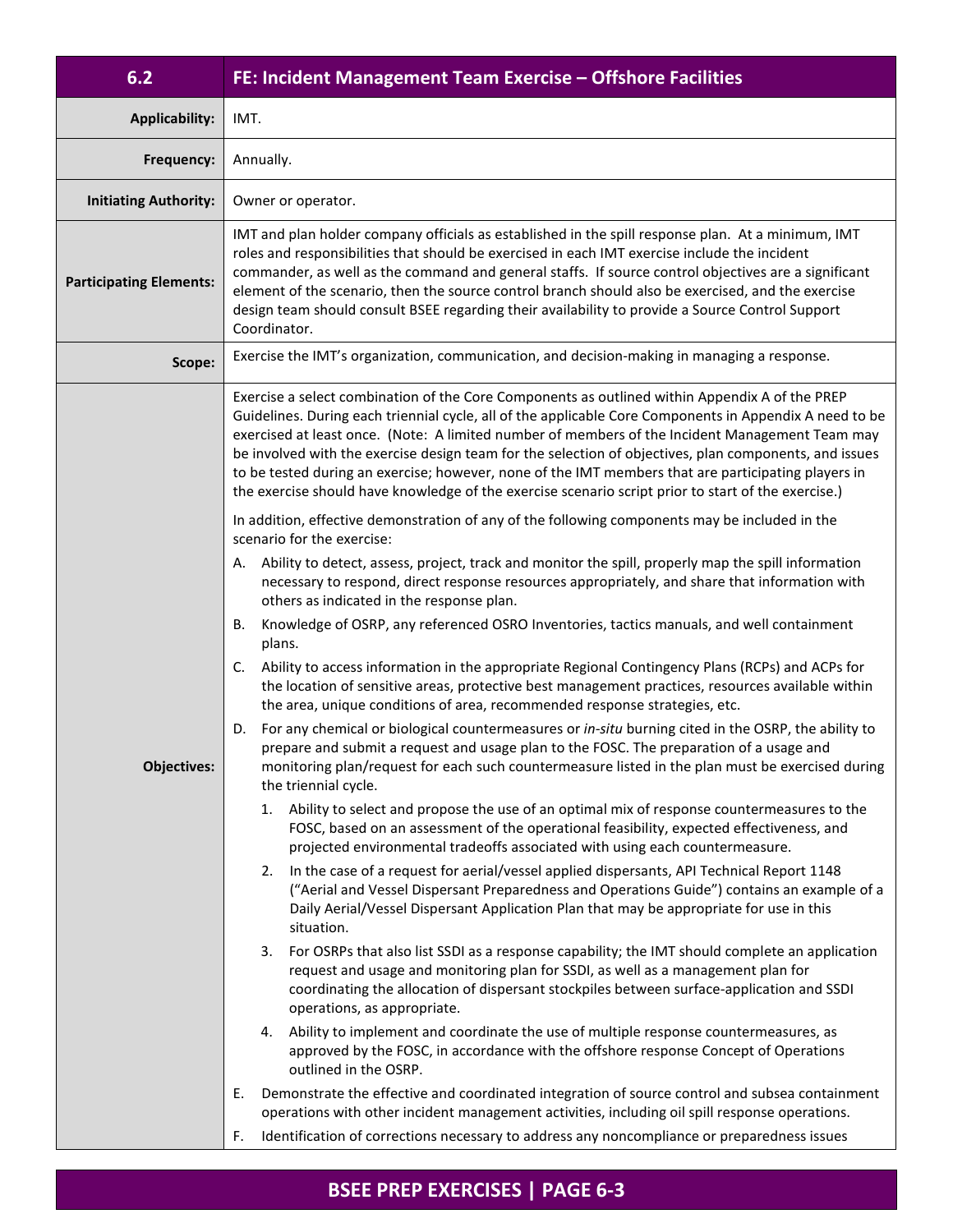|                           | encountered while conducting the exercise and the incorporation of these corrections into the<br>OSRP.                                                                                                                                                                                                                                               |
|---------------------------|------------------------------------------------------------------------------------------------------------------------------------------------------------------------------------------------------------------------------------------------------------------------------------------------------------------------------------------------------|
| <b>Certification:</b>     | Self-certification.                                                                                                                                                                                                                                                                                                                                  |
| <b>Verification:</b>      | Verification by BSEE; records must be available upon request.                                                                                                                                                                                                                                                                                        |
| <b>Records Retention:</b> | Three years.                                                                                                                                                                                                                                                                                                                                         |
| <b>Records Location:</b>  | Records are to be maintained at a corporate location designated in the spill response plan.                                                                                                                                                                                                                                                          |
| Evaluation:               | Self-evaluation.<br>BSEE may evaluate if the exercise is witnessed.                                                                                                                                                                                                                                                                                  |
| Credit:                   | Plan holder may claim credit for this exercise when conducted in conjunction with other exercises, as<br>long as all objectives are met, the exercise is evaluated, and a proper record is generated. Credit may<br>be claimed for an actual response when these objectives are met, the response is evaluated, and a<br>proper record is generated. |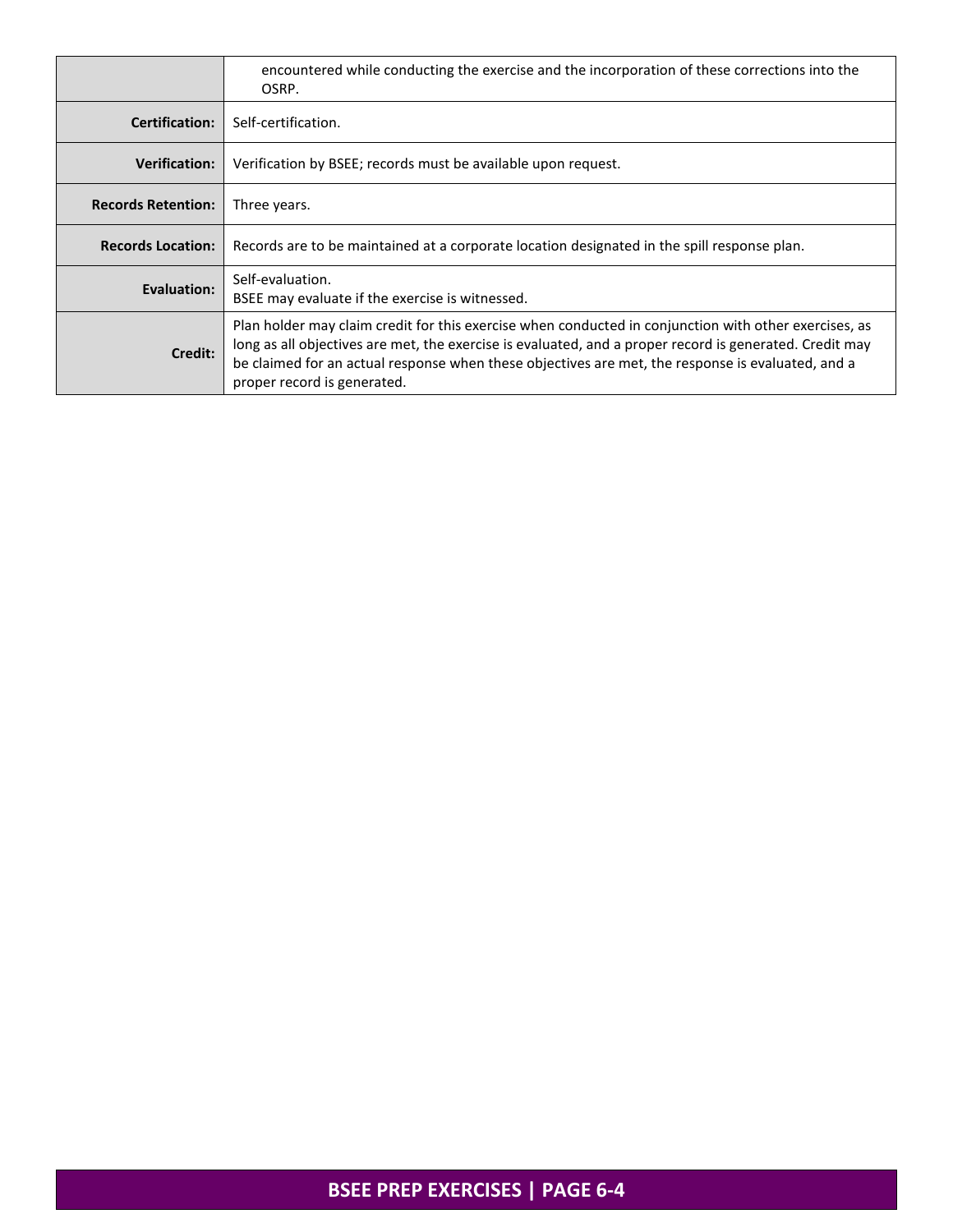| 6.3                            | DRILL: Equipment Deployment - Offshore Facility (Equipment staged offshore)                                                                                                                                                                                                                                                                                                                                                                                                                                                                                                                                                                                      |
|--------------------------------|------------------------------------------------------------------------------------------------------------------------------------------------------------------------------------------------------------------------------------------------------------------------------------------------------------------------------------------------------------------------------------------------------------------------------------------------------------------------------------------------------------------------------------------------------------------------------------------------------------------------------------------------------------------|
| <b>Applicability:</b>          | OSRO or owner or operator response equipment required to be or voluntarily staged offshore.                                                                                                                                                                                                                                                                                                                                                                                                                                                                                                                                                                      |
| <b>Frequency:</b>              | On a semiannual basis and within 30 days after initial equipment placement. Notification of date<br>equipment will be staged offshore must be made to the BSEE Chief, OSPD, or designee prior to<br>equipment placement.                                                                                                                                                                                                                                                                                                                                                                                                                                         |
|                                | For wells being drilled from MODUs, at least once while the MODU is on each location and within 30<br>days of beginning operations if staged response equipment is required by the BSEE Chief, OSPD, or<br>voluntarily placed by the owner operator.                                                                                                                                                                                                                                                                                                                                                                                                             |
| <b>Initiating Authority:</b>   | OSRO, or owner or operator.                                                                                                                                                                                                                                                                                                                                                                                                                                                                                                                                                                                                                                      |
| <b>Participating Elements:</b> | Facility or SROT identified within the OSRP.                                                                                                                                                                                                                                                                                                                                                                                                                                                                                                                                                                                                                     |
| Scope:                         | Deploy and operate response equipment that is staged offshore and identified in the OSRP. Each type<br>of this equipment is to be deployed annually. Each type need not be deployed at each exercise.                                                                                                                                                                                                                                                                                                                                                                                                                                                            |
| <b>Objectives:</b>             | Demonstrate ability of spill response personnel to conduct timely and proper mobilization,<br>А.<br>deployment, and operation of equipment in a safe manner.<br>Evaluate the effective operation of the deployed equipment; i.e., the operating condition and the<br>В.<br>ability to demonstrate and achieve the equipment's defined operating specifications during the<br>exercise.<br>Evaluate deployment strategies under various spill scenarios.<br>C.<br>Identify corrections necessary to address any noncompliance or preparedness issues encountered<br>D.<br>while conducting the exercise and the incorporation of these corrections into the OSRP. |
| <b>Certification:</b>          | Self-certification                                                                                                                                                                                                                                                                                                                                                                                                                                                                                                                                                                                                                                               |
| <b>Verification:</b>           | Verification by BSEE; records must be available upon request.                                                                                                                                                                                                                                                                                                                                                                                                                                                                                                                                                                                                    |
| <b>Records Retention:</b>      | Three years                                                                                                                                                                                                                                                                                                                                                                                                                                                                                                                                                                                                                                                      |
| <b>Records Location:</b>       | Records are to be kept at the OSRO or at the facility or a corporate location designated in approved<br>OSRP for owner or operator equipment.                                                                                                                                                                                                                                                                                                                                                                                                                                                                                                                    |
| <b>Evaluation:</b>             | Self-evaluation of objectives; BSEE may evaluate if the exercise is witnessed.                                                                                                                                                                                                                                                                                                                                                                                                                                                                                                                                                                                   |
| Credit:                        | Plan holder may claim credit for this exercise when conducted in conjunction with other exercises, as<br>long as all objectives are met, the exercise is evaluated, and a proper record is generated. Credit may<br>be claimed for an actual response when these objectives are met, the response is evaluated, and a<br>proper record is generated.                                                                                                                                                                                                                                                                                                             |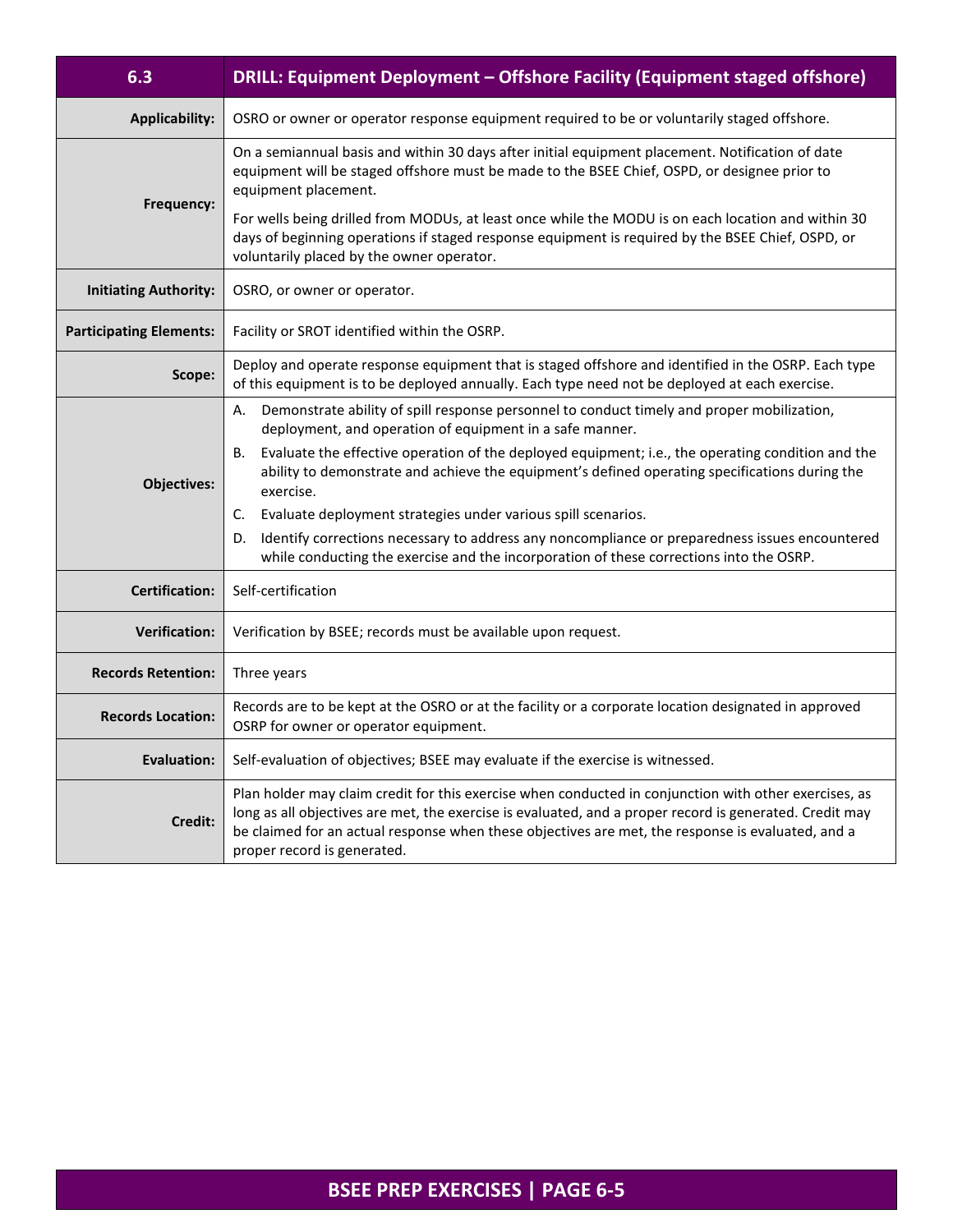| 6.4                            | DRILL: Equipment Deployment - Offshore Facility (Equipment staged onshore)                                                                                                                                                                                                                                                                                                                                                                                                                                                                                                                                                                                                                                                                               |
|--------------------------------|----------------------------------------------------------------------------------------------------------------------------------------------------------------------------------------------------------------------------------------------------------------------------------------------------------------------------------------------------------------------------------------------------------------------------------------------------------------------------------------------------------------------------------------------------------------------------------------------------------------------------------------------------------------------------------------------------------------------------------------------------------|
| <b>Applicability:</b>          | OSRO or owner or operator response equipment stored at an onshore location that is cited in an OSRP<br>submitted to BSEE for review and approval.                                                                                                                                                                                                                                                                                                                                                                                                                                                                                                                                                                                                        |
| Frequency:                     | Deployment exercises/drills must be conducted at a minimum on an annual basis and within 30 days<br>after initial placement per type of equipment. Each type of equipment being staged onshore must be<br>deployed at least once during a plan holder's triennial exercise cycle. Where exercise credit is extended<br>to all clients for a contracted OSRO's deployment exercise, each type of response equipment being<br>deployed in this manner should be deployed and exercised on an annual basis.                                                                                                                                                                                                                                                 |
| <b>Initiating Authority:</b>   | OSRO, or owner or operator.                                                                                                                                                                                                                                                                                                                                                                                                                                                                                                                                                                                                                                                                                                                              |
| <b>Participating Elements:</b> | OSRO, SROT, and/or owner or operator personnel.                                                                                                                                                                                                                                                                                                                                                                                                                                                                                                                                                                                                                                                                                                          |
| Scope:                         | Deploy and operate response equipment that is stored onshore and identified in the OSRP. It is not<br>necessary to deploy each piece of equipment.                                                                                                                                                                                                                                                                                                                                                                                                                                                                                                                                                                                                       |
| <b>Objectives:</b>             | Demonstrate ability of spill response personnel to conduct timely and proper mobilization,<br>А.<br>deployment, and operation of equipment in a safe manner as outlined in the Guiding Principles for<br>Equipment Deployment Exercises (Section 2).<br>Evaluate the effective operation of the deployed equipment; i.e., the operating condition and the<br>В.<br>ability to demonstrate and achieve the equipment's defined operating specifications during the<br>exercise.<br>Evaluate deployment strategies under various spill scenarios.<br>C.<br>Identify corrections necessary to address any noncompliance or preparedness issues encountered<br>D.<br>while conducting the exercise and the incorporation of these corrections into the OSRP. |
| <b>Certification:</b>          | Self-certification: OSRO for OSRO equipment and owner or operator for owner or operator equipment.                                                                                                                                                                                                                                                                                                                                                                                                                                                                                                                                                                                                                                                       |
| <b>Verification:</b>           | Verification by BSEE; records must be available upon request.                                                                                                                                                                                                                                                                                                                                                                                                                                                                                                                                                                                                                                                                                            |
| <b>Records Retention:</b>      | Three years.                                                                                                                                                                                                                                                                                                                                                                                                                                                                                                                                                                                                                                                                                                                                             |
| <b>Records Location:</b>       | Records are to be kept at the OSRO or at the offshore facility or a corporate location designated in<br>approved OSRP for owner or operator equipment.                                                                                                                                                                                                                                                                                                                                                                                                                                                                                                                                                                                                   |
| Evaluation:                    | Self-evaluation of objectives; BSEE may evaluate if the exercise is witnessed.                                                                                                                                                                                                                                                                                                                                                                                                                                                                                                                                                                                                                                                                           |
| Credit:                        | Plan holder may claim credit for this exercise when conducted in conjunction with other exercises, as<br>long as all objectives are met, the exercise is evaluated, and a proper record is generated. Credit may<br>be claimed for an actual response when these objectives are met, the response is evaluated, and a<br>proper record is generated.                                                                                                                                                                                                                                                                                                                                                                                                     |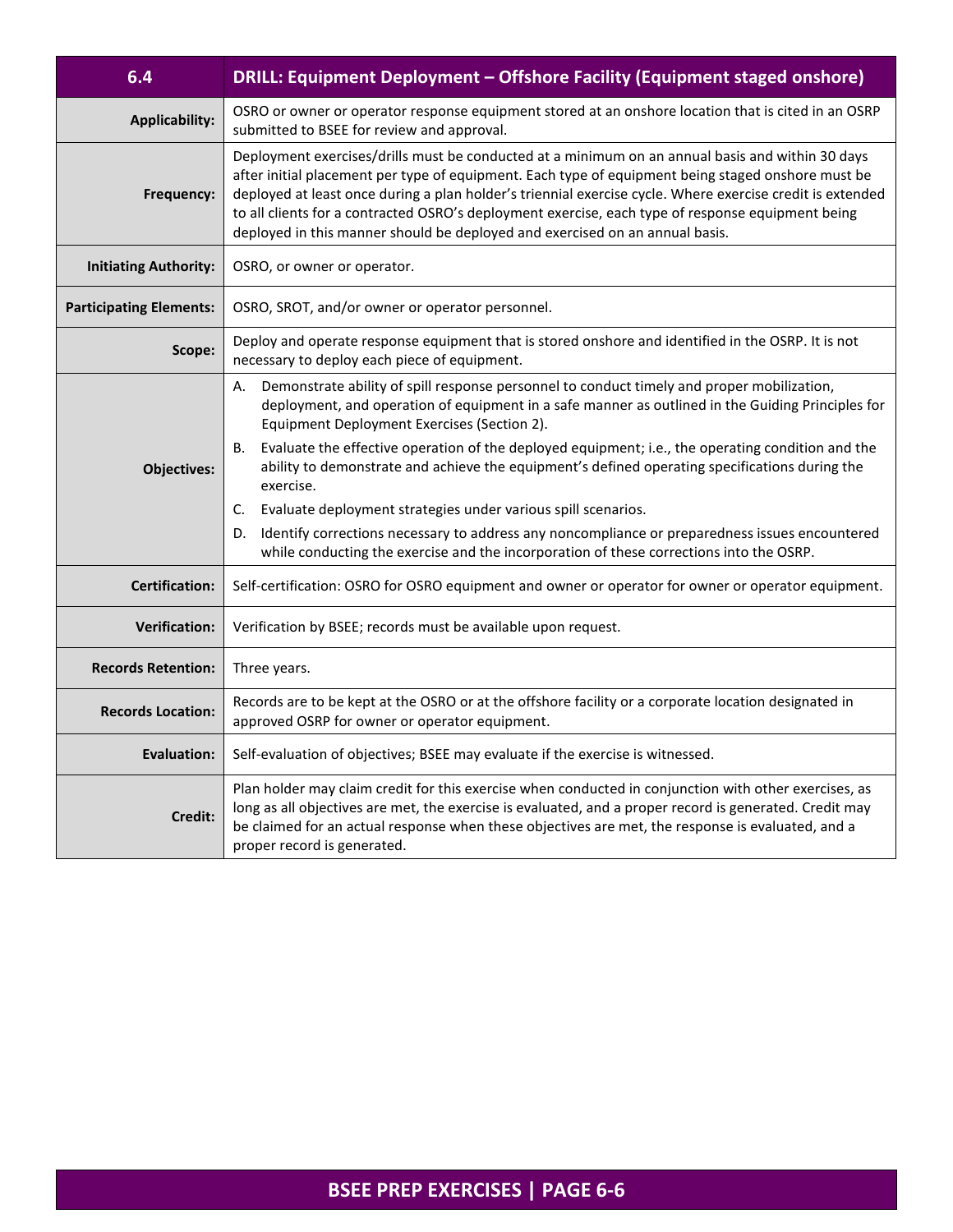| 6.5                            | DRILL: Equipment Deployment - Offshore Facility (Source control, subsea<br>containment, and SSDI equipment)                                                                                                                                                                                                                                                                                                                                                                                                                                                                                                                                                                                                                                                                                                                                                                                                                                                  |
|--------------------------------|--------------------------------------------------------------------------------------------------------------------------------------------------------------------------------------------------------------------------------------------------------------------------------------------------------------------------------------------------------------------------------------------------------------------------------------------------------------------------------------------------------------------------------------------------------------------------------------------------------------------------------------------------------------------------------------------------------------------------------------------------------------------------------------------------------------------------------------------------------------------------------------------------------------------------------------------------------------|
| <b>Applicability:</b>          | Contractor or owner or operator equipment for source control, subsea containment, SSDI, and all<br>supporting equipment as necessary to implement actions to control and secure the source, or mitigate<br>the discharge as cited within a BSEE-regulated OSRP. The use of SSDI is considered a means to mitigate<br>the discharge, and is not considered a means of source control.                                                                                                                                                                                                                                                                                                                                                                                                                                                                                                                                                                         |
| Frequency:                     | As deemed necessary by the BSEE Chief, OSPD, to test spill response preparedness. If the exercise is<br>voluntarily conducted by a source control, subsea containment, and SSDI equipment provider, the BSEE<br>Chief, OSPD, should be provided 60 days' notice prior to the date of the planned exercise.                                                                                                                                                                                                                                                                                                                                                                                                                                                                                                                                                                                                                                                   |
| <b>Initiating Authority:</b>   | BSEE Chief, OSPD; source control, subsea containment, or SSDI equipment provider; or owner or<br>operator.                                                                                                                                                                                                                                                                                                                                                                                                                                                                                                                                                                                                                                                                                                                                                                                                                                                   |
| <b>Participating Elements:</b> | Source control, subsea containment, SSDI, and supporting equipment providers, contractors, facility<br>personnel, QIs, state and local government, other federal agencies, and/or owner or operator<br>personnel.                                                                                                                                                                                                                                                                                                                                                                                                                                                                                                                                                                                                                                                                                                                                            |
| Scope:                         | Deploy, operate, and evaluate source control, subsea containment, SSDI equipment that is identified in<br>the OSRP as requested by the BSEE Chief, OSPD, in order to test spill response preparedness, or as<br>deemed necessary by an owner/operator or the source control, subsea containment, or SSDI<br>equipment provider. If the exercise is initiated by the BSEE Chief, OSPD, the parameters (e.g., location,<br>onshore or offshore, water depth, types of equipment to be exercised, drill protocols) for the exercise<br>will be provided to the source control, subsea containment, or SSDI equipment providers by the BSEE<br>Chief, OSPD. Due to the potentially extensive nature and complexity of exercising this type of<br>equipment, BSEE will consult whenever possible with industry regarding the planning for any BSEE-<br>initiated deployment exercises that will involve source control, subsea containment, or SSDI<br>equipment. |
| <b>Objectives:</b>             | Demonstrate ability of source control, subsea containment, or SSDI personnel to conduct timely<br>А.<br>and proper mobilization, deployment, and operation of equipment in a safe manner.<br>Evaluate the ability to procure in a timely manner all of the support equipment and services<br>В.<br>necessary to ensure an effective source control, subsea containment, or SSDI response.<br>Evaluate the operating condition and the ability to achieve the equipment's defined operating<br>C.<br>specifications during the exercise.<br>Evaluate deployment strategies under various spill release scenarios.<br>D.<br>Ε.<br>Identify of any corrections necessary to address any noncompliance or preparedness issues<br>encountered while conducting the exercise and the incorporation of these corrections into the<br>OSRP.                                                                                                                          |
| <b>Certification:</b>          | BSEE.                                                                                                                                                                                                                                                                                                                                                                                                                                                                                                                                                                                                                                                                                                                                                                                                                                                                                                                                                        |
| <b>Verification:</b>           | BSEE.                                                                                                                                                                                                                                                                                                                                                                                                                                                                                                                                                                                                                                                                                                                                                                                                                                                                                                                                                        |
| <b>Records Retention:</b>      | Indefinite.                                                                                                                                                                                                                                                                                                                                                                                                                                                                                                                                                                                                                                                                                                                                                                                                                                                                                                                                                  |
| <b>Records Location:</b>       | BSEE will maintain records at the BSEE OSPD Section Office that executed any BSEE-initiated<br>deployment exercise, or as directed by records management protocols. The owner or operator and/or<br>source control and subsea containment equipment provider will also maintain records at a corporate<br>location identified in the approved OSRP for any deployment exercises conducted as per this section.                                                                                                                                                                                                                                                                                                                                                                                                                                                                                                                                               |
| <b>Evaluation:</b>             | Evaluation of objectives to be conducted by BSEE.                                                                                                                                                                                                                                                                                                                                                                                                                                                                                                                                                                                                                                                                                                                                                                                                                                                                                                            |
| Credit:                        | Credit may be requested for an actual response when these objectives are met, the response is<br>evaluated, and a proper record is generated.                                                                                                                                                                                                                                                                                                                                                                                                                                                                                                                                                                                                                                                                                                                                                                                                                |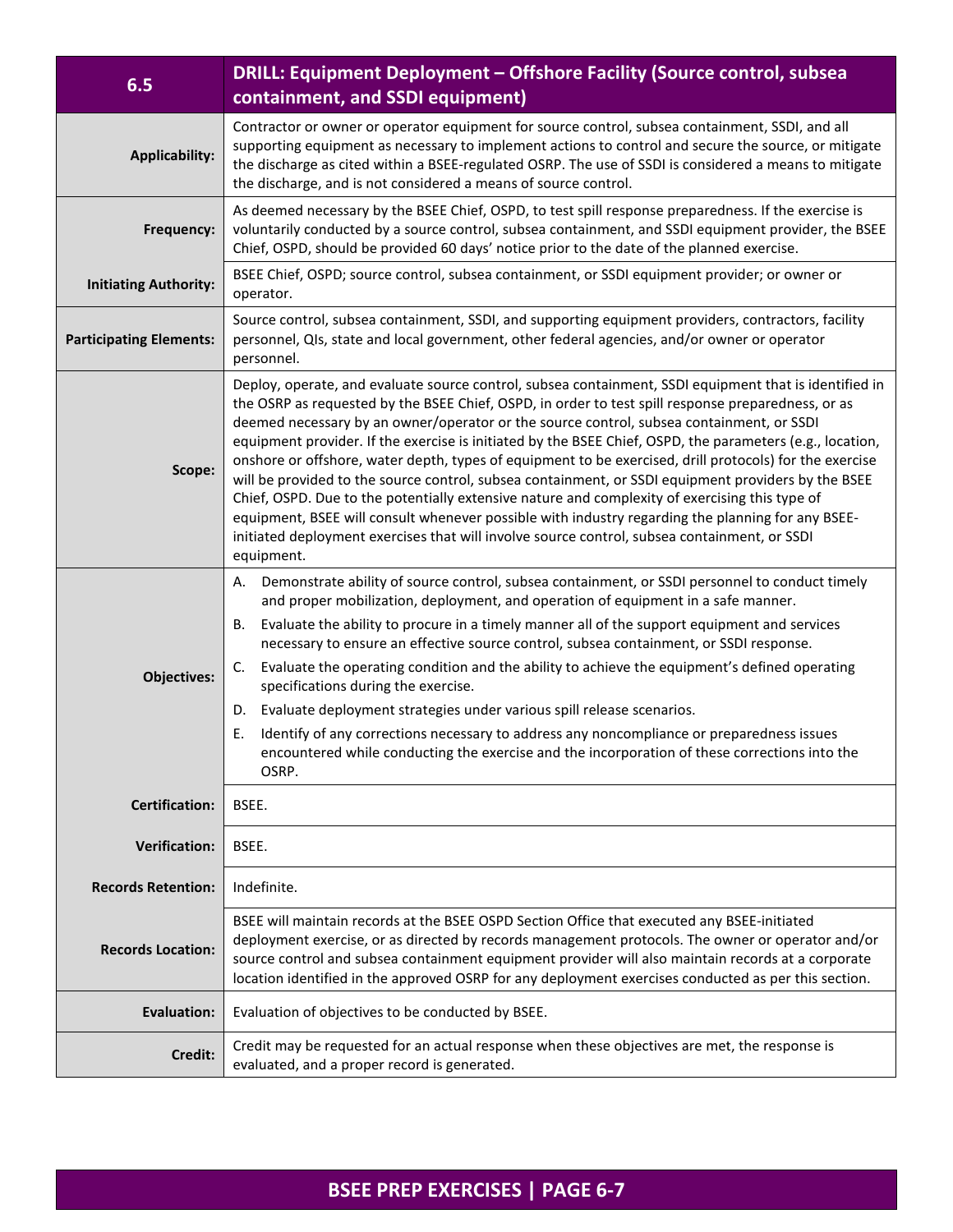| 6.6                            | Government-Initiated Unannounced Exercise - Offshore Facilities <sup>*</sup>                                                                                                                                                                                                                                                                                                                                                                                                                                                                                                                                                                                                                                                                                                                                                                                                                                                                                                                                                                                                                                                                                                                                                                                                                                                                                                                                                                                                                                                                                                                                                                                                                                                                                                                                                                                                                                                                                                                                                                                                                                                                                                                                                                                                                                                                                                                                                                                                                                                                                                                                                                                                                           |  |  |  |  |
|--------------------------------|--------------------------------------------------------------------------------------------------------------------------------------------------------------------------------------------------------------------------------------------------------------------------------------------------------------------------------------------------------------------------------------------------------------------------------------------------------------------------------------------------------------------------------------------------------------------------------------------------------------------------------------------------------------------------------------------------------------------------------------------------------------------------------------------------------------------------------------------------------------------------------------------------------------------------------------------------------------------------------------------------------------------------------------------------------------------------------------------------------------------------------------------------------------------------------------------------------------------------------------------------------------------------------------------------------------------------------------------------------------------------------------------------------------------------------------------------------------------------------------------------------------------------------------------------------------------------------------------------------------------------------------------------------------------------------------------------------------------------------------------------------------------------------------------------------------------------------------------------------------------------------------------------------------------------------------------------------------------------------------------------------------------------------------------------------------------------------------------------------------------------------------------------------------------------------------------------------------------------------------------------------------------------------------------------------------------------------------------------------------------------------------------------------------------------------------------------------------------------------------------------------------------------------------------------------------------------------------------------------------------------------------------------------------------------------------------------------|--|--|--|--|
| <b>Applicability:</b>          | Offshore facilities.                                                                                                                                                                                                                                                                                                                                                                                                                                                                                                                                                                                                                                                                                                                                                                                                                                                                                                                                                                                                                                                                                                                                                                                                                                                                                                                                                                                                                                                                                                                                                                                                                                                                                                                                                                                                                                                                                                                                                                                                                                                                                                                                                                                                                                                                                                                                                                                                                                                                                                                                                                                                                                                                                   |  |  |  |  |
| Frequency:                     | An offshore facility will not undergo a BSEE-initiated unannounced exercise more than once every 36<br>months, unless the BSEE Chief, OSPD, determines that the results of an exercise or response to real<br>time incidents warrant a more frequent evaluation, or an emerging concern arises necessitating that<br>BSEE test the preparedness and viability of the contents of a newly submitted or existing OSRP.                                                                                                                                                                                                                                                                                                                                                                                                                                                                                                                                                                                                                                                                                                                                                                                                                                                                                                                                                                                                                                                                                                                                                                                                                                                                                                                                                                                                                                                                                                                                                                                                                                                                                                                                                                                                                                                                                                                                                                                                                                                                                                                                                                                                                                                                                   |  |  |  |  |
| <b>Initiating Authority:</b>   | BSEE.                                                                                                                                                                                                                                                                                                                                                                                                                                                                                                                                                                                                                                                                                                                                                                                                                                                                                                                                                                                                                                                                                                                                                                                                                                                                                                                                                                                                                                                                                                                                                                                                                                                                                                                                                                                                                                                                                                                                                                                                                                                                                                                                                                                                                                                                                                                                                                                                                                                                                                                                                                                                                                                                                                  |  |  |  |  |
| <b>Participating Elements:</b> | Facility personnel, QI, IMT, OSROs, SROT, source control, and subsea containment, or SSDI equipment<br>and service providers, state and local government and other federal agencies (optional).                                                                                                                                                                                                                                                                                                                                                                                                                                                                                                                                                                                                                                                                                                                                                                                                                                                                                                                                                                                                                                                                                                                                                                                                                                                                                                                                                                                                                                                                                                                                                                                                                                                                                                                                                                                                                                                                                                                                                                                                                                                                                                                                                                                                                                                                                                                                                                                                                                                                                                        |  |  |  |  |
| Scope:                         | Exercise will require that the owner or operator respond to a spill scenario posed by the BSEE Chief,<br>OSPD, or designee. These unannounced exercises may consist of either (1) an IMT exercise, (2) a<br>deployment exercise/drill using equipment staged onshore, or (3) an IMT exercise combined with the<br>deployment of equipment staged onshore and/or offshore.                                                                                                                                                                                                                                                                                                                                                                                                                                                                                                                                                                                                                                                                                                                                                                                                                                                                                                                                                                                                                                                                                                                                                                                                                                                                                                                                                                                                                                                                                                                                                                                                                                                                                                                                                                                                                                                                                                                                                                                                                                                                                                                                                                                                                                                                                                                              |  |  |  |  |
| <b>Objectives:</b>             | <b>IMT Exercise</b><br>А.<br>The owner or operator will be requested by BSEE to demonstrate a select combination of the Core<br>Components outlined within Appendix A of the PREP Guidelines. Each drill will use an<br>unannounced scenario that will be designed to test these selected Core Components.<br>In addition, effective demonstration of any of the following components may be included in the<br>unannounced scenario for the exercise:<br>Demonstrate the ability to detect, track and monitor the spill, and determine the size or flow<br>1.<br>rate of a discharge;<br>Demonstrate knowledge of the OSRP and any referenced OSRO inventories, tactics manuals,<br>2.<br>and well containment plans;<br>Demonstrate the ability to access information in the appropriate RCPs and ACPs for the<br>3.<br>location of sensitive areas, protective best management practices, response resources<br>available within the area, unique conditions of area, recommended response strategies, etc.;<br>Demonstrate the ability, through the appropriate procurement of resources and planning, to<br>4.<br>use the equipment and techniques necessary to secure and mitigate the threat of a discharge<br>of oil and protect potentially impacted resources; and<br>Demonstrate the effective and coordinated integration of source control and subsea<br>5.<br>containment operations with other incident management activities, including oil spill response<br>operations.<br>Deployment exercise/drill using equipment staged onshore and/or offshore<br>В.<br>The deployment exercise is intended to:<br>Demonstrate ability of response personnel to conduct timely and proper mobilization,<br>1.<br>deployment and operation of selected spill response and source control equipment in a safe<br>manner, including any and all supporting logistical platforms, systems, and services;<br>Demonstrate the ability of spill response personnel to employ response techniques and<br>2.<br>methodologies that would enhance spill response capability and/or serve to protect<br>environmentally sensitive or economic resources;<br>Evaluate the operating condition and the ability to achieve the deployed equipment's defined<br>3.<br>operating specifications during the exercise;<br>Evaluate deployment strategies under the unannounced spill scenario; and<br>4.<br>Effectively direct oil removal, protection, or mitigation operations using oil spill surveillance<br>5.<br>and tracking resources.<br>IMT exercise combined with deployment of equipment staged onshore and/or offshore<br>C.<br>The objectives as outlined in numbers 1 and 2 of this section.<br>1. |  |  |  |  |
| <b>Certification:</b>          | BSEE.                                                                                                                                                                                                                                                                                                                                                                                                                                                                                                                                                                                                                                                                                                                                                                                                                                                                                                                                                                                                                                                                                                                                                                                                                                                                                                                                                                                                                                                                                                                                                                                                                                                                                                                                                                                                                                                                                                                                                                                                                                                                                                                                                                                                                                                                                                                                                                                                                                                                                                                                                                                                                                                                                                  |  |  |  |  |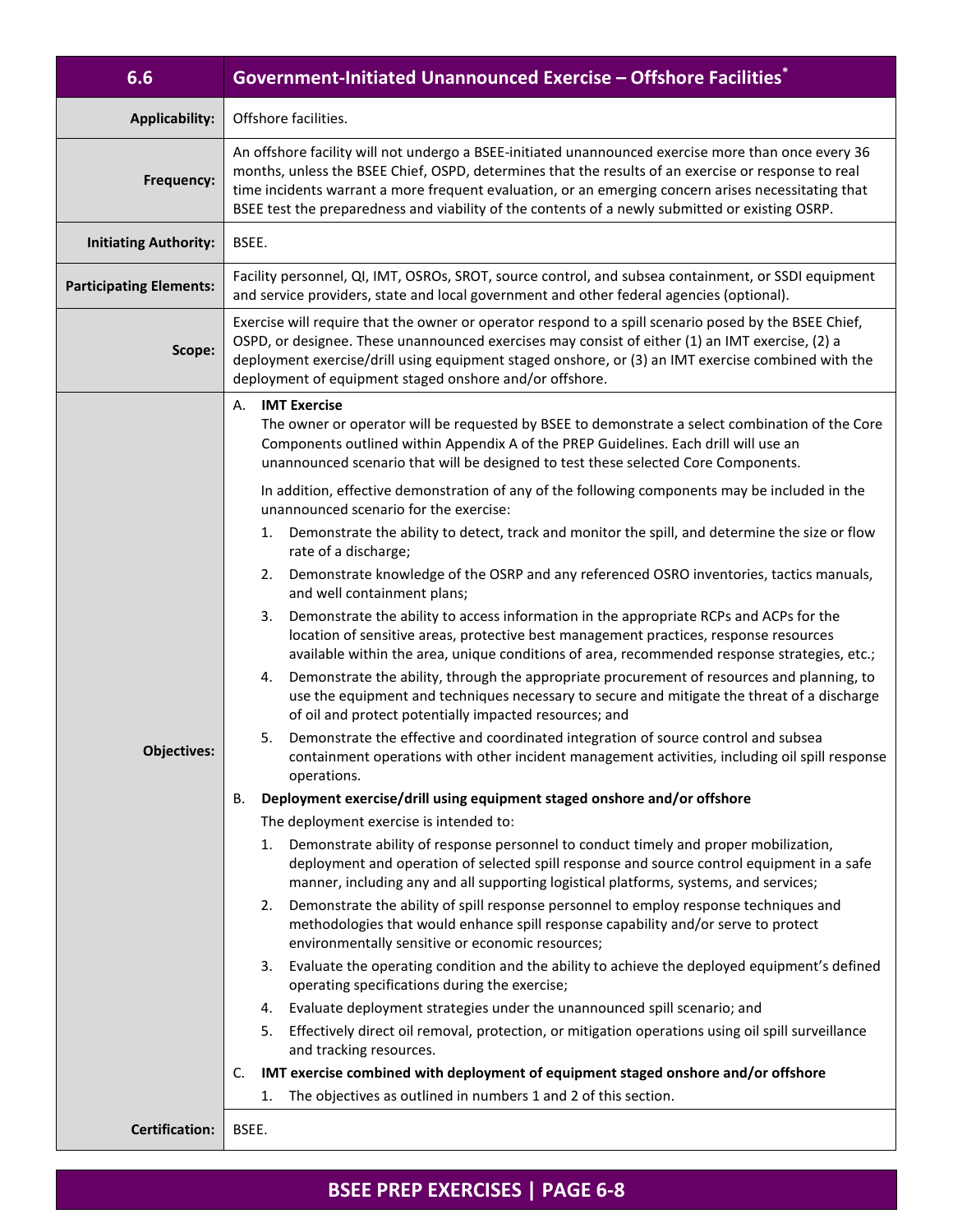| <b>Verification:</b>      | BSEE.                                                                                                                                                                                                                                                                |
|---------------------------|----------------------------------------------------------------------------------------------------------------------------------------------------------------------------------------------------------------------------------------------------------------------|
| <b>Records Retention:</b> | Three years.                                                                                                                                                                                                                                                         |
| <b>Records Location:</b>  | BSEE will maintain records at the BSEE OSPD Section Office that conducted the exercise. The owner or<br>operator will maintain records at the corporate locations identified in the approved OSRP.                                                                   |
| Evaluation:               | Evaluation of objectives to be conducted by BSEE.                                                                                                                                                                                                                    |
| Credit:                   | Plan holder may receive credit for other required exercises (a QI notification, equipment deployment<br>exercise, and unannounced exercise) if the GIUE is successfully completed, objectives of the other<br>exercise(s) are met, and a proper record is generated. |

*\*GIUEs conducted by BSEE may be a IMT FE, an equipment deployment drill, or a combination of a IMT FE and an equipment deployment drill.*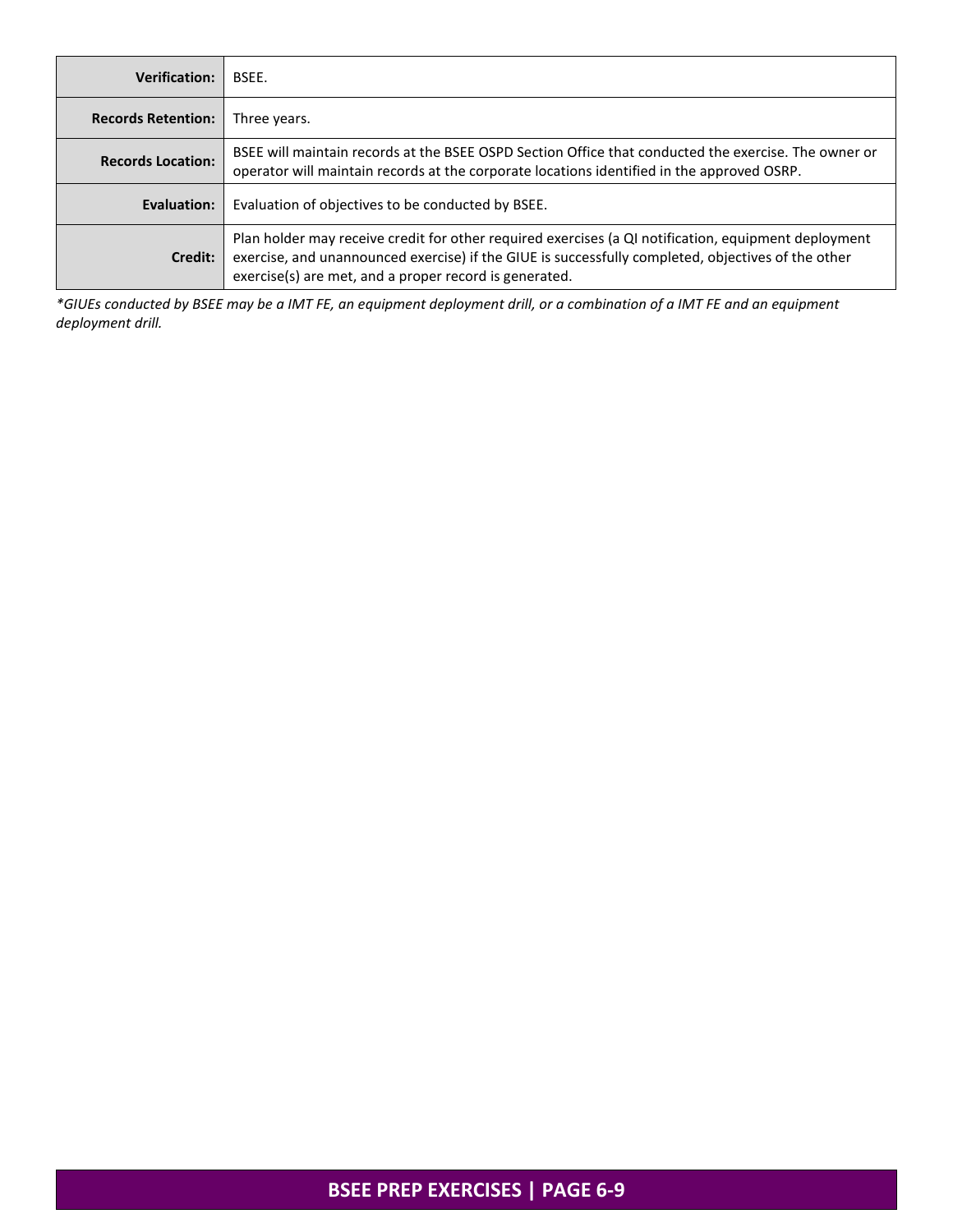*This page intentionally left blank.*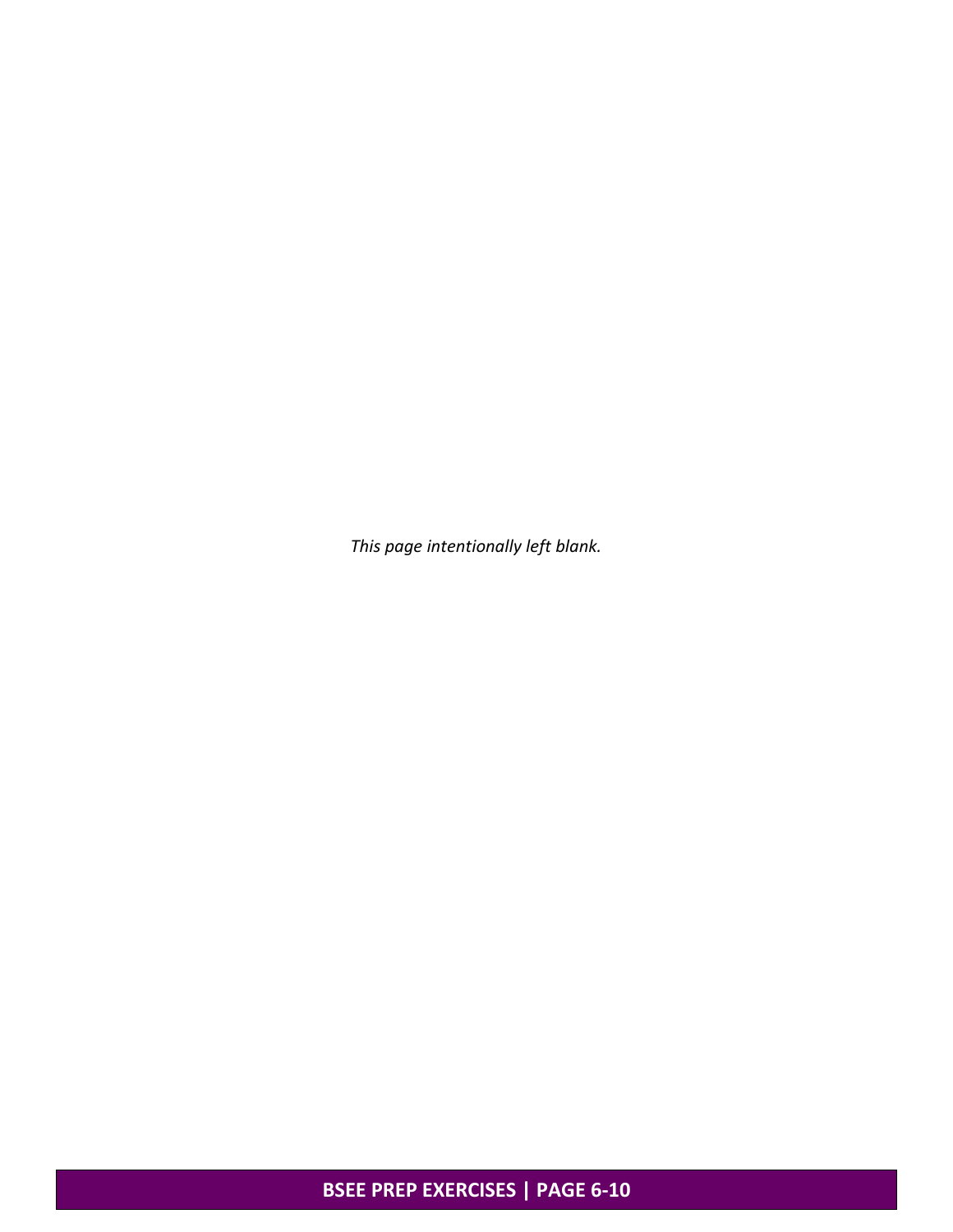#### **SECTION 7.0**

**AREA/OSC EXERCISES**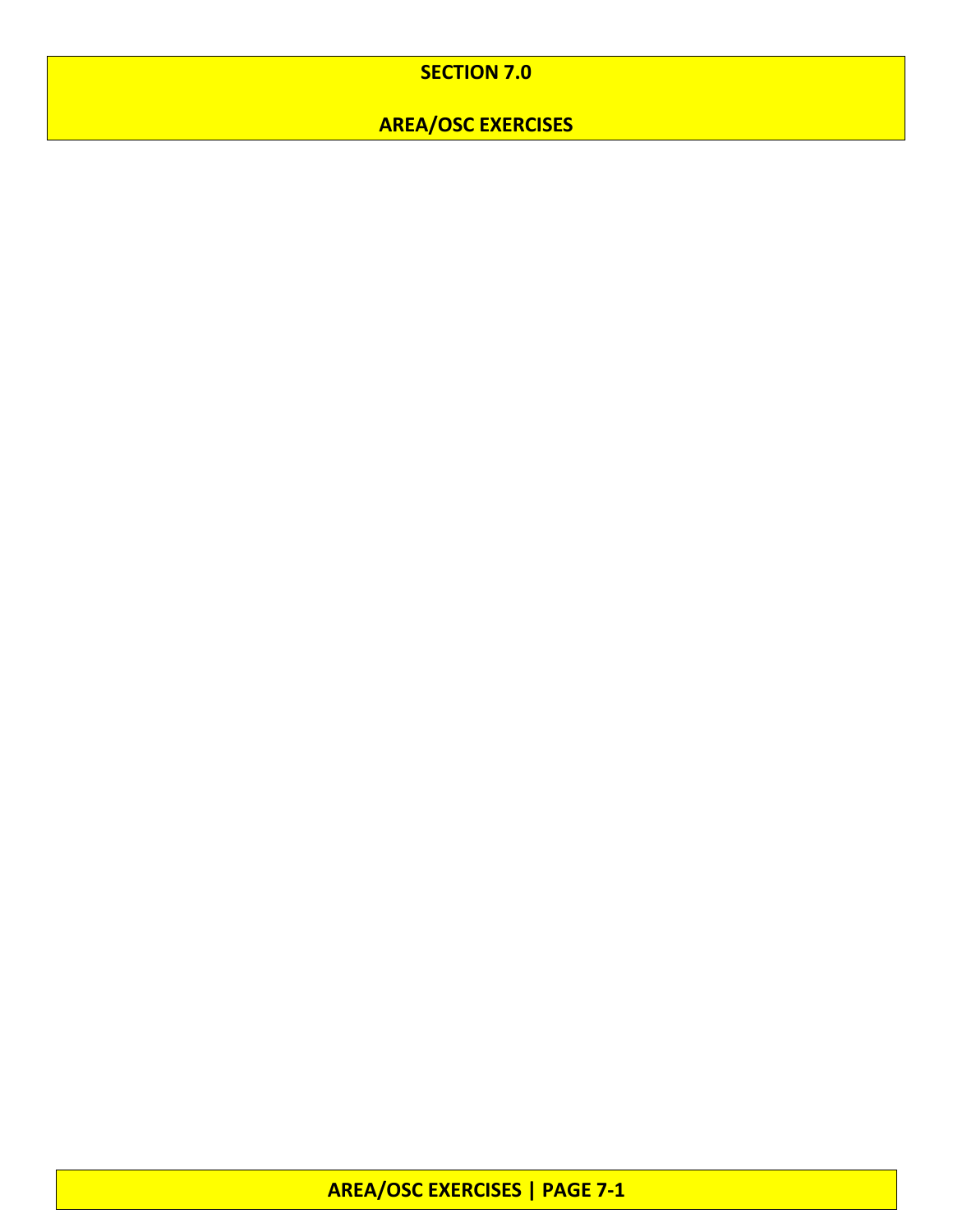| 7.1                            | <b>DRILL: Quarterly Area Notification</b>                                                                                                                                                                                                                                                                                                          |  |  |  |  |
|--------------------------------|----------------------------------------------------------------------------------------------------------------------------------------------------------------------------------------------------------------------------------------------------------------------------------------------------------------------------------------------------|--|--|--|--|
| <b>Applicability:</b>          | Area.                                                                                                                                                                                                                                                                                                                                              |  |  |  |  |
| Frequency:                     | Quarterly.                                                                                                                                                                                                                                                                                                                                         |  |  |  |  |
| <b>Initiating Authority:</b>   | FOSC.                                                                                                                                                                                                                                                                                                                                              |  |  |  |  |
| <b>Participating Elements:</b> | Key elements of the UC (appropriate federal, state and local government agencies).                                                                                                                                                                                                                                                                 |  |  |  |  |
| Scope:                         | Exercise and test communication between the OSC and key elements of the UC.                                                                                                                                                                                                                                                                        |  |  |  |  |
| <b>Objectives:</b>             | Ensure that the key elements of the UC know who to call in the event of a discharge, including<br>А.<br>discharges and significant threats of discharges with SMFF implications, within the Area.<br>Ensure contact by telephone or electronic messaging and that confirmation is made between the<br><b>B.</b><br>OSC and key elements of the UC. |  |  |  |  |
| <b>Certification:</b>          | FOSC.                                                                                                                                                                                                                                                                                                                                              |  |  |  |  |
| <b>Verification:</b>           | FOSC.                                                                                                                                                                                                                                                                                                                                              |  |  |  |  |
| <b>Records Retention</b>       | Four years (USCG).<br>Five years (EPA).                                                                                                                                                                                                                                                                                                            |  |  |  |  |
| <b>Records Location:</b>       | With FOSC.                                                                                                                                                                                                                                                                                                                                         |  |  |  |  |
| Evaluation:                    | By Area Committee.                                                                                                                                                                                                                                                                                                                                 |  |  |  |  |
| Credit:                        | Credit may be requested for an actual response when these objectives are met, the response is<br>evaluated, and a proper record is generated (see Section 2.13.1.2 of these Guidelines).                                                                                                                                                           |  |  |  |  |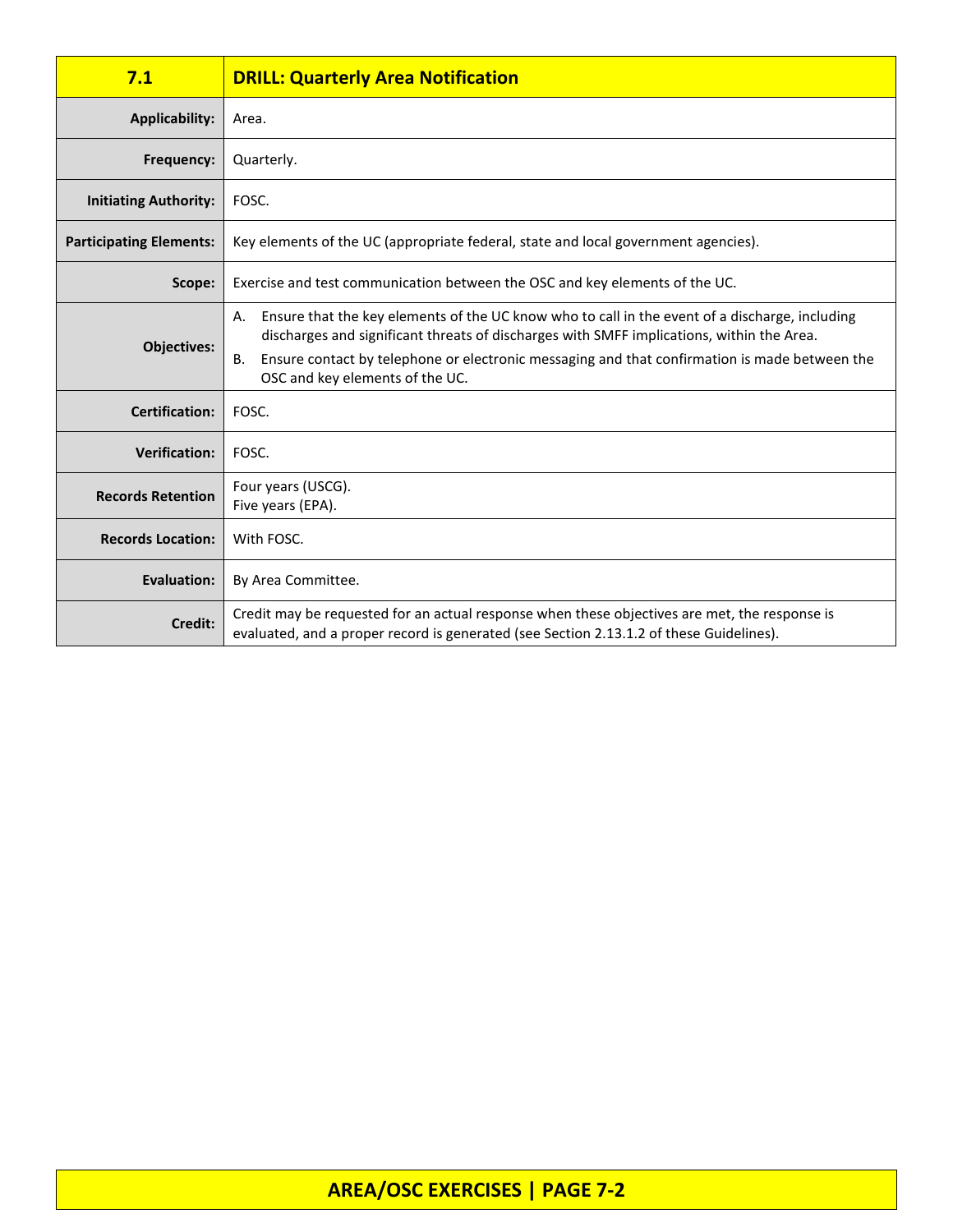| 7.2                            | <b>TTX: Incident Management Team Exercise - Area IMT</b>                                                                                                                                                                                                                                                                                                                                                                                                                                                                                                                                                                                                                                                                                                                                                                                                                                                                                                                                                                                                                                              |  |  |  |
|--------------------------------|-------------------------------------------------------------------------------------------------------------------------------------------------------------------------------------------------------------------------------------------------------------------------------------------------------------------------------------------------------------------------------------------------------------------------------------------------------------------------------------------------------------------------------------------------------------------------------------------------------------------------------------------------------------------------------------------------------------------------------------------------------------------------------------------------------------------------------------------------------------------------------------------------------------------------------------------------------------------------------------------------------------------------------------------------------------------------------------------------------|--|--|--|
| <b>Applicability:</b>          | Area IMT.                                                                                                                                                                                                                                                                                                                                                                                                                                                                                                                                                                                                                                                                                                                                                                                                                                                                                                                                                                                                                                                                                             |  |  |  |
| Frequency:                     | Annually.                                                                                                                                                                                                                                                                                                                                                                                                                                                                                                                                                                                                                                                                                                                                                                                                                                                                                                                                                                                                                                                                                             |  |  |  |
| <b>Initiating Authority:</b>   | FOSC.                                                                                                                                                                                                                                                                                                                                                                                                                                                                                                                                                                                                                                                                                                                                                                                                                                                                                                                                                                                                                                                                                                 |  |  |  |
| <b>Participating Elements:</b> | IMT for the Area (USCG or EPA and respective response team) and state(s).                                                                                                                                                                                                                                                                                                                                                                                                                                                                                                                                                                                                                                                                                                                                                                                                                                                                                                                                                                                                                             |  |  |  |
| Scope:                         | Exercise the IMT's organization, communication, and decision-making in managing a spill and/or SMFF<br>response in a discussion-based exercise.                                                                                                                                                                                                                                                                                                                                                                                                                                                                                                                                                                                                                                                                                                                                                                                                                                                                                                                                                       |  |  |  |
| <b>Objectives:</b>             | Exercise the IMT in a review of:<br>Knowledge of the ACP;<br>А.<br>Proper notifications;<br>В.<br>C.<br>Communications system;<br>Ability to access response equipment;<br>D.<br>Ε.<br>Coordination of organization or agency personnel with responsibility for response;<br>Ability to effectively coordinate spill and/or SMFF response activity with NRS infrastructure;<br>F.<br>Ability to access information in ACP for location of sensitive areas, resources available within the<br>G.<br>area, unique conditions of the area, etc.;<br>Exercise the response management system identified in the ACP and, to the extent possible, the<br>Н.<br>UC;<br>For any chemical and biological countermeasures or in-situ burning cited in the ACP, the ability to<br>Ι.<br>prepare requests for and make recommendations to the FOSC regarding the use of these<br>countermeasures. Each such countermeasure identified in the ACP should be exercised during the<br>quadrennial cycle; and<br>Minimum of one IMT exercise in a quadrennial cycle would involve simulation of a WCD scenario.<br>J. |  |  |  |
| <b>Certification:</b>          | FOSC.                                                                                                                                                                                                                                                                                                                                                                                                                                                                                                                                                                                                                                                                                                                                                                                                                                                                                                                                                                                                                                                                                                 |  |  |  |
| <b>Verification:</b>           | FOSC.                                                                                                                                                                                                                                                                                                                                                                                                                                                                                                                                                                                                                                                                                                                                                                                                                                                                                                                                                                                                                                                                                                 |  |  |  |
| <b>Records Retention</b>       | Four years (USCG).<br>Five years (EPA).                                                                                                                                                                                                                                                                                                                                                                                                                                                                                                                                                                                                                                                                                                                                                                                                                                                                                                                                                                                                                                                               |  |  |  |
| <b>Records Location:</b>       | With FOSC.                                                                                                                                                                                                                                                                                                                                                                                                                                                                                                                                                                                                                                                                                                                                                                                                                                                                                                                                                                                                                                                                                            |  |  |  |
| <b>Evaluation:</b>             | By Area Committee.                                                                                                                                                                                                                                                                                                                                                                                                                                                                                                                                                                                                                                                                                                                                                                                                                                                                                                                                                                                                                                                                                    |  |  |  |
| Credit:                        | Credit may be requested for an actual response when these objectives are met, the response is<br>evaluated, and a proper record is generated.                                                                                                                                                                                                                                                                                                                                                                                                                                                                                                                                                                                                                                                                                                                                                                                                                                                                                                                                                         |  |  |  |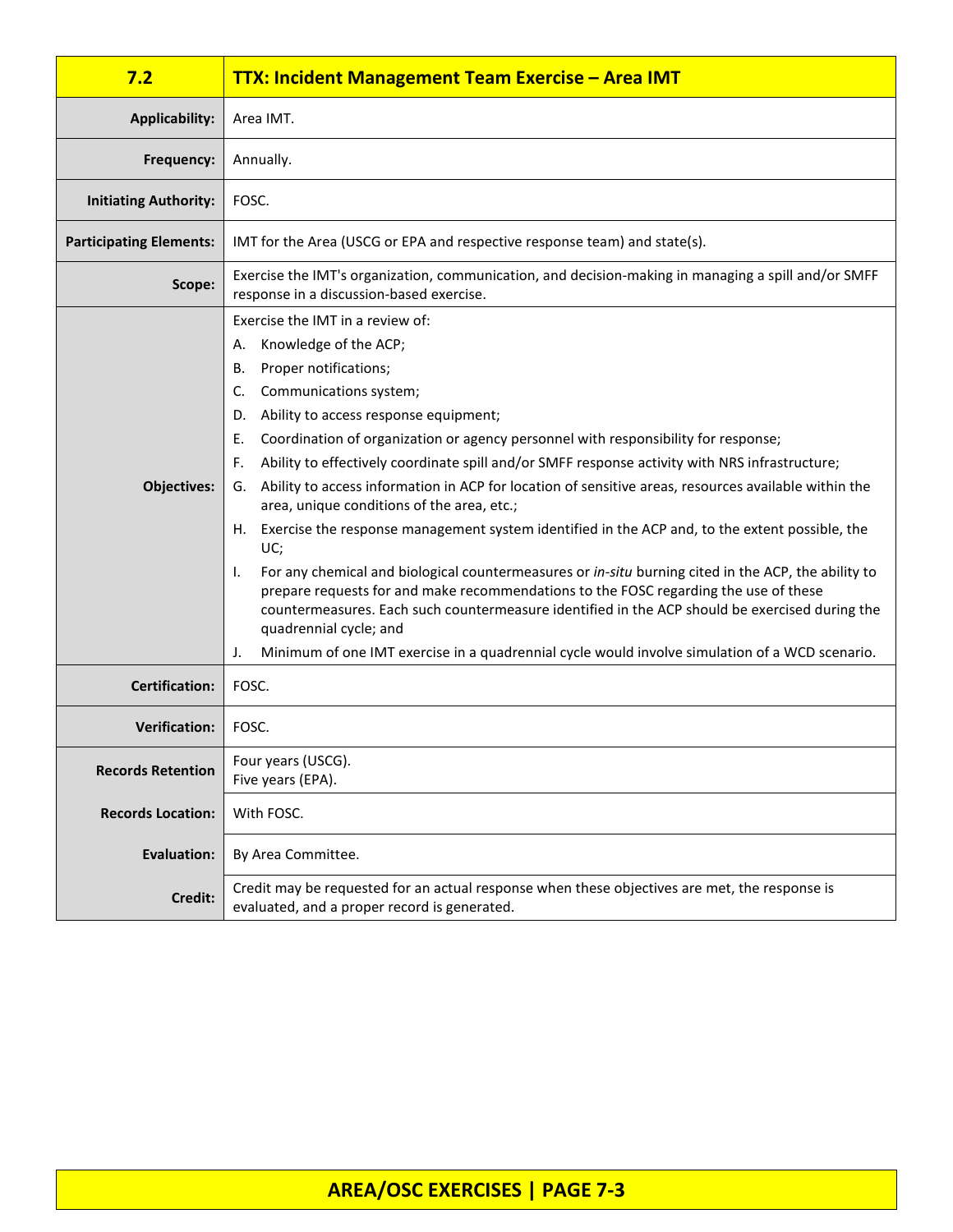| 7.3                            | <b>DRILL: Equipment Deployment - Area Committee</b>                                                                                                                                                                                                                                                                                                                                                                                                                                                                                                                           |  |  |  |  |
|--------------------------------|-------------------------------------------------------------------------------------------------------------------------------------------------------------------------------------------------------------------------------------------------------------------------------------------------------------------------------------------------------------------------------------------------------------------------------------------------------------------------------------------------------------------------------------------------------------------------------|--|--|--|--|
| <b>Applicability:</b>          | Area Committee.                                                                                                                                                                                                                                                                                                                                                                                                                                                                                                                                                               |  |  |  |  |
| Frequency:                     | Annually.                                                                                                                                                                                                                                                                                                                                                                                                                                                                                                                                                                     |  |  |  |  |
| <b>Initiating Authority:</b>   | FOSC.                                                                                                                                                                                                                                                                                                                                                                                                                                                                                                                                                                         |  |  |  |  |
| <b>Participating Elements:</b> | Local Area response community (appropriate federal, state, and local response agencies).                                                                                                                                                                                                                                                                                                                                                                                                                                                                                      |  |  |  |  |
|                                | SORS and VOSS deployment drills for USCG National Strike Force and OCONUS-located units will<br>А.<br>continue; deployments of VOSS systems as well as "first aid" equipment in pre-positioned<br>response trailers located throughout the continental U.S. will no longer be required as part of the<br>quadrennial Area exercise cycle.                                                                                                                                                                                                                                     |  |  |  |  |
| Scope:                         | All response personnel must be included in a comprehensive training program, and all response<br>В.<br>equipment in a comprehensive maintenance program. The intent is to ensure maximum<br>preparedness of both response personnel and equipment via the most efficient means. Credit<br>should be taken for deployment of equipment during training. The maintenance program must<br>ensure that the equipment is periodically inspected and maintained in good operating condition in<br>accordance with the manufacturer's recommendations and best commercial practices. |  |  |  |  |
| <b>Objectives:</b>             | Demonstrate the ability of the response personnel to deploy and operate the equipment.<br>А.<br>Ensure that the response equipment is in proper working order.<br>В.                                                                                                                                                                                                                                                                                                                                                                                                          |  |  |  |  |
| <b>Certification:</b>          | FOSC.                                                                                                                                                                                                                                                                                                                                                                                                                                                                                                                                                                         |  |  |  |  |
| <b>Verification:</b>           | <b>FOSC</b>                                                                                                                                                                                                                                                                                                                                                                                                                                                                                                                                                                   |  |  |  |  |
| <b>Records Retention</b>       | Four years (USCG).<br>Five years (EPA).                                                                                                                                                                                                                                                                                                                                                                                                                                                                                                                                       |  |  |  |  |
| <b>Records Location:</b>       | With FOSC.                                                                                                                                                                                                                                                                                                                                                                                                                                                                                                                                                                    |  |  |  |  |
| <b>Evaluation:</b>             | By Area Committee.                                                                                                                                                                                                                                                                                                                                                                                                                                                                                                                                                            |  |  |  |  |
| Credit:                        | Credit may be requested for an actual response when these objectives are met, the response is<br>evaluated, and a proper record is generated.                                                                                                                                                                                                                                                                                                                                                                                                                                 |  |  |  |  |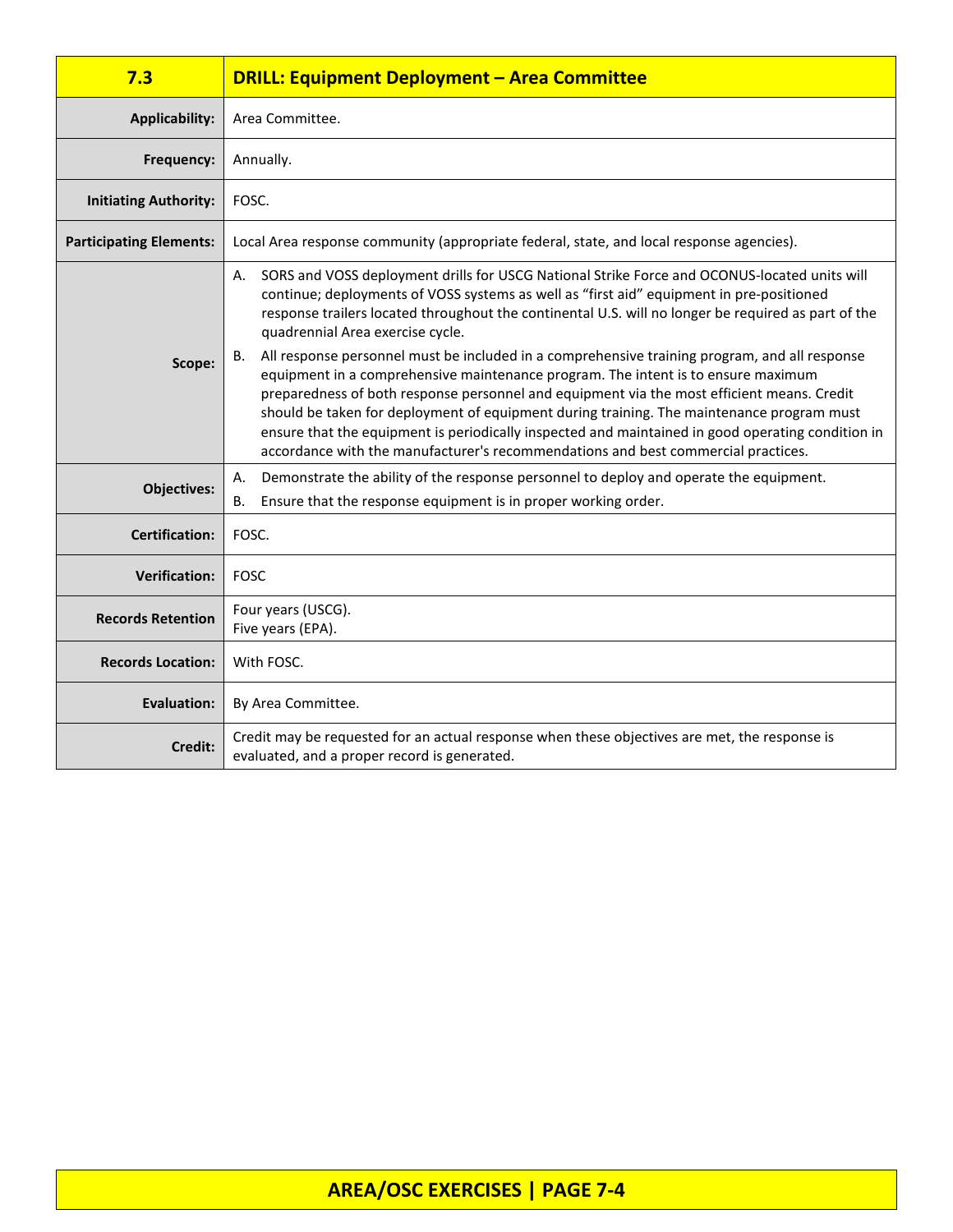| 7.4                                 | <b>FSE: Quadrennial Area Exercise</b>                                                                                                                                                                                                                                                                                                                                                                                                                                                                                                                                                                                                                                                                                                                                                                                                                                                                                                                                                                                                                                                                                                                                                                                                                                                                                                                                                                                 |  |  |  |  |
|-------------------------------------|-----------------------------------------------------------------------------------------------------------------------------------------------------------------------------------------------------------------------------------------------------------------------------------------------------------------------------------------------------------------------------------------------------------------------------------------------------------------------------------------------------------------------------------------------------------------------------------------------------------------------------------------------------------------------------------------------------------------------------------------------------------------------------------------------------------------------------------------------------------------------------------------------------------------------------------------------------------------------------------------------------------------------------------------------------------------------------------------------------------------------------------------------------------------------------------------------------------------------------------------------------------------------------------------------------------------------------------------------------------------------------------------------------------------------|--|--|--|--|
| <b>Applicability:</b>               | Area response community.                                                                                                                                                                                                                                                                                                                                                                                                                                                                                                                                                                                                                                                                                                                                                                                                                                                                                                                                                                                                                                                                                                                                                                                                                                                                                                                                                                                              |  |  |  |  |
| Frequency:                          | Quadrennial (for each Area).<br>Scheduling of Area FE/FSEs will be done by the PREP 4C, using input from the FOSCs, Area Committees,<br>and RRTs, in consultation with the industry. A national, multi-year PREP schedule comprised of FE/FSEs<br>will be published on the NSFCC website. This will be updated on a regular basis (no less than<br>semiannually).                                                                                                                                                                                                                                                                                                                                                                                                                                                                                                                                                                                                                                                                                                                                                                                                                                                                                                                                                                                                                                                     |  |  |  |  |
| <b>Initiating Authority:</b>        | FOSC.                                                                                                                                                                                                                                                                                                                                                                                                                                                                                                                                                                                                                                                                                                                                                                                                                                                                                                                                                                                                                                                                                                                                                                                                                                                                                                                                                                                                                 |  |  |  |  |
| <b>Participating Elements:</b>      | Appropriate federal, state, and local government, industry, and other members of the response<br>community.                                                                                                                                                                                                                                                                                                                                                                                                                                                                                                                                                                                                                                                                                                                                                                                                                                                                                                                                                                                                                                                                                                                                                                                                                                                                                                           |  |  |  |  |
| Scope/Format:<br><b>Objectives:</b> | Operations-based FE/FSEs will exercise all aspects of the Area response community, including the<br>А.<br>Area IMT, the ACP, equipment deployments, and the testing of relevant geographic response<br>strategies.<br>Area exercises should be approximately 8-12 hours in duration.<br>В.<br>Exercise scenario is to be developed by the exercise design team.<br>C.<br>To simulate realism, the exercise should be conducted in the command post that would be used<br>D.<br>for a response, whenever possible.<br>Exercise may be in real or limited, compressed time and may start at any point during an incident,<br>Ε.<br>as determined by the exercise design team. Flexibility should be allowed to ensure that the<br>exercise objectives are met.<br>Lessons learned from the exercise shall be incorporated into each agency's PREP Lessons Learned<br>F.<br>System (e.g., CGSAILS), whenever possible.<br>Exercise the ACP, along with selected industry response plans.<br>А.<br>Exercise the response management system identified in the ACP and, to the extent possible, the<br>В.<br>UC with the appropriate participants.<br>C. Exercise the Area and industry IMTs.<br>Deploy adequate response equipment for the exercise scenario. At a minimum, the scenario must<br>D.<br>involve responding to a complex ICS Type 3 incident scenario or greater (Type 2 or 1) with<br>equipment deployment. |  |  |  |  |
| <b>Certification:</b>               | А.<br>The FOSC will certify completion of the Area FE/FSE. In certifying the Area exercise, the FOSC will<br>consider the following:<br>Area FE/FSE was conducted;<br>1.<br>Area FE/FSE met the objectives outlined in the PREP Guidelines; and<br>2.<br>Area response community was exercised for response preparedness.<br>3.<br>Participating industry plan holders should take credit for all of the applicable exercise activities<br>В.<br>that were completed during the Area FE/FSE. These exercises shall be self-certified by the plan<br>holder.                                                                                                                                                                                                                                                                                                                                                                                                                                                                                                                                                                                                                                                                                                                                                                                                                                                           |  |  |  |  |
| <b>Verification:</b>                | FOSC.                                                                                                                                                                                                                                                                                                                                                                                                                                                                                                                                                                                                                                                                                                                                                                                                                                                                                                                                                                                                                                                                                                                                                                                                                                                                                                                                                                                                                 |  |  |  |  |
| <b>Records Retention:</b>           | Four years (USCG).<br>Five years (EPA).                                                                                                                                                                                                                                                                                                                                                                                                                                                                                                                                                                                                                                                                                                                                                                                                                                                                                                                                                                                                                                                                                                                                                                                                                                                                                                                                                                               |  |  |  |  |
| <b>Records Location:</b>            | With FOSC.                                                                                                                                                                                                                                                                                                                                                                                                                                                                                                                                                                                                                                                                                                                                                                                                                                                                                                                                                                                                                                                                                                                                                                                                                                                                                                                                                                                                            |  |  |  |  |
| <b>Evaluation:</b>                  | By Area Committee.                                                                                                                                                                                                                                                                                                                                                                                                                                                                                                                                                                                                                                                                                                                                                                                                                                                                                                                                                                                                                                                                                                                                                                                                                                                                                                                                                                                                    |  |  |  |  |
| Credit:                             | Credit may be requested for an actual response when these objectives are met, the response is<br>evaluated, and a proper record is generated. Credit may be granted for hazardous substance (as<br>defined in Clean Water Act) scenarios, provided relevant ACP sections were tested.                                                                                                                                                                                                                                                                                                                                                                                                                                                                                                                                                                                                                                                                                                                                                                                                                                                                                                                                                                                                                                                                                                                                 |  |  |  |  |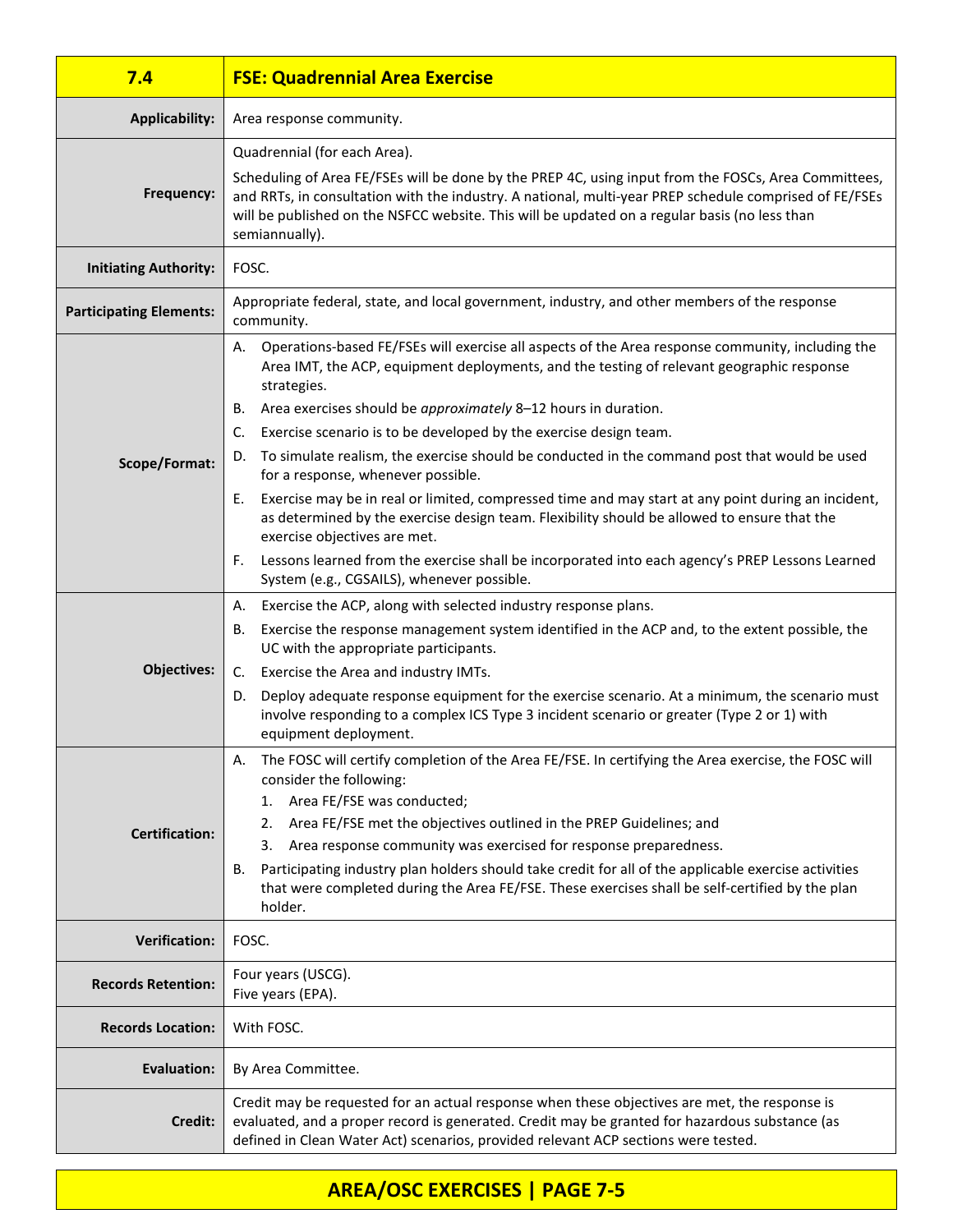*This page intentionally left blank.*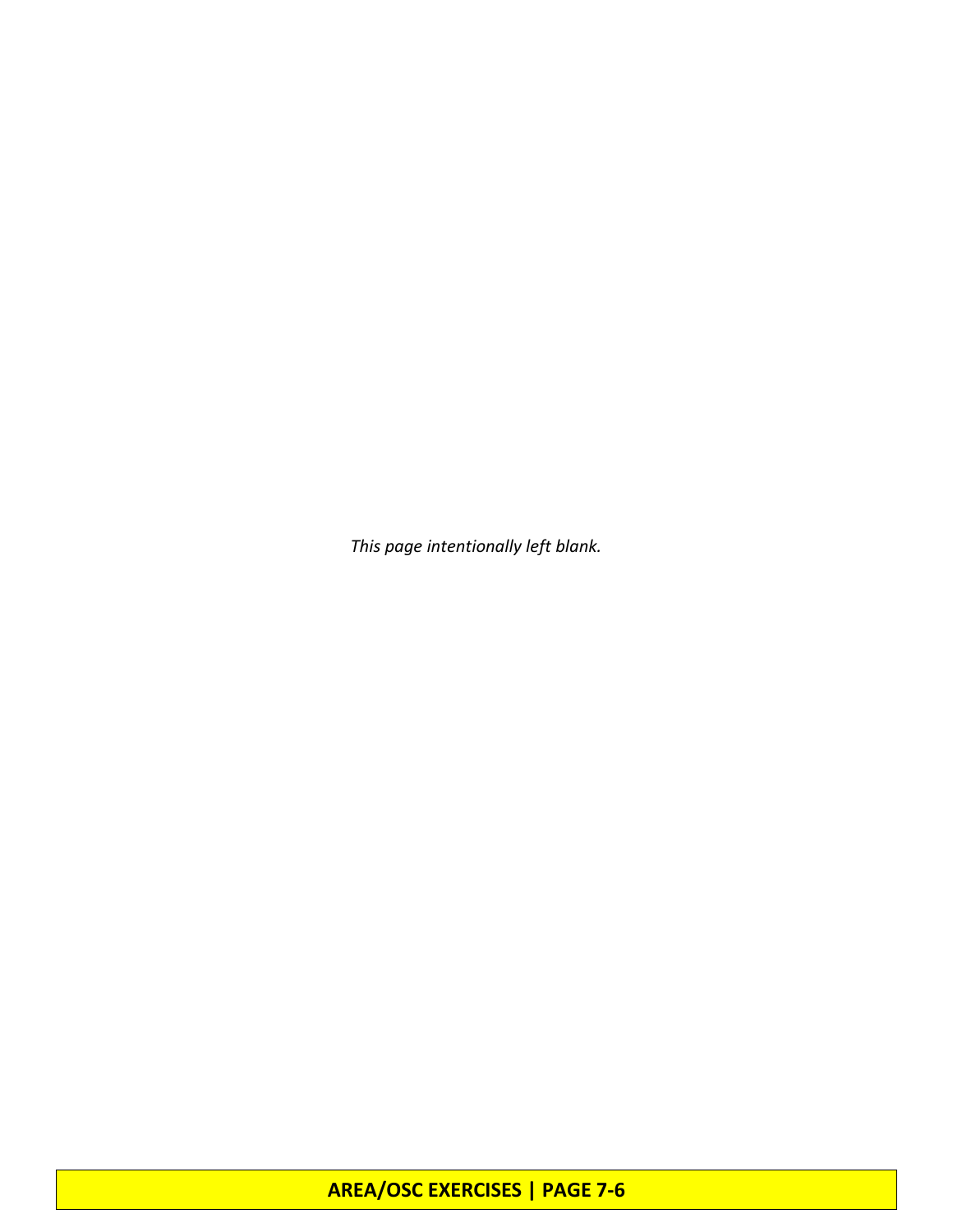#### **APPENDIX A: CORE COMPONENTS FOR EXERCISING RESPONSE PLANS**

During each triennial (quadrennial for ACPs) cycle, the following 15 core components must be exercised at least once for a response plan. All of these components may not be contained in each response plan. As such, the plan holder shall identify those that are applicable from this list, adding or deleting as appropriate.

**A.1 Notifications:** Test the notifications procedures identified in the response plan being exercised.

**A.2 Staff Mobilization:** Demonstrate the ability to assemble the response organization identified in the response plan being exercised.

#### **A.3 Ability To Operate Within the Response Management System Described in the Plan:**

- 1. Unified Command: Demonstrate the ability of the response organization to work within a UC.
	- a. Federal Representation: Demonstrate the ability to consolidate the concerns and interests of the other members of the UC into a unified strategic plan with tactical operations.
	- b. State Representation: Demonstrate the ability to function within the UC structure.
	- c. Local Representation: Demonstrate the ability to function within the UC structure.
	- d. Responsible Party Representation: Demonstrate the ability to function within the UC structure.
- 2. Response Management System: Demonstrate the ability of the response organization to operate within the framework of the response management system identified in their respective plans.
	- a. Operations: Demonstrate the ability to coordinate or direct operations related to the implementation of action plans contained in the respective response and contingency plans developed by the UC.
	- b. Planning: Demonstrate the ability to consolidate the various concerns of the members of the UC into joint planning recommendations and specific longrange strategic plans. Demonstrate the ability to develop short-range tactical plans for the Operations Section.
	- c. Logistics: Demonstrate the ability to provide the necessary support of both the short-term and long-term action plans.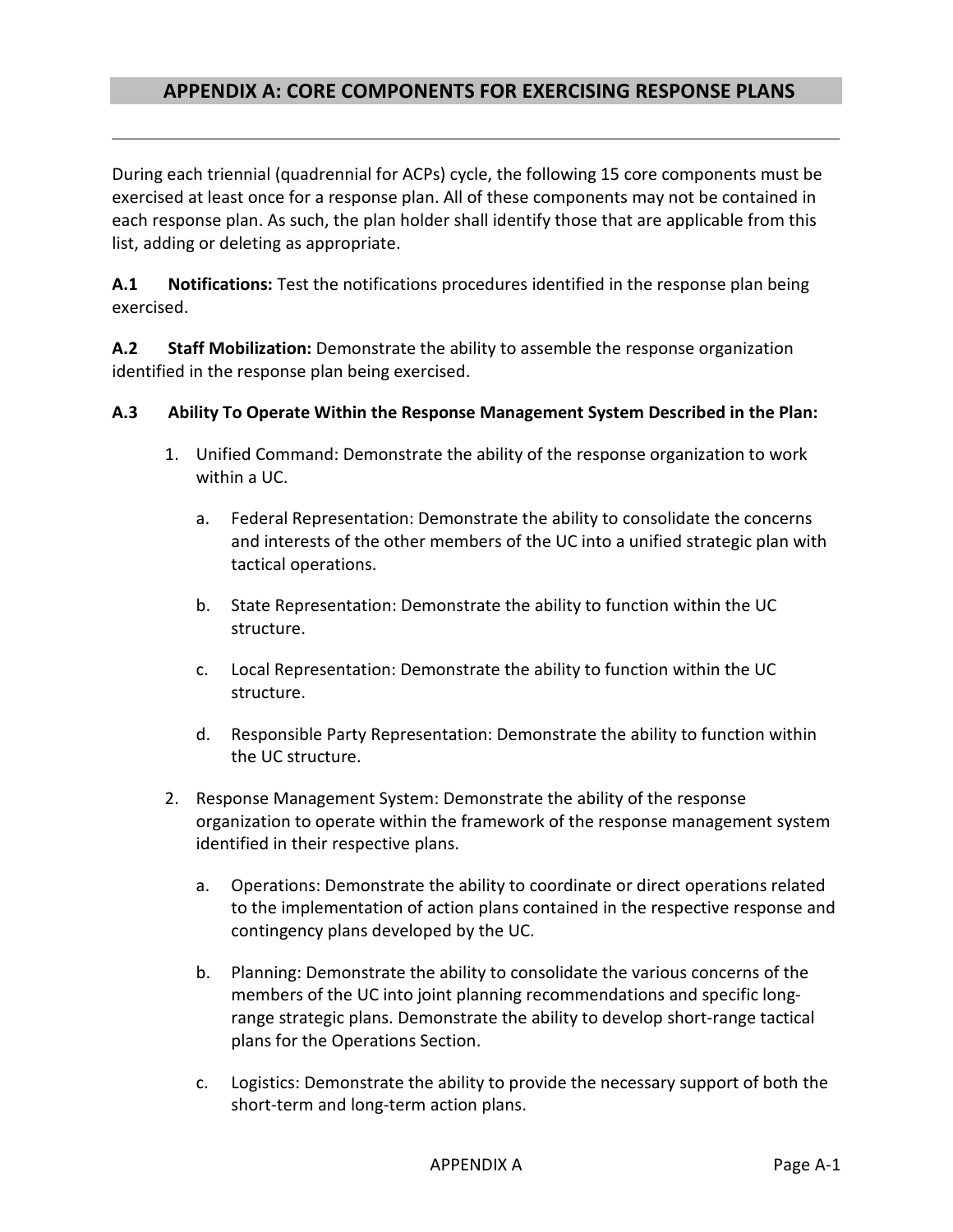- d. Finance: Demonstrate the ability to document the daily expenditures of the organization and provide cost estimates for continuing operations.
- e. Public Affairs: Demonstrate the ability to form a Joint Information Center (JIC) and provide the necessary interface between the UC and the media.
- f. Safety Affairs: Demonstrate the ability to monitor all field operations and ensure compliance with safety standards.
- g. Legal Affairs: Demonstrate the ability to provide the UC with suitable legal advice and assistance.

**A.4 Source Control:** Demonstrate the ability of the response organization to control and stop the discharge at the source, and to effectively coordinate source control activities within the response management system used for the overall incident. Source control actions may involve specialized operations including, as applicable:

- 1. Salvage: Demonstrate the ability to assemble and deploy salvage resources identified in the VRP for the following salvage services:
	- a. Hull and bottom survey;
	- b. Emergency towing;
	- c. External emergency transfer operations;
	- d. Emergency lightering;
	- e. Other refloating methods;
	- f. Making temporary repairs;
	- g. Diving services support;
	- h. Subsurface product removal; and
	- i. Heavy lift.
- 2. Marine Firefighting (vessels): Demonstrate the ability to assemble and deploy the firefighting resources identified in the VRP for fire suppression.
	- a. External firefighting teams; and
	- b. External vessel firefighting systems.
- 3. Lightering: Demonstrate the ability to assemble and deploy the lightering resources identified in the response plan.
	- a. Emergency lightering (not applicable to NTVs under 250 barrel capacity).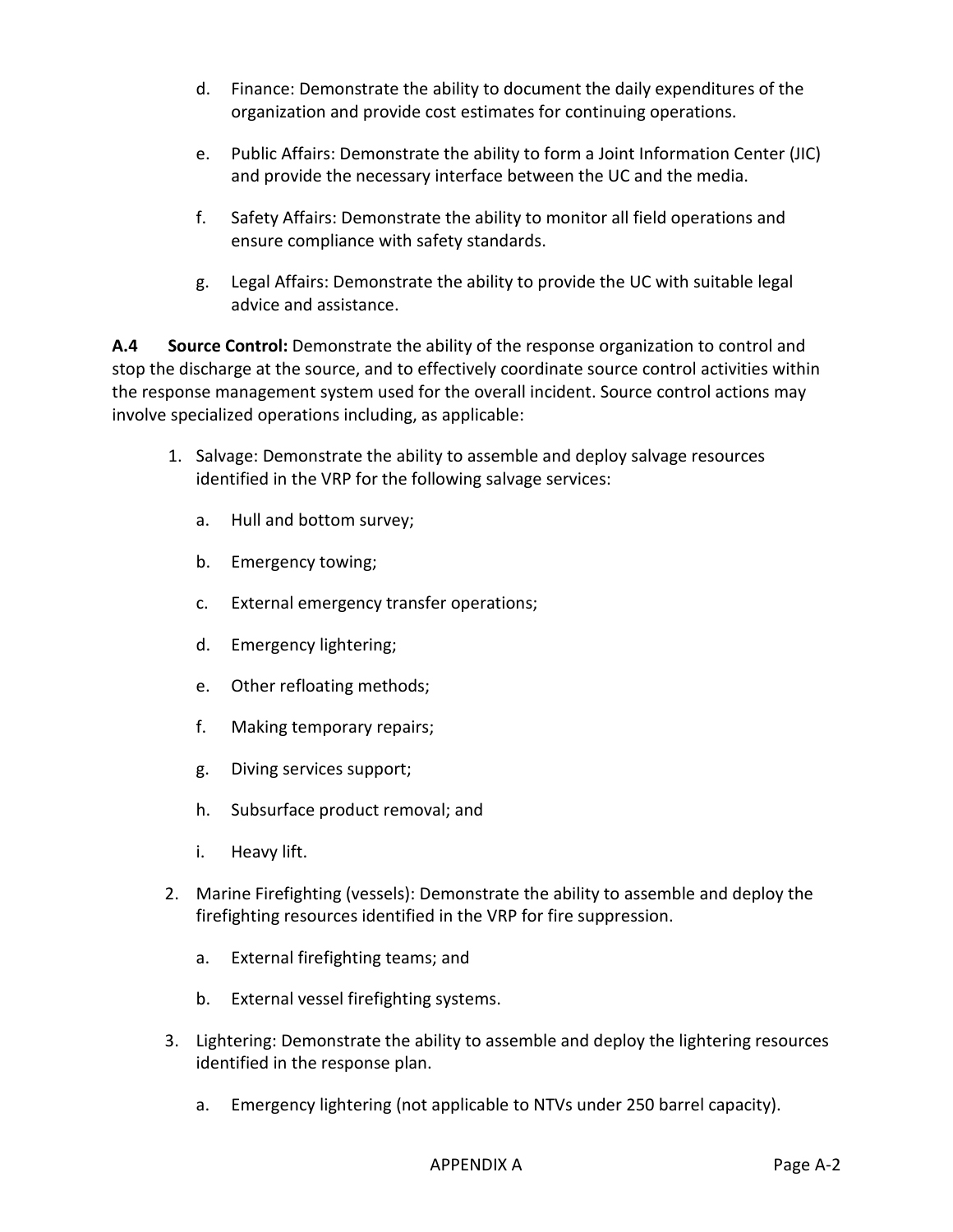- 4. Other Salvage Equipment and Devices: Demonstrate the ability to assemble and deploy the other salvage devices identified in the response plan.
	- a. Specialized salvage operations;
	- b. Special salvage operations plan;
	- c. Subsurface product removal; and
	- d. Heavy lift.
- 5. Well Control: Where applicable, demonstrate the ability to regain well control and secure the source of a discharge.

**A.5 Assessment:** Demonstrate the ability of the response organization to provide an initial assessment of the discharge or potential discharge and provide continuing assessments of the effectiveness of the tactical planning.

- 1. Salvage (vessels): Demonstrate the ability to assemble and deploy salvage assessment and consultation resources identified in the VRP for the following salvage services:
	- a. Remote salvage assessment and consultation;
	- b. On-site salvage assessment;
	- c. Assessment of structural stability;
	- d. Salvage plan; and
	- e. Special salvage operations plan.
- 2. Marine firefighting (vessels): Demonstrate the ability to assemble and deploy the firefighting assessment and planning resources identified in the VRP for the fire assessment and planning.
	- a. Remote fire assessment and consultation; and
	- b. On-site fire assessment.

**A.6 Containment:** Demonstrate the ability of the response organization to contain the discharge at the source or in various locations for recovery operations.

**A.7 Mitigation (formerly Recovery):** Demonstrate the ability of the response organization to mitigate the discharged product through the use of oil spill countermeasures, including, but not limited to, dispersants, *in-situ* burning, and bioremediation, in addition to mechanical oil recovery.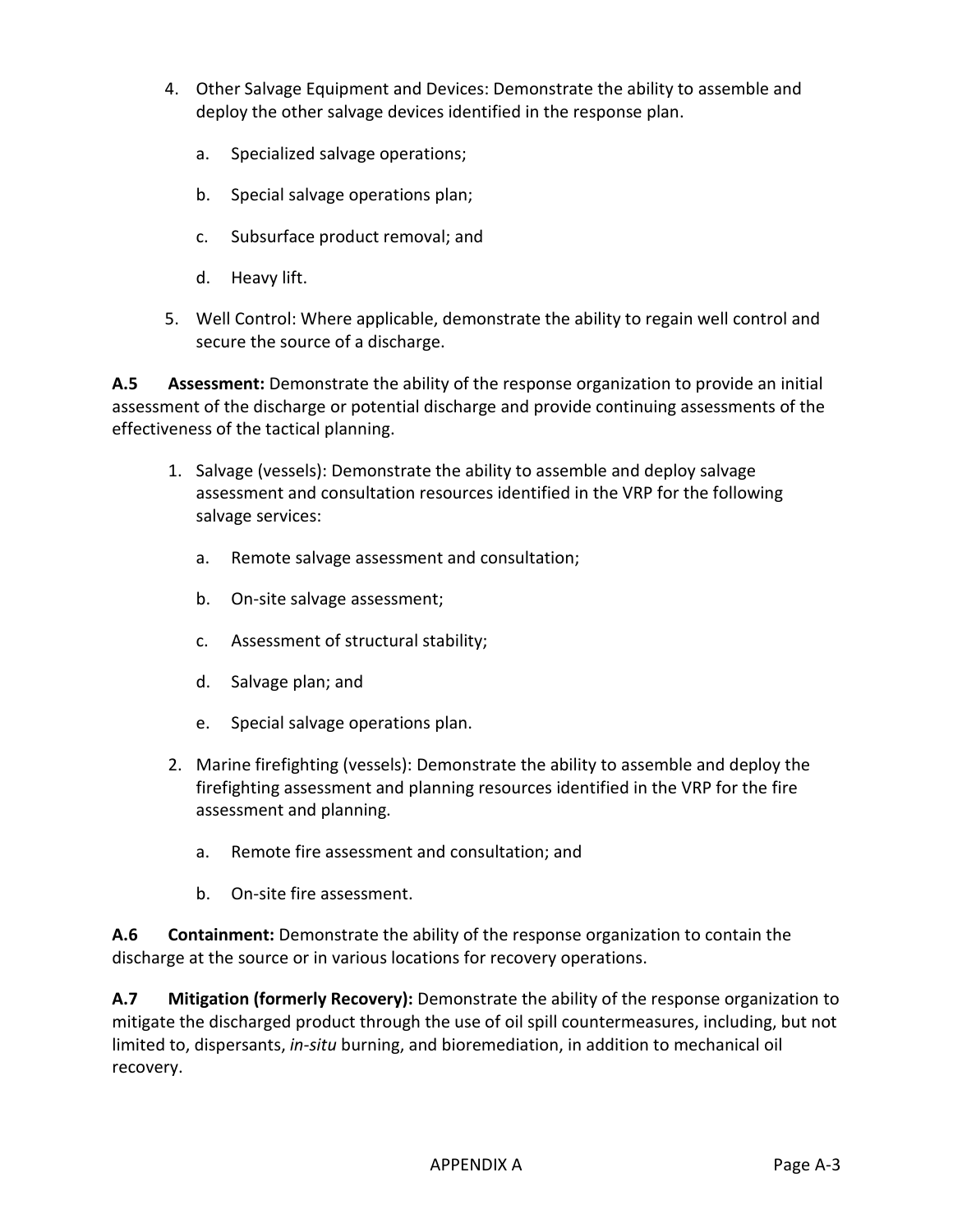**A.8 Protection:** Demonstrate the ability of the response organization to protect the environmentally and economically sensitive areas identified in the ACP and the respective industry response plan.

- 1. Protective Booming: Demonstrate the ability to assemble and deploy sufficient resources to implement the protection strategies contained in the ACP and the respective industry response plan.
- 2. Water Intake Protection: Demonstrate the ability to quickly identify water intakes and implement the proper protection procedures from the ACP or develop a plan for use.
- 3. Wildlife Recovery and Rehabilitation: Demonstrate the ability to quickly identify these resources at risk and implement the proper protection procedures from the ACP to develop a plan for use.
- 4. Population Protection (Protect Public Health and Safety): Demonstrate the ability to quickly identify health hazards associated with the discharged product and the population at risk from these hazards, and to implement the proper protection procedures from the ACP to develop a plan for use.

**A.9 Disposal:** Demonstrate the ability of the response organization to dispose of the recovered material and contaminated debris.

**A.10 Communications:** Demonstrate the ability to establish an effective communications system for the response organization.

- 1. Internal Communications: Demonstrate the ability to establish an intra-organization communications system. This encompasses communications at the command post and between the command post and deployed resources.
- 2. External Communications: Demonstrate the ability to establish communications both within the response organization and other entities; e.g., RRT, claimants, media, regional or headquarters agency offices, and nongovernmental organizations.

**A.11 Transportation:** Demonstrate the ability to provide effective multimode transportation, both for execution of the discharge and support functions.

- 1. Land Transportation: Demonstrate the ability to provide effective land transportation for all elements of the response.
- 2. Waterborne Transportation: Demonstrate the ability to provide effective waterborne transportation for all elements of the response.
- 3. Airborne Transportation: Demonstrate the ability to provide effective airborne transportation for all elements of the response.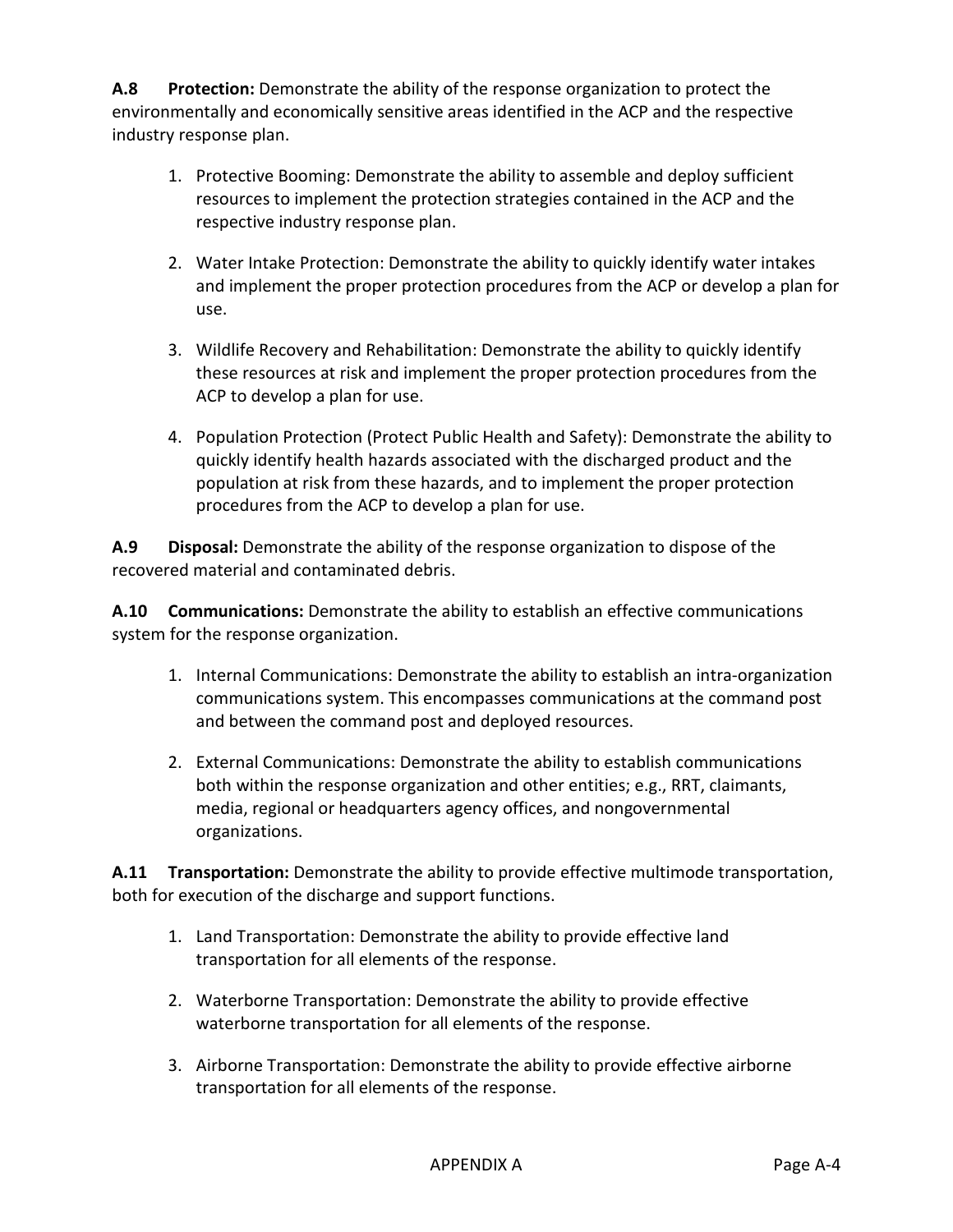**A.12 Personnel Support:** Demonstrate the ability to provide the necessary support of all personnel associated with the response.

- 1. Management: Demonstrate the ability to provide administrative management of all personnel involved in the response. This requirement includes the ability to move personnel into or out of the response organization with established procedures.
- 2. Berthing: Demonstrate the ability to provide overnight accommodations on a continuing basis for a sustained response.
- 3. Messing: Demonstrate the ability to provide suitable feeding arrangements for personnel involved with the management of the response.
- 4. Operational and Administrative Spaces: Demonstrate the ability to provide suitable operational and administrative spaces for personnel involved with the management of the response.
- 5. Emergency Procedures: Demonstrate the ability to provide emergency services for personnel involved in the response.

**A.13 Equipment Maintenance and Support:** Demonstrate the ability to maintain and support all equipment associated with the response.

- 1. Response Equipment: Demonstrate the ability to provide effective maintenance and support for all response equipment.
- 2. Support Equipment: Demonstrate the ability to provide effective maintenance and support for all equipment that supports the response. This requirement includes communications equipment, transportation equipment, administrative equipment, etc.
- **A.14 Procurement:** Demonstrate the ability to establish an effective procurement system.
	- 1. Personnel: Demonstrate the ability to procure sufficient personnel to mount and sustain an organized response. This requirement includes ensuring that all personnel have qualifications and training required for their position within the response organization.
	- 2. Response Equipment: Demonstrate the ability to procure sufficient response equipment to mount and sustain an organized response.
	- 3. Support Equipment: Demonstrate the ability to procure sufficient support equipment to support and sustain an organized response.

**A.15 Documentation:** Demonstrate the ability of the response organization to document all operational and support aspects of the response and provide detailed records of decisions and actions taken.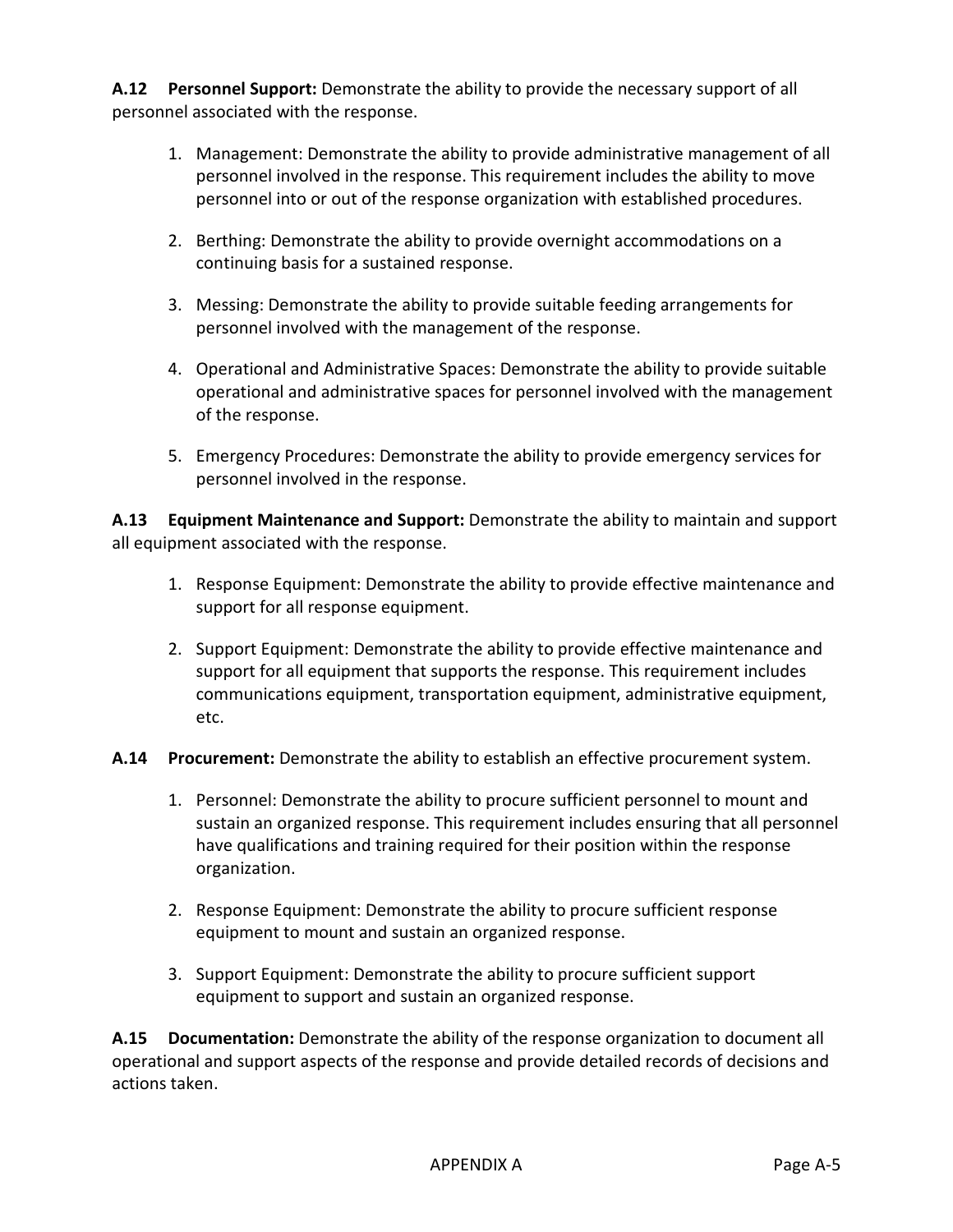*This page intentionally left blank*